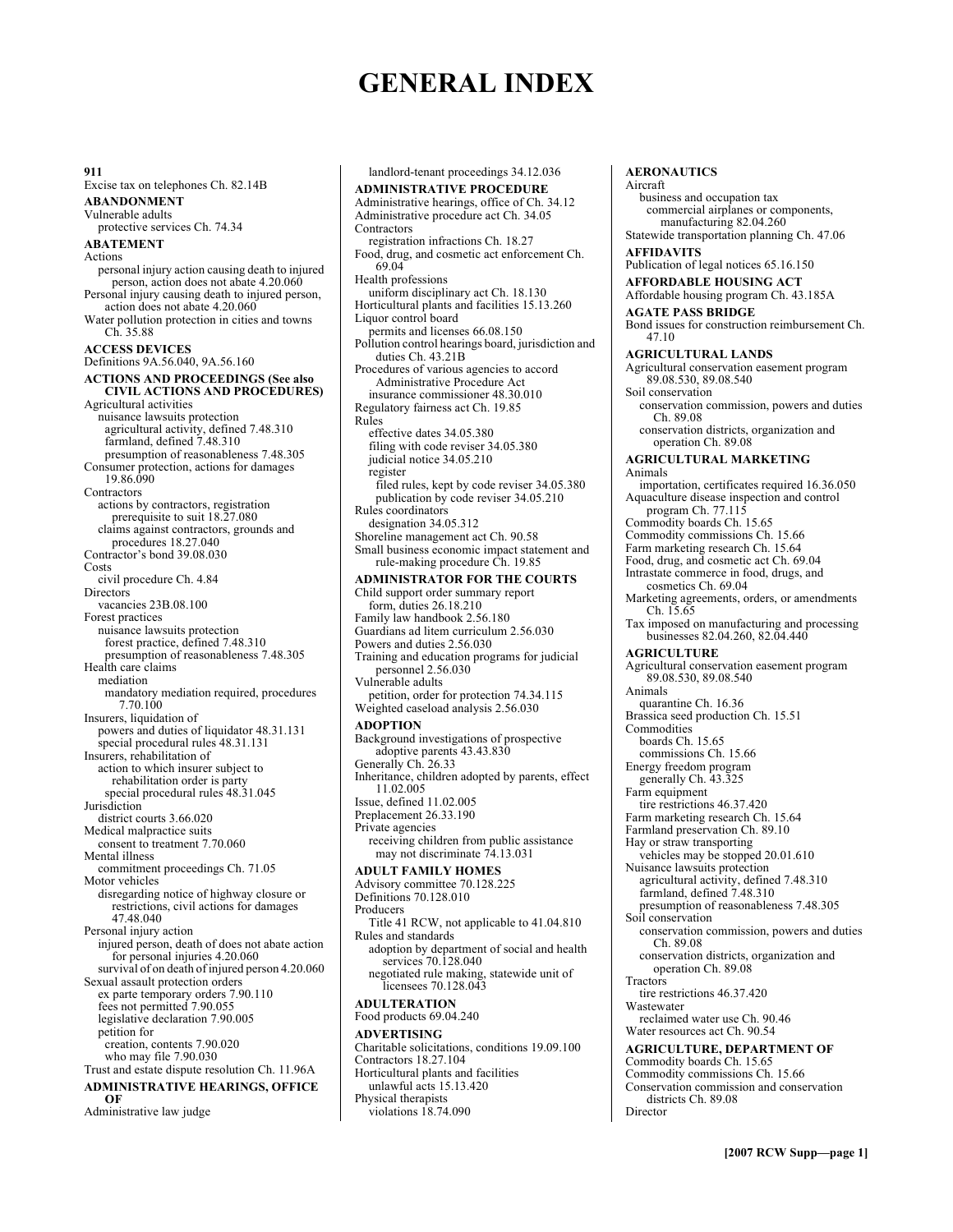# **AIDS**

animal diseases and quarantine, powers and duties Ch. 16.36 powers and duties 15.13.260 Energy freedom program generally Ch. 43.325 Farm marketing research Ch. 15.64 Food, drug, and cosmetic act, department powers and duties Ch. 69.04 **Inspectors** request for services 15.13.370 Motor vehicle fuel quality, department director's powers and duties Ch. 19.112 **AIDS**  Insurance programs health, department of 43.70.670 Marijuana medical use Ch. 69.51A **AIR POLLUTION CONTROL**  Clean air act Ch. 70.94 Control authorities pollution control hearings board, jurisdiction and duties Ch. 43.21B Pollution control hearings board, jurisdiction and duties Ch. 43.21B Port districts, powers and duties as to acquisition and construction of facilities, etc. 53.08.040 Washington clean air act air pollution control account subaccount 70.94.017 control authorities auditor, designation, duties 70.94.094 treasurer, designation, duties 70.94.094 cost-reimbursement agreements 70.94.085 Wood stoves burning wood for heat, limitations 70.94.473 **AIRPLANE COMPANIES**  Taxation Ch. 84.12 **ALCOHOLIC BEVERAGES**  Alcohol servers violations, penalties 66.20.310 Banquet permits Ch. 66.20 Bed and breakfasts, special permits Ch. 66.20 Business activities, special permits Ch. 66.20 Clubs purchase of liquor by licensee 66.24.440 spirits, beer, and wine restaurant license, conditions and qualifications 66.24.400, 66.24.410, 66.24.420 Convention centers spirits, beer, and wine restaurant license, conditions and qualifications 66.24.420 Courses of instruction authorized 66.28.150 Crimes and offenses minors, violations, enforcement, and penalties Ch. 66.44 Definitions Ch. 66.04 **Distributors** retail businesses, interest in prohibited, exceptions 66.28.010 Financial interest in retail businesses prohibited for manufacturers, distributors, and importers, exceptions 66.28.010 Hotels license, fee, limitations 66.24.590 purchase of liquor by licensee 66.24.440 spirits, beer, and wine restaurant license, conditions and qualifications 66.24.400, 66.24.410, 66.24.420 Importers retail businesses, interest in prohibited, exceptions 66.28.010 Licenses administrative procedure act, application 66.08.150 beer and/or wine restaurant license 66.24.320 conditions and restrictions 66.24.010 domestic breweries 66.24.240 domestic wineries 66.24.170 grocery store license and restricted grocery store license 66.24.360 limitations 66.24.010

nonprofit organizations or societies, special occasion license for sales at specific event 66.24.375 purchase of liquor by licensee 66.24.440 spirits, beer, and wine restaurant license, conditions and limitations 66.24.400, 66.24.410, 66.24.420 sports/entertainment facility license 66.24.570 temporary licenses 66.24.010 Liquor revolving fund distribution 66.08.180, 66.08.220 Manufacturers retail businesses, interest in prohibited, exceptions 66.28.010 Military installations special permits Ch. 66.20 Minors frequenting off-limits areas 66.44.310 misrepresentation of age 66.44.310 Permits administrative procedure act, application 66.08.150 alcohol server permit 66.20.310 classifications 66.20.010 issuance and fees 66.20.010 permit requirements and exemptions 66.20.310 Restaurants purchase of liquor by licensee 66.24.440 spirits, beer, and wine restaurant license, conditions and qualifications 66.24.400, 66.24.410, 66.24.420 Retail businesses, manufacturers, distributors, and importers barred from interest in, exceptions 66.28.010 Special permits Ch. 66.20 Sports/entertainment facility license 66.24.570 Subpoena issuing authority 66.08.145 Trade fairs, shows, or expositions, special permits Ch. 66.20 Violations, enforcement, and penalties Ch. 66.44 **ALCOHOLISM AND DRUG ADDICTION**  Chemical dependencies, persons with indecent liberties by health care provider 9A.44.100 rape by health care provider 9A.44.050 Integrated crisis response and involuntary treatment, pilot programs Ch. 70.96B **AMBULANCE SERVICES**  Other transportation vehicles, allowed use 18.73.180 **AMBULATORY SURGICAL FACILITIES**  Account 70.230.180 Complaint toll-free telephone number 70.230.160 Coordinated quality improvement 70.230.080 Data related to quality of patient care 70.230.110 Definitions 70.230.010 Discipline of provider, reports 70.230.120 Exclusions from chapter 70.230.040 Information, disclosure 70.230.140, 70.230.170 Licenses applicants, renewal 70.230.050 denial, suspension, revocation 70.230.070 operating without 70.230.030 Restrict or terminate practitioners, records 70.230.130 Safety and emergency training, facility 70.230.060 Secretary of health, duties 70.230.020 Standards, rules 70.230.090 Surveys 70.230.090 Unanticipated outcomes 70.230.150 **ANATOMICAL GIFTS**  Persons other than decedent who may make gift 68.50.550 **ANIMAL HEALTH**  Aquaculture disease inspection and control program Ch. 77.115 Diseased animals

microbreweries 66.24.244

violations, penalty 16.36.113 Importation of animals health certificates and permits, exceptions 16.36.050 unlawful acts and willful misconduct 16.36.050 Massage practitioners, animal certification Ch. 18.240 **Ouarantine** hold order 16.36.010 violations, penalty 16.36.113 Transporting, requirements 16.36.045, 16.36.116 Veterinarians, licensing and regulation Ch. 18.92 Violations, penalty 16.36.113 **ANIMALS**  Cruelty to definitions 16.52.011 liability principles 16.52.011 second degree 16.52.207 Dangerous wild animals, keeping of Ch. 16.30 Horse racing Ch. 67.16 Importation health certificates and permits, exceptions 16.36.050 Killing in state park, penalty 79A.05.165 Massage practitioners, animal certification Ch. 18.240 **ANNEXATION**  Water-sewer districts, generally Ch. 57.24 **APPEALS**  Discrimination, unfair practices involving real property 49.60.225 Injunction, court of appeals jurisdiction 2.06.040 Prohibition, writ of, court of appeals jurisdiction 2.06.040 **APPRENTICES**  Public works training programs contracts, adjustment of specific projects 39.04.320 definitions 39.04.310 **APPROPRIATIONS**  Advance right of way revolving fund, appropriation for deposit to 47.12.244 **AQUACULTURE**  Aquatic farmers, registration 77.115.040 Aquatic invasive species enforcement account, program 43.43.400 **AQUATIC LANDS**  Aquatic nuisance species committee, membership and duties 77.60.130 Public lands generally Ch. 79.105 oysters, geoducks, shellfish, and other aquacultural uses, and marine aquatic plants Ch. 79.135 **AQUATIC PLANTS**  Aquatic invasive species enforcement account, program 43.43.400 Ballast water management Ch. 77.120 Public lands, aquatic oysters, geoducks, shellfish, and other aquacultural uses, and marine aquatic plants Ch. 79.135 **AQUATIC REHABILITATION ZONES**  Findings, intent 90.88.005 Hood Canal, zone one program, lead agency, local management board 90.88.020, 90.88.030 **ARBITRATION AND AWARD**  Estates and trusts, dispute resolution procedures Ch. 11.96A **ARCHAEOLOGY AND HISTORIC PRESERVATION, DEPARTMENT OF**  Created 43.17.010 **ARREST**  Jail booking and reporting, electronic statewide system and standards committee 36.28A.040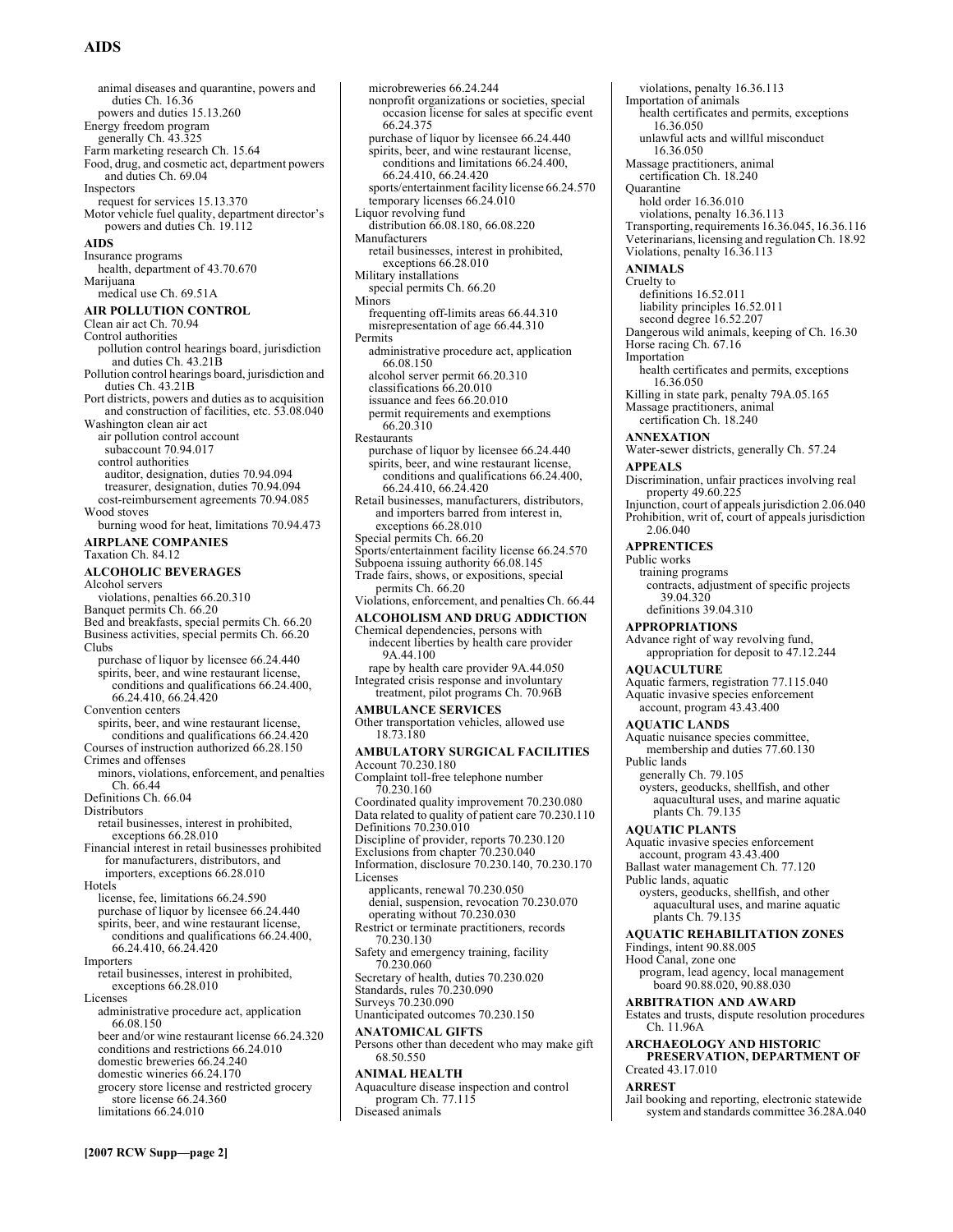Mental disorders, individuals with 10.31.110 Town marshal, pursuit and arrest of violators beyond town limits 35.27.240 **ARSON**  Defined, classifications Ch. 9A.48 **ARTS COMMISSION**  Poet laureate 43.46.081, 43.46.085 **ASIAN PACIFIC AMERICAN AFFAIRS COMMISSION**  Duties 43.117.070 **ASSAULT**  Pregnancy, unborn quick child 9A.36.021 Second degree 9A.36.021 Sexual assault protection orders Ch. 7.90 Strangulation 9A.36.021 **ASSETS**  Insurance companies defined 48.12.010 insurers what considered 48.12.010 **ASSIGNMENTS**  Motor freight carrier permits 81.80.270 Motor vehicles, recording certificate of ownership in event of sale or transfer 46.12.101 **ASSOCIATIONS**  Attachment of stock, procedure on execution of writ 6.17.160 Stock, attachment of, procedure 6.17.160 **ATHLETICS AND SPORTS**  Community outdoor athletic fields advisory council and strategic plan 79A.25.820, 79A.25.830 Skiing and winter sports conveyances, generally Ch. 79A.40 safe and adequate facilities Ch. 79A.40 Trainers advisory committee 18.250.030 definitions 18.250.010 health carrier contract 18.250.100 license applicant requirements 18.250.060 application procedures, fees 18.250.080 limitations of chapter 18.250.050 required 18.250.040 practice setting 18.250.090 purpose 18.250.005 secretary's authority 18.250.020 treatment, referral 18.250.070 **ATTACHMENT**  Execution of writ personal property, procedure 6.17.160 real property, procedure 6.17.160 stocks, procedure 6.17.160 Exemptions individual retirement accounts, transfer of spouse's interest at death 6.15.020 pensions 6.15.020 exceptions 6.15.020 Personal property, procedure for executing writ 6.17.160 Stock, procedure for executing writ 6.17.160 **ATTORNEY GENERAL**  Common carriers, action to collect treble damages for rebates, discounts, refunds, etc., duties concerning 81.28.220 Consumer protection, duties Ch. 19.86 Eminent domain by state duties Ch. 8.04 Legal services revolving fund allocation of costs to funds and agencies 43.10.180 records 43.10.180 Motor freight carriers violations, attorney general to assign assistant to enforce compliance 81.80.330 Public disclosure, enforcement of chapter 42.17.400

Puget Sound ferry system, attorney general's powers and duties relating to Ch. 47.60 **ATTORNEYS AT LAW**  Compensation agreement, left to 4.84.010 **Costs** prevailing party authorized to recover 4.84.010 Fees public works contracts 39.08.030 Privileged communications of clients 5.60.060 **BAGGAGE**  Bicycles declared to be baggage on commercial ferries 81.28.260 Common carriers limitation of liability by contract or agreement 81.29.020 **BAIL AND RECOGNIZANCE**  Bail bond agents Ch. 18.185 **BAIL BONDS**  Agencies unprofessional conduct 18.185.110 Agents director's powers 18.185.120 unprofessional conduct 18.185.110 **BALLOTS (See also ELECTIONS)**  Ballots and other voting forms Ch. 29A.36 **BANKRUPTCY**  Federal, state exemption, duplication prohibited 6.13.080 **BANKS AND BANKING**  Branch bank affiliated commercial locations 30.04.285 director's approval, conditions 30.04.285 **BANQUETS**  Liquor permits Ch. 66.20 **BASIC HEALTH PLAN**  Administrator, powers and duties 70.47.060 Definitions 70.47.020 **BEDS OF NAVIGABLE WATERS (See also PUBLIC LANDS)**  Public lands—aquatic lands generally Ch. 79.105 oysters, geoducks, shellfish, and other aquacultural uses, and marine aquatic plants Ch. 79.135 **BEER AND BREWERIES (See also ALCOHOLIC BEVERAGES)** Beer commission powers and duties 15.89.070 **Breweries** distributors or retailers 66.24.240 licenses 66.24.240 microbreweries, licenses 66.24.244 sales at retail on premises 66.28.010 Courses of instruction authorized 66.28.150 Definitions Ch. 66.04 Farmers markets, sales at 66.24.240, 66.24.244 Keg registration container identification, rules, violations 66.28.220 fees 66.28.220 sellers' duties 66.28.200 Licenses beer and/or wine restaurant license 66.24.320 grocery store license and restricted grocery store license 66.24.360 nonprofit organizations, special occasion license for sales at specific event 66.24.375 Microbreweries licenses 66.24.244 Violations, enforcement, and penalties Ch. 66.44 **BENEFICIARIES**  Personal injury action on death of injured person survives 4.20.060 Wrongful death actions 4.20.020 **BICYCLES**  Cities and towns

bicycle road fund 35.75.050 Ferries, bicycle as baggage 81.28.260 Statewide transportation planning Ch. 47.06 **BIDS AND BIDDING**  Bond issues Puget Sound ferry Ch. 47.60 Colleges and universities community and technical college facilities 28B.50.330 construction projects 28B.10.350 Contractors, registration requirements Ch. 18.27 Counties advertisements 36.32.245 requirements 36.32.245 County purchases competitive bids, advertisements 36.32.245 competitive bids, requirements 36.32.245 Performance-based contracts for water conservation, solid waste reduction, and energy equipment Ch. 39.35A Puget Sound ferry system bonds of Ch. 47.60 **BLIND**  Braille instruction in schools provision in student's curriculum 28A.155.115 student assessment 28A.155.115 **BOARDING AND LODGING HOUSES**  Tax state convention and trade center, Seattle King county, Seattle Ch. 67.40 **BOARDING HOMES**  Temporary management 18.20.420, 18.20.430 **BOARDS**  Sunset act, entities scheduled for termination Ch. 43.131 **BOATS AND BOATING (See also VESSELS AND SHIPPING)**  Aquatic invasive species enforcement account, program 43.43.400 inspection of watercraft 77.12.882 Ballast water management Ch. 77.120 Boating activities program 79A.60.670, 79A.60.680, 79A.60.690 Dealers exemptions from requirements 88.02.230 Derelict vessels Ch. 79.100 Environmental education for boaters, establishment 79A.60.510 Environmental education for boaters, funding 79A.60.590 Identification document, fee 88.02.030 Licensing department authority and duties Ch. 88.02 Marine oil refuse dump and holding tank information 88.02.050 Marine recreation land duties of interagency committee for outdoor recreation Ch. 79A.25 Recreational vessels, regulation Ch. 79A.60 Registration derelict vessel removal surcharge 88.02.270 exceptions 88.02.030 issuance and collection of fees 88.02.050 watercraft excise tax 88.02.050 Sewage pumpout or dump units sewage disposal initiative 79A.60.510 Sewage pumpout or dump units, funding 79A.60.590 State ship 1.20.160 Watercraft excise tax 88.02.050 Waterway access facilities 79A.60.510 Waterways access facilities, funding 79A.60.590 **BOND ISSUES**  Agate Pass bridge Ch. 47.10 Appropriations, financing Ch. 43.99T Cities and towns, public facilities districts authorized to acquire and operate regional centers Ch. 35.57 Community and technical colleges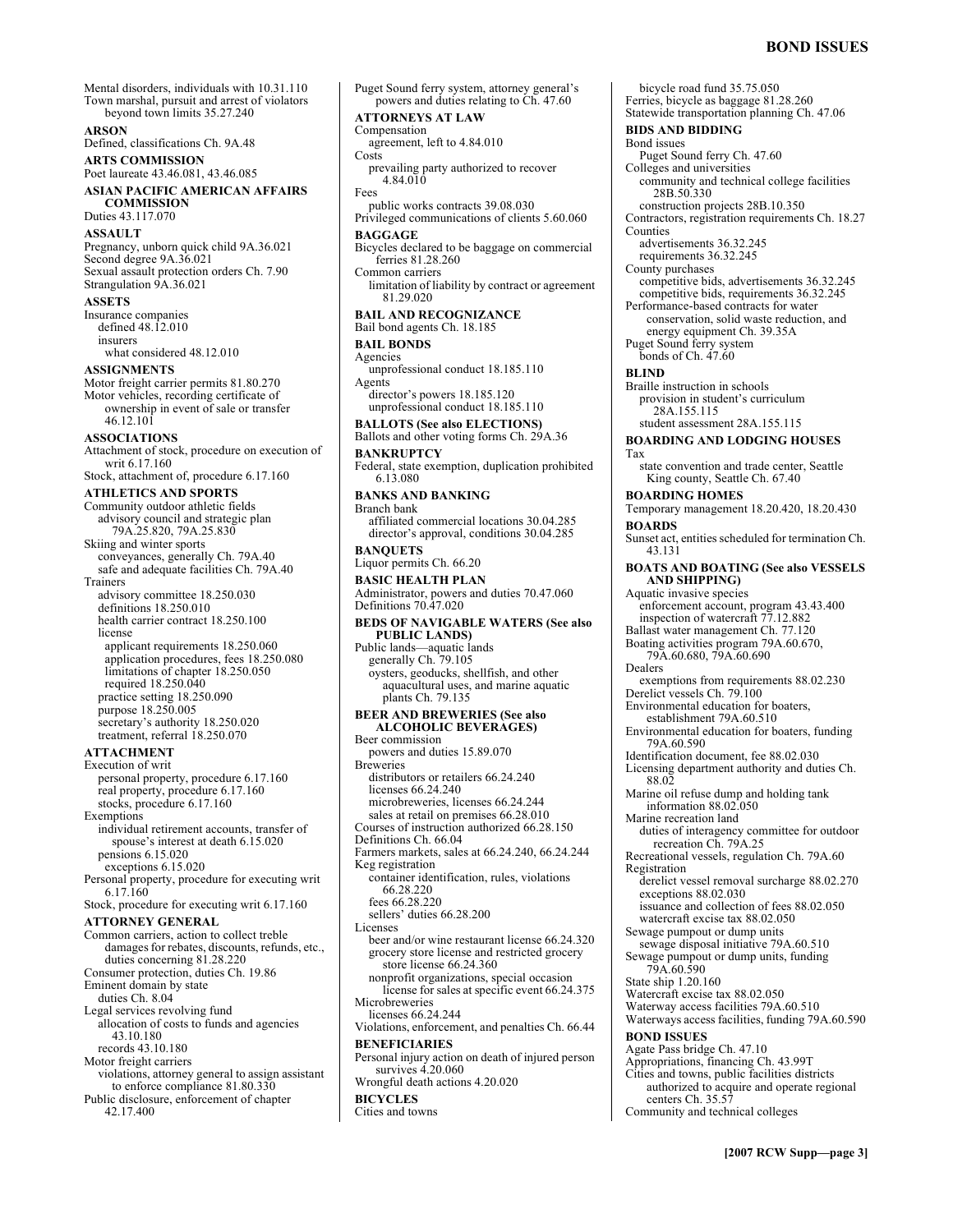# **BONDS**

authority procedures, repayment 28B.50.330 Counties investment of public funds in Ch. 43.84 Housing for state offices, departments and institutions Ch. 43.82 Outdoor recreational areas and facilities Ch. 43.99A, Ch. 43.99B Recreation improvements general obligation bonds sale of proceeds from administration of 43.83C.040 use of 43.83C.040 Stadium and exhibition center bond issue Ch. 43.99N State housing for state offices, departments and institutions Ch. 43.82 investment of public funds in state bonds Ch. 43.84 State capitol housing for state offices, departments and institutions Ch. 43.82 Transportation, department of construction, commission powers and duties relating to Ch. 47.10 Urban arterial, county and city arterials authorization, amounts 47.26.420 **BONDS**  Actions on forcible entry and detainer 59.12.110 Auto transportation companies 81.68.060, 81.68.065 Bail bail bond agents Ch. 18.185 Cities and towns commission form government 35.17.100 Cities and towns, public facilities districts authorized to acquire and operate regional centers Ch. 35.57 Contractors surety requirements 18.27.040 Forcible entry or detainer actions 59.12.110 Geothermal resources, operators, performance bond or other security 78.60.130 Motor freight carriers 81.80.250 Official commission form of government 35.17.100 Public works contractor amount 39.08.030 conditions 39.08.010, 39.08.030 contracts for less than twenty-five thousand dollars, exemption 39.08.010 filing 39.08.010 notices, condition to actions on 39.08.030 Surety auto transportation companies 81.68.060, 81.68.065 motor freight carriers to protect shippers and consignees 81.80.250 Unlawful entry or detainer actions 59.12.110 **BOUNDARIES**  Water-sewer districts annexation of territory Ch. 57.24 **BOUNDARY REVIEW BOARDS**  Water-sewer districts annexation of territory Ch. 57.24 **BRASS KNUCKLES**  Use or possession of prohibited 9.41.250 **BRIDGES**  Cities and towns as part of state highway system Ch. 47.24 State toll bridges Agate Pass bridge bond issues for construction, reimbursement Ch. 47.10 notification requirements 47.56.258 **BUILDING CODE**  Nightclubs

automatic sprinkler system 19.27.500, 19.27.510 **BUILDING PERMITS**  Contractors, registration requirements Ch. 18.27 **BUILDINGS**  Building code Ch. 19.27 Public works Performance-based contracts for water conservation, solid waste reduction, and energy equipment Ch. 39.35A **BURIAL AND INTERMENT**  Interment rights, cemetery plots Ch. 68.32 **BUSES**  Baggage liability 81.29.020 **BUSINESS ASSISTANCE CENTER**  Regulatory fairness act Ch. 19.85 **BUSINESS LICENSE CENTER**  Master license expanded list of licenses issued under master license system 19.02.110 **BUSINESS PROFESSIONS, REGULATION OF**  Uniform regulation of business and professions act Ch. 18.235 **BUSINESSES**  Business license center Ch. 19.02 Consumer loans Ch. 31.04 Consumer protection Ch. 19.86 High risk consumer loans Ch. 31.04 Job development fund program 43.160.230 Small business economic impact statements Ch. 19.85 regulatory fairness act Ch. 19.85 Small business economic impact statement and rule-making procedure Ch. 19.85 Tax credit program for eligible projects Ch. 82.62 Telephone cities and towns, taxes network telephone service 35.21.714 toll telephone service, taxable amount 35.21.714 city license fees or taxes, uniform rate 35.21.712 Telephone business, license fee, tax 35A.82.055 Uniform regulation of business and professions act Ch. 18.235 **CAMPAIGN FINANCING**  Contribution limitations agency shop fees as contributions 42.17.760 Definitions 42.17.020 Expenditures authority for and restrictions on 42.17.070 Political committee statement of organization 42.17.040 **CANADA**  Border crossing drivers' licenses, identicards 46.20.202, 46.20.2021 **CANALS, DITCHES, AND DRAINS**  Private ditches and drains, appropriation of land for generally Ch. 85.28 tideland or marshland, drainage 85.28.130, 85.28.140 **CANCER**  Marijuana medical use Ch. 69.51A **CANDIDATES**  Filing for office Ch. 29A.24 **CASCARA BARK**  Specialized forest products defined as 76.48.020 **CEDAR**  Cedar salvage, specialized forest products,

designated as 76.48.020

Processed cedar products, specialized forest products, designated as 76.48.020 Specialized forest products defined as 76.48.020 **CEMETERIES**  Cemetery districts, establishment and operation Ch. 68.52 Conveyances, cemetery plots, generally Ch. 68.32 Interment, rights to inheritance 68.32.040 order 68.32.110 vested rights 68.32.020, 68.32.030 Plots family plots, sale 68.32.060 inheritance 68.32.040 interment order 68.32.110 placement, waiver 68.32.130 vested rights 68.32.020, 68.32.030 Removal of remains, procedure 68.50.200 Veterans' cemetery Ch. 72.36 **CEMETERY DISTRICTS**  Commissioners election and compensation 68.52.220 **CHARITABLE ORGANIZATIONS**  Charitable solicitations Ch. 19.09 Finances advisory council 19.09.550 education program 19.09.510, 19.09.520, 19.09.530 reciprocal agreements, other states 19.09.560 reports and information 19.09.500, 19.09.540 Gambling 9.46.0209 **CHARITABLE SOLICITATIONS**  Advertising, prohibited practices 19.09.100 Annual report, secretary of state to publish 19.09.440 Commercial fund raisers advertising requirements 19.09.100 annual report, secretary of state to publish 19.09.440 change of information 19.09.085 contracts, limitations and requirements 19.09.097 disclosure requirements 19.09.100 financial statements 19.09.210 limitations on practices 19.09.100 registration application 19.09.079 form, contents 19.09.097 reregistration 19.09.085 telephone solicitations 19.09.100 ticket sales 19.09.100 Conditions and requirements 19.09.100 Cost of solicitation 19.09.100 Definitions 19.09.020 Disclosure requirements 19.09.100 Financial statements 19.09.210 **Organizations** annual report, secretary of state to publish 19.09.440 change of information 19.09.085 conditions, who may conduct 19.09.100 contracts with commercial fund raisers 19.09.097 financial statements 19.09.210 registration 19.09.076 application 19.09.075 exemptions 19.09.076 reregistration 19.09.085 Ticket sales 19.09.100 **CHECK CASHERS AND SELLERS**  Violations, penalty 31.45.105 **CHECKS AND DRAFTS**  Check cashers and sellers, regulation Ch. 31.45 **CHILD ABUSE**  Background investigations of certain prospective employees and volunteers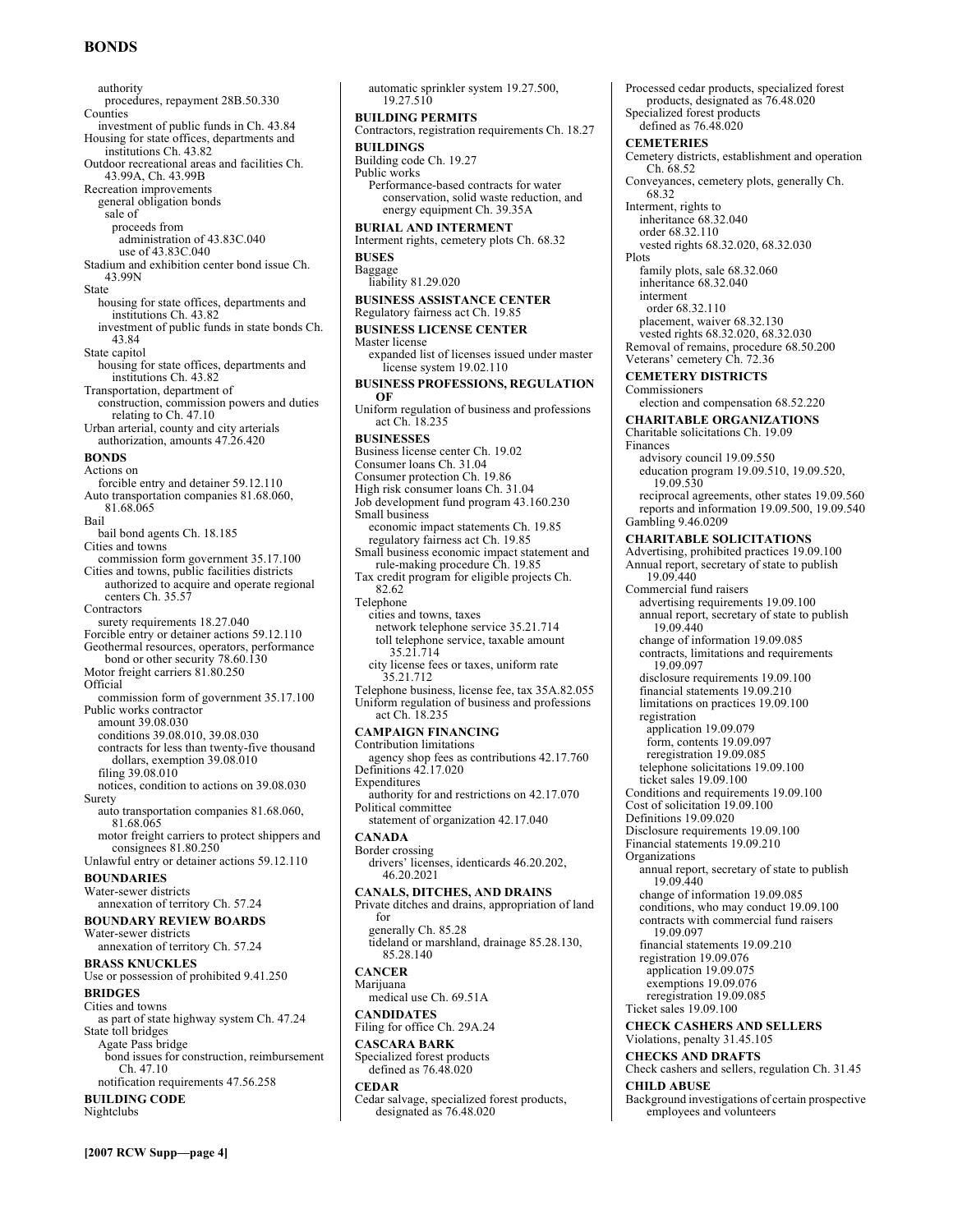### **CHRISTMAS TREES**

definitions, records 43.43.830, 43.43.832, 43.43.838 Children's trust of Washington home visitation program 43.121.170, 43.121.175, 43.121.180 membership, terms, qualifications 43.121.020 Council for the prevention of child abuse and neglect renamed childrenís trust of Washington 43.121.185 Dependency petitions physician's expert opinion 26.44.030<br>Interviewing child 26.44.030 Investigation sexual abuse investigations 26.44.185 Law enforcement training on child abuse and neglect 43.101.365 Parenting plan visitation, restriction on abusive parent 26.09.191 Prevention auditors fee, issuance of marriage license additional fee to fund prevention programs 36.18.010 Records disclosure 26.44.031 Reporting definitions 26.44.020 false report 26.44.060, 26.44.061 immunity 26.44.060 investigation, duties of receiving agency 26.44.030 records, maintenance and disclosure 26.44.031 by whom 26.44.030 Risk assessment process use, report to legislature 26.44.030 Sexual abuse and/or assault investigation 26.44.185 **CHILD CARE AGENCIES**  Abuse of charges, investigate prior to licensure or relicensure 74.15.030 Foster homes duties of department 74.13.031 **CHILD CUSTODY**  Abuse Ch. 26.44 Mediation proceedings 26.09.015, 26.09.016 Nonparental actions for custody support orders modification, summary report, filing requirements 26.10.195 Parenting act parenting plan criteria for establishing permanent plan 26.09.187 failure to comply 26.09.184 issuance of temporary plan 26.09.197 objectives and content of permanent plan 26.09.184 procedure for permanent plan 26.09.182 restrictions 26.09.191 policy 26.09.002, 26.09.003 residential time summary report 26.09.231, 26.18.230 **CHILD SUPPORT**  Alternative method of enforcement Ch. 74.20A Central registry obligation, determination of amount, procedure 26.23.110 orders provisions, enforcement 26.23.050 Child support order summary report form 26.18.210 Division of child support distribution of support received 26.23.035 Employee benefit plans subject to domestic relations orders 6.15.020 **Guidelines** review 26.19.025, 26.19.026 Inmates collection actions 72.09.480 Interstate automated enforcement Ch. 74.20A Modification

26.09.173 Nonparental actions for custody support orders modification, summary report, filing requirements 26.10.195 Parenting act parenting plan criteria for establishing permanent plan 26.09.187 failure to comply 26.09.184 issuance of temporary plan 26.09.197 objectives and content of permanent plan 26.09.184 procedure for permanent plan 26.09.182 restrictions 26.09.191 policy 26.09.002, 26.09.003 Public assistance action by department to insure support 74.20.040 Residential time summary report 26.09.231, 26.18.230 Responsible parent financial responsibility of, notice and finding of procedure 74.20A.055 Schedule review 26.19.025, 26.19.026 Support obligations enforcement health insurance 26.18.170 **CHILDREN (See also JUVENILES; MINORS)**  Age employment 26.28.060 majority Ch. 26.28 At-risk children and families nonoffender at-risk children and their families Ch. 13.32A Car seats immunity, safety technicians 46.61.687 requirements 46.61.687 Child abuse children's trust of Washington Ch. 43.121 investigate child placement agencies, group homes, expectant mother homes  $74.15.030$ Children's day 1.16.050 Children's trust of Washington Ch. 43.121 Crimes relating to employment minimum ages, exceptions 26.28.060 Custodial interference shelter care placement 13.34.060 Delinquents family reconciliation services Ch. 13.32A Dependency child welfare proceedings placement, documentation 13.34.400 disposition orders 13.34.130 hearings 13.34.110 permanency annual report 13.34.820 plan of care 13.34.136 planning 13.34.145 placement 13.34.130 placement order 13.34.130 review hearings 13.34.145 rights of parties 13.34.096 services, coordination 13.34.025 shelter care 13.34.060, 13.34.062, 13.34.065, 13.34.069 status review, hearing 13.34.138 Descent and distribution inheritance 11.04.015 issue, defined 11.02.005 Disabilities, children with education and training administrative section 28A.155.030 administrative section for created 28A.155.020 apportionment of state and county funds 28A.155.040, 28A.155.050, 28A.155.070 authority of districts, generally 28A.155.040

summary report, filing requirements

children with disabilities, defined 28A.155.020 early intervention services 28A.155.065 home aid 28A.155.050 joint school district cooperation 28A.155.040 preschool age 28A.155.020 preschool age children 28A.155.070 residential schools 28A.155.040 sites, buildings and equipment for, financing 28A.155.040 special aid equipment and teachers 28A.155.040 provide parental training in care and education 28A.155.020 Discrimination against families with children prohibited 49.60.222 Early childhood education and assistance program Ch. 43.215 Early intervention, home visitation program 43.121.170, 43.121.175, 43.121.180 Early learning, department of Ch. 43.215 Employment minimum ages, exceptions 26.28.060 Family reconciliation services Ch. 13.32A Health insurance access to coverage 74.09.402 affordable health coverage 74.09.460, 74.09.470, 74.09.480 Housing, independent youth housing program 43.63A.305, 43.63A.307, 43.63A.309, 43.63A.311, 43.63A.313, 43.63A.315 Juvenile justice act Ch. 13.40 Mental health services Ch. 71.24, Ch. 71.34, Ch. 71.36 medication and care 74.09.490 program standards, medical assistance 74.09.521 Motor vehicle traffic records, to be provided to parents and guardians 46.20.293 Negligent treatment or maltreatment 26.44.020 Newborn screening Ch. 70.83 Paternity acknowledgment of, basis for finding of parental responsibility, contest of finding 74.20A.056 Phenylketonuria and other heritable disorders screening test of newborn infants for 70.83.023 services and facilities of state agencies, availability of 70.83.040 Posthumous, considered as living for purposes of descent and distribution 11.02.005 Privileged communications 5.60.060 Seat belts requirements 46.61.687 Support homestead subject to execution and forced sale to satisfy 6.13.080 public assistance action by department to insure support 74.20.040 Termination of parent-child relationship petition 13.34.130 **CHILDREN'S SERVICES ADVISORY COMMITTEE**  Established 74.13.031 **CHIROPRACTIC**  Child abuse report by chiropractors Ch. 26.44 Malpractice actions for injuries resulting from 7.70.060 Reporting abuse of child Ch. 26.44 **CHRISTMAS TREES**  Growers advisory committee, program 15.13.314 license, fees 15.13.311, 15.13.312, 15.13.500 Horticulture, requirements Ch. 15.13 Specialized forest products defined as 76.48.020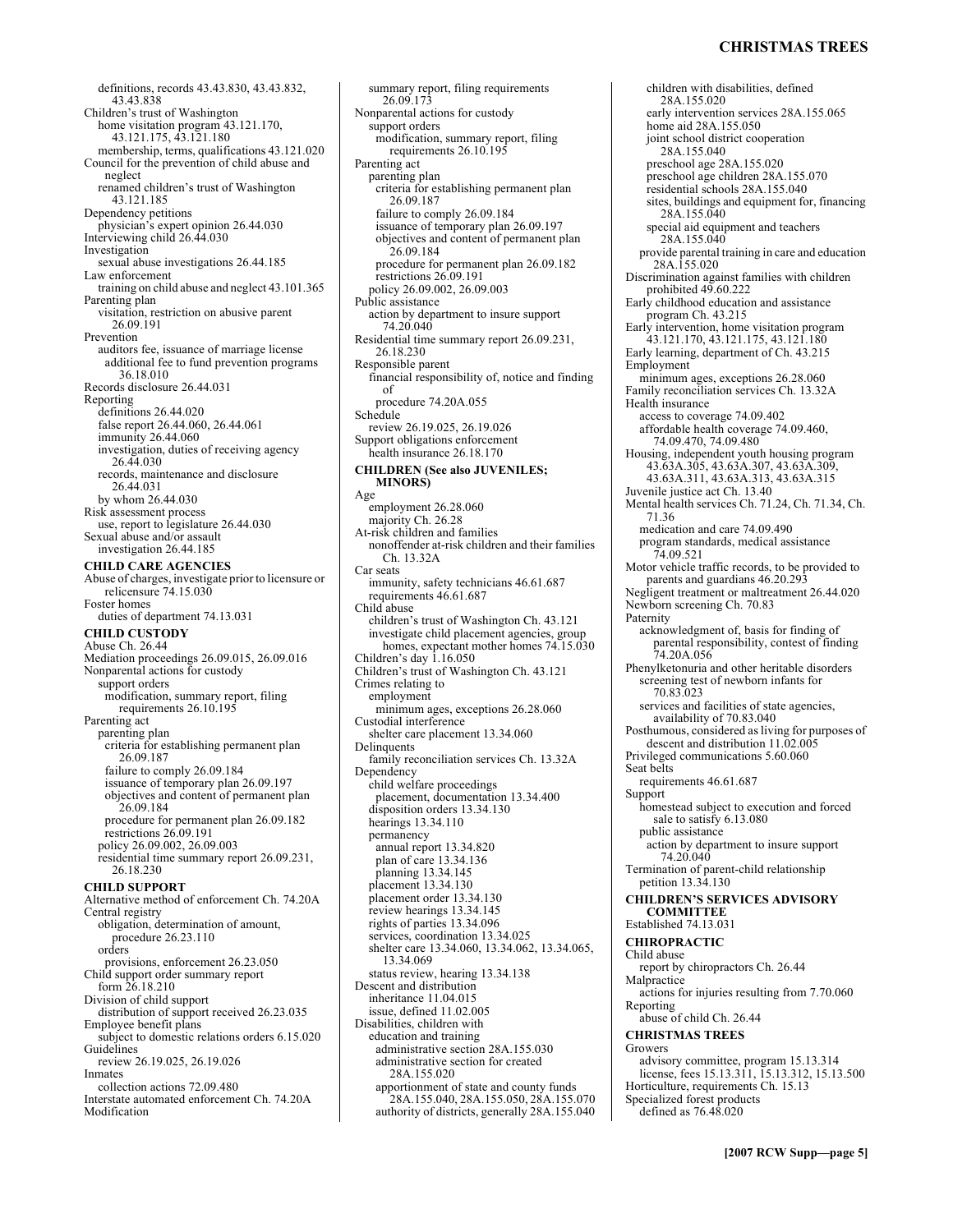# **CIGARETTES**

**CIGARETTES (See also TOBACCO)**  Distributors license Ch. 82.26 Indian tribes, tax contracts eligibility, tax rate 43.06.460 Retailers license Ch. 82.24, Ch. 82.26 Tax imposed Ch. 82.24, Ch. 82.26 Vending machines Ch. 82.24, Ch. 82.26 Wholesalers license Ch. 82.24, Ch. 82.26 **CITIES AND TOWNS**  Animal care and control agencies, powers and duties Ch. 16.52 Animals, prevention of cruelty to Ch. 16.52 Annexation taxes collected in 35.13.270 water-sewer districts Ch. 57.24 Bicycles road fund 35.75.050 Bridges as part of state highway system Ch. 47.24 Building codes state building code Ch. 19.27 Business and occupation tax, municipal Ch. 35.102 Child care facilities family day care provider's home facility allowed 35.63.185, 36.70A.450 family day care provider's home facility allowed 35.21.688 City hardship assistance program implementation by transportation improvement board 47.26.164 City transportation authority - monorail Ch. 35.95A Code of ethics 42.23.030 Commission government bonds authority of commissioners to fix 35.17.100 commissioners 35.17.100 officers and employees 35.17.100 commissioners bonds 35.17.100 officers and employees bonds 35.17.100 Consolidation of local government unit and first class city retirement rights public or public safety employees' retirement systems 41.04.410 Crop purchase contracts, dedicated energy crops 35.21.465 Elections filing for office Ch. 29A.24 Electrical apparatus use and construction rules Ch. 19.29 Electrical installations electrical inspector 19.28.321 enforcement powers 19.28.321 Electrical utilities net metering of electricity Ch. 80.60 Emergency management program, powers and duties Ch. 38.52 Eminent domain discontinuance of proceedings 8.12.530 Federal grants and programs federal new markets tax credit program 35.21.735 transfer to public corporations authority 35.21.735 tax exemption and immunity 35.21.755 Forest practices state preemption, exceptions 76.09.240 Fourth class cities police department control and direction of 35.27.240 pursuit and arrest of violators beyond town limits 35.27.240 town marshal control of police department, authority and duty 35.27.240 pursuit and arrest of violators beyond town limits 35.27.240 Franchises and privileges

light, power, telephone, or gas distribution and service providers fees prohibited 35.21.860 Funds bicycle road fund 35.75.050 city street fund taxes collected in annexed territory 35.13.270 Health and safety water pollution, generally Ch. 35.88 Health sciences and services authorities Ch. 35.104 Historical sites special review districts tax immunity or exemption, conditions 35.21.755 Holidays 1.16.050 Housing authorities previously incarcerated persons, policies 35.82.340 Jails booking and reporting, electronic statewide system and standards committee 36.28A.040 city and county jails act Ch. 70.48 Licenses license fees telephone business 35.21.712 network telephone service 35.21.714 toll telephone service, intrastate, taxable amount 35.21.714 Local health departments administrative officer responsibilities 70.05.070 local health officer powers and duties 70.05.070 Local sales and use tax Ch. 82.14 Mayor commission form of government Ch. 35.17 Metropolitan park district fund 35.61.210 Metropolitan park districts creation and operation Ch. 35.61 Motor vehicle fund allocation of proceeds 46.68.110 Motor vehicle inspection by Ch. 46.32 Municipal business and occupation tax Ch. 35.102 Officers and employees code of ethics 42.23.030 contracts, interest in prohibited, exceptions 42.23.030 hospitalization and medical aid for employees and dependents costs not additional compensation, payment of premiums 41.04.190 special water pollution enforcement 35.88.020 Official bonds commission form cities 35.17.100 On-site sewage disposal systems Ch. 70.118 On-site sewage disposal systems, large Ch. 70.118B Plans and planning land use planning, comprehensive master planned locations 36.70A.367, 36.70A.368 Police health regulations by state board of health, duty to enforce, penalty 43.20.050 unclaimed property Ch. 63.32 Police matrons compensation 35.66.040 Prosecuting attorneys driving record, abstract of access 46.52.130 Public facilities districts creation 35.57.010 governance 35.57.010 Public mass transportation system city transportation authority - monorail Ch. 35.95A Public utilities biodiesel, ethanol, and blends production and distribution 35.92.440

environmental mitigation 35.92.430 Public works Performance-based contracts for water conservation, solid waste reduction, and energy equipment Ch. 39.35A Public works assistance account established, purpose 43.155.050 loans or pledges, eligibility 43.155.070 Public works projects public works assistance account established, purpose 43.155.050 Puget Sound water quality protection, responsibilities Ch. 90.71 Rail fixed guideway systems safety and security program plan 35.21.228 Residences new and rehabilitated multi-unit dwellings in urban centers, property tax exemption qualification and procedure Ch. 84.14 Road districts, annexation of, notice, disposition of taxes 35.13.270 Seattle hotel-motel tax state convention and trade center, Seattle Ch. 67.40 Second class cities city clerk, duties 35.23.121 Sewerage systems waste disposal permits 90.48.162 Shoreline management act, duties Ch. 90.58 Special review districts historical sites tax immunity or exemption, conditions 35.21.755 State environmental policy Ch. 43.21C Streets and alleys bicycle paths Ch. 35.75 city hardship assistance program implementation by transportation improvement board 47.26.164 closure or restrictions on traffic authorized Ch. 47.48 state highways, as jurisdiction, control and duties 47.24.020 urban arterial construction small city pavement and sidewalk account 47.26.340 Surface mining, regulation and enforcement Ch. 78.44 Taxation business and occupation, municipal Ch. 35.102 municipal business and occupation tax Ch. 35.102 telephone business 35.21.712 network telephone service 35.21.714, 35.21.715 toll telephone service 35.21.714 Tourism-related facilities financing Ch. 67.28 Towns police department control and direction of 35.27.240 pursuit and arrest of violators beyond town limits 35.27.240 town clerk duties 35.27.220 town marshal control of police department, authority and duty 35.27.240 pursuit and arrest of violators beyond town limits 35.27.240 Transportation authority - monorail authority, dissolution 35.95A.120 Transportation benefit districts generally Ch. 36.73 Urban centers new and rehabilitated multi-unit dwellings, property tax exemption qualification and procedure Ch. 84.14 Utilities biodiesel, ethanol, and blends

production and distribution 35.92.440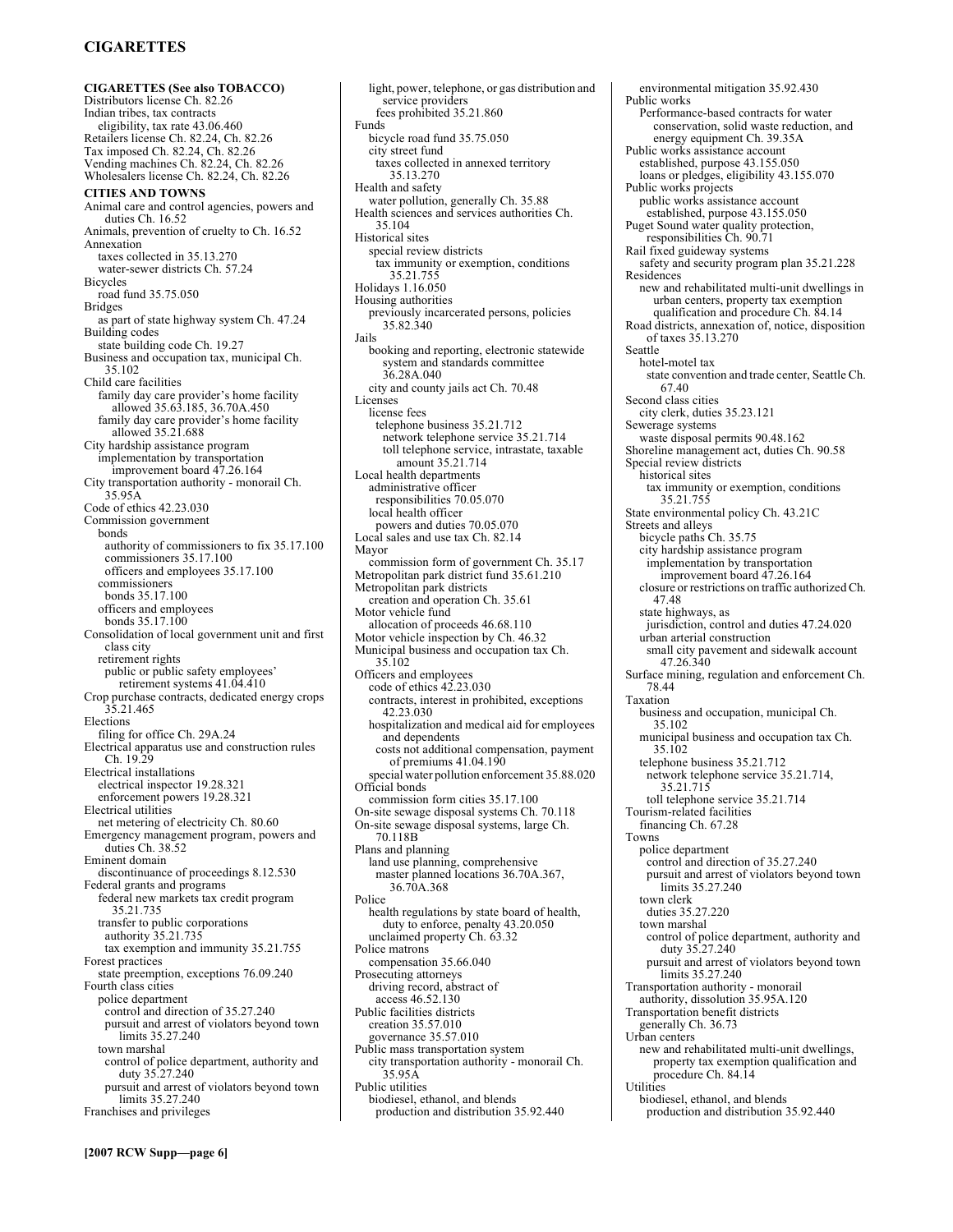### **COLLEGES AND UNIVERSITIES**

electricity, telephone, or natural gas business or provider fees for administrative costs 35.21.860 environmental mitigation 35.92.430 Water pollution special police, authorization for 35.88.020 waste disposal permits 90.48.162 Water-sewer facility relocation projects consultation 35.21.905 Wharves and landings as part of state highway system Ch. 47.24 **CITIES-OPTIONAL MUNICIPAL CODE** Annexation taxes collected in annexed territory 35A.14.801 Charter code city powers, legislative bodies 35A.11.020 provisions affecting all code cities Ch. 35A.21 Child care facilities family day care provider's home facility allowed 35A.63.215 Civil service firefighters and police officers, limitations on 35A.11.020 Code of ethics 42.23.030 Criminal violations punishment to be the same as for violation of state law for the same crime 35A.11.020 Fiscal funds investment of 35A.40.050 investment of funds 35A.40.050 Licenses and permits telephone business 35A.82.055 telephone toll service 35A.82.060 Merit system firefighters and police officers, limitation 35A.11.020 Noncharter code city general provisions affecting all code cities Ch. 35A.21 powers, legislative bodies 35A.11.020 **Officers** code of ethics 42.23.030 contracts, interest in prohibited, exceptions 42.23.030 Powers charter code city legislative bodies 35A.11.020 noncharter code city legislative body 35A.11.020 Rail fixed guideway systems safety plan, security and emergency preparedness 35A.21.300 Retirement and pension systems firefighters and police officers, limitations on 35A.11.020 Taxes annexed territory 35A.14.801 network telephone services 35A.82.065 telephone business 35A.82.055 telephone toll service gross revenues 35A.82.060 limitations 35A.82.060 **CITIZENS' COMMISSION ON SALARIES** Elected officials of executive branch, salaries 43.03.011 Judges, salaries 43.03.012 Legislative members, salaries 43.03.013 **CIVIL ACTIONS AND PROCEDURES**  Child abuse reporters' immunity 26.44.060 Costs Ch. 4.84 Horticultural plants and facilities violations, penalties 15.13.490 Immunity child abuse reporters 26.44.060 Indigents, civil representation of public safety and education account funding 43.08.250 Insurers, liquidation of powers and duties of liquidator 48.31.131

special procedural rules 48.31.131 Insurers, rehabilitation of action to which insurer subject to rehabilitation order is party special procedural rules 48.31.045 Medical malpractice suits consent to treatment 7.70.065 Misdemeanors monitoring of persons charged or convicted 4.24.750, 4.24.760 **CIVIL RIGHTS**  Civil liberties day of remembrance 1.16.050 Criminals restoration of, procedure 9.96.050 Declaration of 49.60.030 Parolees restoration of, procedure 9.96.050 Protection, policy declaration 49.60.010 Restoration of discharge upon completion of sentence 9.94A.637 **CIVIL SERVICE**  City firefighters appeals 41.08.090 application of chapter 41.08.020 commission members 41.08.030 political party restriction 41.08.030 qualifications of members 41.08.030 quorum 41.08.030 removal of members 41.08.030 terms of members 41.08.030 deceptive practices 41.08.150 definitions 41.08.220 examinations falsifications concerning 41.08.150 excluded cities 41.08.020 false representations or personations 41.08.150 falsifying examinations 41.08.150 political party restriction, commission members 41.08.030 removal, suspension, demotion or discharge accusation 41.08.090 appeal 41.08.090 grounds 41.08.080 hearing 41.08.090 investigation 41.08.090 procedure 41.08.090 residency as condition of employment, discrimination because of lack of residency prohibited 41.08.075 tenure of employment 41.08.080 vacancies probationary period 41.08.100 procedure for filling of 41.08.100 City police appeals 41.12.090 commission members 41.12.030 political party restriction 41.12.030 qualifications of members 41.12.030 quorum 41.12.030 removal of members 41.12.030 terms of members 41.12.030 deceptive practices 41.12.150 definitions 41.12.220 examinations falsifications concerning 41.12.150 excluded cities 41.12.020 false representations or personations 41.12.150 falsifying examinations 41.12.150 investigations by commission 41.12.090 removal, suspension, demotion or discharge accusation 41.12.090 appeal 41.12.090 grounds 41.12.080 hearing 41.12.090 investigation 41.12.090 procedure 41.12.090

residency as condition of employment, discrimination because of lack of residency prohibited 41.12.075 tenure of employment 41.12.080 vacancies, probationary period 41.12.100 Sheriffs' office employees commission chief examiner 41.14.050 organization 41.14.050 State classification and salary schedules revisions, class studies, and adjustments, limitation 41.06.152 exemptions Puget Sound partnership 41.06.098 training and career development programs sexual harassment 41.06.395 Volunteer firefighters, call to duty 41.06.550 **CLAIMS**  Motor vehicles underinsured motorists, for 48.22.030 **CLERGY**  Privileged communications 5.60.060 **CLUBS**  Alcoholic beverages purchase of liquor by licensee 66.24.440 spirits, beer, and wine restaurant license, conditions and qualifications 66.24.400, 66.24.410, 66.24.420 **CODE OF ETHICS**  Contract interests by municipal officers 42.23.030 **CODE REVISER**  Administrative rules publication duties 34.05.210 record of 34.05.380 unconstitutional or obsolete rules, removal of 34.05.210 State register authority 34.05.210 **COLLECTION AGENCIES**  Licensing director's authority 19.16.410 **COLLECTIVE BARGAINING**  Public employees collective bargaining Ch. 41.56 Unemployment compensation not unemployed during period covered by agreement 50.04.310 **COLLEGES AND UNIVERSITIES (See also COMMUNITY AND TECHNICAL COLLEGES)**  Advanced college tuition payment program Ch. 28B.95 American Indian endowed scholarship program Ch. 28B.108 Border county higher education opportunity project Ch. 28B.76 College savings program Ch. 28B.95 Construction projects small works roster 28B.10.350 Course materials, cost savings 28B.10.590 Disabled, totally, defined 28B.15.385 Distinguished professorship trust fund program Ch. 28B.76 Fees community and technical colleges waiver of nonresident tuition fees differential 28B.15.520 waivers 28B.15.520 generally Ch. 28B.15 operating fees limitation on total revenue waived, exempted, or reduced 28B.15.910 tuition established 28B.15.067, 28B.15.068 Financial aid programs institutional financial aid fund 28B.15.820 state student financial aid program Ch. 28B.92 Foster care endowed scholarship program Ch. 28B.116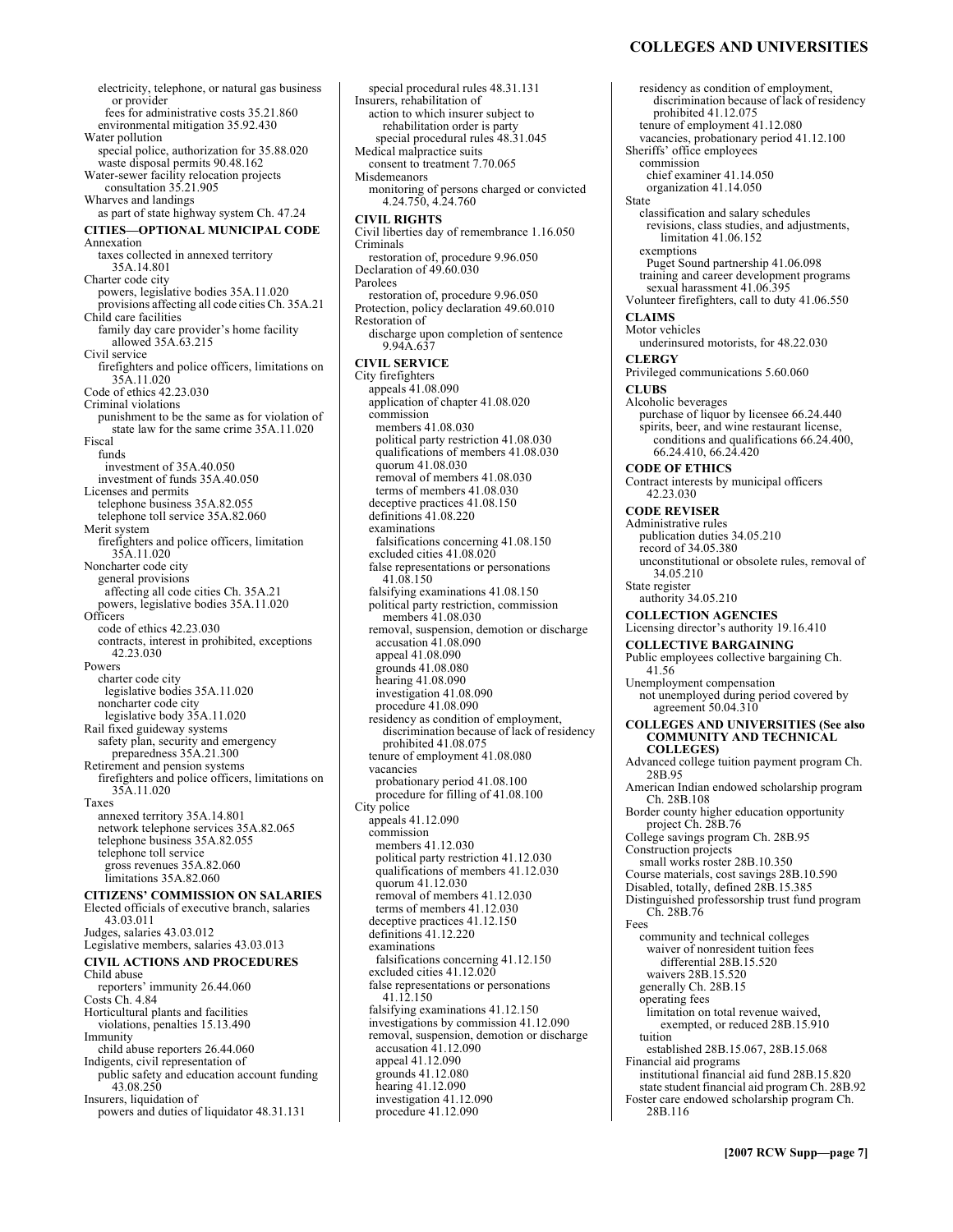# **COLUMBIA BASIN PROJECT**

Future teachers conditional scholarship and loan repayment program Ch. 28B.102 Graduate fellowship trust fund program Ch. 28B.76 Higher education coordinating board Ch. 28B.76 Institutional financial aid fund 28B.15.820 K-20 telecommunications network, planning and operation Ch. 43.105 Loans student loan financing Ch. 28B.07 Loans to students institutional financial aid fund 28B.15.820 Mathematics placement test, college readiness test 28B.10.679 National guard tuition waivers 28B.15.621 Records release for research procedure 42.48.010 Regional universities funds normal school permanent fund, sources 43.79.160 Research release of confidential records procedure 42.48.010 Scholarships American Indian endowed scholarship program Ch. 28B.108 college bound program Ch. 28B.118 foster care endowed scholarship program Ch. 28B.116 future teachers conditional scholarship and loan repayment program Ch. 28B.102 GET ready for math and science Ch. 28B.105 passport to college promise program Ch. 28B.117 Small works roster publication requirements inapplicable 28B.10.350 State need grant program Ch. 28B.92 State universities Ch. 28B.30 Student exchange compact program Ch. 28B.76 Student loan financing Ch. 28B.07 Students unemployment compensation, disqualification 50.20.095 Teacher training pilot programs Ch. 28B.76 Textbook information, publishers' duties 28B.10.592 Tuition advanced college tuition payment program Ch. 28B.95 billing statements 28B.15.0681 college saving program Ch. 28B.95 established 28B.15.067, 28B.15.068 waiver educational employees 28B.15.558 state employees in classified service, conditions and limitations 28B.15.558 waivers veterans, national guard members 28B.15.621 Veterans tuition waivers 28B.15.621 Washington scholars and scholars-alternate awards Ch. 28B.76 Washington State University extension service Puget Sound water quality field agents program 28B.30.632 funds agricultural permanent fund allocation 43.79.130 created 43.79.130 source 43.79.130 scientific permanent fund allocation 43.79.110 created 43.79.110 **COLUMBIA BASIN PROJECT**  Farm to market roads in, bond issue Ch. 47.10 **COMMISSION MERCHANTS**  Dealers

records 20.01.380 Hay or straw transporting vehicles may be stopped failure to stop, civil infraction 20.01.610 Records dealers 20.01.380 **COMMISSIONS**  Sunset act, entities scheduled for termination Ch. 43.131 **COMMODITY BOARDS**  Generally Ch. 15.65 **COMMODITY COMMISSIONS**  Generally Ch. 15.66 **COMMON CARRIERS**  Animal importation, certificates required 16.36.050 Baggage liability 81.29.020 Bills of lading duty of common carrier to issue 81.29.020 extent of liability upon 81.29.020 falsification to assist or obtain transportation at rates less than established, treble damages 81.28.210, 81.28.220 limitation upon liability written into void, exceptions as to baggage and livestock 81.29.020 which carrier liable upon, how determined 81.29.020 who may recover 81.29.020 Damages falsification or fraud to obtain transportation at less than established rates 81.28.220 rebating or discounting 81.28.210, 81.28.220 routing of freight 81.28.030 Discounting prohibited, treble damages 81.28.210, 81.28.220 Discrimination prohibited 81.28.180 Facilities adequate and safe required 81.28.010 authority of commission to order improvement 81.44.010 unsafe or defective, reduction of speed or suspension of trains may be ordered 81.44.020 Falsification or fraud assisting or obtaining transportation at rates less than established rates, treble damages 81.28.210, 81.28.220 damage payments 81.28.210 shipment of property prohibited to be transported, use of false representation to obtain, treble damages 81.28.210, 81.28.220 Filings claims against, time limit for filing 81.29.020 rates and charges changes 81.28.050 joint rates 81.28.040 schedule 81.28.040 Hay or straw transporting vehicles may be stopped 20.01.610 Liability baggage 81.29.020 definition of common carrier 81.29.010 routing of freight, violations 81.28.030 Loading and unloading, prompt service required 81.28.020 Promptness in receiving and transporting goods required 81.28.020 Rates and charges action to collect treble damages for rebates, discounts, refunds, etc., limitation upon 81.28.220 authority of commission to fix 81.28.230 changes filing 81.28.050 notice required 81.28.050 publication 81.28.050

discrimination prohibited 81.28.180

Housing

falsifications, assisting or obtaining transportation at rates less than established rates, treble damages 81.28.210, 81.28.220 interstate investigation by commission 81.28.250 joint rates filing 81.28.040 schedule 81.28.040 longer haul at less than shorter haul prohibited, exception 81.28.200 published rates to be charged, exceptions 81.28.080 falsifications to assist or obtain transportation at rates less than established, treble damages 81.28.210, 81.28.220 reasonableness required 81.28.010 schedules contents and requirements 81.28.040 filing 81.28.040 form 81.28.040 inspection 81.28.040 joint rates 81.28.040 notices 81.28.040 public inspection 81.28.040 unreasonable preferences prohibited 81.28.190 Rebating prohibited, treble damages 81.28.210, 81.28.220 Receipts falsification to assist or obtain transportation at rates less than established, treble damages 81.28.210, 81.28.220 Routing of freight damages 81.28.030 duty as to promptness 81.28.030 Rules and regulations, reasonableness required 81.28.010 Services reasonableness required 81.28.010 Unreasonable preferences prohibited 81.28.190 Weight, falsification to assist or obtain transportation at rates less than established, treble damages 81.28.210, 81.28.220 **COMMUNICATIONS**  Privileged 5.60.060 **COMMUNITY, TRADE, AND ECONOMIC DEVELOPMENT, DEPARTMENT OF**  Affordable housing program Ch. 43.185A Community economic revitalization board Ch. 43.160 Community services coordination of community and economic development services 43.330.080 Definitions 43.330.010 Department created 43.17.010 director appointment 43.17.020 **Director** appointment 43.17.020 Economic development associate development organizations 43.330.080, 43.330.082, 43.330.084, 43.330.086 commission Ch. 43.162 diversification strategies, departmental responsibilities 43.330.090 industry clusters advisory committee, duties 43.330.090 targeted sectors, departmental responsibilities 43.330.080 Emergency management administration of program transferred to military department Ch. 38.52 Energy freedom program generally Ch. 43.325 Homeless persons housing and assistance Ch. 43.185C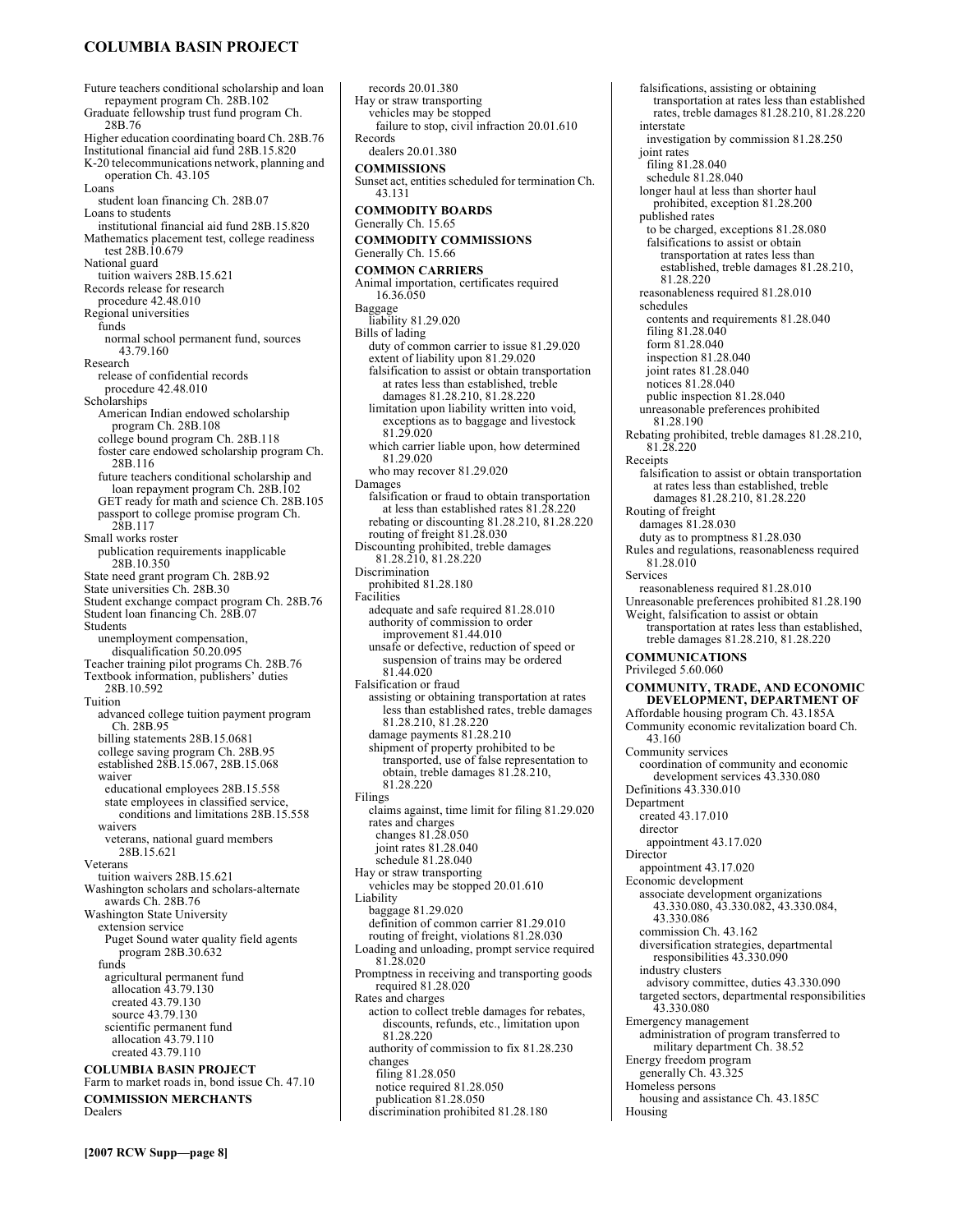independent youth house program 43.63A.305, 43.63A.307, 43.63A.309, 43.63A.311, 43.63A.313, 43.63A.315 Housing assistance program homeless housing and assistance Ch. 43.185C Incarcerated parents advisory committee, policies 43.63A.068 Independent youth housing program 43.63A.305, 43.63A.307, 43.63A.309, 43.63A.311, 43.63A.313, 43.63A.315 Innovation partnerships zones research and globally competitive firms 43.330.270, 43.330.280 Land use regional transfer of development rights program Ch. 43.362 Low-income energy assistance voluntary contributions from utility customers to assist low-income customers 54.52.010, 54.52.020 Manufactured housing consumer complaint and related duties, assumption from department of labor and industries 43.63A.460 safety and construction standards enforcement enforcement of federal standards 43.63A.465 Microenterprise development program 43.330.290 Public works assistance account loans or pledges, eligibility 43.155.070 Public works projects public works assistance account established, purpose 43.155.050 Regional transfer of development rights program Ch. 43.362 Tourism, Washington commission Ch. 43.336 Tourism promotion and development account 43.330.094 Youth, independent housing program 43.63A.305, 43.63A.307, 43.63A.309, 43.63A.311, 43.63A.313, 43.63A.315 **COMMUNITY AND TECHNICAL COLLEGES (See also COLLEGES AND UNIVERSITIES)**  Advanced college tuition payment program Ch. 28B.95 Bond issues for buildings and facilities authority, repayment 28B.50.330 Buildings and facilities financing, bid procedure 28B.50.330 College savings program Ch. 28B.95 Course materials, cost savings 28B.10.590 Definitions 28B.50.030 Degrees, high school diploma, authority to issue 28B.50.535 Faculty part-time faculty continuous health care eligibility 41.05.053 Fees tuition fees 28B.15.067, 28B.15.068 waivers 28B.15.520 Financial aid programs state student financial aid program Ch. 28B.92 Foster care endowed scholarship program Ch. 28B.116 High school diploma, authority to issue 28B.50.535 High school students high school completion program 28B.50.534 K-20 telecommunications network, planning and operation Ch. 43.105 Mathematics placement test, college readiness test 28B.10.679 National guard tuition waivers 28B.15.621 Opportunity grant program 28B.50.271, 28B.50.272, 28B.50.273, 28B.50.274 Residency waiver of nonresident tuition fees differential 28B.15.520

Scholarships

college bound program Ch. 28B.118 foster care endowed scholarship program Ch. 28B.116 GET ready for math and science Ch. 28B.105 passport to college promise program Ch. 28B.117 State need grant program Ch. 28B.92 Student loan financing Ch. 28B.07 Textbook information, publishers' duties 28B.10.592 Tuition advanced college tuition payment program Ch. 28B.95 billing statements 28B.15.0681 college saving program Ch. 28B.95 fees 28B.15.067, 28B.15.068 waivers veterans, national guard members 28B.15.621 Veterans tuition waivers 28B.15.621 **COMMUNITY ECONOMIC REVITALIZATION BOARD**  Financial assistance to political subdivisions application procedures 43.160.060 Indian tribes 43.160.060 requirements 43.160.060 Job development fund program 43.160.230 **COMMUNITY PRESERVATION AND DEVELOPMENT AUTHORITY**  Account 43.167.040 Authorities duties 43.167.030 powers 43.167.020 Formation, board of directors 43.167.010 Pioneer square - international district authority 43.167.060 Role of state/local government 43.167.050 **COMMUNITY PROPERTY**  Intestate, subject to descent and distribution 11.04.015 **COMPUTERS**  Joint legislative systems committee administrative committee membership 44.68.030 powers and duties 44.68.050 coordinator duties 44.68.040 secretary of administrative committee 44.68.030 definitions 44.68.010 service center establishment, duties 44.68.060 K-20 telecommunications network, planning and operation Ch. 43.105 State information services planning and management Ch. 43.105 **CONDOMINIUMS**  Homestead exemption 6.13.080 Residential property seller's disclosures, requirements Ch. 64.06 Sale, seller's disclosures required Ch. 64.06 **CONFIDENTIALITY**  Medical records access and disclosure Ch. 70.02 **CONSERVATION**  Conservation commission, powers and duties Ch. 89.08 Conservation districts, organization and operation Ch. 89.08 Farmland preservation Ch. 89.10 Natural area preserves Ch. 79.70 Shoreline management act Ch. 90.58 Water use efficiency and conservation programs and practices 90.54.180 **CONSERVATION COMMISSION**  Conservation districts, organization and operation Ch. 89.08 Salmon recovery and habitat restoration, duties Ch. 77.85

**CONSERVATION DISTRICTS**  Agricultural conservation easement program 89.08.530, 89.08.540 Conservation commission, powers and duties Ch. 89.08 Crop purchase contracts, energy crops 89.08.570 Horticultural plants and facilities permits 15.13.270 Shellfish protection districts, contracts with conservation districts Ch. 90.72 Water quality and habitat protection grant programs outcome-focused performance measures 89.08.520 Puget Sound partners 89.08.580 Water resource management Ch. 90.82 **CONSIGNMENTS**  Pawnbrokers and second-hand dealers, transaction requirements Ch. 19.60 **CONSTABLES**  Health regulations by state board of health, duty to enforce, penalty 43.20.050 **CONSTRUCTION**  Contractors, registration requirements Ch. 18.27 Farmers home administration projects 60.28.010 Tax imposed on building construction, repair 82.04.440 **CONSUMER FINANCE**  Credit reports, fair credit reporting act Ch. 19.182 **CONSUMER LOAN ACT**  High risk consumer loans authorization for higher interest rates conditions and limitations Ch. 31.04 licensee interest calculations 31.04.125 loan restrictions 31.04.125 **CONSUMER PROTECTION**  Actions for damages 19.86.090 Attorney general, duties 19.86.080 Audiologists Ch. 18.35 Bail bond agents Ch. 18.185 Charitable solicitations Ch. 19.09 Check cashers and sellers Ch. 31.45 Collection agencies Ch. 19.16 Consumer credit reports, fair credit reporting act Ch. 19.182 Consumer loan act Ch. 31.04 Consumer protection act Ch. 19.86 Contractors, registration requirements Ch. 18.27 Credit reports, fair credit reporting act Ch. 19.182 Damages, treble allowed 19.86.090 Fair credit reporting act Ch. 19.182 Food, drug, and cosmetic act Ch. 69.04 Fund raising and charitable solicitations Ch. 19.09 Geologists, licensing requirements and standards of practice Ch. 18.220 Hearing and speech services Ch. 18.35 Hearing instrument fitters/dispensers Ch. 18.35 High risk consumer loans Ch. 31.04 Horticultural plants and facilities unlawful acts 15.13.420 Lemon law Ch. 19.118 Motor vehicle fuel quality Ch. 19.112 Motor vehicle sales practices Ch. 46.70 Motor vehicle warranties Ch. 19.118 Pawnbrokers and second-hand dealers Ch. 19.60 Residential real property seller's disclosures, requirements Ch. 64.06 Second-hand dealers and pawnbrokers Ch. 19.60 Speech-language pathologists Ch. 18.35 Travel businesses Ch. 19.138 **CONTAINERS**  Food, drug, and cosmetic act Ch. 69.04 **CONTRACTORS**  Actions against contractors, grounds and procedures 18.27.040 Actions by contractors, registration prerequisite to suit 18.27.080 Advertising, contents 18.27.104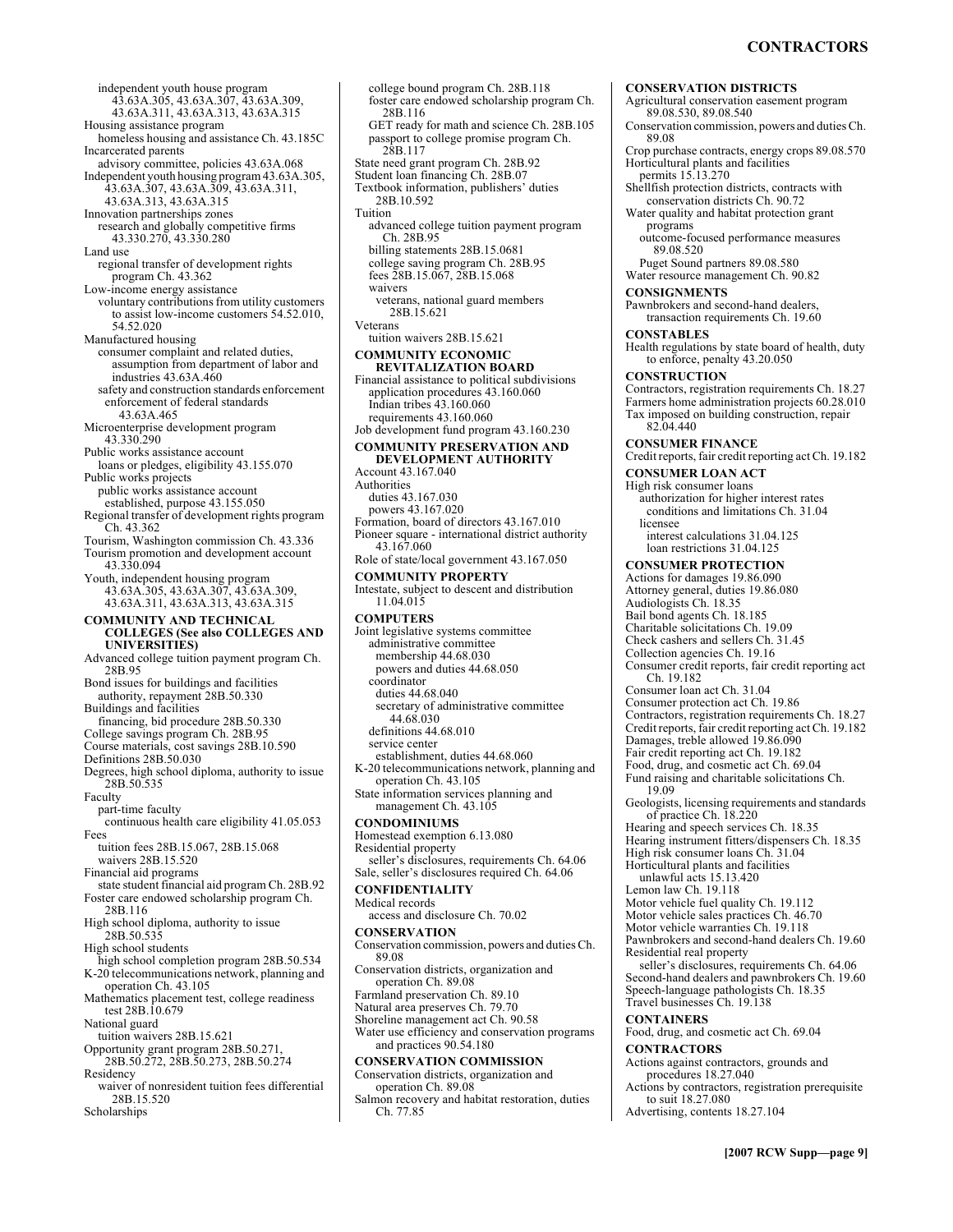# **CONTRACTS**

Bond or surety requirement 18.27.040 Business practices penalties for violations 18.27.104 Claims against contractors, grounds and procedures 18.27.040 Definitions 18.27.010 Design-build public works contracting procedure Ch. 39.10 Disclosure statement and notice to customers 18.27.114 Farmers home administration projects 60.28.010 General contractor/construction manager public works contracting procedure Ch. 39.10 Labor and industries, department of authority 18.27.215 Liens payment of moneys earned withheld in lieu of bond 60.28.010 public contractors payment of excess over lien claims 60.28.020 retained percentage 60.28.010 trust fund 60.28.010 Minority and women-owned businesses state highway projects preference 47.28.030 Payment retained percentage on public works 60.28.010 Prohibited acts 18.27.020 Public works bond in lieu of retained funds 60.28.011 completion of contract, duties of disbursing officer 60.28.051 definitions 60.28.011 labor and material liens 60.28.010, 60.28.011 retained percentage 60.28.010, 60.28.011 termination before completion 60.28.011 Registration advertising, content requirements 18.27.104 application contents 18.27.030 exemptions 18.27.090 grounds for denial 18.27.030 infractions administrative hearing 18.27.310 investigations  $18.27.\overline{2}10$ notice of infraction, procedures 18.27.230, 18.27.240, 18.27.250, 18.27.270, 18.27.290 specified 18.27.200 required, criminal penalty for violations 18.27.020 workers' compensation coverage 18.27.030 Small business state highway projects preference 47.28.030 Surety or bond requirement 18.27.040 **CONTRACTS**  Bonds payment of moneys earned withheld in lieu of bond 60.28.010 Cities and towns officers or employees, interest in contracts prohibited, exceptions 42.23.030 Cities-Optional Municipal Code officers or employees, interest in contracts prohibited, exceptions 42.23.030 Counties officers and employees, interest in contracts prohibited, exceptions 42.23.030 Design-build highway construction projects 47.20.780 Design-build public works contracting procedure Ch. 39.10 General contractor/construction manager public works contracting procedure Ch. 39.10 Liens, public works contracts exceeding two hundred thousand dollars 60.28.010 Limitation of action on written contracts 4.16.040 Municipal corporations officers, contract interest in 42.23.030 public works

small works roster 39.04.155 Performance-based contracts counties 36.32.245 Public improvement labor and material liens 60.28.010 Public works retained percentage 60.28.010 Real property restrictive covenants prohibited 49.60.224 Restrictive covenants prohibited 49.60.224 Schools and school districts school districts second class officer, spouse of, interest in 42.23.030 school bus drivers, interest in 42.23.030 Written, limitation of actions on 4.16.040 **CONVENTION AND TRADE FACILITIES**  Alcoholic beverages spirits, beer, and wine restaurant license, conditions and qualifications 66.24.420 State convention and trade center, Seattle account deposit of proceeds 67.40.040 subaccounts 67.40.040 use, priority 67.40.040 **CONVEYANCES**  Cemetery plots Ch. 68.32 **CORONERS**  Inquests dissection 68.50.100 **CORPORATIONS**  Attachment stock, procedure on execution of writ 6.17.160 Bylaws amendment procedure 23B.10.200 procedure 23B.10.205 **Directors** board of directors bylaws, amendment by 23B.10.200 election 23B.08.030 number 23B.08.030 resignation 23B.08.070 terms of office 23B.08.050 Hostile or unfriendly acquisition attempts approval of significant business transaction required, violation 23B.19.040 **Meetings** inspectors to act at 23B.07.035 Nonprofit corporations transportation services for elderly and disabled persons Ch. 81.66 **Officers** unemployment compensation, exemption, employer's discretion 50.04.165 Shareholders bylaws, amendment by 23B.10.200 meetings inspectors to act to 23B.07.035 Shares attachment, procedure 6.17.160 **CORRECTIONAL FACILITIES**  Community placement community transition coordination networks Ch. 72.78 Education and work programs inmate participation requirements and standards 72.09.460 post-secondary degrees 72.09.465 Inmates child support collection actions 72.09.480 civil rights, restoration Ch. 9.96 community transition coordination networks Ch. 72.78 funds subject to deductions, exceptions 72.09.480 incarcerated parents, policies 72.09.495 parents advisory committee, children and families with incarcerated parents 43.63A.068 transitional housing assistance 43.185C.200 Medical facilities

adverse health events and incident reporting system Ch. 70.56 Work and education programs inmate participation requirements and standards 72.09.460 **CORRECTIONS, DEPARTMENT OF**  Abuse of child, department reporting requirements 26.44.030 Community placement community justice centers 72.09.280 correctional facility siting list 72.09.290 individual reentry plan 72.09.270 Community transition coordination networks account 72.78.060 definitions 72.78.010 funding 72.78.050, 72.78.070 inventory of services and resources by counties 72.78.020 pilot program 72.78.030, 72.78.040 Created 43.17.010 Definitions 72.09.015 Facilities correctional facility siting list 72.09.290 Inmate work programs cost of incarceration 72.09.111 employment goals 72.09.111 legislative intent, requirements 72.09.460 wages deductions 72.09.111 distribution 72.09.111 Inmates community transition coordination networks Ch. 72.78 education and work programs 72.09.460, 72.09.465 funds subject to deductions, exceptions 72.09.480 incarcerated parents, policies 72.09.495 savings, availability 72.09.111 savings, deductions 72.09.111 Personnel training 43.101.220 Records release for research Ch. 42.48 Research release of confidential records procedure 42.48.010 **Secretary** appointment of 43.17.020 **CORRECTIONS REFORM ACT OF 1981**  Generally Ch. 72.09 **COSMETICS**  Food, drug, and cosmetic act Ch. 69.04 Intrastate commerce in food, drugs, and cosmetics Ch. 69.04 Pharmacy, board of, powers and duties Ch. 69.04 **COSTS**  Criminal proceedings payment by defendants, remission 10.01.160 Defendants payment, remission 10.01.160 Deferred prosecution program payment of costs may be required as condition of 10.01.160 **COUNSELORS**  Law enforcement peer support group counselors, privileged communications 5.60.060 School, certification 28A.410.043 **COUNTIES**  Animal care and control agencies, authority and duties Ch. 16.52 Animals, prevention of cruelty to Ch. 16.52 Bridges franchises on limitations 36.55.060 Building codes state building code Ch. 19.27 Cemetery districts, establishment and operation Ch. 68.52 Child care facilities location, conditions 36.70.757 Code of ethics 42.23.030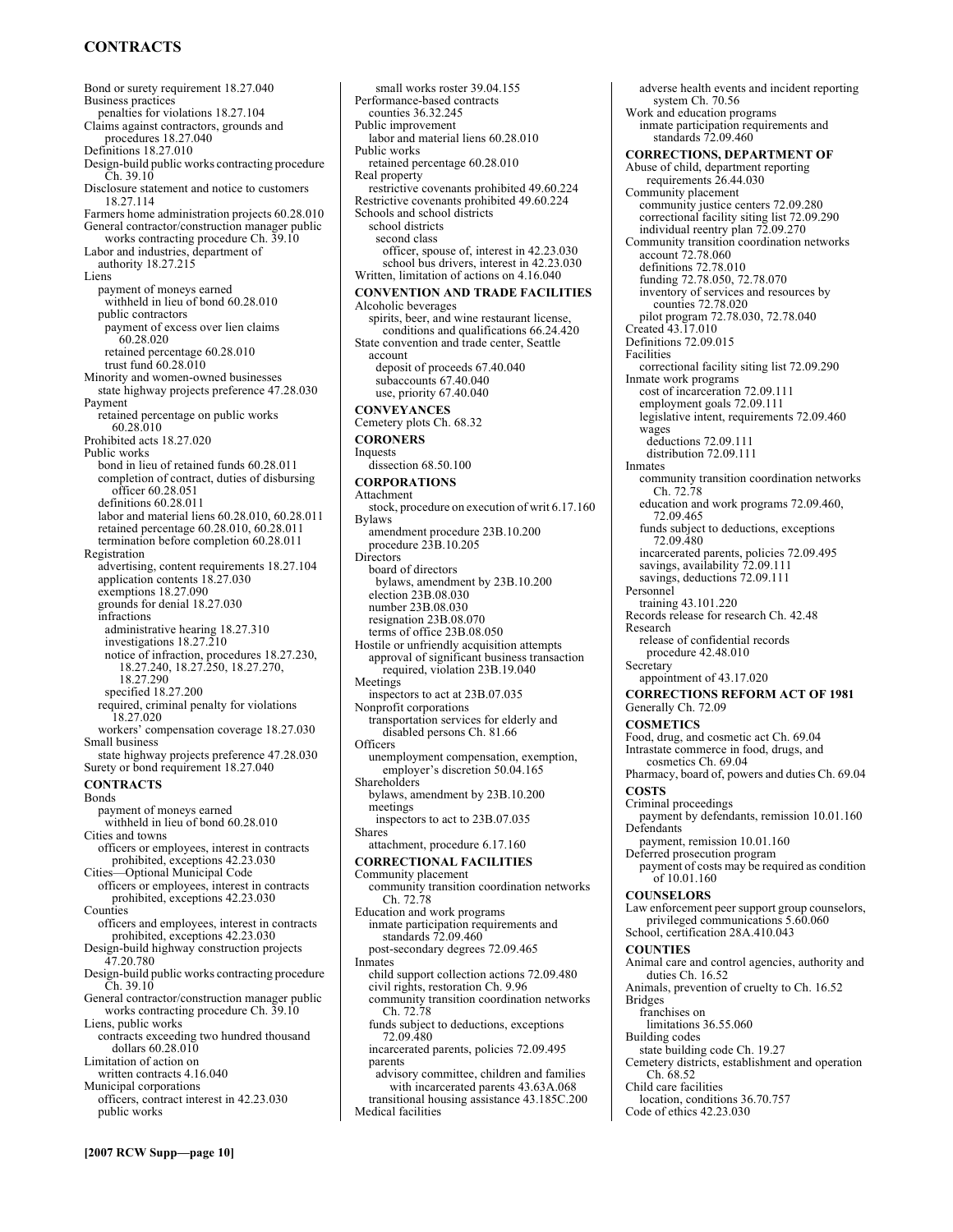### **CREDIT**

Consolidation of local government unit and first class city retirement rights public or public safety employees' retirement systems 41.04.410 Elections filing for office Ch. 29A.24 Electrical apparatus use and construction rules Ch. 19.29 Emergency management program, powers and duties Ch. 38.52 Energy conservation performance-based contracts 36.32.245 Environmental mitigation activities 36.01.250 Fairs board purchasing rules, public disclosure 42.23.030 Federal grants and programs transfer to public corporations authority to receive and expend funds 35.21.735 tax exemption and immunity 35.21.755 Fees of county officers auditors 36.18.010 clerks 36.18.016 generally Ch. 36.18 Forensic investigations council Ch. 43.103 Forest practices state preemption, exceptions 76.09.240 Funds equipment rental and revolving fund rates for equipment rental 36.33A.040 Health officer rules and regulations of state board of health, duty to enforce, penalty 43.20.050 Health sciences and services authorities Ch. 35.104 Highways-Open spaces delinquent charges, lien 36.89.065 Historical sites special review districts tax immunity or exemption, conditions 35.21.755 Holidays 1.16.050 Homeless persons housing and assistance Ch. 43.185C Jails booking and reporting, electronic statewide system and standards committee 36.28A.040 city and county jails act Ch. 70.48 Juveniles parole authority of counties 13.40.210 King county hotel-motel tax state convention and trade center, Seattle Ch. 67.40 Liens delinquent charges 36.89.065 Local health departments administrative officer responsibilities 70.05.070 local health officer rules and regulations of state board, duty to enforce, penalty 43.20.050 pollution control hearings board, jurisdiction and duties Ch. 43.21B powers and duties of board 70.05.070 Local sales and use tax Ch. 82.14 Mental illness children's mental health services, coordination Ch. 71.36 community mental health services Ch. 71.24 minors, mental health services Ch. 71.34 Officers and employees 42.23.030 code of ethics 42.23.030 hospitalization and medical aid for employees and dependents costs not additional compensation, payment of premiums 41.04.190 On-site sewage disposal systems Ch. 70.118

70.118B Plans and planning land use planning, comprehensive master planned locations 36.70A.367, 36.70A.368 Prosecuting attorneys driving record, abstract of access 46.52.130 Public health and safety facilities delinquent charges, lien 36.89.065 Public hospital districts generally Ch. 70.44 Public works Performance-based contracts for water conservation, solid waste reduction, and energy equipment Ch. 39.35A Public works and purchases competitive bids, advertisements 36.32.245 competitive bids, requirements 36.32.245 performance-based contracts 36.32.245 recycled materials, preferential purchase of 36.32.245 Public works assistance account established, purpose 43.155.050 loans or pledges, eligibility 43.155.070 Public works projects public works assistance account established, purpose 43.155.050 Puget Sound marine resources committees Ch. 36.125 Puget Sound water quality protection, responsibilities Ch. 90.71 Rail fixed guideway systems safety plan, security and emergency preparedness 36.01.210, 36.57.120, 36.57A.170 Recording instruments surcharge local homeless housing and assistance 36.22.1791 Recording officer fees 36.18.010 Rural local sales and use tax for public facilities 82.14.370 Sewerage systems waste disposal permits 90.48.162 Shellfish protection districts and programs Ch. 90.72 Shoreline management act, duties Ch. 90.58 Special review districts historical sites tax immunity or exemption, conditions 35.21.755 State environmental policy Ch. 43.21C Storm water control facilities delinquent charges, lien 36.89.065, 36.89.065 Superior court judges allocation of 2.08.065 Surface mining, regulation and enforcement Ch. 78.44 Tax title lands Ch. 36.35 Tourism-related facilities financing Ch. 67.28 Transportation regional transportation investment districts Ch. 36.120 Transportation benefit districts generally Ch. 36.73 Unclaimed property, disposal Ch. 63.40 Underground storage tanks, requirements Ch. 90.76 Veterans indigent veterans and families, assistance programs Ch. 73.08 Water pollution control waste disposal permits 90.48.162 **COUNTY AUDITORS**  Elections ballots and other voting forms Ch. 29A.36 canvassing Ch. 29A.60

On-site sewage disposal systems, large Ch.

contesting an election Ch. 29A.68 filing for office Ch. 29A.24 generally, definitions Ch. 29A.04 primaries and elections Ch. 29A.52 special circumstances elections Ch. 29A.56 voters and registration Ch. 29A.08 Fees enumeration 36.18.010 Marriage certificate family law handbook 2.56.180 Process servers regulation Ch. 18.180 Recording instruments surcharge affordable housing for all 36.22.178 local homeless housing and assistance 36.22.179 **COUNTY CLERK**  Fees, enumeration and distribution 36.18.016 **COUNTY COMMISSIONERS**  Annexation, boundary review board powers supersede powers of Ch. 35.13 Bridges, franchises on, duties, generally Ch. 36.55 Cities and towns annexation of unincorporated areas, duties Ch. 35.13 Irrigation districts organization 87.03.020 Public hospital districts, generally Ch. 70.44 Roads closing of or restricting traffic on Ch. 47.48 franchises on, generally Ch. 36.55 **COUNTY FERRY DISTRICTS**  General indebtedness, bond issuance 36.54.135 Powers, governing body 36.54.110 Tax levy 36.54.130 **COUNTY LEGISLATIVE AUTHORITY**  Public works and purchases competitive bids 36.32.245 recycled materials, preferential purchase of 36.32.245 **COUNTY ROADS AND BRIDGES**  Closure of or restriction of traffic on authorized, procedure Ch. 47.48 Franchises on 36.55.060 **COURT OF APPEALS**  Decisions grounds must be set forth 2.06.040 must be in writing 2.06.040 publication of 2.06.040 Judges per diem and mileage, limitation on 2.06.040 transfers among divisions, by written order of chief justice 2.06.040 travel expenses 2.06.064 Opinions, publication of 2.06.040 Panels majority vote required 2.06.040 number of judges 2.06.040 Rules authority to establish own rules not in conflict with rules of the supreme court 2.06.040 Sessions where may be held 2.06.040 Voting 2.06.040 **COURTS**  Holidays 1.16.050 Judicial notice agency rules, filed, published 34.05.210 Traffic infractions notice of issuance authority 46.63.030 **COURTS OF LIMITED JURISDICTION**  Probation services misdemeanors liability 4.24.760 **CREDIT**  Consumer credit reports Ch. 19.182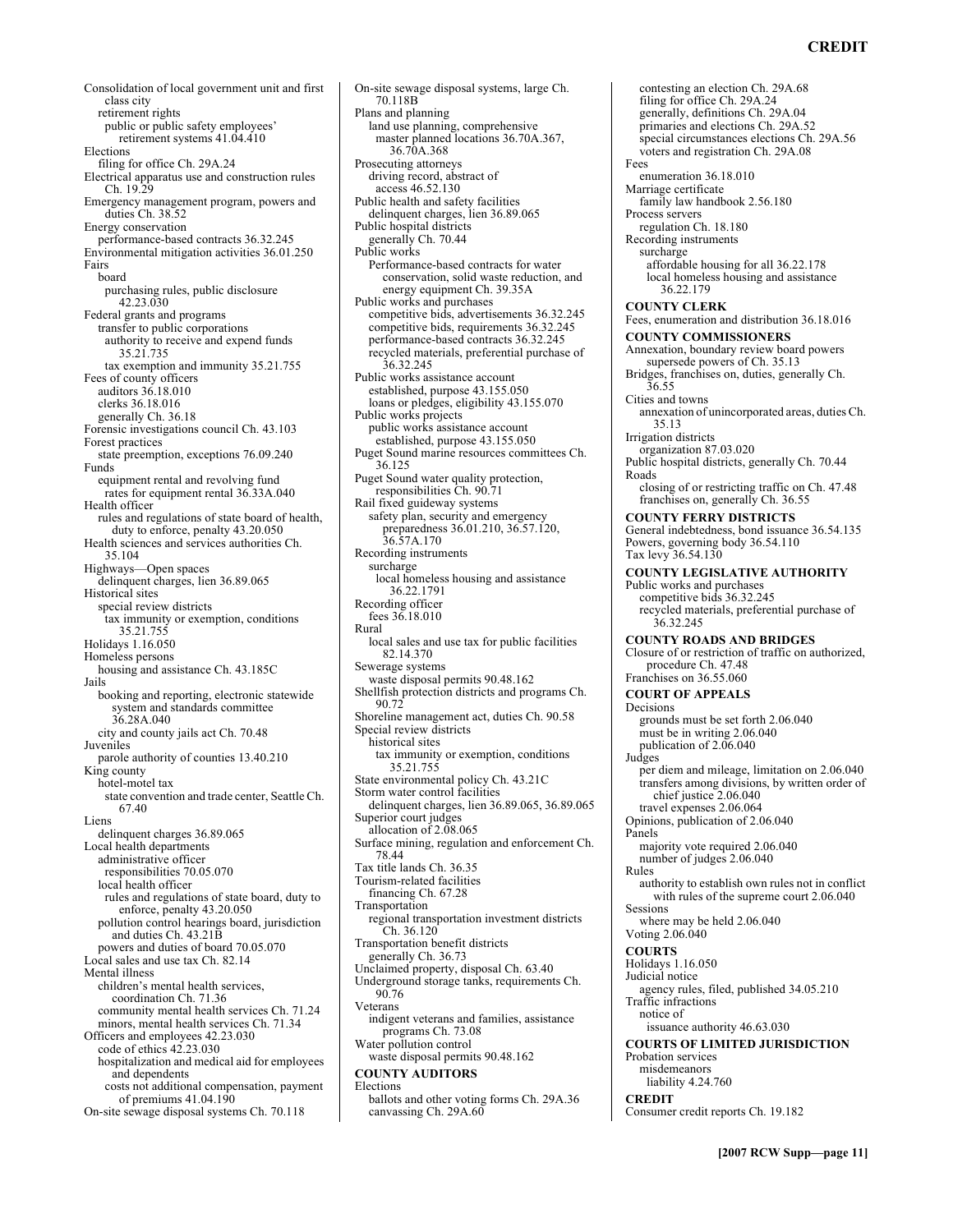# **CREDIT CARDS**

Credit reports furnishing, when allowed 19.182.020 identity theft security freeze 19.182.170 procuring, when allowed 19.182.020 Fair credit reporting act Ch. 19.182 **CREDIT CARDS**  Credit reports, fair credit reporting act Ch. 19.182 **CREDIT UNIONS**  Unclaimed property, uniform act Ch. 63.29 **CRIMES**  Access devices defined 9A.56.040, 9A.56.160 Alcoholic beverages minors, violations, enforcement, and penalties Ch. 66.44 violations, enforcement, and penalties Ch. 66.44 Animals cruelty to Ch. 16.52 Arson first degree class A felony 9A.48.020 defined, elements 9A.48.020 Assault second degree 9A.36.021 strangulation 9A.36.021 unborn quick child 9A.36.021 Auto theft prevention authority Ch. 46.66 Auto transportation companies 81.68.080 Benefit, defined 9A.04.110 Boats and vessels prohibited activities and penalties Ch. 79A.60 Bodily harm, assault 9A.36.021 Bodily injury, defined 9A.04.110 Brass knuckles, use or possession of prohibited 9.41.250 Cemeteries, morgues, and human remains Title 68 Children abuse children's trust of Washington Ch. 43.121 reporting Ch. 26.44 sex offenses contact with 9A.44.100 sexual exploitation of children Ch. 9.68A Contractors registration requirements' violations 18.27.020 Controlled substances, uniform act Ch. 69.50 Cruelty to animals Ch. 16.52 Dangerous weapons brass knuckles 9.41.250 exemption for law enforcement officers 9.41.250 slung shot 9.41.250 switch blade knives 9.41.250 Deadly weapons defined 9A.04.110 Definitions 9A.04.110 Dependencies, persons with indecent liberties 9A.44.100 rape and indecent liberties 9A.44.010, 9A.44.050 Disorderly conduct defined, elements 9A.84.030 misdemeanor 9A.84.030 Domestic violence protection orders assault, class C felony 26.50.110 Driving under the influence penalty schedule 46.61.5055 Dwelling, defined 9A.04.110 Fire arson and reckless burning Ch. 9A.48 incendiary device exceptions 9.40.130 Firearms crimes relating to Ch. 9.41 silencers, use of prohibited 9.41.250 uniform firearms act Ch. 9.41

Fish and wildlife, criminal acts and penalties Ch. 77.15 Fraud teachers' retirement system falsification 41.32.055 Gambling generally Ch. 9.46 Government, defined 9A.04.110 Governmental function, defined 9A.04.110 Great bodily harm defined  $\frac{6}{9}A.04.110$ Harassment stalking 9A.46.110 Hard time for armed crime Ch. 9.94A Highways disregarding notice of closure or traffic restriction on highways, streets or county roads 47.48.040 Human remains dissection without authority 68.50.100 Hunting, criminal acts and penalties Ch. 77.15 Indecent liberties defined, elements 9A.44.100 Indictment, defined for Criminal Code 9A.04.110 Information, defined for Criminal Code 9A.04.110 Informed against, defined for Criminal Code 9A.04.110 Insurance unfair practices 48.30.010 Judge, defined 9A.04.110 Juvenile justice act Ch. 13.40 Knives switch blade 9.41.250 Lie detector tests, requiring of employee or prospective employee, unlawful, penalty, exception 49.44.120 Malice, defined for Criminal Code 9A.04.110 Maliciously, defined 9A.04.110 Mental incapacities, persons with sexual contact with 9A.44.100 Metal property, stolen Ch. 19.290 Methamphetamine controlled substances, uniform act Ch. 69.50 Minors alcoholic beverages, violations, enforcement, and penalties Ch. 66.44 employment minimum ages, exceptions 26.28.060 Motor freight carriers rebating or discrimination 81.80.230 Motor vehicles auto theft prevention authority Ch. 46.66 certificate of ownership and license registration failure to report transfer, penalty 46.12.101 chains, studded tires, failing to use when required 46.37.420 defined 9A.56.070 theft of 9A.56.063, 9A.56.065, 9A.56.068, 9A.56.078, 9A.56.096 Officer, defined 9A.04.110 Pawnbrokers and second-hand dealers prohibited acts 19.60.060 Peace officer defined 9A.04.110 Pecuniary benefit, defined 9A.04.110 Penalties for city, town, and county penalties to be uniform with state law 35A.11.020 Person, defined 9A.04.110 Personal property damage to Ch. 9A.48 Physical injury, defined 9A.04.110 Pilotage act, violations and penalties Ch. 88.16 Possessing stolen property first degree class B felony 9A.56.150 defined 9A.56.150 second degree public records 9A.56.160 stolen motor vehicle, value limit 9A.56.160

value limits 9A.56.160 Prisons and prisoners definitions 9A.04.110 Projectile stun gun, defined 9A.04.110 Property defined 9A.04.110 Property, stolen possession of first degree 9A.56.150 second degree 9A.56.160 Prostitution penalties and fees 9.68A.105 prevention and intervention account 9.68A.105 prevention and intervention activities, additional fee to fund 9A.88.120 promoting prostitution class B felony 9A.88.070 first degree defined, elements 9A.88.070 vehicle impoundment 9A.88.140 Public disturbance disorderly conduct 9A.84.030 Public officer defined 9A.04.110 Public safety and education account, use of funds 43.08.250 Public servant defined 9A.04.110 Rape definitions 9A.44.010 second degree 9A.44.050 Real property damage to Ch. 9A.48 Records prior convictions, use of in later prosecution 9.94A.637 Rules of construction tense, gender, number 9A.04.110 Sentences sentencing reform act, standards, ranges Ch. 9.94A Sex offenses Ch. 9A.44 special allegation 9.94A.839 Sexual exploitation of children Ch. 9.68A Stalking 9A.46.110 Statute, defined 9A.04.110 Stolen property possession of first degree 9A.56.150 second degree 9A.56.160 Strangulation assault, second degree 9A.36.021 defined 9A.04.110 Substantial bodily harm defined 9A.04.110 Switch blade knives 9.41.250 Teachers' retirement system falsification 41.32.055 Theft auto theft prevention authority Ch. 46.66 first degree defined elements 9A.56.030 motor vehicles 9A.56.063, 9A.56.065, 9A.56.068, 9A.56.078, 9A.56.096 second degree defined 9A.56.040 property or services, value limit 9A.56.040 public records 9A.56.040 Theft of rental, leased, or lease-purchased property 9A.56.096 Threat defined 9A.04.110 Vehicle, defined 9A.04.110 Vehicle dealers, manufacturers, and buyers' agents 46.70.180 Weapons brass knuckles 9.41.250 slung shot 9.41.250 switch blade knives 9.41.250

Wildlife, criminal acts and penalties Ch. 77.15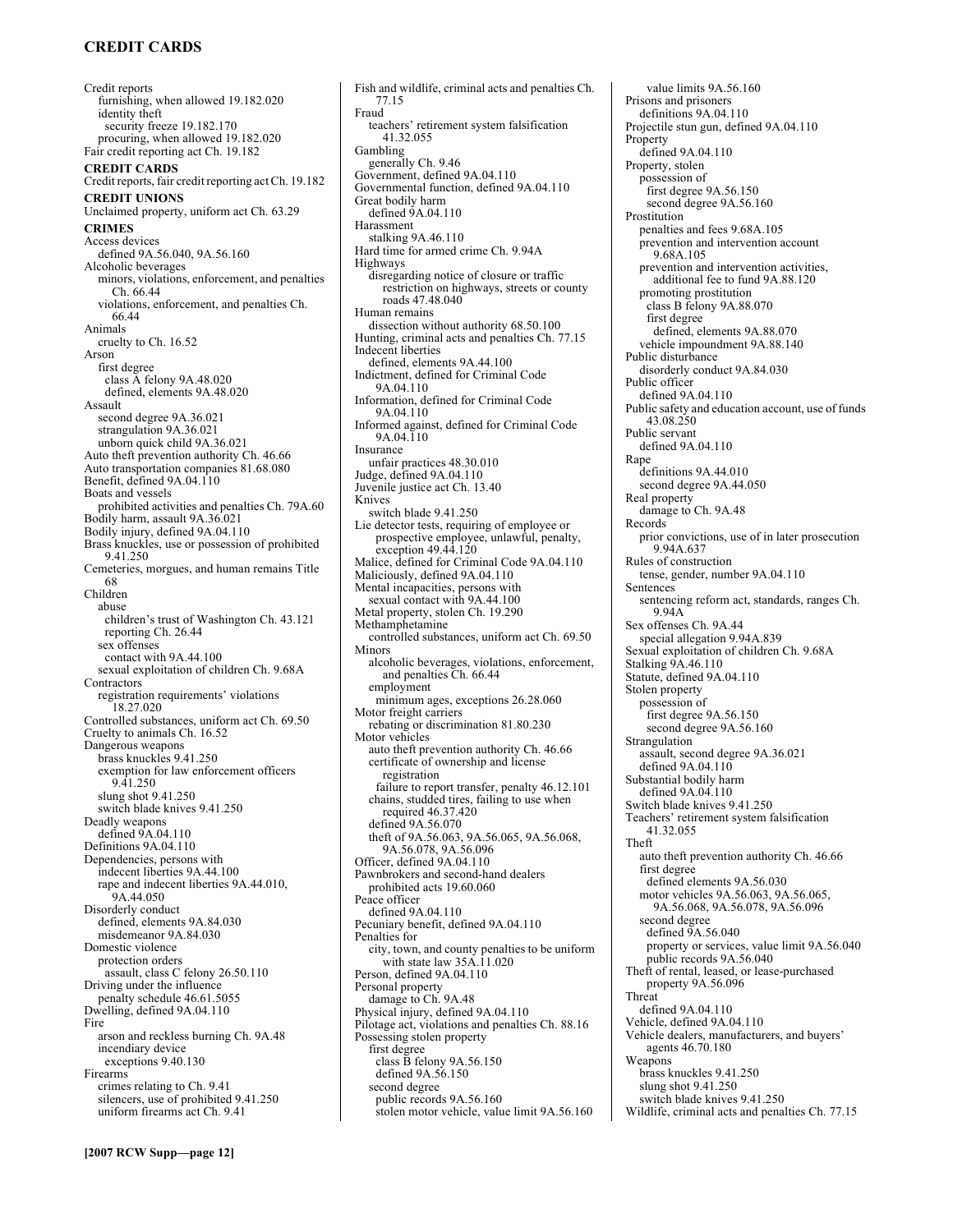### **DESCENT AND DISTRIBUTION**

payment may be required as condition of

**CRIMINAL JUSTICE AGENCIES**  Local sales and use tax distribution Ch. 82.14 **CRIMINAL JUSTICE TRAINING COMMISSION**  Child abuse and neglect training 43.101.365 Public safety and education account to benefit 43.08.250 Training child abuse and neglect training 43.101.365 core requirements 43.101.350 corrections personnel 43.101.220 **CRIMINAL PROCEDURE**  Capital penalty, court of appeals, jurisdiction 2.06.040 Civil rights, restoration of parolees 9.96.050 Contribution, donation, payment filing of criminal charge may not be dismissed as a result of 10.01.220 Convictions record of use in later prosecution 9.94A.637 Costs payment required, remission 10.01.160 Court of appeals, jurisdiction 2.06.040 Criminal records use in later prosecution 9.94A.637 Criminally insane stay of proceedings for incompetency 10.77.084, 10.77.086, 10.77.088 Defendants costs payment requirement, remission 10.01.160 Deferred prosecution program payment of costs may be required as condition of 10.01.160 Developmentally disabled stay of proceedings for incompetency 10.77.084, 10.77.086, 10.77.088 Evidence prior convictions, use of in later prosecution 9.94A.637 Indigents defense services, provision of city moneys 10.101.080 **Judgments** costs payment by defendant, remission 10.01.160 Juvenile justice act Ch. 13.40 Medical placement, when allowed 9.94A.728 Pardons governor's power to grant 9.94A.728 Pleadings stay of proceedings for incompetency 10.77.084, 10.77.086, 10.77.088 Polygraph examinations sex offense, alleged victims 10.58.038 Proceedings, stay for incompetency 10.77.084, 10.77.086, 10.77.088 Prosecution prior conviction, use of 9.94A.637 Sentences aggravating circumstances 9.94A.535, 9.94A.537 completion civil rights restoration 9.94A.637 counseling, community adjustment help 9.94A.637 discharge 9.94A.637 costs payment by defendant 10.01.160 departure from guidelines 9.94A.535 earned release time 9.94A.728 exceptional sentences 9.94A.535 home detention 9.94A.734 indeterminate sentences minimum term, court to set 9.95.011 mitigating circumstances 9.94A.535 offender score 9.94A.525 pardon, authorized 9.94A.728

seriousness level, crimes included in each level 9.94A.515 standard sentence range 9.94A.533 Sentencing reform act Ch. 9.94A Sex offenders special allegation 9.94A.839 Sexual exploitation of children defenses 9.68A.110 Trials prior conviction, use of 9.94A.637 **CUSTODIAL INTERFERENCE**  Dependent children shelter care placement 13.34.060 Shelter care dependent children 13.34.060 **DAIRIES AND DAIRY PRODUCTS**  Business and occupation tax dairy products businesses 82.04.260 **DAMAGES**  Common carriers, treble damages for rebating or fraud 81.28.210, 81.28.220 Discrimination involving real property 49.60.225 Wrongful death actions 4.20.020 **DAMS**  Water resources act Ch. 90.54 **DAY CARE**  Advisory committee 74.13.031 Background investigations of certain prospective employees and volunteers definitions, records 43.43.830, 43.43.832, 43.43.838 Child abuse, background investigations of prospective employees and volunteers 43.43.830, 43.43.832, 43.43.838 Child care agencies licensing, definitions Ch. 43.215 Child care facilities counties location, conditions 36.70.757 family day care provider's home facility allowed 35.63.185, 35A.63.215, 36.70A.450 family day care provider's home facility<br>allowed 35.21.688 Defined 74.15.020 Early learning, department of Ch. 43.215 Family day care providers defined 74.15.020 Immunization program attendance conditioned upon proof 28A.210.080 **DEATH**  Autopsies and post mortems 68.50.100, 68.50.101, 68.50.105 Cemeteries, morgues, and human remains Title 68 Certificate of domestic partnership information 70.58.175 Forensic investigations council Ch. 43.103 Personal injury action survival of action on death of injured person 4.20.060 Simultaneous death, uniform act Ch. 11.05A **DEBTS AND DEBTORS**  Collection agencies Ch. 19.16 Consumer loan act Ch. 31.04 Fair credit reporting act Ch. 19.182 High risk consumer loans Ch. 31.04 **DEFENDANTS**  Civil procedure costs Ch. 4.84 Criminal actions costs payment, remission 10.01.160 **DEFENSES**  Sexual exploitation of children 9.68A.110 **DEFERRED PROSECUTION PROGRAM**  Costs

granting 10.01.160 **DENTAL HYGIENISTS**  Community-based sealant programs in schools 18.29.220, 18.29.230 Employment by health care facilities without supervision, limitations 18.29.056 Licenses expanded function auxiliary services 18.29.053 Senior centers 18.29.056, 18.29.230 **DENTAL PROFESSIONALS**  Credentials, issuance 18.260.090 definitions 18.260.010 Dental assistants registration 18.260.020, 18.260.030 scope of practice 18.260.040 Examinations 18.260.100 Expanded function dental auxiliary license 18.260.020, 18.260.050, 18.260.060 scope of practice 18.260.070 Limitation of chapter 18.260.110 Review, department 18.260.140 Rules, authority 18.260.120 Supervising dentist, responsibilities 18.260.080 Uniform disciplining act 18.260.130 **DENTISTRY**  Child abuse reporting Ch. 26.44 Dental hygienists, licensing and scope of functions Ch. 18.29 Dental quality assurance commission membership and terms 18.32.0351 Dentists malpractice actions for injuries resulting from 7.70.060 Exemptions from application of chapter 18.32.030 **DEPENDENT ADULTS**  Abuse, neglect, exploitation, or abandonment cause of action for damages 74.34.210 protection order 74.34.210 Abuse or financial exploitation background investigations of prospective employees and volunteers definitions 43.43.830 record disclosure, conditions and limitations 43.43.832, 43.43.838 employment of persons convicted of abuse or financial exploitation by agencies providing services prohibited additional requirement for licensure by departments of social and health services and health 43.43.842 Boarding homes, licensing and regulation Ch. 18.20 Definitions 74.34.020 Indecent liberties 9A.44.100 Protection of administrative office of the courts, duties 74.34.115 department may seek relief 74.34.150 judicial relief 74.34.130 petition for protective order 74.34.110 filing by others 74.34.135 hearing on 74.34.120 violation of protection order notice and penalties 74.34.145 Rape 9A.44.010, 9A.44.050 Reports of abuse, exploitation, neglect, or abandonment response to reports 74.34.067 Vulnerable adults protective services Ch. 74.34 **DEPENDENTS**  Personal injury action survives on death of injured person 4.20.060 Wrongful death beneficiaries 4.20.020 **DESCENT AND DISTRIBUTION**  Community property intestate 11.04.015 amount subject to 11.04.015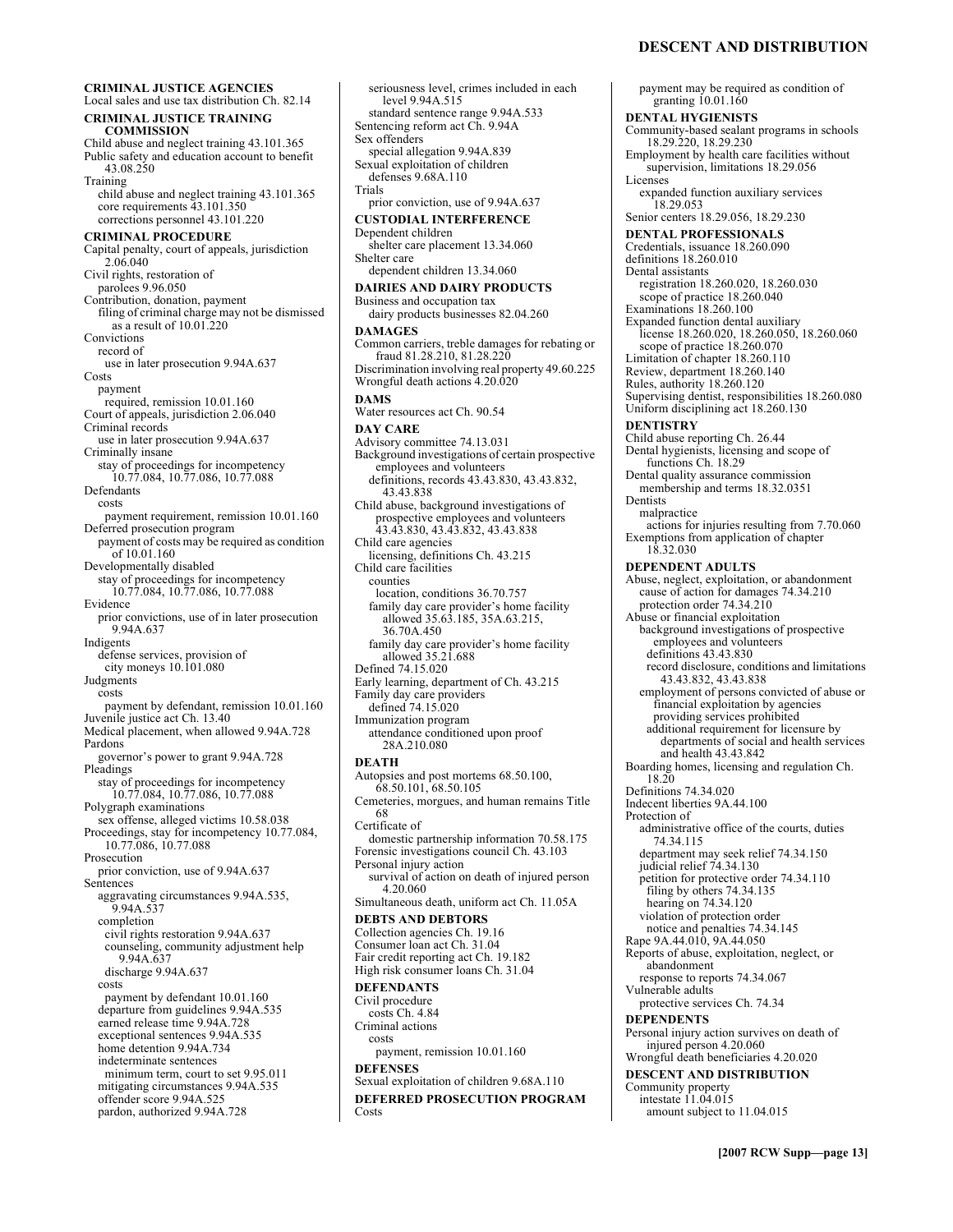### **DEVELOPMENTAL DISABILITIES, PERSONS WITH**

Degree of kinship, how computed 11.02.005 Heirs, defined 11.02.005 Intestate aunts and uncles 11.04.015 brothers and sisters 11.04.015 children 11.04.015 cousins 11.04.015 grandchildren 11.04.015 grandparents 11.04.015 husbands 11.04.015 issue 11.04.015 parents 11.04.015 sisters and brothers 11.04.015 spouse 11.04.015 wife 11.04.015 Intestate community property 11.04.015 Intestate property 11.04.015 Issue 11.04.015 defined 11.02.005 Personal property, intestate 11.04.015 Real estate, defined 11.02.005 Real property intestate 11.04.015 Representation defined, how computed 11.02.005 posthumous children considered as living 11.02.005 Simultaneous death, uniform act Ch. 11.05A **DEVELOPMENTAL DISABILITIES, PERSONS WITH**  Alcohol and drug abuse integrated crisis response and involuntary treatment, pilot programs Ch. 70.96B Criminal proceedings competency stay of proceedings 10.77.084, 10.77.086, 10.77.088 Fishing permits, group 77.32.550 Individual and family services program 71A.12.161 Sexual offenses against definitions 9A.44.010 indecent liberties 9A.44.100 **DIKING AND DRAINAGE**  Diking districts commissioners compensation 85.05.410 Drainage districts commissioners compensation and expenses 85.06.380 Eminent domain intercounty districts Ch. 85.24 Improvement districts officers and employees, compensation 85.08.320 supervisors compensation 85.08.320 Intercounty districts Ch. 85.24 commissioners 85.24.080 Private ditches and drains drainage of tide and marshland common boundary 85.28.140 division of costs 85.28.130, 85.28.140 generally Ch. 85.28 Public lands—aquatic lands generally Ch. 79.105 Special districts creation and operation Ch. 85.38 governing body Ch. 85.38 Tidelands and marshlands, private ditches and drains for 85.28.130, 85.28.140 **DISABILITIES, PERSONS WITH**  Assistive devices for children 28A.155.160 Fish or shellfish, physical disability permits 77.32.400 Fishing and shellfish harvesting, designated harvester cards 77.32.400 Hunting permits for disabled hunters 77.32.237, 77.32.238

Park passes, camping 79A.05.065 Parking

licenses, special license plates and placards 46.16.381 Transportation for, nonprofit providers 81.66.005, 81.66.040, 81.66.060 Transportation services special needs transportation services coordination Ch. 47.06B **DISCHARGE**  Criminal proceedings sentence, completion of 9.94A.637 **DISCOUNT**  Common carriers, rebating or discounting prohibited 81.28.210, 81.28.220 **DISCRIMINATION**  Blockbusting, unfair practices 49.60.223 Civil rights declaration 49.60.030 Credit transactions, unfair practices 49.60.176 Damages, unfair practices involving real property 49.60.225 Definitions 49.60.040 Employment employers 49.60.180 employment agencies 49.60.200 labor unions 49.60.190 unfair practices 49.60.180 Financial institutions, unfair practices 49.60.175 Freedom from, rights enumerated 49.60.030 Human rights commission advisory agencies or councils 49.60.130 appeal, damages for unfair practices involving real property 49.60.225 damages, unfair practices involving real property 49.60.225 policy of state 49.60.010 powers and duties 49.60.120 real property, damages for unfair practices involving 49.60.225 Labor, generally Ch. 49.60 Leases, unfair practices enumerated 49.60.222 Mortgages, unfair practices enumerated Ch. 49.60 Policy of state declared 49.60.010 Real estate transactions unfair practices 49.60.222 Remedies, pursuit of civil or criminal, effect 49.60.020 Restrictive covenants prohibited, effect 49.60.224 real property, prohibited 49.60.224 Unfair practices blockbusting 49.60.223 credit transactions 49.60.176 damages when involving real property 49.60.225 employers 49.60.180 employment agencies 49.60.200 financial institutions 49.60.175 inducing sales on grounds of race, disability, sex, or families with children entry into neighborhood 49.60.223 labor unions 49.60.190 public places 49.60.215 real estate transactions enumeration and exception 49.60.222 real property, restrictive covenants 49.60.224 **DISPLACED HOMEMAKER PROGRAM**  Appropriation equal to additional marriage license fee 36.18.010 **DISPUTES**  Estates and trusts, dispute resolution procedures Ch. 11.96A **DISSOLUTION OF MARRIAGE**  Assets nonprobate assets on dissolution or invalidation of marriage 11.07.010 Child custody mediation proceedings 26.09.015, 26.09.016 residential time summary report 26.09.231, 26.18.230

Children

parenting plan Ch. 26.09 Family law handbook 2.56.180 Interpretive, literacy, and other services 26.09.013 Legal aid, civil task force 2.53.040 Literacy assistance and other services 26.09.013 Maintenance of spouse employee benefit plans subject to domestic relations orders 6.15.020 Mediation proceedings 26.09.015, 26.09.016 Parenting plan Ch. 26.09 Petition contents 26.09.020 Services to parties in dissolutions and legal separations 26.09.013, 26.12.260 Spousal maintenance health insurance coverage 26.18.170 **DISTRESSED AREAS**  Community economic revitalization board Ch. 43.160 **DISTRIBUTORS**  Tax imposed 82.04.440 **DISTRICT COURTS**  Civil jurisdiction 3.66.020 Fees fees for services 3.62.060 filing fees 3.62.060 Filing fees civil cases 3.62.060 Jurisdiction civil 3.66.020 Venue civil actions 3.66.040 **DISTRICT JUDGES**  Jurisdiction acquired, when 12.04.130 **DISTRICTS**  Hospitalization and medical aid for officials and employees costs not additional compensation, payment of premiums 41.04.190 **DOGS**  Search and rescue theft of 9A.56.030 **DOMESTIC PARTNERSHIPS**  Definitions 26.60.020 Legislative findings 26.60.010 Patient visitation 26.60.070 Registration 26.60.040 Registry, forms, rules secretary of state 43.07.400 Requirements 26.60.030 Subdivision of the state, partnerships created by 26.60.060 Termination 26.60.050 **DOMESTIC VIOLENCE**  Protection orders procedures Ch. 26.50 **DONATIONS**  Anatomical gifts 68.50.550 **DRIVERS' LICENSES (See MOTOR VEHICLES) DRIVING UNDER THE INFLUENCE**  Arrest custody and removal of vehicle 46.55.113 Custody and removal of arrested driver's vehicle 46.55.113 Driving record, abstract of access 46.52.130 Fees penalty schedule 46.61.5055 Removal of arrested driver's vehicle 46.55.113 **DRUGS**  Codeine

- controlled substances, uniform act Ch. 69.50 Controlled substances
	- hazardous substances, cleanup 69.50.511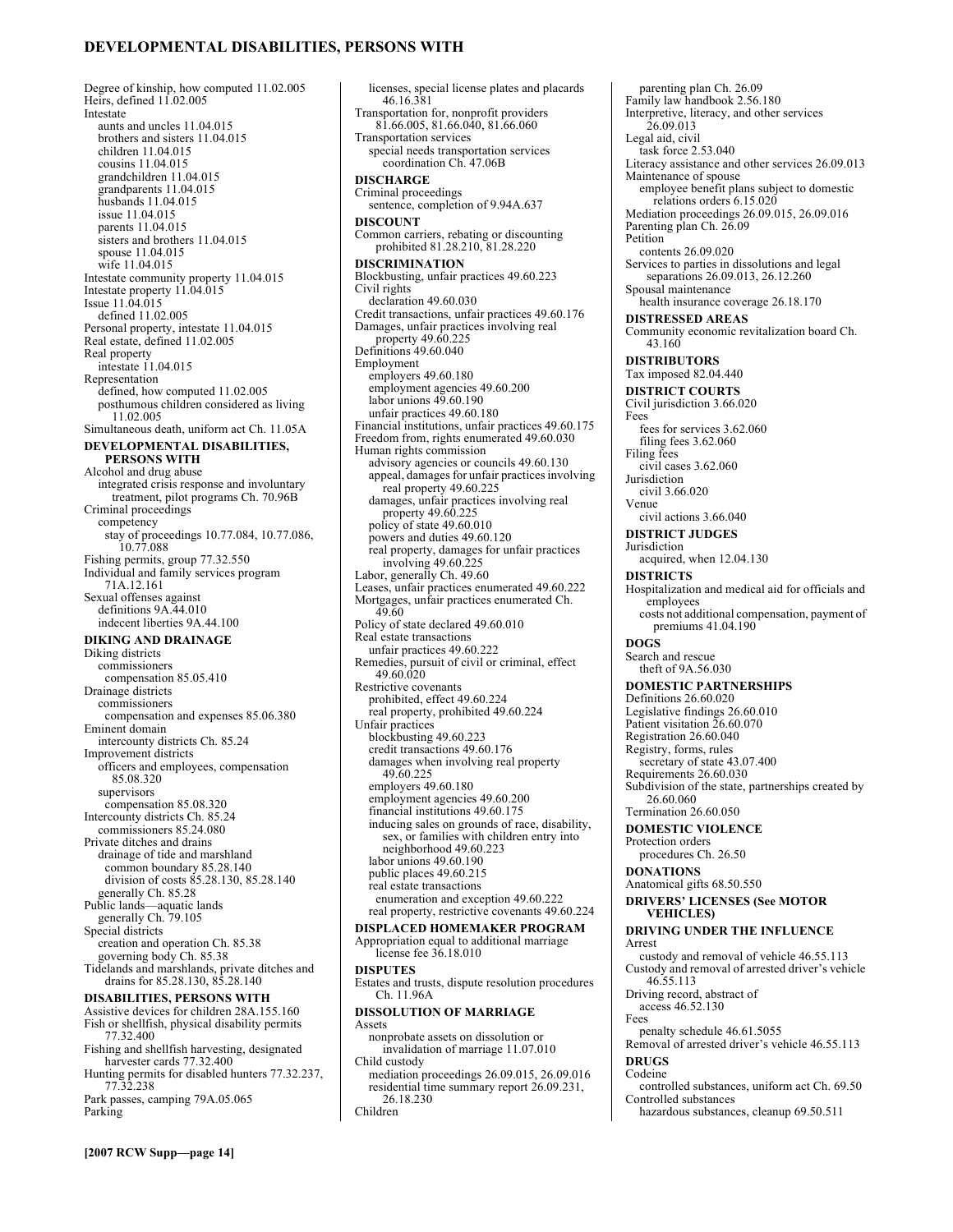Controlled substances, uniform act Ch. 69.50 Enforcement funding, cigarette tax Ch. 82.24, Ch. 82.26 Food, drug, and cosmetic act Ch. 69.04 Hallucinogenic substances controlled substances, uniform act Ch. 69.50 Intrastate commerce in food, drugs, and cosmetics Ch. 69.04 Lie detector tests, requiring of employee or prospective employee, unlawful, penalty, exception 49.44.120 Marijuana controlled substances, uniform act Ch. 69.50 medical use definitions 69.51A.010 medical conditions, addition to those included in chapter 69.51A.070 patients and primary caregivers protected, criteria 69.51A.040 physicians excepted from criminal laws, conditions 69.51A.030 purpose and intent 69.51A.005 restrictions and limitations 69.51A.060 rules, department of health 69.51A.080 Methamphetamine controlled substances, uniform act Ch. 69.50 Opiates controlled substances, uniform act Ch. 69.50, Ch. 69.50 Pharmacy, board of, powers and duties Ch. 69.04 Uniform controlled substances act Ch. 69.50 Veterinarians dispensing by personnel authorized 18.92.013 **EARLY LEARNING, DEPARTMENT OF**  Background checks employees working with children 41.06.475 Child care workers 43.215.502 Child day care centers 43.215.525, 43.215.530 Day care insurance 43.215.535 Definitions 43.215.010 Department created, duties 43.215.020 Early learning advisory council 43.215.090 Family day care providers 43.215.525, 43.215.530 Incarcerated parents support for children of 43.215.065 Legislative findings 43.215.005 Licensing, agencies actions against agencies, reporting 43.215.370 character, suitability, and competence 43.215.215 civil fines, adjudicative proceedings 43.215.307 denial, suspension, nonrenewal 43.215.300, 43.215.305 director's duties 43.215.200 fees 43.215.255 minimum requirements 43.215.205, 43.215.360 negotiated rule-making 43.215.350, 43.215.355 window blind pull cords 43.215.360 Private-public partnerships 43.215.110 Sexual misconduct or abuse, report of alleged 43.215.120 Voluntary quality rating and improvement system 43.215.100 **ECOLOGY, DEPARTMENT OF**  Conservation commission and conservation districts Ch. 89.08 Cost-reimbursement agreements 43.21A.690 Created 43.17.010 Director appointment 43.17.020 Drug manufacturing facilities, cleanup 69.50.511 Ecological commission state environmental policy, commission duties Ch. 43.21C Forest practices water pollution control, department

jurisdiction and powers Ch. 90.48

Geothermal resources, plugging and abandonment, jurisdiction 78.60.100 Hazardous waste cleanup powers and duties 70.105D.030 Puget Sound partners 70.105D.120 superior court review of department decisions 70.105D.060 Mercury reduction and education Ch. 70.95M Oil and hazardous substance spill prevention and response, department duties Ch. 90.56 Penalty procedures 43.21B.300 Pollution control hearings board, jurisdiction and duties Ch. 43.21B Reclaimed water use, department duties Ch. 90.46 Shoreline management act, department duties Ch. 90.58 Solid waste management, powers, duties, and functions Ch. 70.95 State environmental policy, department duties Ch. 43.21C Underground storage tanks, regulation powers and duties Ch. 90.76 Wastewater reclaimed water use, department duties Ch. 90.46 Water appropriation for public and industrial purposes Ch. 90.16 Water pollution control, department jurisdiction, powers, and duties Ch. 90.48 Water resource management Ch. 90.82 Water resources irrigation districts organization 87.03.020 Water resources act, department powers and duties Ch. 90.54 **ECONOMIC AND REVENUE FORECAST COUNCIL**  Council created Ch. 82.33 Economic climate council duties Ch. 82.33A Forecast process Ch. 82.33 **ECONOMIC CLIMATE COUNCIL**  Creation, duties, and procedures Ch. 82.33A **ECONOMIC DEVELOPMENT**  Community economic revitalization board Ch. 43.160 Diversification strategies department of community, trade, and economic development responsibilities 43.330.090 Economic development commission, Washington state Ch. 43.162 Film and video production studio location 43.330.090 Health sciences and services authorities Ch. 35.104 Industry clusters department of community, trade, and economic development responsibilities 43.330.090 Innovation partnerships zones research and globally competitive firms 43.330.270, 43.330.280 Job development fund program 43.160.230 Microenterprise development program 43.330.290 Public facilities loans and grants Ch. 43.160 Tourism, Washington commission Ch. 43.336 Tourism promotion and development account 43.330.094 **EDUCATION**  K-20 telecommunications network, planning and operation Ch. 43.105 **EDUCATIONAL SERVICE DISTRICT BOARD**  Members election

time, calling, notice 28A.310.080

**EDUCATIONAL SERVICE DISTRICTS**  Budgets core services specified 28A.310.350 Core services specified 28A.310.350 **ELECTIONS**  Ballots and other voting forms partisan primary ballots formats 29A.36.104 statements, required 29A.36.106 regional transportation investment districts, regional transit authority 29A.36.230 Canvassing absentee ballots 29A.60.160 counting center, proceedings 29A.60.170 Contesting an election affidavit of error or omission 29A.68.030 commencement by registered voter 29A.68.020 election set aside, appeal period 29A.68.120 prevention and correction of frauds and errors 29A.68.011 Filing for office void in candidacy water-sewer district 29A.24.220 **Generally** definitions ballot and related terms 29A.04.008 qualified 29A.04.133 Primaries and elections notices and certificates certificates of election 29A.52.360 partisan primaries ballot format, procedures 29A.52.151 Recall generally Ch. 29A.56 School district provisions applicable to all districts Ch. 28A.320 educational service district board Ch. 28A.310 Special circumstances elections presidential primary procedures, ballot form and arrangement 29A.56.040 Voters and registration general provisions registration electronically 29A.08.123 **ELECTRICAL TRANSMISSION LINES**  Underground utilities, location, damage Ch. 19.122 **ELECTRICAL UTILITIES**  Apparatus use and construction rules Ch. 19.29 Employees certificate of competency exemption 19.28.261 Energy independence act accountability, enforcement 19.285.060 conservation and renewable energy targets 19.285.040 definitions 19.285.030 intent 19.285.010 policy 19.285.020 reporting, public disclosure 19.285.070 resource costs 19.285.050 rule making 19.285.080 Franchise fee prohibited 35.21.860 Net metering of electricity availability to customers 80.60.020 charges to customer-generator 80.60.020 definitions 80.60.010 energy measurement, calculation 80.60.030 unused kilowatt-hour credit 80.60.030 Tax and fee authorized for administrative cost 35.21.860 Taxation Ch. 84.12 Underground utilities, location, damage Ch. 19.122 **ELECTRICIANS**  Certificate of competency exemptions 19.28.261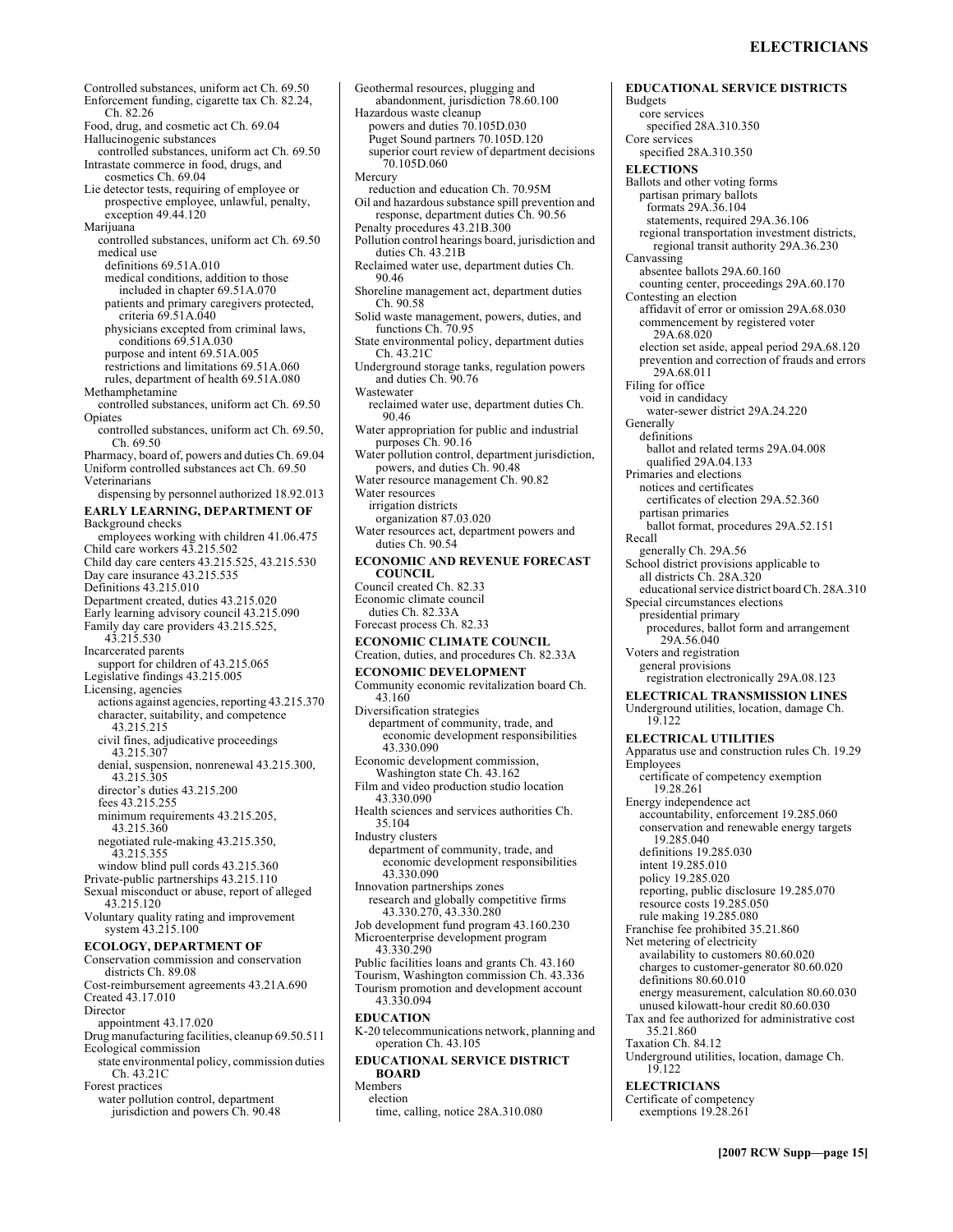# **ELECTRICITY**

**ELECTRICITY**  Apparatus use and construction rules Ch. 19.29 Cities and towns electrical inspectors 19.28.321 enforcement powers 19.28.321 Employee safety rules Ch. 19.29 Inspections electrical inspectors 19.28.321 Installation electrical inspectors 19.28.321, 19.28.321 enforcement powers 19.28.321 Manhole safety rules Ch. 19.29 Net metering Ch. 80.60 Power lines construction and use rules Ch. 19.29 Taxation sale of electrical energy for resale, exemption 82.04.310 Underground utilities, location, damage Ch. 19.122 **EMERGENCY MANAGEMENT**  Definitions 38.52.010 Employees, volunteers benefits rights preserved 38.52.180 liability 38.52.180 Liability for loss or injury assumption by state 38.52.180 Oil and hazardous substance spill prevention and response Ch. 90.56 **EMERGENCY MEDICAL SERVICES**  Other transportation vehicles, when permitted 18.73.180 **EMERGENCY SERVICE COMMUNICATION DISTRICTS**  911, excise tax on telephones Ch. 82.14B **EMINENT DOMAIN**  Cities and towns discontinuance of proceedings 8.12.530 Notice final actions 8.04.005, 8.08.005, 8.12.005, 8.16.005, 8.20.005, 8.25.290 Water power companies Ch. 90.16 **EMPLOYER AND EMPLOYEES**  Automatic service charges, disclosure 19.48.130 Discrimination employers 49.60.180 employment agencies 49.60.200 labor unions 49.60.190 unfair practices 49.60.180 Family leave insurance Ch. 49.86 Group life insurance trustee groups 48.24.070 Health care providers malpractice actions for injuries resulting from 7.70.060 Health care service contractors mandatory offering for small employers 48.44.023 Health services small employer partnership program Ch. 70.47A Lie detector tests, requiring of employee or prospective employee unlawful, exception 49.44.120 Minors employment of, permits, violations minimum ages, exceptions 26.28.060 Prohibited practices generally Ch. 49.44 **EMPLOYMENT**  Agencies for, discrimination, unfair practices 49.60.200 Automatic service charges, disclosure 19.48.130 Discrimination employers 49.60.180 employment agencies 49.60.200 labor unions 49.60.190 unfair practices 49.60.180 Family leave insurance Ch. 49.86 Health care settings workplace violence planning and protection Ch. 49.19 Job development fund program 43.160.230

[2007 RCW Supp-page 16]

Minors minimum ages, exceptions 26.28.060 Unfair practices 49.60.180 **EMPLOYMENT SECURITY DEPARTMENT**  Dislocated worker training, funding 50.24.014 Printed materials, department duties 50.12.290 **ENERGY**  Audits schools 28A.320.330 Conservation performance-based contracts counties 36.32.245 Conservation in buildings projects definitions 39.35C.010 Energy freedom program generally Ch. 43.325 Energy independence act Ch. 19.285 **ENERGY FACILITIES**  Electrical transmission facilities preapplication 80.50.330, 80.50.340 task force 80.50.330, 80.50.340 Site location application of chapter 80.50.060 definitions 80.50.020 site certification application for 80.50.060 required 80.50.060 **ENERGY INDEPENDENCE ACT**  Generally Ch. 19.285 **ENGINEERS AND LAND SURVEYORS**  Definitions 18.43.020 Engineer-in-training, requirements Ch. 18.43 Geologists, licensing requirements and standards of practice Ch. 18.220 Land-surveyor-in-training, requirements Ch. 18.43 Registration qualifications and requirements 18.43.040 **ENVIRONMENT**  Ballast water management Ch. 77.120 Environmental and forest restoration environmental enhancement and job creation task force 43.21J.030 project proposals award of funds 43.21J.040 evaluation criteria 43.21J.040 Oil and hazardous substance spill prevention and response Ch. 90.56 Pollution control hearings board, jurisdiction and duties Ch. 43.21B Puget Sound water quality protection Ch. 90.71 State environmental policy renewable fuel standards, infrastructure 43.21C.232 Surface mining, regulation and reclamation Ch. 78.44 Underground storage tanks, requirements Ch. 90.76 Water pollution control Ch. 90.48 Water resources act Ch. 90.54 **ENVIRONMENTAL HEARINGS OFFICE**  Pollution control hearings board, jurisdiction and duties Ch. 43.21B Shorelines hearings board, membership and duties Ch. 90.58 **EROSION**  Surface mining, regulation and reclamation Ch. 78.44 **ESCHEATS**  Insurers, liquidation unclaimed funds 48.31.155 Permanent common school fund, deposited in proceeds of lands and property reverting to state 28A.515.300 **ESTATES**  Dispute resolution

judicial proceedings 11.96A.150 Estate distribution documents definitions 19.295.010 findings, intent 19.295.005 marketing of documents 19.295.020 violations, consumer protection act 19.295.030 Trust and estate dispute resolution act (TEDRA) Ch. 11.96A **ETHICS IN PUBLIC SERVICE**  Solicitations, exemptions charitable activities of executive branch state employees 42.52.805 **EVIDENCE**  Admissibility of medical malpractice consent forms, failure to use 7.70.060 Consent to medical treatment 7.70.060 Criminal proceedings prior conviction use in later prosecution 9.94A.637 Medical malpractice consent form contents 7.70.060 failure to use inadmissible 7.70.060 legal significance 7.70.060 News media compelled disclosure, protection 5.68.010 Polygraph examinations sex offense, alleged victims 10.58.038 Privileged communications 5.60.060 Railroad crossing, signals and devices exclusion of record in railroad crossing hearing from civil or criminal action arising out of an accident at or in the vicinity of the crossing 81.53.261 **EXCURSION SERVICE CARRIERS**  Certificate cancellation, suspension, or revocation 81.70.250 Fees 81.70.320 Insurance or bond required 81.70.280 Interstate or foreign carriers 81.70.340 Self-insurers 81.70.290 Vehicle identification 81.70.330 **EXECUTIONS**  Attachment writ personal property, procedure 6.17.160 real property, procedure 6.17.160 stocks, procedure 6.17.160 **EXECUTORS AND ADMINISTRATORS**  Letters of administration persons entitled to 11.28.120 Survival of actions personal injury action survives if injured person dies 4.20.060 wrongful death 4.20.020 **EXEMPTIONS FROM EXECUTION Homesteads** bankruptcy, federal, state exemption duplication prohibited 6.13.080 child support obligation, homestead subject to execution and forced sale 6.13.080 forced sale subject to, when 6.13.080 liens laborers', homestead subject to execution of forced sale 6.13.080 materialmen's, homestead subject to execution and forced sale 6.13.080 mechanics, homesteads subject to execution and forced sale 6.13.080 vendors', homestead subject to execution and forced sale 6.13.080 mortgages, homestead subject to execution and forced sale 6.13.080 spousal support obligation, homestead subject to execution and forced sale 6.13.080 subject to execution, when 6.13.080 subject to forced sale, when 6.13.080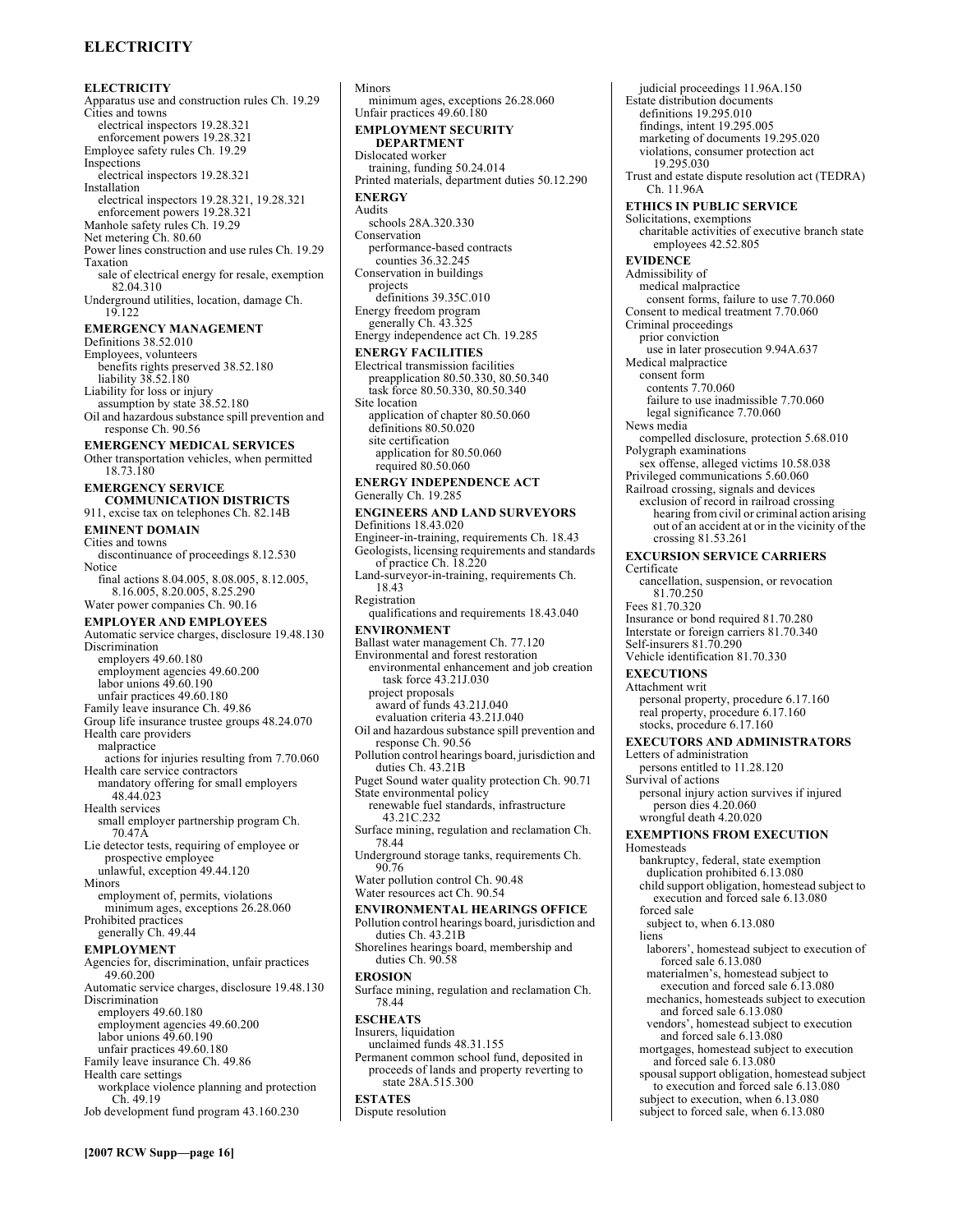Individual retirement accounts, transfer of spouse's interest at death 6.15.020 Pensions 6.15.020 exceptions 6.15.020 **EXPENDITURES**  State expenditure limitations Ch. 43.135 **EXPENSES AND PER DIEM**  Travel expenses public transportation benefit area authority, members of 36.57A.050 **EXTRACTOR**  Tax imposed 82.04.440 **FALSE REPRESENTATIONS**  City firefighters, civil service 41.08.150 Common carriers obtaining transportation at rates less than established 81.28.210, 81.28.220 shipping prohibited property 81.28.210, 81.28.220 **FAMILY ABANDONMENT AND NONSUPPORT**  Enforcement of support action by department to insure support 74.20.040 **FAMILY COURT**  Guardian ad litem registry and selection 26.12.177 training 26.12.177 Services program, services to parties in dissolutions and legal separations 26.12.260 **FAMILY LEAVE**  Family leave insurance Ch. 49.86 **FAMILY RECONCILIATION SERVICES**  Family reconciliation act Ch. 13.32A **FARMERS MARKETS**  Nursery dealers licenses and fees 15.13.270 **FARMS AND FARMING**  Conservation commission, powers and duties Ch. 89.08 Conservation districts, organization and operation Ch. 89.08 Farm marketing research Ch. 15.64 Farmland preservation findings 89.10.005 office 89.10.010 task force 89.10.020 Nuisance lawsuits protection agricultural activity, defined 7.48.310 farm, defined 7.48.310 farm product, defined 7.48.310 farmland, defined 7.48.310 presumption of reasonableness 7.48.305 Small farm direct marketing assistance program Ch. 15.64 Wastewater reclaimed water use Ch. 90.46 **FEDERAL SOCIAL SECURITY**  Agreement of state for participation of state and political subdivision employees in, employees' contributions, OASI contribution fund Ch. 41.48 **FEES**  County auditor enumeration 36.18.010 County officers generally Ch. 36.18 Court clerks enumeration and distribution 36.18.016 District courts fees for services 3.62.060 filing fees 3.62.060 **FELONIES**  Arson first degree 9A.48.020 Class A arson, first degree 9A.48.020

indecent liberties 9A.44.100 possessing stolen property first degree 9A.56.150 promoting prostitution, first degree 9A.88.070 taking motor vehicle without permission 9A.56.070 theft, first degree 9A.56.030 Class C possessing stolen property second degree  $9A.56.160$ Indecent liberties class B felony 9A.44.100 Possessing stolen property first degree class B 9A.56.150 second degree class C 9A.56.160 Promoting prostitution class B 9A.88.070 Taking motor vehicle without permission class B 9A.56.070 Theft first degree class B 9A.56.030 **FERRIES**  Bicycles as baggage 81.28.260 Collective bargaining and arbitration collective bargaining procedures 47.64.170 interest arbitration 47.64.300 mediation 47.64.210 waive, proceed with binding arbitration 47.64.230 Motor vehicle queues violations 46.61.735 Notification requirements 47.56.258 Passenger-only ferry service grant program 47.01.350 public transportation benefit areas 36.57A.220 Puget Sound ferry and toll bridge system Ch. 47.60 Routes included in state highway routes Ch. 47.17 **FERRIES, COMMERCIAL**  Area already served, restriction upon issuance of certificate of convenience and necessity 81.84.020 Certificate of convenience and necessity application 81.84.020 area already served, restriction upon issuance 81.84.020 cancellation, revocation, suspension, alteration, or amendment of certificate, grounds for 81.84.060 exemptions 81.84.010 hearing upon application 81.84.020 issuance, determining factors 81.84.020 notice to other carriers when application made 81.84.020 required 81.84.010 terms and conditions may be attached to 81.84.020 two or more companies operating in same area or routes 81.84.020 Progress reports 81.84.010 Two or more companies operating in same area or route, determination 81.84.020 **FERRY COUNTY**  Superior court judges, number of 2.08.065 **FINANCIAL AID, STUDENT**  Part-time students 28B.92.085 State need grant awards award process 28B.92.060 eligibility 28B.92.080 Student loan financing Ch. 28B.07 **FINANCIAL INSTITUTIONS**  Discrimination, prohibited practices 49.60.175 Unclaimed property, uniform act Ch. 63.29

Class B

**FINANCIAL INSTITUTIONS, DEPARTMENT OF**  Check cashers and sellers, regulation Ch. 31.45 Consumer loan act, powers and duties Ch. 31.04 Created 43.17.010 Director appointment 43.17.020 check cashers and sellers, powers and duties Ch. 31.45 consumer loan act, powers and duties Ch. 31.04 high risk consumer loans, powers and duties Ch. 31.04 High risk consumer loans, powers and duties Ch. 31.04 **FINANCIAL MANAGEMENT, OFFICE OF**  Education data center 43.41.400 Facilities for state programs long-term facility needs 43.82.055 predesign process 43.82.035 privately owned buildings being planned or<br>under construction 43.82.045 Federal REAL ID act 43.41.390 Health resources strategy, statewide Ch. 43.370 Inventory system for state-owned or leased facilities 43.82.150 Natural resource-related and environmentally based grant and loan programs 43.41.270 **FINANCIAL SERVICES**  Tax imposed 82.04.440 **FIRE DEPARTMENTS**  Vehicles use of tires with studs 46.37.420 **FIREFIGHTERS**  Driving record, abstract of information to be excluded from record 46.52.130 Law enforcement officers' and firefighter's retirement system Ch. 41.26 Volunteer firefighters' and reserve officers' relief and pensions Ch. 41.24 **FIRE PROTECTION**  Fire service training program fire service training account 43.43.944 Forest protection zones services by department, assessment 76.04.610 Forests definitions 76.04.005 fire hazards, additional, extreme 76.04.660 forest fire protection assessment 76.04.610 **FIRE PROTECTION DISTRICTS**  Commissioners association, reports to governor and legislature 44.04.170 qualifications, terms, compensation, and expenses 52.14.010 Elections commissioners, generally Ch. 52.14 **FIRE SPRINKLER SYSTEM CONTRACTORS**  Fitting, sprinkler appeals 18.270.080 certification application requirements 18.270.040 expiration and renewal 18.270.050 required 18.270.020 definitions 18.270.010 examination 18.270.030 fees, deposit and use 18.270.060 suspension 18.270.090 violations, investigations 18.270.070 **FIREARMS**  Firearms range account 79A.25.210 Firearms range advisory committee, membership and duties 79A.25.220 Hunter education training program 77.32.155 Private investigators armed private investigator licenses Ch. 18.165 Security guards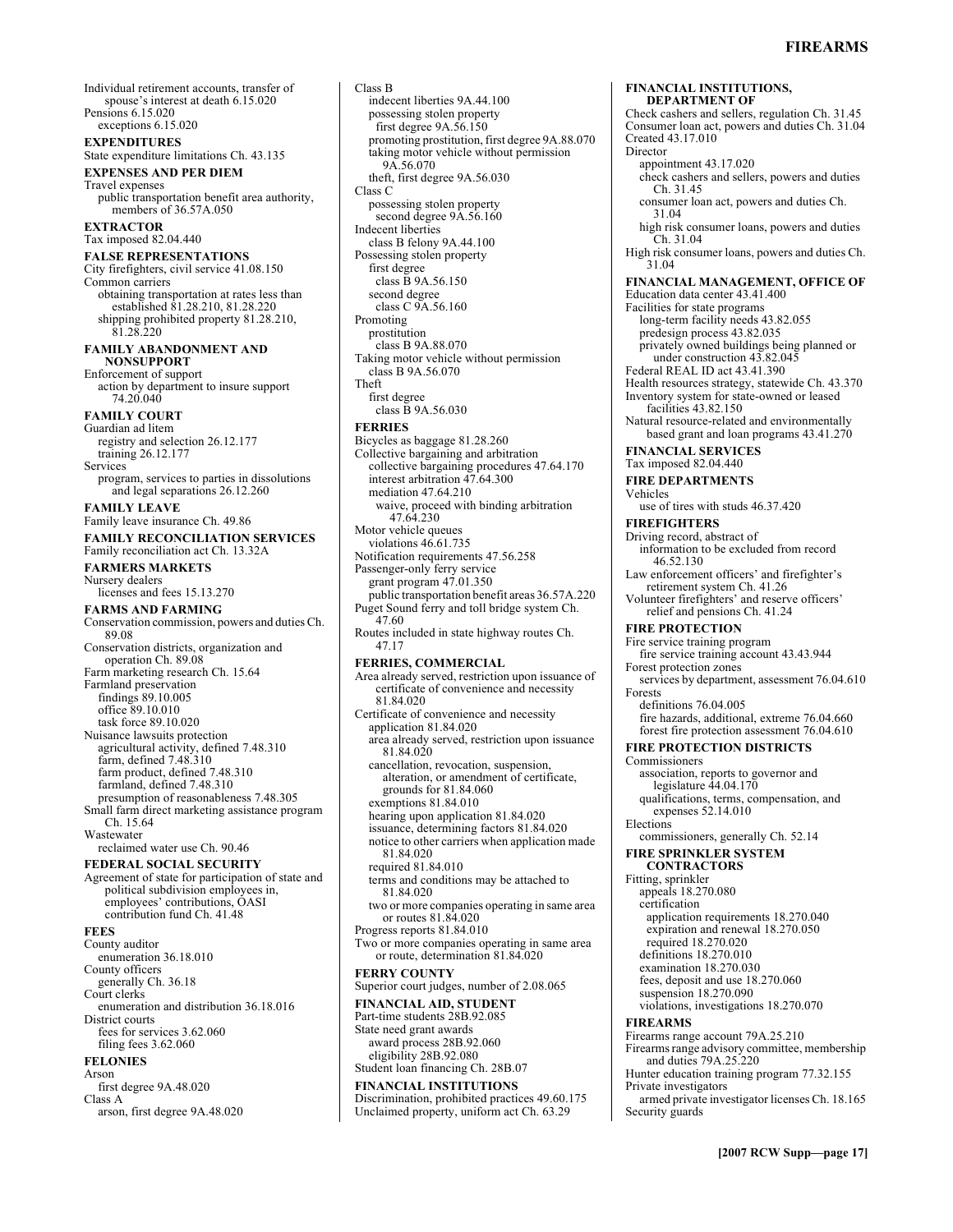### **FIREFIGHTERSí RETIREMENT AND PENSIONS**

armed private security guard licenses Ch. 18.170 Silencers, use of prohibited 9.41.250 Uniform firearms act Ch. 9.41 **FIREFIGHTERS' RETIREMENT AND PENSIONS**  1947 act Ch. 41.16 1955 act Ch. 41.18 **FIREWOOD**  Public lands valuable materials, sale of Ch. 79.15 **FIRST AID**  Other transportation vehicles, when permitted 18.73.180 **FISCAL AGENTS**  State fiscal agent in New York highway construction bonds may be registered with Ch. 47.10 **FISH AND FISHING**  Aquaculture disease inspection and control program Ch. 77.115 Aquatic invasive species inspection of watercraft 77.12.882 prevention account and program 77.12.879 Aquatic nuisance species committee, membership and duties 77.60.130 Ballast water management Ch. 77.120 Charter boats fees 77.65.150 licenses 77.65.150 Oregon licensed boats, when allowed to fish in Washington waters 77.65.150 Crimes and penalties, generally Ch. 77.15 Definitions 77.08.010 Department of fish and wildlife created 43.17.010 Disabilities, persons with designated harvester cards 77.32.400 Enforcement code Ch. 77.15 Family fishing weekend licenses 77.32.470 Fishing physical disability permits 77.32.400 **Geoducks** public lands—aquatic lands oysters, geoducks, shellfish, and other aquacultural uses, and marine aquatic plants Ch. 79.135 sea grant program 28B.20.475, 28B.20.476 Group fishing permits 77.32.550 Habitat restoration projects salmon recovery Ch. 77.85 Licenses commercial licenses and permits charter boat licenses and angler permits 77.65.150 nonsalmon delivery license 77.65.210 family fishing weekend 77.32.470 personal use fishing licenses fees 77.32.470 personal use shellfish and seaweed licenses 77.32.520 temporary fishing licenses 77.32.470 **Oysters** public lands—aquatic lands oysters, geoducks, shellfish, and other aquacultural uses, and marine aquatic plants Ch. 79.135 state reserves oyster reserve land account 77.60.160 Public lands—aquatic lands oysters, geoducks, shellfish, and other aquacultural uses, and marine aquatic plants Ch. 79.135 Puget Sound water quality protection Ch. 90.71 Rockfish research and stock assessment program 77.12.702 Rural natural resources impact areas environmental and forest restoration Ch. 43.21J

Salmon Puget Sound water quality protection Ch. 90.71 rural natural resources impact areas environmental and forest restoration Ch. 43.21J watershed planning and management Ch. 90.82 Salmon recovery definitions  $77.85.010$ forest practices implementation Ch. 76.09 forum on monitoring salmon recovery and watershed health 77.85.250 governor's salmon recovery office 77.85.030 habitat projects allocation of funds 77.85.140 independent science panel 77.85.040 Puget Sound organizations 77.85.090 Puget sound partners 77.85.240 report to legislature 77.85.020 salmon recovery funding board allocation of funds 77.85.130 membership 77.85.110 responsibilities and powers 77.85.120 southwest Washington salmon recovery region 77.85.090 statewide strategy 77.85.150 Seaweed personal use licenses 77.32.520 public lands—aquatic lands oysters, geoducks, shellfish, and other aquacultural uses, and marine aquatic plants Ch. 79.135 Shellfish commercial licenses Ch. 77.65 disabled persons, designated harvester cards 77.32.400 on-site sewage grant program 70.118.140 personal use licenses 77.32.520 personal use licenses, razor clams only 77.32.520 physical disability permits 77.32.400 public lands—aquatic lands oysters, geoducks, shellfish, and other aquacultural uses, and marine aquatic plants Ch. 79.135 Shellfish protection districts and programs, establishment and administration Ch. 90.72 State parks, hunting and fishing violations 79A.05.165 Tax on seafood products 82.04.440 Tax on seafood products businesses 82.04.260 Temporary fishing licenses 77.32.470 Violations crimes and penalties, generally Ch. 77.15 **FISH AND WILDLIFE, DEPARTMENT OF**  Aquaculture disease inspection and control program Ch. 77.115 Aquatic invasive species inspection of watercraft 77.12.882 prevention account and program 77.12.879 Ballast water management Ch. 77.120 Commission membership, powers, and duties Ch. 77.04 powers and duties Ch. 77.12 Cost-reimbursement agreements 43.300.080 Created 43.17.010 Criminal acts and penalties Ch. 77.15 Definitions 77.08.010 Director appointment 43.17.020 Disabilities, persons with fish and shellfish, designated harvester cards 77.32.400 Disabled hunter permits assistance from nondisabled hunter 77.32.238 shooting from motor vehicle 77.32.238 Enforcement code Ch. 77.15 Fishing commercial licenses Ch. 77.65

fees Ch. 77.32 licenses Ch. 77.32 recreational fishing licenses Ch. 77.32 Hunter education training program 77.32.155 Hunting fees Ch. 77.32 licenses Ch. 77.32 Licenses fishing Ch. 77.32 fishing guides Ch. 77.32 fur dealers Ch. 77.32 game farms Ch. 77.32 hunting Ch. 77.32 taxidermy Ch. 77.32 trapping Ch. 77.32 Notification requirements 43.300.090, 77.04.145, 77.12.038 Permits Ch. 77.32 Rockfish research and stock assessment program 77.12.702 Salmon recovery and habitat restoration Ch. 77.85 Sampling of fish, wildlife, or shellfish by employees 77.12.071 Shellfish management Ch. 77.60 Trapping licenses Ch. 77.32 Wildlife predatory, web site posting 77.12.885 rehabilitation program 77.12.467, 77.12.469, 77.12.471 **FLAME RETARDANTS —<br>POLYBROMINATED DIPHENYL ETHERS**  Generally Ch. 70.76 **FLOOD CONTROL**  Districts—1937 act assessments determination, generally Ch. 86.09 directors and officers compensation and expenses of directors and employees 86.09.283 Special districts creation and operation Ch. 85.38 **FOOD, DRUG, AND COSMETIC ACT**  Intrastate commerce in food, drugs, and cosmetics Ch. 69.04 **FOOD AND FOOD PRODUCTS**  Adulteration, when deemed 69.04.240 Agriculture, department of, powers and duties Ch. 69.04 Food, drug, and cosmetic act Ch. 69.04 Intrastate commerce in food, drugs, and cosmetics Ch. 69.04 **FORCIBLE ENTRY AND DETAINER**  Restitution, writ of modification of bonds 59.12.110 **FORENSIC INVESTIGATIONS COUNCIL**  Missing persons protocols, training 43.103.110 Powers 43.103.090 **FOREST AND FOREST PRODUCTS**  Disease and insect pests comprehensive forest health program 76.06.030 Forest practices forest and fish support account 76.09.405 **FORESTS AND FOREST PRODUCTS**  Cascara bark specialized forest products, enforcement Ch. 76.48 Christmas trees specialized forest products, enforcement Ch. 76.48 Diseases and insect pests administration 76.06.030 definitions 76.06.020 forest health problems chapter subject to provisions 76.06.190 findings 76.06.140 hazard warning 76.06.180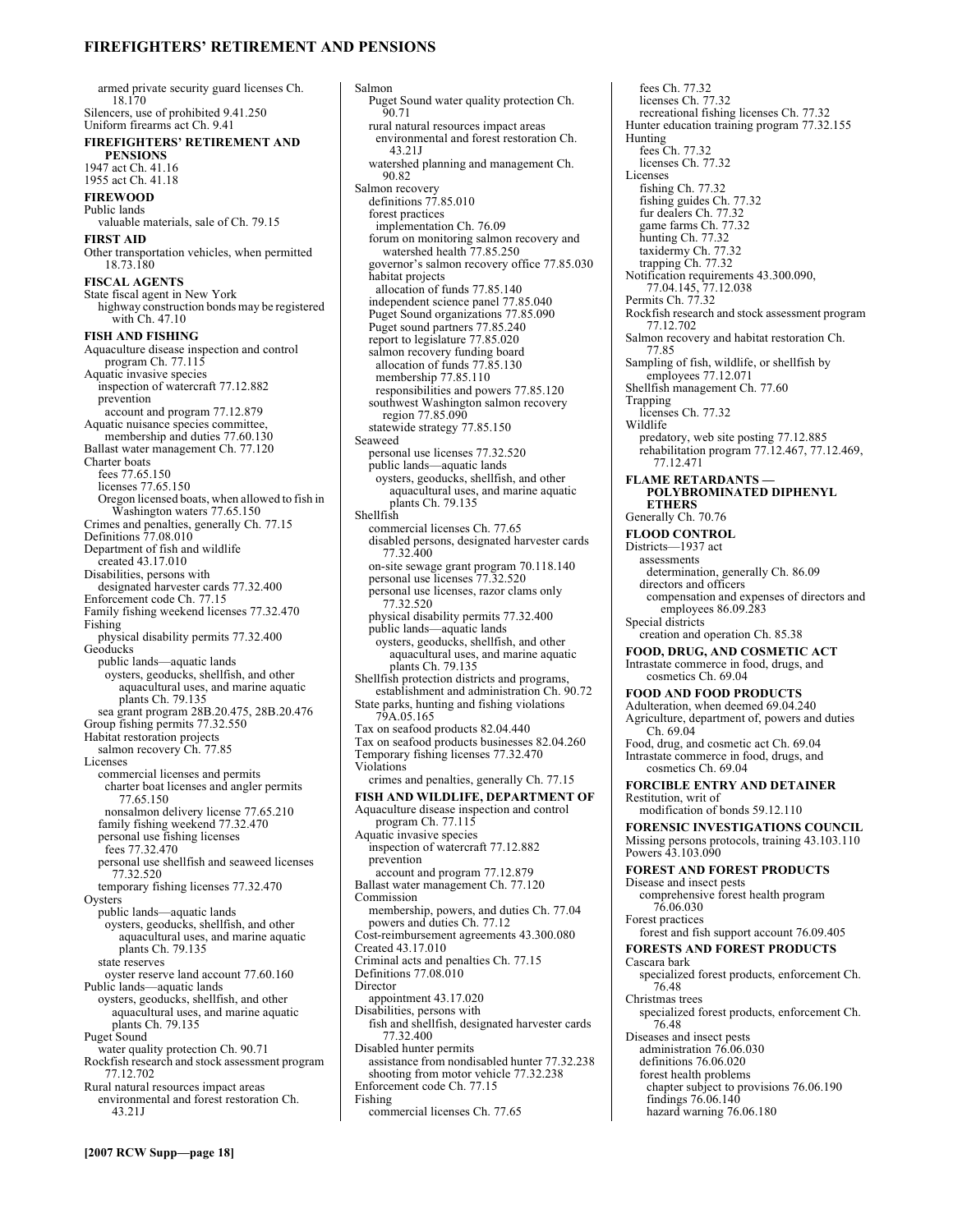**GENERAL ADMINISTRATION,** 

technical advisory committee 76.06.170 tiered system 76.06.160 owners of timber lands maintenance of forest lands 76.06.040 Environmental and forest restoration environmental enhancement and job creation task force 43.21J.030 project proposals award of funds 43.21J.040 evaluation criteria 43.21J.040 Fire protection definitions 76.04.005 fire hazards, additional, extreme 76.04.660 forest fire protection assessments 76.04.610 Forest practices applications form, contents, and procedures 76.09.060 perpetual timber rights, statements of intent for use 76.09.067 conversion to nonforestry use 76.09.460, 76.09.470 forest practices appeals board organization and operation 76.09.220 powers and duties 76.09.220 growth management 36.70A.570 local political subdivisions or regional entities, restrictions and exceptions 76.09.240 notifications 76.09.060 nuisance lawsuit protection forest practice, defined 7.48.310 nuisance lawsuits protection presumption of reasonableness 7.48.305 perpetual timber rights, statements of intent for use 76.09.067 reforestation obligation 76.09.070 reforestation requirements 76.09.060 sale or transfer of land notifications 76.09.070 salmon recovery implementation Ch. 76.09 Rural natural resources impact areas community economic revitalization board Ch. 43.160 Small forest landowners conversion to nonforestry use 76.09.460, 76.09.470 Specialized forest products definitions 76.48.020 penalties, affirmative defense 76.48.130 unlawful acts 76.48.030 Timber harvest excise tax agreements 43.06.475, 43.06.480 **FORFEITURES**  Fish and wildlife violations Ch. 77.15 **FOSTER CARE**  Dependency hearings foster parent or relative care provider attendance 13.34.110 Higher education foster care endowed scholarship program Ch. 28B.116 passport to college promise program Ch. 28B.117 Information sharing with care provider conditions and limitations 74.13.280 passports, contents 74.13.285 Parents critical support and retention program 74.13.650, 74.13.660 responsibilities of 74.13.330 Passport to college program Ch. 28B.117 Sexually and physically reactive children care provider immunity 74.13.670 **FOSTER HOMES**  Abuse, investigation prior to licensure or relicensure 74.15.030 Defined 74.15.020 Department of social and health services duties 74.13.031 Indian child welfare

purchase of care 74.13.031 Investigate for abuse prior to licensure or relicensure 74.15.030 **FRANCHISES**  Cities and towns city streets as part of state highway, franchises on 47.24.020 County bridges generally 36.55.060 Transportation of passengers in motor vehicles, department of transportation to approve if granted when city or town streets part of state highway system 47.24.020 **FRAUD**  Common carriers obtaining transportation at less than established rates 81.28.210, 81.28.220 shipping prohibited property 81.28.210, 81.28.220 Insurance generally Ch. 48.30 Teachers' retirement system falsification,<br>penalty 41.32.055 **FUNDS**  Advanced college tuition payment program account Ch. 28B.95 Cities and towns metropolitan park districts 35.61.210 Farmlands preservation account 79A.15.130 Firearms range account 79A.25.210 Habitat conservation account 79A.15.020, 79A.15.040, 79A.15.060 Health insurance pool account 48.41.037 Liquor revolving fund distribution 66.08.180, 66.08.220 Marine fuel tax refund account Ch. 79A.25 Outdoor recreation account 79A.15.050, Ch. 79A.25 Parkland acquisition account 79A.05.175 Pipeline safety account 81.88.050 Planting stock certification account 15.13.470 Public works assistance account established, purpose 43.155.050 Reclamation revolving account 90.16.090 Recreation resource account Ch. 79A.25 State parks renewal and stewardship account 79A.05.215 Tourism promotion and development account 43.330.094 Water pollution control revolving fund Ch. 90.50A Water quality account 70.146.030 **FUNERALS**  Industrial insurance, burial expenses 51.32.050 **GAMBLING**  Charitable organizations defined 9.46.0209 Commission powers and duties of 9.46.070 Indian tribes federal jurisdiction 9.46.36001 Nonprofit organizations defined 9.46.0209 **GARBAGE AND REFUSE COLLECTION COMPANIES**  Not public service company for purpose of securities regulation 81.08.010 transfers of property 81.12.010 **GAS LINES**  Taxation Ch. 84.12 **GASOLINE**  Energy freedom program generally Ch. 43.325 **GENDER**  Rule of construction probate law 11.02.005

**DEPARTMENT OF**  Capitol buildings division, powers and duties 43.19.125 Created 43.17.010 Director appointment 43.17.020 Energy conservation projects, duties Ch. 39.35C Housing for state offices, departments and institutions acquisition of property and construction of buildings procedures 43.82.010 collocation and consolidation 43.82.010 long-range planning 43.82.010 Motor vehicle transportation service biofuels, use 43.19.642, 43.19.647, 43.19.648 electric vehicle, use 43.19.648 Notification requirements 43.19.014 **GEOLOGISTS**  Geologist licensing board authority 18.220.050 Licensing, department of director's authority 18.220.040 Unprofessional conduct 18.220.130 **GEOTHERMAL RESOURCES**  Confidentiality of records 78.60.230 Drilling permits applications 78.60.070 fees 78.60.070 hearing 78.60.070 Drilling records and logs, inspection, filing 78.60.200 Evidence, records 78.60.230 Performance bond or other security 78.60.130 Records confidentiality of 78.60.230 as evidence 78.60.230 Wells or core holes completion, abandonment or suspension of operations, filing with department 78.60.210 plugging and abandonment jurisdiction transfer to department of ecology, when 78.60.100 requirements 78.60.100 **GIFTS**  Anatomical gifts 68.50.550 **GLASS**  Sunscreening and coloring of glass on motor vehicles 46.37.430 **GOVERNOR**  Acquisition and disposition of highway property, governor's powers and duties relating to Ch. 47.12 Appointing power dental quality assurance commission 18.32.0351 directors of state departments and agencies 43.17.020 indeterminate sentence review board 9.95.003 physical therapy board 18.74.020 veterinary board of governors 18.92.021 Child abuse and neglect, children's trust of Washington Ch. 43.121 Cigarette tax contracts eligibility, tax rate 43.06.460 Emergency management powers and duties Ch. 38.52 Environmental enhancement and job creation task force membership and duties 43.21J.030 OASI, agreement of state for participation of state and political subdivision, employees duties concerning 41.48.030 Pardons authorized 9.94A.728 power to grant 9.94A.728 Puget Sound ferry system, governor's powers and duties relating to Ch. 47.60 Reports to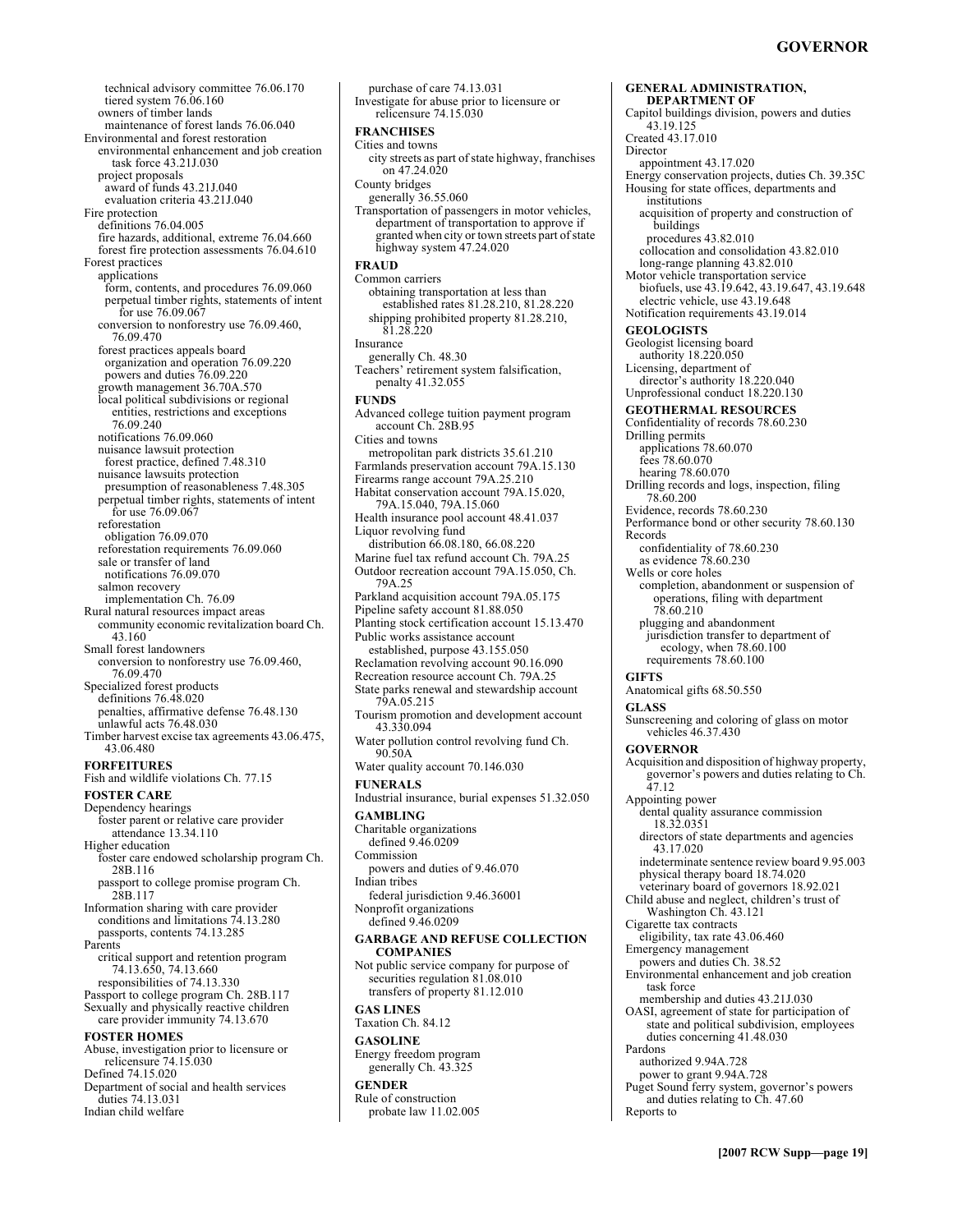# **GRANT COUNTY**

associations, municipal corporations 44.04.170 municipal corporations, associations 44.04.170 school directors association 44.04.170 state committee on agency officials' salaries 43.03.028 Salmon recovery and habitat restoration Ch. 77.85 Timber harvest excise tax agreements 43.06.475, 43.06.480 **GRANT COUNTY**  Superior court judges, number of 2.08.065 **GRAVEL**  Public lands valuable materials, sale of Ch. 79.15 **GREENHOUSE GASES EMISSIONS**  Baseload electric generation 80.80.060, 80.80.070 Definitions 80.80.010 Findings, intent 80.80.005 Performance standards review, report 80.80.080 rules 80.80.040 Public comment 80.80.050 Reduction, goals 80.80.020, 80.80.030 **GROUP HOMES**  Abuse, investigation prior to licensure or relicensure 74.15.030 Investigate for abuse prior to licensure or relicensure 74.15.030 **GROWTH MANAGEMENT**  Agricultural lands viability 36.70A.560 Aquifer zones 36.70A.550 Comprehensive planning by cities and counties master planned locations 36.70A.367, 36.70A.368 Forest practices 36.70A.570 Public works assistance account loans or pledges, eligibility 43.155.070 Transportation regional transportation planning organizations duties 47.80.023 executive board membership 47.80.060 **GUARDIAN AD LITEM**  Registry and selection 26.12.177 Training 26.12.177 **GUARDIAN AND WARD**  Guardian defined 11.02.005 Guardianship office of public guardianship Ch. 2.72 Limited guardian defined 11.02.005 Office of public guardianship created 2.72.020 definitions 2.72.010 intent 2.72.005 program, contracts 2.72.030 rules, authority 2.72.040 waiver of court costs 2.72.040 Power of attorney guardianships 11.94.010 **HANDICAPS, PERSONS WITH**  Fishing and shellfish harvesting, designated harvester cards 77.32.400 Fishing permits, group 77.32.550 Transportation services special needs transportation services coordination Ch. 47.06B **HARASSMENT**  Stalking 9A.46.110 **HARBOR AREAS**  Public lands—aquatic lands generally Ch. 79.105 oysters, geoducks, shellfish, and other aquacultural uses, and marine aquatic plants Ch. 79.135

**HAY**  Transporting of vehicles may be stopped 20.01.610 **HAZARDOUS MATERIALS**  Drug manufacturing facilities, cleanup 69.50.511 Low-level radioactive waste tax imposed 82.04.260, 82.04.440 Mercury reduction and education Ch. 70.95M Spills, oil and hazardous substances definitions 90.56.010 onshore and offshore facilities unlawful operation, penalties 90.56.330 Taxation low-level radioactive waste tax imposed 82.04.260, 82.04.440 Underground storage tanks, requirements Ch. 90.76 Underground utilities, location, damage Ch. 19.122 **HAZARDOUS WASTE CLEANUP**  Definitions 70.105D.020 Ecology, department of powers and duties 70.105D.030 Puget Sound partners 70.105D.120 Review of decisions of department of ecology 70.105D.060 Superior court review of decisions of department of ecology 70.105D.060 Toxics control accounts, state and local 70.105D.070 **HEALTH, DEPARTMENT OF**  Audiologists Ch. 18.35 Chronic care providers training and technical assistance 43.70.533 Cost-reimbursement agreements 43.70.630 Created 43.17.010 Dental hygienists Ch. 18.29 Dentistry Ch. 18.32 Drugs controlled substances, uniform act, department powers and duties Ch. 69.50 Emergency medical services, department powers and duties Ch. 18.73 Food, drug, and cosmetic act, department powers and duties Ch. 69.04 health care facilities certification 43.70.125 Health care services coordinated quality improvement program 43.70.510 Health planning authority 70.38.135 Health professions uniform disciplinary act Ch. 18.130 Hearing and speech services Ch. 18.35 Hearing instrument fitters/dispensers Ch. 18.35 **HIV** insurance program 43.70.670 Hospitals infections, health care-associated 43.70.056, 43.70.323 Immunization program for school children and day cares 28A.210.080 Licenses fees, costs, other charges 43.70.110 Marijuana medical use rules adoption 69.51A.080 Massage practitioners, licensing and regulation Ch. 18.108 Medical facilities adverse health events and incident reporting system Ch. 70.56 Medical malpractice health care services coordinated quality improvement program to identify and prevent 43.70.510 Mercury reduction and education Ch. 70.95M Nursing assistants, registration and certification Ch. 18.88A Online access to health care resources 43.70.112

Osteopathic medicine and surgery, licensing and regulation Ch. 18.57 Osteopathic physicians' assistants Ch. 18.57A Phenylketonuria and other heritable disorders screening test of newborn infants for 70.83.023 services and facilities of state agencies, availability of 70.83.040 Physical therapists, licensing and regulation Ch. 18.74 Physician assistants, licensing and regulation Ch. 18.71A Physicians, licensing and regulation Ch. 18.71 Podiatric medicine and surgery, department regulatory authority and duties Ch. 18.22 Public health required measurable outcomes 43.70.512, 43.70.514, 43.70.516, 43.70.518 services improvement plan 43.70.520, 43.70.522 Reclaimed water use, department duties Ch. 90.46 References to the secretary and department of social and health services to be construed as to the secretary and department of health in regard to functions transferred 43.70.900 Research release of confidential records procedure 42.48.010 Secretary appointment 43.17.020 Social and health services, secretary and department of references construed to be to the secretary and department of health in regard to functions transferred 43.70.900 Speech-language pathologists Ch. 18.35 Transfer of functions references to secretary and department of social and health services to be construed as to secretary and department of health 43.70.900 Veterinarians, licensing and regulation Ch. 18.92 Vulnerable adults licensing requirements for agencies or facilities providing services to employment of persons guilty of abuse or financial exploitation prohibited, exceptions 43.43.842 Wastewater reclaimed water use, department duties Ch. 90.46 **HEALTH, STATE BOARD OF**  Bottled water quality standards for, authority to adopt 43.20.050 Disease, powers as to 43.20.050 Drinking water safe and reliable supply, adoption of rules to assure 43.20.050 Environmental conditions, powers as to 43.20.050 Food and food products powers as to 43.20.050 Health planning authority 70.38.135 Immunization program for school children and day cares 28A.210.080 Powers and duties, generally 43.20.050 Public facilities, powers as to 43.20.050 Quarantine, powers as to 43.20.050 Rules and regulations, duty of public officers to enforce, penalty 43.20.050 Sewage and waste disposal, powers as to 43.20.050 State health report duties relating to 43.20.050 Water, bottled quality standards for, authority to adopt 43.20.050 Water and water supply, treatment, storage and distribution of, powers as to 43.20.050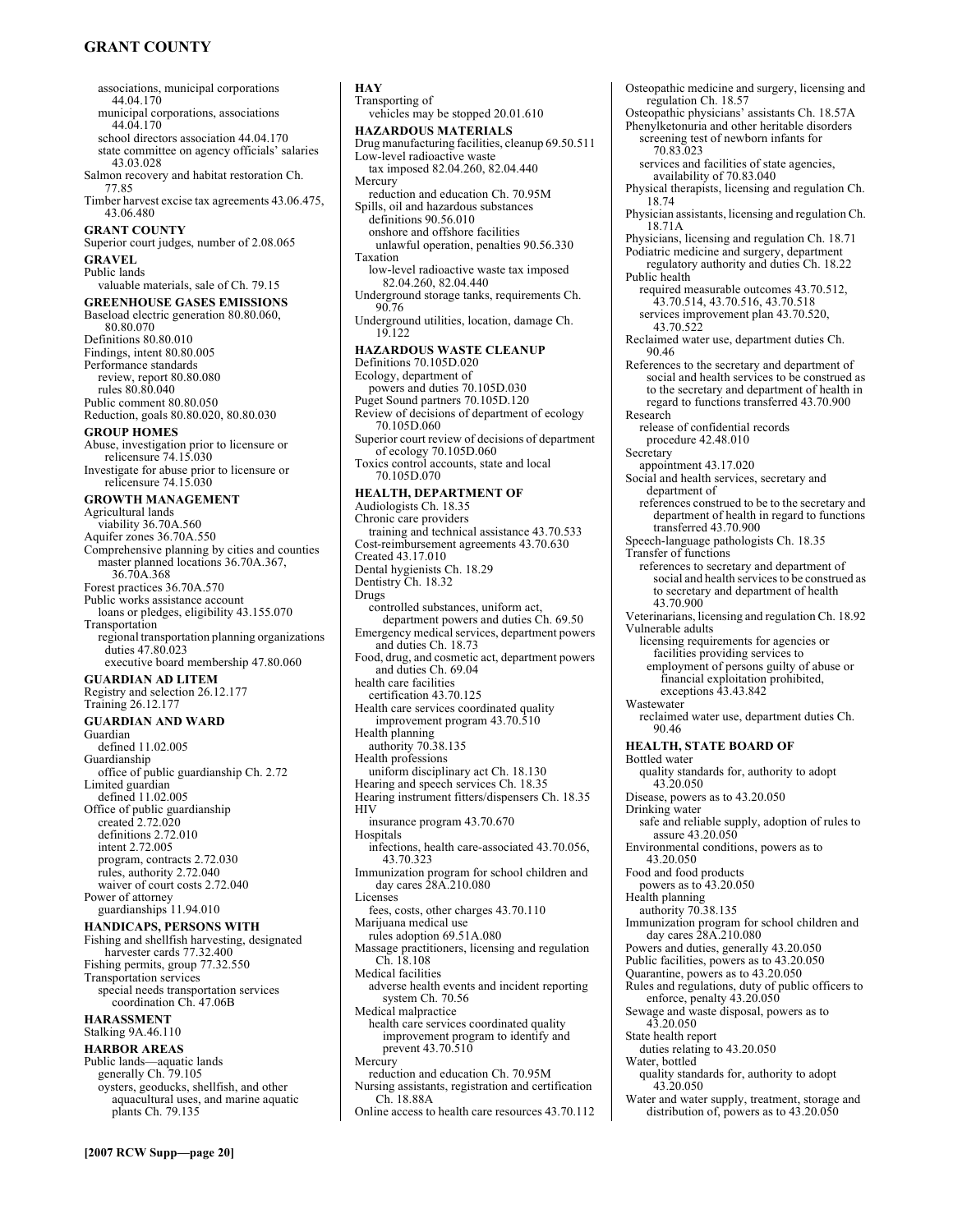**HEALTH AND SAFETY**  Bottled water quality standards for, authority of state board of health to adopt 43.20.050 Cities and towns water pollution, generally Ch. 35.88 Clinics malpractice actions for injuries resulting from 7.70.060 Diseases contagious state board of health, powers as to 43.20.050 Electrical apparatus use and construction rules Ch. 19.29 Food, drug, and cosmetic act Ch. 69.04 Health care provider malpractice actions for injuries resulting from 7.70.060 Health maintenance organizations malpractice actions for injuries resulting from 7.70.060 Immunization program for school children and day cares 28A.210.080 Local health departments administrative officer responsibilities 70.05.070 local health officer powers and duties of 70.05.070 Manufactured homes, mobile homes, commercial coaches, recreational vehicles, and park trailers, safety federal standards, enforcement, inspection 43.22.431 Medical malpractice consent to treatment 7.70.060 Mercury reduction and education Ch. 70.95M On-site sewage disposal systems Ch. 70.118 On-site sewage disposal systems, large Ch. 70.118B Public health required measurable outcomes 43.70.512, 43.70.514, 43.70.516, 43.70.518 **Ouarantine** state board of health, powers as to 43.20.050 Services improvement plan 43.70.520, 43.70.522 Sewage and waste disposal, powers of state board as to 43.20.050 Skiing and winter sports conveyances, safety and inspection Ch. 79A.40 Sunscreening and coloring of glass on motor vehicles 46.37.430 Water bottled water, authority of state board of health to adopt quality standards for 43.20.050 water supply and distribution, powers of state board as to 43.20.050 Water pollution cities and towns, power to protect against Ch. 35.88 Water pollution control Ch. 90.48 **HEALTH CARE**  Children insurance, access to coverage 74.09.402 Health care settings workplace violence planning and protection Ch. 49.19 Health professions uniform disciplinary act Ch. 18.130 Health resources strategy, statewide Ch. 43.370 Informed consent 7.70.065 Malpractice claims mediation mandatory mediation required, procedures 7.70.100 Marijuana medical use Ch. 69.51A Medical malpractice health care services coordinated quality improvement program to identify and prevent 43.70.510

Medical records access and disclosure Ch. 70.02 Power of attorney health care decisions 11.94.010 Purchased by state agencies Data sharing, Idaho and Oregon 70.14.150 Quality improvement program, coordinated program for improvement of health care services provided 43.70.510 **HEALTH CARE AUTHORITY**  Administrator 41.05.021 Agencies contributions by 41.05.050 Basic health plan administrator, powers and duties 70.47.060 Benefit plans contracts with insuring entities 41.05.075 general provisions 41.05.075 performance measures 41.05.075 Benefits contribution plan eligibility 41.05.320 participation 41.05.320 withdrawal 41.05.320 Cost control and delivery strategies 41.05.021 Definitions 41.05.011 Disabled employees, continuation of benefits 41.05.080 Exchange of health information 41.05.035 Managed competition 41.05.021 Medical and dental plan benefits administration accounts 41.05.143 Medicare insurance plan choice of policies to be made available 41.05.195 Nurse hotline 41.05.037 Organization and duties 41.05.021 Public employees' benefits board duties 41.05.065 medical benefits administration account 41.05.143 Quality forum 41.05.029 Retired employees, continuation of benefits 41.05.080 Same sex domestic partner benefits 41.05.066 Shared decision-making demonstration project 41.05.033 State employee health demonstration project 41.05.541 State employee health program 41.05.540 Unmarried dependents, under age twenty-five 41.05.095 **HEALTH CARE EMPLOYEES**  Community and technical colleges part-time academic employees 41.05.053 **HEALTH CARE FACILITIES**  Ambulatory surgical facilities Ch. 70.230 Health resources strategy, statewide Ch. 43.370 Malpractice actions for injuries resulting from 7.70.060 Medical records access and disclosure Ch. 70.02 Workplace violence planning and prevention definitions 49.19.010 **HEALTH CARE INFORMATION DISCLOSURE**  Mental illness records' maintenance, disclosure, and confidentiality Ch. 71.05 Without patient's authorization 70.02.050 **HEALTH CARE PRACTITIONERS**  Controlled substances, uniform act Ch. 69.50 Health resources strategy, statewide Ch. 43.370 Marijuana medical use Ch. 69.51A Medical malpractice actions for injuries resulting from health care Ch. 7.70 health care services coordinated quality improvement program to identify and prevent 43.70.510 Medical records

### **HEARING AND SPEECH SERVICES**

access and disclosure Ch. 70.02 Uniform disciplinary act Ch. 18.130 **HEALTH CARE PROVIDERS**  Health resources strategy, statewide Ch. 43.370 Indecent liberties class B felony 9A.44.100 Rape and indecent liberties persons with mental disorders and chemical dependencies 9A.44.010, 9A.44.100 Rape in second degree defined elements 9A.44.050 **HEALTH MAINTENANCE ORGANIZATIONS**  Basic health plan benefits small employers 48.46.066 Benefits reduction or refusal on basis of other existing coverage restrictions on the use of 48.21.200 Dependent children coverage under age twenty-five 48.46.325 Discrimination freedom from for insurance transactions 49.60.030 Examinations of operations by commissioner 48.46.120 Group disability insurance benefits reduction or refusal on basis of other existing coverage restrictions on the use of 48.21.200 Malpractice actions for injuries resulting from Ch. 7.70 State employee health care programs Ch. 41.05 **HEALTH PLANNING AND RESOURCES DEVELOPMENT**  Board of health recommendation authority 70.38.135 Certificate of need elective percutaneous coronary interventions 70.38.128 Expert or consultant services, contracting authority 70.38.135 Facilities survey authority 70.38.135 Health, department of, authority 70.38.135 Public policy, declaration of 70.38.015 Rule making authority 70.38.135 **HEALTH SCIENCES AND SERVICES AUTHORITIES**  Applications 35.104.040 Bonds 35.104.070, 35.104.080 Creation 35.104.030 Definitions 35.104.020 Dissolution, sponsoring local government 35.104.100 Governing board 35.104.050 Liability 35.104.090 Powers and duties 35.104.060 Purpose 35.104.010 **HEALTH SERVICES**  Cigarette tax, funding Ch. 82.24, Ch. 82.26 Food and food products, powers as to 43.20.050 Health professions uniform disciplinary act Ch. 18.130 Informed consent 7.70.065 Powers and duties, generally 43.20.050 Public facilities, powers as to 43.20.050 Quarantine, powers as to 43.20.050 Rules and regulations, duty of public officers to enforce, penalty 43.20.050 Sewage and waste disposal, powers as to 43.20.050 Vulnerable adults reports of abuse 74.34.067 Water and water supply, treatment, storage and distribution of, powers as to 43.20.050 **HEARING AND SPEECH SERVICES**  Audiologists licenses applicants, eligibility 18.35.040 Hearing instrument fitters/dispensers licenses applicants, eligibility 18.35.040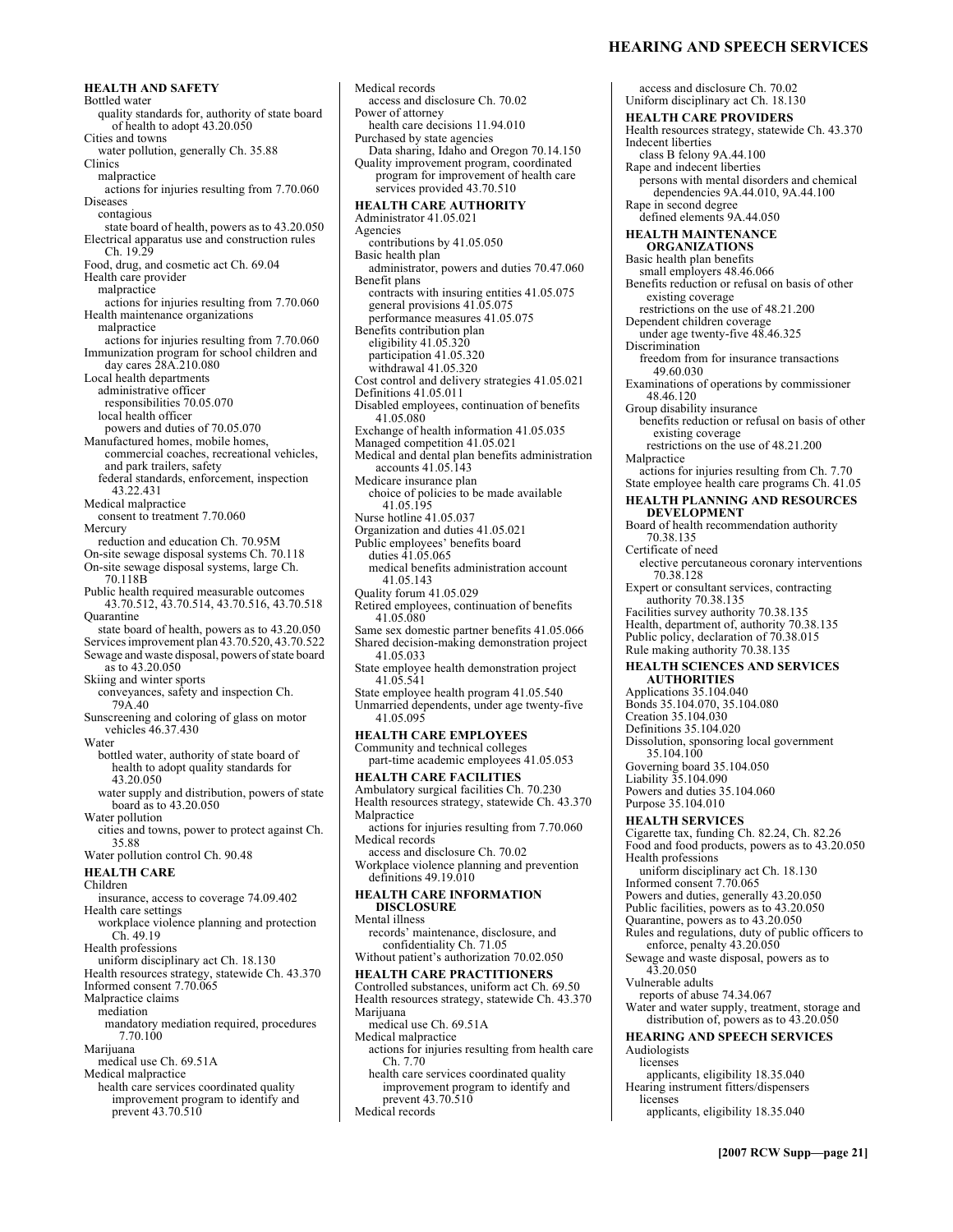# **HEARINGS**

Speech-language pathologists licenses applicants, eligibility 18.35.040 **HEARINGS**  Administrative hearings, office of Ch. 34.12 Juvenile court proceedings 13.34.110 **HEATING**  Burning wood for heat, limitations 70.94.473 Heating oil pollution liability protection Ch. 70.149 **HEIRS**  Definition, probate 11.02.005 Descent and distribution, posthumous, considered as living for descent and distribution 11.02.005 Posthumous, considered as living for purposes of descent and distribution 11.02.005 Representation, posthumous children considered as living 11.02.005 **HIGHER EDUCATION COORDINATING BOARD**  Advanced college tuition payment program Ch. 28B.95 American Indian endowed scholarship program Ch. 28B.108 Education service administration scholarship endowment programs, funds 28B.76.505 General provisions advisory council 28B.76.100 director, duties 28B.76.090 members terms 28B.76.050 Policy and planning budget priorities and levels of funding 28B.76.210 master plan, strategic statewide 28B.76.200 needs assessment process and analysis 28B.76.335 Scholarship endowment programs administration of funds 28B.76.505 Teacher preparation degree programs in math, science, and technology 28B.76.335 Tuition advanced college tuition payment program Ch. 28B.95 **HIGHER EDUCATION FACILITIES AUTHORITY**  Created 28B.07.030 Definitions 28B.07.020 Membership 28B.07.030 Student loan financing administration 28B.07.310 authority, liability 28B.07.300 bonds debt limitation 28B.07.370 default 28B.07.360 issuance 28B.07.320 proceeds fund 28B.07.350 refunding 28B.07.330 trust 28B.07.340 definitions 28B.07.021 sale of assets 28B.07.380 Travel expenses and compensation 28B.07.030 **HIGHWAYS**  Acquisition and disposition of property for engineering costs in advance of programmed construction advance right of way revolving fund creation 47.12.244 notification requirements 47.12.055 Advance right of way revolving fund creation, moneys to be deposited in fund 47.12.244 expenditures from fund, authority to make 47.12.244 Alaskan Way viaduct, Seattle seawall, state route 520

improvements, requirements 47.01.390, 47.01.405, 47.01.406, 47.01.410, 47.01.415 American Veterans Memorial Highway 47.17.140 Bond issues 2003 transportation projects - nickel account 47.10.861 selected projects and improvements-2005 act 47.10.873, 47.10.877 special category C improvements 47.10.812, 47.10.813 urban areas county and city arterials 47.26.425 declaration of purpose 47.26.420 issuance and sale of general obligation bonds 47.26.420 City hardship assistance program implementation by transportation improvement board 47.26.164 Closing of or restricting traffic on disobedience of closure or restricting notice unlawful, civil liability 47.48.040 fire prevention despite closures, registry 47.48.060 Construction and maintenance of contract, by bids elimination of bids for surveying, test drilling, exploratory engineering, when 47.28.030 when 47.28.030 contracts to small business minority and women contractors 47.28.030 rental of equipment with driver authorized 47.28.030 state forces, when may be used 47.28.030 surveying, test drilling, other exploratory engineering, without bid 47.28.030 Counties, open spaces Ch. 36.89 Crimes relating to disregarding notice of closure or traffic restriction on highways, streets or county roads 47.48.040 Design-build projects 47.20.780 District engineer, may award contract for work, when 47.28.030 Energy freedom program generally Ch. 43.325 Equipment, chains or studded tires, when may be required 46.37.420 Farm to market roads in Columbia Basin project, director's duties relating to Ch.  $47.10$ Ferries routes included in state highway routes Ch. 47.17 Franchises on state highways state highways in cities and towns 47.24.020 Green highway, Washington 47.17.020, 47.17.135, 47.17.140 Highway route numbers Ch. 47.17 Limited access facilities Tacoma-Seattle-Everett facility as, bond issue for Ch. 47.10 Numbering system route numbers Ch. 47.17 Open spaces, counties Ch. 36.89 Priority programming system ten year plans contents and objectives 47.05.030 demand modeling tools 47.05.035 Public safety and education account to benefit highway safety 43.08.250 Railroad crossings signals and devices installation agreements covering installation and cost 81.53.261 appeal 81.53.261 costs, apportionment 81.53.261 evidence, record not admissible as evidence in civil or criminal action arising out of an accident 81.53.261

findings of commission 81.53.261 hearing 81.53.261 hearing upon installation 81.53.261 liability of railroad for failure to provide 81.53.261 notice of hearing 81.53.261 petition 81.53.261 Routes, state route numbers Ch. 47.17 Routes and branches state route numbers Ch. 47.17 RV account, motor vehicle fund sanitary disposal systems, rest areas 46.68.170 Sanitary disposal systems, rest areas RV account, motor vehicle fund 46.68.170 Signs route and branches designations route numbers Ch. 47.17 State route 520, Alaskan Way viaduct, Seattle seawall improvements, requirements 47.01.390, 47.01.405, 47.01.406, 47.01.410, 47.01.415 State route numbers Ch. 47.17 Statewide transportation planning Ch. 47.06 Streets as state highways jurisdiction, control and duties of city or town and state with respect to 47.24.020 speed, parking and traffic control regulations, subject to approval of department of transportation 47.24.020 Tacoma-Seattle-Everett facility Ch. 47.10 Toll bridge authority Puget Sound ferry system, toll roads as a part  $o$ f Ch. 47.60 Toll facilities notification requirements 47.56.258 Urban arterial construction bond issues city and county arterials in urban areas 47.26.420, 47.26.425 urban arterial trust account apportionment of funds 47.26.080 expenditures 47.26.080 **HISTORIC PRESERVATION**  Heritage barn preservation program 27.34.400, 27.34.405, 27.34.410 Heritage council, duties Ch. 27.34 Historical societies definitions 27.34.020 Vancouver national historic reserve 27.34.390, 27.34.395 **HISTORIC SITES**  Cities and towns special review districts tax immunity or exemption, conditions 35.21.755 Counties special review districts tax immunity or exemption, conditions 35.21.755 Special review districts historical sites tax immunity or exemption, conditions 35.21.755 Taxation, in lieu excise taxes, public corporations, convention, performing and fine arts centers, federal grants 35.21.755 **HOLIDAYS**  Enumerated 1.16.050 Legal holidays designated 1.16.050 Observances not designated legal holidays enumerated 1.16.050 **HOMELESS PERSONS**  Housing and assistance account 43.185C.060 affordable housing for all account 43.185C.190 definitions 43.185C.010 offenders, transitional housing assistance 43.185C.200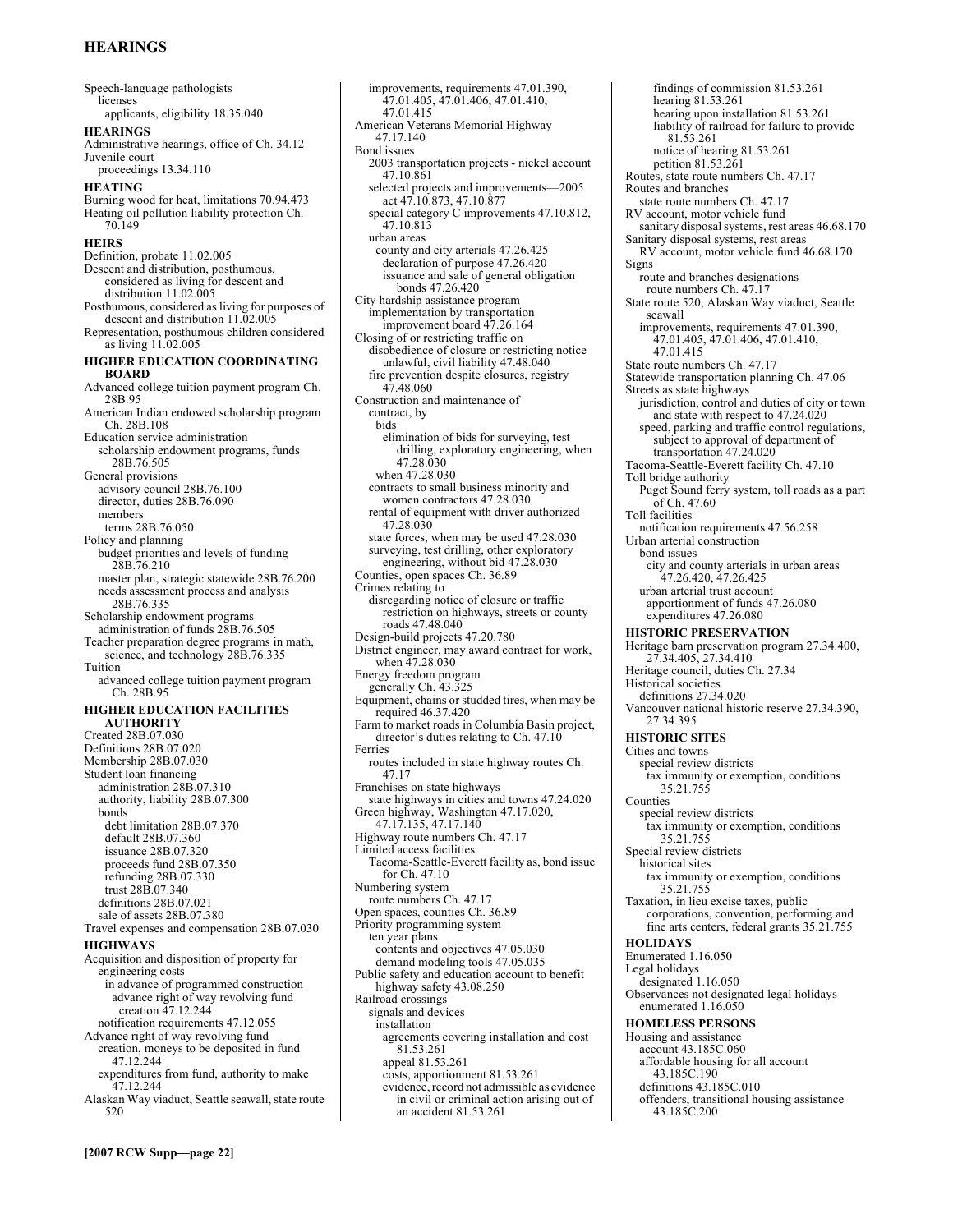### **IMMUNITY**

**HOMEOWNERS' ASSOCIATIONS** Homestead exemption 6.13.080 **HOMESTEADS**  Bankruptcy federal, state exemption duplication prohibited 6.13.080 Child support obligation, homestead subject to execution and forced sale 6.13.080 Exemptions limitations on value 6.13.030 Forced sale subject to, when 6.13.080 Income tax exemption from judgment for out-of-state income tax 6.13.030 Liens judgment against owner 6.13.090 laborers', homestead subject to execution or forced sale 6.13.080 materialmen's, homestead subject to execution and forced sale 6.13.080 mechanics' homestead subject to execution and forced sale 6.13.080 vendors', homestead subject to execution and forced sale 6.13.080 Limitation on value of homestead 6.13.030 Mortgages, homestead subject to execution and forced sale 6.13.080 Net estate, homestead excluded from computation for probate purposes 11.02.005 Probate net estate, homestead excluded from computation 11.02.005 Spousal maintenance obligation, homestead subject to execution and forced sale 6.13.080 Use requirements and limitations 6.13.030 Value homestead limitations 6.13.030 **HOOD CANAL AQUATIC REHABILITATION ZONE**  Generally Ch. 90.88 **HORSE RACING COMMISSION**  Advance deposit wagering 67.16.260 Parimutuel wagering satellite locations 67.16.200 Satellite locations, parimutuel wagering 67.16.200 Simulcasts of live races 67.16.200 **HORSES**  Cruelty to animals Ch. 16.52 **HORTICULTURE**  Farmers markets nursery dealer license and fees 15.13.270 Nurseries and nursery stock access to premises for enforcement and inspection purposes 15.13.265 moneys collected, disposition 15.13.470 plants and facilities, inspection and licensing Ch. 15.13 selling, shipment or transport of plants not meeting standards unlawful 15.13.390 shipment or delivery of plants into state inspection and certification, requirements 15.13.400 Nursery dealers injunctions against dealers without valid licenses 15.13.455 licenses and fees delinquent assessments 15.13.340 exemptions 15.13.270 suspension 15.13.500 moneys collected, disposition 15.13.470 unlawful acts 15.13.420 Permits sales by clubs, conservation districts, and nonprofit organizations 15.13.270 Pests and diseases condemnation order 15.13.440 hold order on infected or infested plants 15.13.430 Plants and facilities

clubs, conservation districts, and nonprofit organizations, licensing exemption 15.13.270 condemnation order on plants 15.13.440 hold order on infected or infested plants 15.13.430 inspection and licensing access to premises for enforcement and inspection purposes 15.13.265 definitions 15.13.250 enforcement of rules and regulations 15.13.260 exemptions 15.13.270 inspection request 15.13.370 licenses and fees delinquent assessments 15.13.340 moneys collected, disposition 15.13.470 selling, shipment or transport of plants not meeting standards unlawful 15.13.390 shipment or delivery of plants into state inspection and certification, requirements 15.13.400 unlawful acts 15.13.420 violations, penalties 15.13.490 **HOSPITAL BENEFIT ZONES**  Conditions for financing public improvements 39.100.020 Creation of zone 39.100.030 Definitions 39.100.010 Local excise tax, use of excess 39.100.050 Local sales and use tax 82.14.465, 82.14.470 Ordinance 39.100.040 **HOSPITALS**  Adverse health events and incident reporting systems definitions 70.56.010 department duties 70.56.030 Ambulatory surgical facilities Ch. 70.230 Health resources strategy, statewide Ch. 43.370 Infections, health care-assisted account 43.70.323 Infections, health care-associated data collection, reports, advisors committee 43.70.056 Licenses specialty hospitals 70.41.115 Malpractice actions for injuries resulting from 7.70.060 Newborn screening Ch. 70.83 Public hospital districts commissioners for compensation and expenses 70.44.050 generally 70.44.050 generally Ch. 70.44 interest in contracts prohibited, exceptions 42.23.030 Quality improvement and medical malpractice prevention program 70.41.200 Specialty licenses 70.41.115 Tax imposed 82.04.260, 82.04.440 Workplace violence planning and prevention Ch. 49.19 **HOSPITALS FOR MENTAL ILLNESS**  Medical facilities adverse health events and incident reporting system Ch. 70.56 **HOTELS**  Automatic service charges, disclosure 19.48.130 Discrimination prohibited practices 49.60.215 State convention and trade center Seattle, King county Ch. 67.40 Tax for stadiums, convention centers, and arts facilities 67.28.180 **HOUSING**  Affordable housing program land acquisition revolving loan fund program 43.185A.110 Homeless persons housing and assistance Ch. 43.185C

Multi-unit dwellings in urban centers, property tax exemption qualification and procedure Ch. 84.14 Residential real property seller's disclosures, requirements Ch. 64.06 Youth, independent housing program 43.63A.305, 43.63A.307, 43.63A.309, 43.63A.311, 43.63A.313, 43.63A.315 **HOUSING AUTHORITY**  Background investigations of prospective employees definitions, records 43.43.830 **HUMAN REMAINS (See also CEMETERIES)**  Anatomical gifts 68.50.550 Autopsies and post mortems authorization 68.50.101 infants 68.50.100 reports and records 68.50.105 Disposition liability for cost 68.50.160 right to control disposition 68.50.160 Dissection 68.50.100 Missing persons 68.50.320 Removal, procedure 68.50.200 **HUMAN RIGHTS COMMISSION**  Advisory agencies or councils, authority to create 49.60.130 Civil rights enumerated 49.60.030 Definitions 49.60.040 Discrimination policy of state declared 49.60.010 remedies 49.60.020 Powers and duties 49.60.120 Unfair practices blockbusting 49.60.223 credit transactions 49.60.176 employment 49.60.180 employment agencies 49.60.200 financial institutions 49.60.175 labor unions 49.60.190 public places 49.60.215 real estate transactions 49.60.222 real property civil penalty 49.60.225 restrictive covenants prohibited 49.60.224 **HUNTING**  Crimes and penalties, generally Ch. 77.15 Disabled hunter permits 77.32.237, 77.32.238 Enforcement Ch. 77.12 Enforcement code Ch. 77.15 Hunter education training program 77.32.155 Licenses reduced rate licenses, criteria 77.32.480 Minors, hunter education training program 77.32.155 Permits hunters with disabilities 77.32.237, 77.32.238 Regulation Ch. 77.12 Veterans reduced rate licenses, criteria 77.32.480 Violations authority of wildlife agents, procedures Ch. 77.12 crimes and penalties, generally Ch. 77.15 Wildlife agents, powers and duties Ch. 77.12 **HUSBAND AND WIFE**  Community property descent and distribution 11.04.015 Heirs, included in definition of 11.02.005 Privileged communications 5.60.060 Separate property descent and distribution, real and personal property 11.04.015 **IDENTITY**  Theft fair credit reporting Ch. 19.182 **IMMUNITY**  Child abuse reporters 26.44.060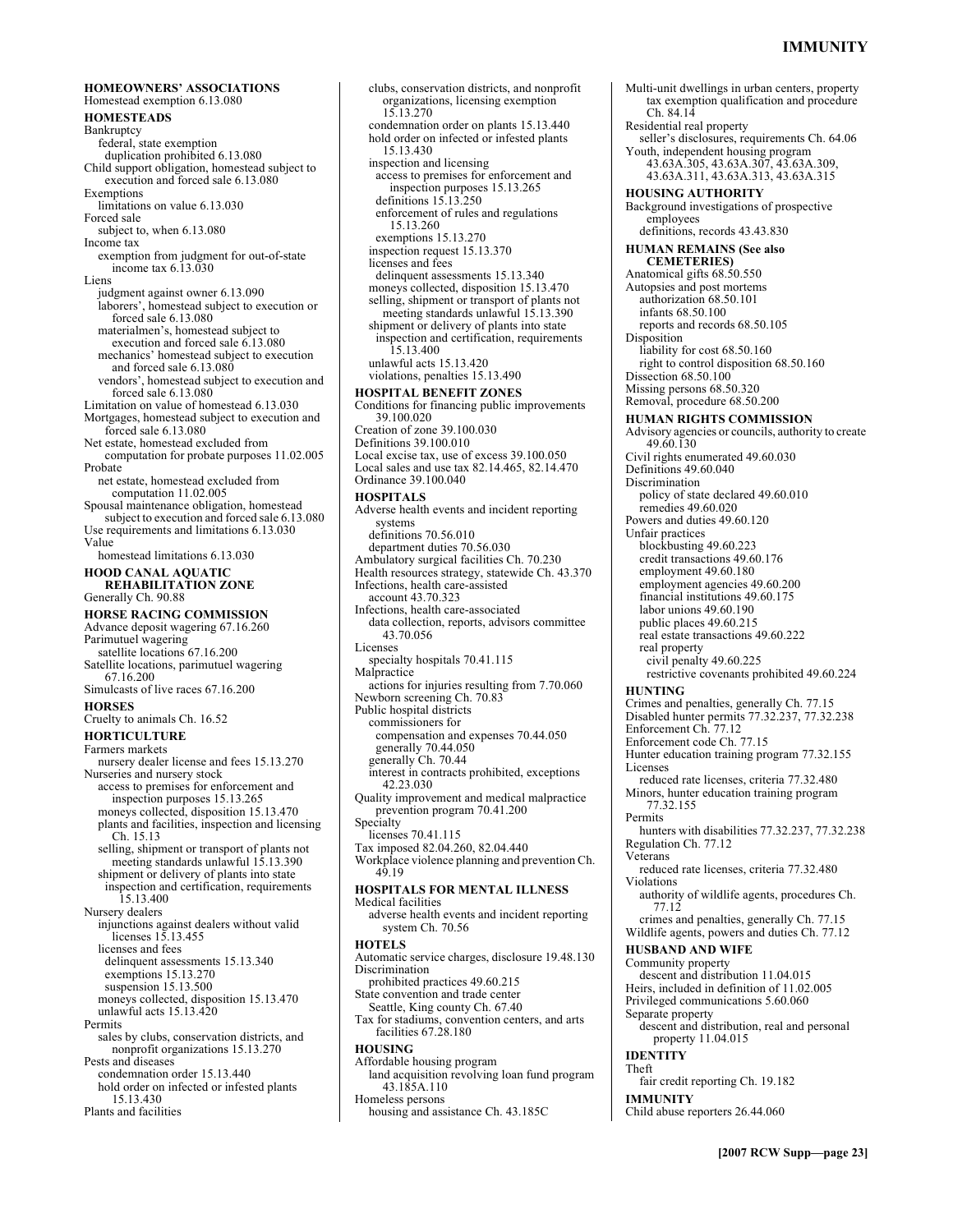# **IMPOUNDING**

Emergency management employees, volunteers 38.52.180 Health personnel, facilities, physicians child abuse reporters 26.44.060 Physicians child abuse reporters 26.44.060, 26.44.060 Physicians and surgeons unprofessional conduct reports 18.71.0195 **IMPOUNDING**  Motor vehicles driving without a valid license 46.55.113 **INDIANS**  Cigarette tax contracts eligibility, tax rate 43.06.460 Foster care purchase of care 74.13.031 Gambling compact federal jurisdiction 9.46.36001 Salmon recovery and habitat restoration Ch. 77.85 Scholarships American Indian endowed scholarship program Ch. 28B.108 Timber harvest excise tax agreements 43.06.475, 43.06.480 **INDICTMENTS**  Defined, for Criminal Code 9A.04.110 **INDIGENTS**  Civil representation of public safety and education account funding for 43.08.250 Defense services, provision of city moneys 10.101.080 **INDUSTRIAL INSURANCE**  Accidents notice and report 51.28.010 reporting employer's duties 51.28.025 Actions and proceedings appeals Ch. 51.52 Amputation compensation schedule 51.32.080 Appeals attorney's fee 51.52.120, 51.52.130 witness fees 51.52.130 Beneficiaries death benefits 51.32.050 Benefits amputation 51.32.080 death benefits 51.32.050 medical aid Ch. 51.36 permanent partial disabilities compensation schedule 51.32.080 permanent total disabilities 51.32.060 personal attendant 51.32.060 social security payments, effect 51.32.220 surviving spouse 51.32.050 temporary total disabilities compensation schedule 51.32.090 earnings during disability 51.32.090 return to work 51.32.090 Board of industrial insurance appeals, membership, powers, and duties Ch. 51.52 Burial expenses 51.32.050 Chiropractic services advisory committee 51.36.150 Claims injuries, time for filing 51.28.050 Compensation amputation 51.32.080 death benefits 51.32.050 medical aid Ch. 51.36 permanent partial disabilities schedule 51.32.080 permanent total disability benefits 51.32.060 personal attendant, payments 51.32.060 social security benefits, effect 51.32.220 surviving spouse 51.32.050 temporary total disabilities compensation schedule 51.32.090 earnings during disability 51.32.090

return to work 51.32.090 unspecified permanent partial disability 51.32.080 **Contractors** registration to include coverage information 18.27.030 Death benefits payable 51.32.050 Definitions Ch. 51.08 Employers accidents, notice and report 51.28.010 report of injury or disease, duties, penalties 51.28.025 Firefighters, disease presumption 51.32.185 Funds supplemental pension fund 51.44.033 Geoduck harvesting 51.12.100 Injuries claims, time for filing 51.28.050 notice and report 51.28.010 reporting employer's duties 51.28.025 Job modification or accommodation costs for injured workers, payment 51.32.095 Limitation of actions injuries, time for filing claims 51.28.050 Maritime occupations application of act 51.12.100 Medical aid advisory committee 51.36.140 chiropractic advisory committee 51.36.150 extent and duration of services 51.36.010 **Notices** delivery to claimant 51.04.080 Occupational disease firefighters, disease presumption 51.32.185 immunological treatment 51.36.010 Orders delivery to claimant 51.04.080 Permanent partial disabilities compensation schedule 51.32.080 second injuries 51.32.080 Permanent total disabilities compensation amount 51.32.060 personal attendant payments 51.32.060 social security benefits, effect on compensation 51.32.220 Personal attendants permanent total disabilities, amount allowed 51.32.060 Physician assistant signatures 51.28.100 Printed materials, department's duties 43.22.035 Self-insurers administration costs, liability 51.44.150 ombudsman, office of annual report 51.14.400 confidentiality 51.14.370 created 51.14.300 explaining program 51.14.380 funding 51.14.390 liability 51.14.360 powers and duties 51.14.340 qualifications 51.14.320 referrals 51.14.350 staffing 51.14.330 term of office 51.14.310 Supplemental pension fund 51.44.033 Surviving spouses death benefits 51.32.050 Temporary total disabilities compensation schedule 51.32.090 earnings during disability 51.32.090 return to work 51.32.090 social security benefits, effect on compensation 51.32.220 wages, effect of receiving 51.32.090 Unspecified disabilities compensation schedule 51.32.080 Vocational rehabilitation services 51.32.095 Vocational services costs 51.32.0991 pilot program 51.32.099

Warrants delivery to claimant 51.04.080 **INDUSTRIAL SAFETY AND HEALTH**  Construction crane safety application 49.17.410 certification 49.17.420, 49.17.430 definitions 49.17.400 rules 49.17.440 Electrical apparatus use and construction rules Ch. 19.29 Health care settings workplace violence planning and protection Ch. 49.19 Mercury reduction and education Ch. 70.95M **INDUSTRY AND COMMERCE**  Water appropriation for industrial purposes Ch. 90.16 Water pollution control Ch. 90.48 Water resources act Ch. 90.54 **INFANTS**  Body of deceased infant, autopsy 68.50.100 **INFORMATION SERVICES, DEPARTMENT OF**  Board created 43.105.032 **INFORMED CONSENT**  Health care 7.70.065 **INITIATIVE AND REFERENDUM**  Expenditure limitations Ch. 43.135 **INJUNCTIONS**  Nursery dealers without valid license 15.13.455 **INSECTS**  Invasive species council Ch. 79A.25 **INSURANCE**  Agents, brokers, solicitors, and adjusters [Insurance producers, title insurance agents, and adjusters] Ch. 48.17 Alien insurers retaliatory provisions 48.14.040 Assets defined 48.12.010 Auto transportation company requirements 81.68.060, 81.68.065 Basic health plan administrator, powers and duties 70.47.060 definitions 70.47.020 Capital and surplus requirements amounts 48.05.340 Casualty insurance underinsured, insolvent, phantom, or hit and run motor vehicle coverage provided, exception claims 48.22.030 **Chiropractors** reimbursement, provider agreement 48.43.083 Colorectal cancer 48.43.043 Competition, unfair prohibited 48.30.010 Definitions assets 48.12.010 ocean marine and foreign trade insurances 48.11.105 premium 48.18.170 unfair practices, generally 48.30.010 Direct patient-provider primary health care Ch. 48.150 Disability insurance benefits reduction or refusal on basis of other existing coverage restrictions on the use of 48.21.200 dependents under age twenty-five 48.20.435 fixed payment insurance 48.20.550, 48.20.555 mental health services 48.20.580 Discrimination freedom from, rights enumerated 49.60.030 Employers group life insurance, trustee groups 48.24.070 Examinations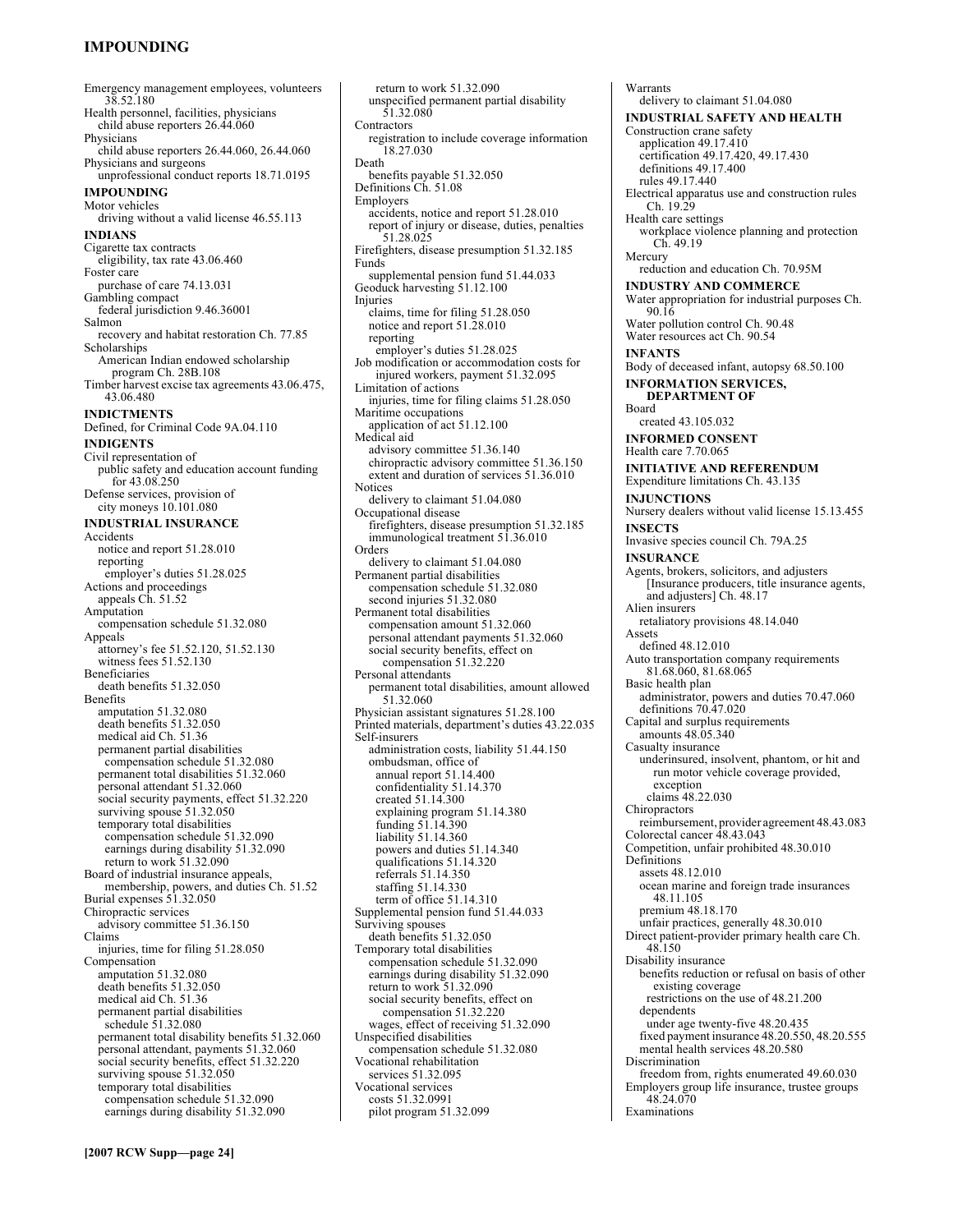### **INTEREST**

chapter, application of 48.03.005 Fees schedule 48.14.010 Fire and casualty tax imposed 82.04.440 Foreign insurers retaliatory provision 48.14.040 Fraternal benefit societies annual financial statement 48.36A.260 Fraud generally Ch. 48.30 Group disability insurance benefits reduction or refusal on basis of other existing coverage restrictions on the use of 48.21.200 dependents under age twenty-five 48.21.157 fixed payment insurance 48.21.370, 48.21.375 premiums defined 48.18.170 Group life insurance premiums defined 48.18.170 trustee groups, defined 48.24.070 Health care basic policy for small employers 48.21.045 direct patient-provider primary health care Ch. 48.150 Health care access health insurance pool carryover of eligible expenses 48.41.120 civil and criminal immunity 48.41.190 coinsurance requirements 48.41.120 continuation of coverage 48.41.160 deductibles 48.41.120 eligibility for coverage 48.41.100 mental health services 48.41.220 plain language required in explanatory brochure 48.41.110 policy coverage, benefits 48.41.110 renewal provisions 48.41.160 requirements 48.41.160 standard risk rate, maximum rates 48.41.200 health insurance pool account 48.41.037 Health care insurance reform Ch. 48.43 Health care plans chiropractor services reimbursement, provider agreement 48.43.083 colorectal cancer 48.43.043 definitions 48.43.005 fixed payment insurance, report 48.43.650 group health benefit plans Ch. 48.43 health plan requirements 48.43.045 individual plans Ch. 48.43 medical assistance, enrollment in employersponsored plan 48.43.008, 48.43.517 questionnaire, requirements 48.43.018 reporting requirements, exemptions 48.43.045 small employer partnership program Ch. 70.47A Health care service contractors benefits reduction or refusal on basis of other existing coverage restrictions on the use of 48.21.200 contracts of participation definitions 48.44.010 definitions 48.44.010 dependents under age twenty-five 48.44.215 mandatory offering for small employers 48.44.023 state employee benefit plans Ch. 41.05 Health care services benefits reduction or refusal on basis of other existing coverage restrictions on the use of 48.21.200 computerized information sharing definitions 74.09A.010 duties of health insurers 74.09A.030 legislative findings 74.09A.005

medical assistance administration, provision of information to private insurers 74.09A.020 state employee benefit plans Ch. 41.05 Health insurance pool carryover of eligible expenses 48.41.120 civil and criminal immunity 48.41.190 coinsurance requirement 48.41.120 continuation of coverage 48.41.160 deductibles 48.41.120 eligibility for coverage 48.41.100 mental health services 48.41.220 plain language required in explanatory brochure 48.41.110 policy coverage, benefits 48.41.110 requirements 48.41.160 standard risk rate, maximum rates 48.41.200 Heating oil pollution liability protection Ch. 70.149 Inspection fee as premium 48.18.170 Insurance contract generally Ch. 48.18 Insurers assets in general 48.12.010 capital and surplus requirements amounts 48.05.340 financial condition assets what considered 48.12.010 Investments mortgage bonds limitation 48.13.120 mortgage loans generally 48.13.120 limitation 48.13.120 notes and contracts limitation 48.13.120 obligations securities valuation office, insurers authorized to invest in obligations rated by the 48.13.275 real property amounts secured by restricted 48.13.265 secured by real property, amount restricted 48.13.265 securities valuation office insurers authorized to invest in obligations rated by the office 48.13.275 Labor unions group disability insurance Ch. 48.21 group insurance, trustee groups 48.24.070 Licenses fees 48.14.010, Ch. 48.17 Liquidation actions at law or equity following appointment of liquidator powers and duties of liquidator 48.31.131 special procedural rules 48.31.131 rehabilitation action to which insurer subject to rehabilitation order is party special procedural rules 48.31.045 unclaimed funds 48.31.155 Market conduct oversight Ch. 48.37 Medicare supplemental health insurance state health care authority choice of policies available 41.05.195 Membership fee, premium as part of 48.18.170 Mental health services disability insurance 48.20.580 health care access 48.41.220 Motor freight carriers 81.80.190 Motor vehicle insurance accident prevention course reduction of premium for older insureds completing 48.19.460 cancellations limitation on cancellation, nonrenewal, or denial based upon driving record 46.52.130

driver's record, cancellation, nonrenewal, or denial based upon, limitation 46.52.130 driver's record, contents and access 46.52.130 hit and run insurance to be provided, exception, claims 48.22.030 phantom vehicle, defined 48.22.030 phantom vehicles claims 48.22.030 senior citizens, fifty-five and over premium reduction for accident prevention course 48.19.460 umbrella or excess policies, underinsured coverage inapplicable 48.22.030 underinsured motorist to be provided, exception claims 48.22.030 Motor vehicle operator's record furnished insurance companies 46.52.130 Ocean marine and foreign trade insurances defined 48.11.105 Plain language required health insurance pool explanatory brochure 48.41.110 Policies motor vehicle underinsured motorist to be provided, exception, claims 48.22.030 Policy fee, as part of premium 48.18.170 Premiums defined 48.18.170 must include all charges 48.18.180 Puget Sound ferry system, insurance on facilities of authorized Ch. 47.60 Rehabilitation of insurers action to which insurer subject to rehabilitation order is party special procedural rules 48.31.045 Retaliatory provisions 48.14.040 Small employer health insurance partnership program account 70.47A.080 administrator duties 70.47A.030 definitions 70.47A.020 enrollment within appropriation 70.47A.050 legislative findings 70.47A.010 premium subsidies, application for 70.47A.040 rules, authority 70.47A.060 Tax on agents, brokers, solicitors 82.04.260, 82.04.440 Taxes retaliatory provisions 48.14.040 Trustee groups, group life insurance 48.24.070 Unfair practices auto glass repair, restrictions 48.30.340 denial of claim, unreasonable 48.30.015 generally 48.30.010 unfair competition 48.30.010 **INSURANCE COMMISSIONER**  Examinations duty to conduct, generally Ch. 48.03 Fees to be collected, schedule 48.14.010 Fixed payment insurance, report 48.43.650 Health care services generally Ch. 48.44 Health plans insurance reform Ch. 48.43 Insurance commissioner regulatory account 48.02.190 Market conduct oversight Ch. 48.37 Operating costs of office regulatory surcharge 48.02.190 Records and documents confidentiality 48.02.065 Rehabilitation of insurers 48.31.045 **INTERAGENCY COMMITTEE FOR OUTDOOR RECREATION (See RECREATION AND CONSERVATION FUNDING BOARD) INTEREST**  Consumer loan act Ch. 31.04 High risk consumers loans Ch. 31.04 Pawnbrokers, rate of interest and fees 19.60.060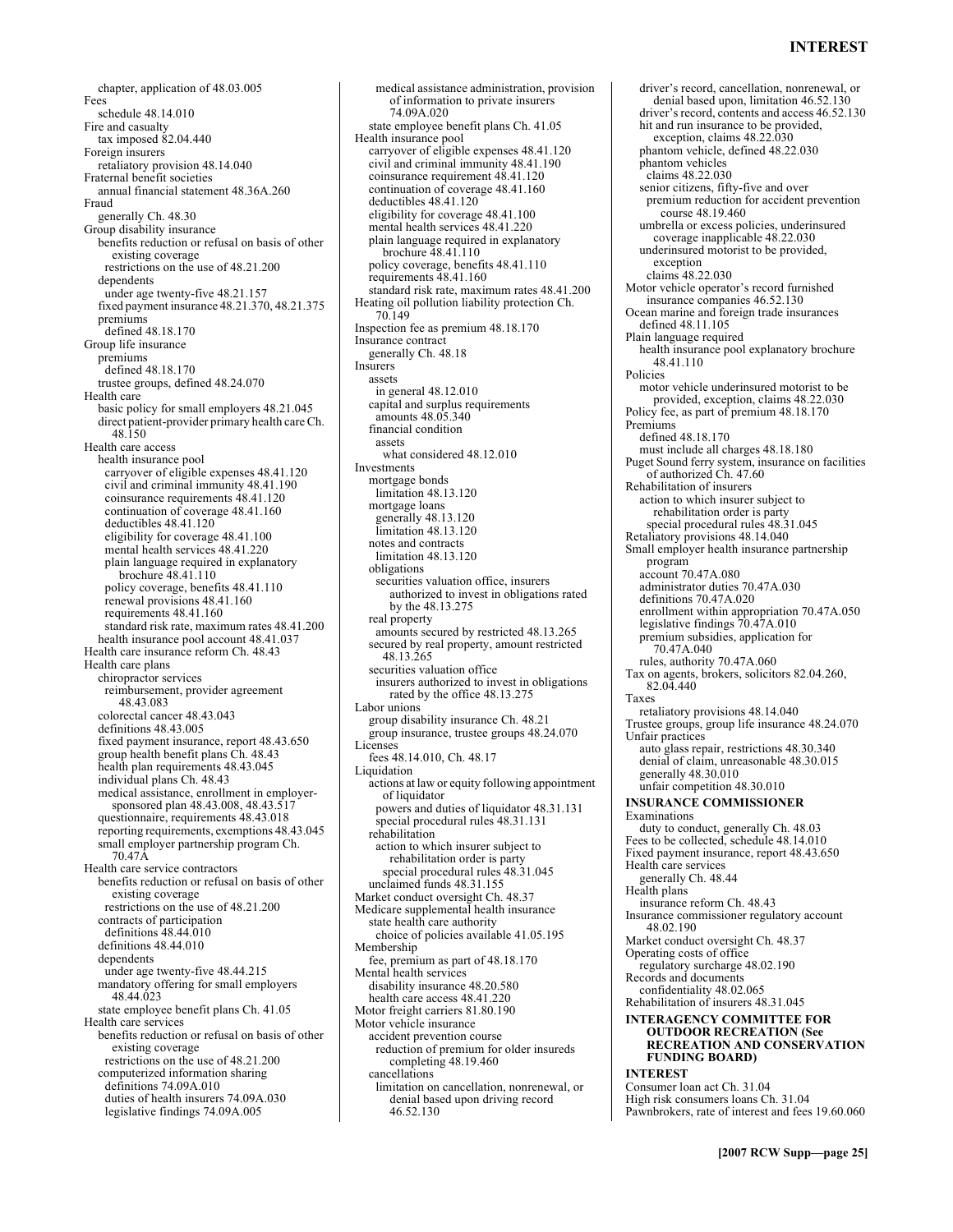### **INVASIVE SPECIES COUNCIL**

**INVASIVE SPECIES COUNCIL**  Recreation and conservation funding board creation of council, provisions Ch. 79A.25 **INVESTMENTS**  Public funds investment in bonds and securities of United States, state, counties, cities and towns, and school districts Ch. 43.84 State investment board Ch. 43.33A **IRRIGATION**  Wastewater reclaimed water use Ch. 90.46 **IRRIGATION DISTRICTS**  Delinquent assessments foreclosure action 87.06.080 sale of foreclosed property 87.06.080 Directors compensation and expenses 87.03.460 Elections organization, generally 87.03.020 Electrical utilities net metering of electricity Ch. 80.60 Employees, compensation of 87.03.460 Formation election generally 87.03.020 notice 87.03.020 hearings 87.03.020 petition 87.03.020 **Officers** directors and employees compensation, expenses 87.03.460 Rehabilitation districts conversion of irrigation districts petition for 87.84.020 **ISLAND COUNTY**  Superior court judges, number of 2.08.065 **ISSUES**  Descent and distribution defined for purposes of 11.02.005 intestate property 11.04.015 **JAILS**  Booking and reporting, electronic statewide system and standards committee 36.28A.040 City and county jails act Ch. 70.48 Emergency or necessary medical and health care, reimbursement 70.48.130 Operational authority chief law enforcement officer 70.48.090 interlocal contracts for jail services 70.48.090 department of corrections 70.48.090 **JAPANESE AMERICANS**  Civil liberties day of remembrance 1.16.050 **JUDGES**  Defined, for Criminal Code 9A.04.110 Judicial education public safety and education account to benefit 43.08.250 Judicial retirement system tax deferral benefits 41.04.440, 41.04.445, 41.04.450 Retirement supplemental contributions 2.14.100, 2.14.110 death of member 2.14.110 exempt from taxes, execution 2.14.100 separation, distribution 2.14.100 Retirement plan teachers<sup>3</sup> retirement system 41.32.584 Salaries citizens' commission schedule 43.03.012 Superior courts allocation of 2.08.065 **JUDGMENTS**  Costs criminal actions payment by defendant 10.01.160 Pensions

exemption from judgment for out-of-state income tax  $6.13.030$ **JUDICIAL INFORMATION SYSTEM**  Public safety and education account to benefit 43.08.250 **JUDICIAL NOTICE**  Administrative rules 34.05.210 **JUDICIAL RETIREMENT SYSTEM**  Judges supplemental contributions 2.14.100, 2.14.110  $\frac{2.1111100}{2.14110}$ exempt from taxes, execution 2.14.100 separation, distribution 2.14.100 Judicial retirement account act Ch. 2.14 **JURISDICTION**  District courts civil actions and proceedings 3.66.020 District judges acquired, when 12.04.130 **JUVENILE COURT**  Dependency cases permanency annual report 13.34.820 plan of care 13.34.136 status review, hearing 13.34.138 Disposition orders alternatives 13.34.130 **Hearings** proceedings 13.34.110 Motor vehicle traffic records to be provided to by department 46.20.293 **Offenders** motor vehicle theft adjudicated 13.40.305, 13.40.308 Termination of parent-child relationship 13.34.130, 13.34.136 Traffic violations records, department to provide 46.20.293 **JUVENILES (See also CHILDREN; MINORS)**  Arrest of parolee by parole officer 13.40.210 At-risk youth nonoffender at-risk children and their families Ch. 13.32A Confinement release date setting 13.40.210 Crimes juvenile justice act of 1977 Ch. 13.40 Custodial interference shelter care placement of child 13.34.060 **Custody** dependent children permanency planning 13.34.145 review hearings 13.34.145 parole 13.40.210 reduction of in-residence population, early releases to achieve 13.40.210 release administrative 13.40.210 release date 13.40.210 shelter care 13.34.060, 13.34.062, 13.34.065, 13.34.069 Dependency proceedings child welfare proceedings placement, documentation 13.34.400 rights of parties 13.34.096 Dependent children child welfare proceedings placement, documentation 13.34.400 permanency planning 13.34.145 review hearings 13.34.145 rights of parties 13.34.096 services, coordination 13.34.025 shelter care 13.34.060 termination of parent-child relationship petition to reinstate 13.34.215 rights of parties upon 13.34.200 Family reconciliation services Ch. 13.32A **Hearings** families in conflict 13.32A.200

out-of-home placement 13.32A.200 Juvenile court families in conflict, procedure for hearings public excluded 13.32A.200 time or place 13.32A.200 Juvenile court act in cases relating to dependency of a child and the termination of a parent and child relationship Ch. 13.34 Motor vehicle traffic records, to be provided to parents and guardians  $46.20.29<sup>3</sup>$ **Offenders** medical assistance, released from confinement 74.09.515 motor vehicle theft adjudicated 13.40.305, 13.40.308 Offenses (crimes) confinement reduction of in-residence population, early releases to achieve 13.40.210 release administrative 13.40.210 release date setting 13.40.210 parole 13.40.210 intensive supervision program 13.40.210 prosecution proceedings custody parole requirements 13.40.210 release date 13.40.210 disposition appeal 13.40.160 minor or first offenders 13.40.160 sentencing ranges 13.40.160 serious offenders 13.40.160 sex offenders special disposition alternative 13.40.160 parole officers, arrest authority 13.40.210 sentencing standards 13.40.0357 sex offenders parole 13.40.210 Out-of-home placement hearings 13.32A.200 Parent and child termination of parent-child relationship petition 13.34.145 petition to reinstate 13.34.215 rights of parties 13.34.200 Parole officers, power of arrest 13.40.210 Privileged communications 5.60.060 Sentencing disposition order procedure 13.40.160 sentencing standards 13.40.0357 Shelter care 13.34.060, 13.34.062, 13.34.065, 13.34.069 Traffic charges, records, disclosure 46.20.293 **KINDERGARTENS**  All-day, voluntary 28A.150.315 **KING COUNTY**  Hotel-motel tax state convention and trade center, Seattle Ch. 67.40 **KINSHIP**  Degree of, computation of for purposes of descent and distribution 11.02.005 **LABELS**  Food, drug, and cosmetic act Ch. 69.04 **LABOR**  Collective bargaining not unemployed during period covered by agreement 50.04.310 Discrimination employment agencies 49.60.200 Family leave insurance Ch. 49.86 Labor and materials public works, liens 60.28.010 Lie detector tests, requiring of employee or prospective employee, unlawful, penalty, exception 49.44.120 Minors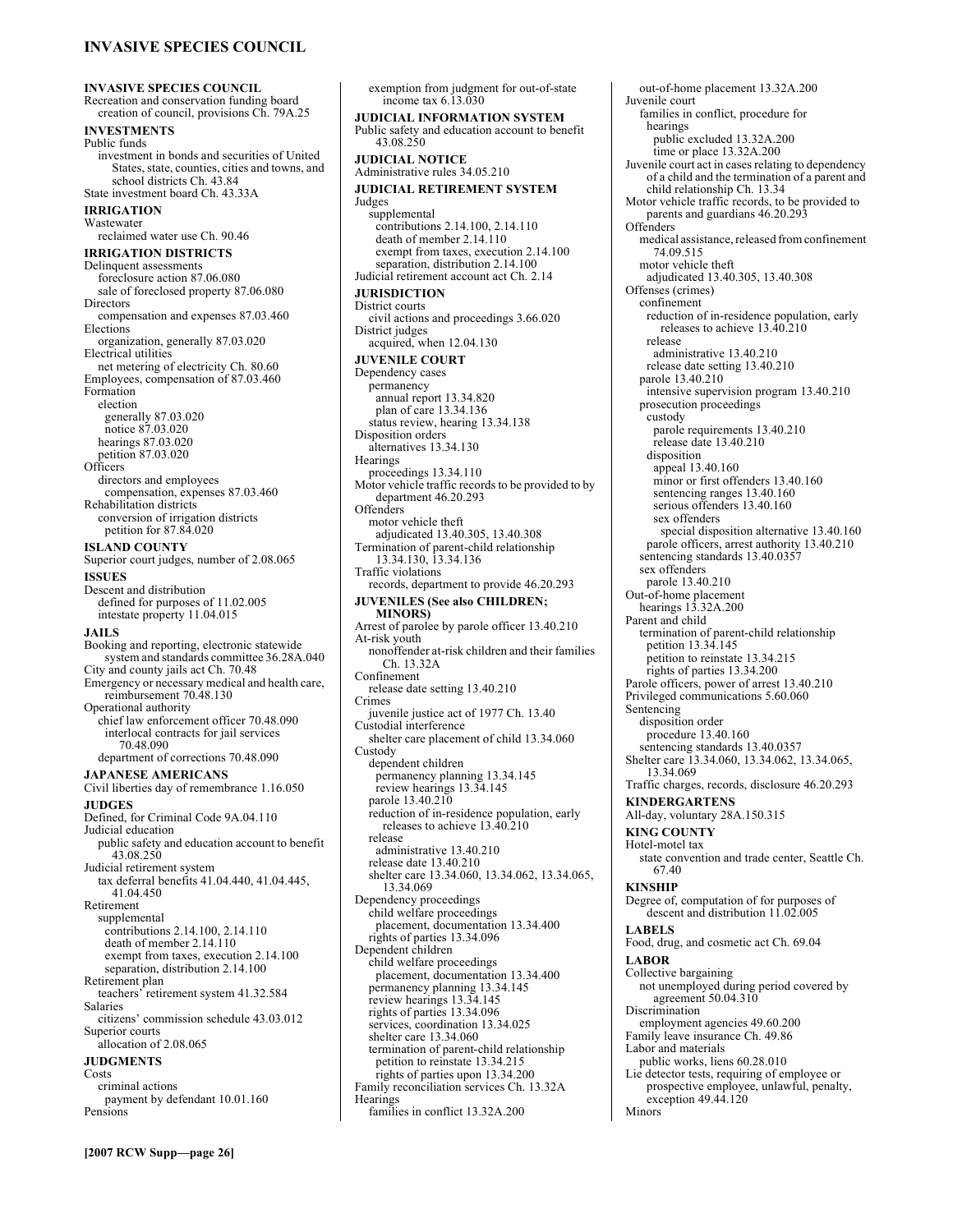minimum ages for employment, exceptions 26.28.060 Prohibited practices discrimination employers 49.60.180 labor unions 49.60.190 generally Ch. 49.44 **LABOR AND INDUSTRIES, DEPARTMENT OF**  Contractors, registration requirements and department duties Ch. 18.27 Created 43.17.010 Director appointment 43.17.020 Electrical apparatus use and construction rules Ch. 19.29 Electricians and electrical installations, department powers and duties Ch. 19.28 Manufactured homes installation, generally Ch. 43.22A Mobile and manufactured homes consumer complaints 43.22.495 Mobile homes installation, generally Ch. 43.22A Printed materials, workers' compensation 43.22.035 Public works, prevailing wages certified statement of industrial statistician 39.12.040 Telecommunications systems installations Ch. 19.28 **LABOR UNIONS**  Discrimination unfair practices 49.60.190 Insurance group disability Ch. 48.21 Marine employees' commission to deal with Ch. 47.64 Unfair practices 49.60.190 **LAKES**  Boats and boating, regulation Ch. 79A.60 Jet skis, regulation Ch. 79A.60 Personal watercraft, regulation Ch. 79A.60 Polluted and environmentally sensitive waters, identification and designation 79A.60.520 Shoreline management act Ch. 90.58 Water appropriation for public and industrial purposes Ch. 90.16 Water pollution control Ch. 90.48 Water skiing safety Ch. 79A.60 **LAND DEVELOPMENT**  Regional transfer of development rights program Ch. 43.362 **LAND USE PLANNING**  Comprehensive planning by cities and counties master planned locations 36.70A.367, 36.70A.368 Regional transfer of development rights program Ch. 43.362 Shoreline management act, effect Ch. 90.58 Surface mining, regulation and reclamation Ch. 78.44 **LANDLORD AND TENANT**  Administrative law judge assignment, proceedings 34.12.036 Forcible entry and detainer restitution, writ of modification of bonds 59.12.110 Residential landlord-tenant act offenders, rental to 59.18.600 **LAW ENFORCEMENT OFFICERS**  Child abuse reporting duties 26.44.030 Child abuse and neglect training 43.101.365 Child sexual abuse investigation 26.44.185 Cruelty to animals, powers and duties Ch. 16.52 Dangerous weapons exemption 9.41.250

Driving record, abstract of information to be excluded from record 46.52.130 Missing persons 68.50.320 Peer support group counselors, privileged communications 5.60.060 Training child abuse and neglect training 43.101.365 core requirements 43.101.350 **LAW ENFORCEMENT OFFICERS' AND FIREFIGHTERS' RETIREMENT SYSTEM**  Generally Ch. 41.26 **LEASES**  Discrimination damages for unfair practices involving real property 49.60.225 freedom from, rights enumerated 49.60.030 restrictive covenants prohibited 49.60.224 Tax on leasehold interests Ch. 82.29A Theft of rental, leased, or lease-purchased property 9A.56.096 **LEGAL AID**  Civil dissolution cases, task force 2.53.040 Indigents, civil representation of public safety and education account funding for 43.08.250 **LEGAL SEPARATION**  Interpretive, literacy, and other services 26.09.013 Literacy assistance and other services 26.09.013 Mediation proceedings 26.09.015, 26.09.016 Petition, contents 26.09.020 Services to parties in dissolutions and legal separations 26.09.013, 26.12.260 **LEGISLATIVE AUDIT AND REVIEW COMMITTEE**  Streamlined sales and use tax mitigation, review 44.28.815 Sunset termination and review of state entities Ch. 43.131 **LEGISLATURE**  Gift center account 44.73.020 created, governance 44.73.010 findings 44.73.005 Joint legislative systems committee administrative committee membership 44.68.030 powers and duties 44.68.050 coordinator duties 44.68.040 secretary of administrative committee 44.68.030 definitions 44.68.010 exemption, information services 44.68.105 salaries and expenses of employees 44.68.085 service center establishment, duties 44.68.060 Reports to fire commissioners association 44.04.170 municipal corporations associations 44.04.170 school district association 44.04.170 state committee on agency officials' salaries 43.03.028 water/wastewater district association 44.04.170 Salaries members, citizens' commission schedule 43.03.013 **LEMON LAW**  Motor vehicle warranties Ch. 19.118 **LIABILITY**  Child abuse reporting 26.44.060 Emergency management employees, volunteers 38.52.180 Heating oil pollution liability protection Ch. 70.149

**LIBRARIES**  State library secretary of state gifts, grants, and conveyances 43.07.370 **LICENSES**  Aid vehicles and ambulances Ch. 18.73 Alcoholic beverages Ch. 66.24 Bail bond agents Ch. 18.185 Beer and breweries Ch. 66.24 Boarding homes Ch. 18.20 Boats and vessels Ch. 88.02 Business license center Ch. 19.02 Collection agencies Ch. 19.16 Dental hygienists Ch. 18.29 Dentistry Ch. 18.32 Drivers<sup>7</sup> licenses minors, traffic records, disclosure 46.20.293 Electrical contractors Ch. 19.28 Emergency management workers, licensing requirements waived during emergency 38.52.180 Emergency medical technicians Ch. 18.73 Engineers and land surveyors Ch. 18.43 First responders Ch. 18.73 Fishing commercial fishing Ch. 77.65 recreational fishing Ch. 77.32 Geologists, licensing requirements and standards of practice Ch. 18.220 Health professions uniform disciplinary act Ch. 18.130 Hearing instrument fitters/dispensers Ch. 18.35 Insurance fees 48.14.010, Ch. 48.17 Land surveyors Ch. 18.43 Liquor licenses Ch. 66.24 Massage practitioners Ch. 18.108 Master license system Ch. 19.02 Motor vehicles handicapped placards and license plates 46.16.381 size, weight, and load limits enforcement 46.44.105 trip permits authorized, fees, distribution of proceeds 46.16.160 Osteopathic medicine and surgery Ch. 18.57 Osteopathic physicians' assistants Ch. 18.57A Physical therapists Ch. 18.74 Physician assistants Ch. 18.71A Physicians and surgeons Ch. 18.71 Pilots of vessels Ch. 88.16 Podiatric medicine and surgery Ch. 18.22 Private investigators and agencies Ch. 18.165 Real estate appraisers Ch. 18.140 Real estate brokers and salespersons Ch. 18.85 Security guards and companies Ch. 18.170 Surveyors Ch. 18.43 Telecommunications contractor Ch. 19.28 Telephone business cities and towns 35.21.712 network telephone service 35.21.714 toll telephone service, taxable amount 35.21.714 gross revenue optional code cities 35A.82.060 optional code cities 35A.82.055 Travel businesses Ch. 19.138 Uniform regulation of business and professions act Ch. 18.235 Vessels and boats Ch. 88.02 Veterinarians Ch. 18.92 Wine and wineries Ch. 66.24 **LICENSING, DEPARTMENT OF**  Armored vehicle guards licensing and regulation Ch. 18.170 Bail bond agents Ch. 18.185 Boats and vessels, registration Ch. 88.02 Burglar alarm response runners licensing and regulation Ch. 18.170 Business license center Ch. 19.02 Collection agencies Ch. 19.16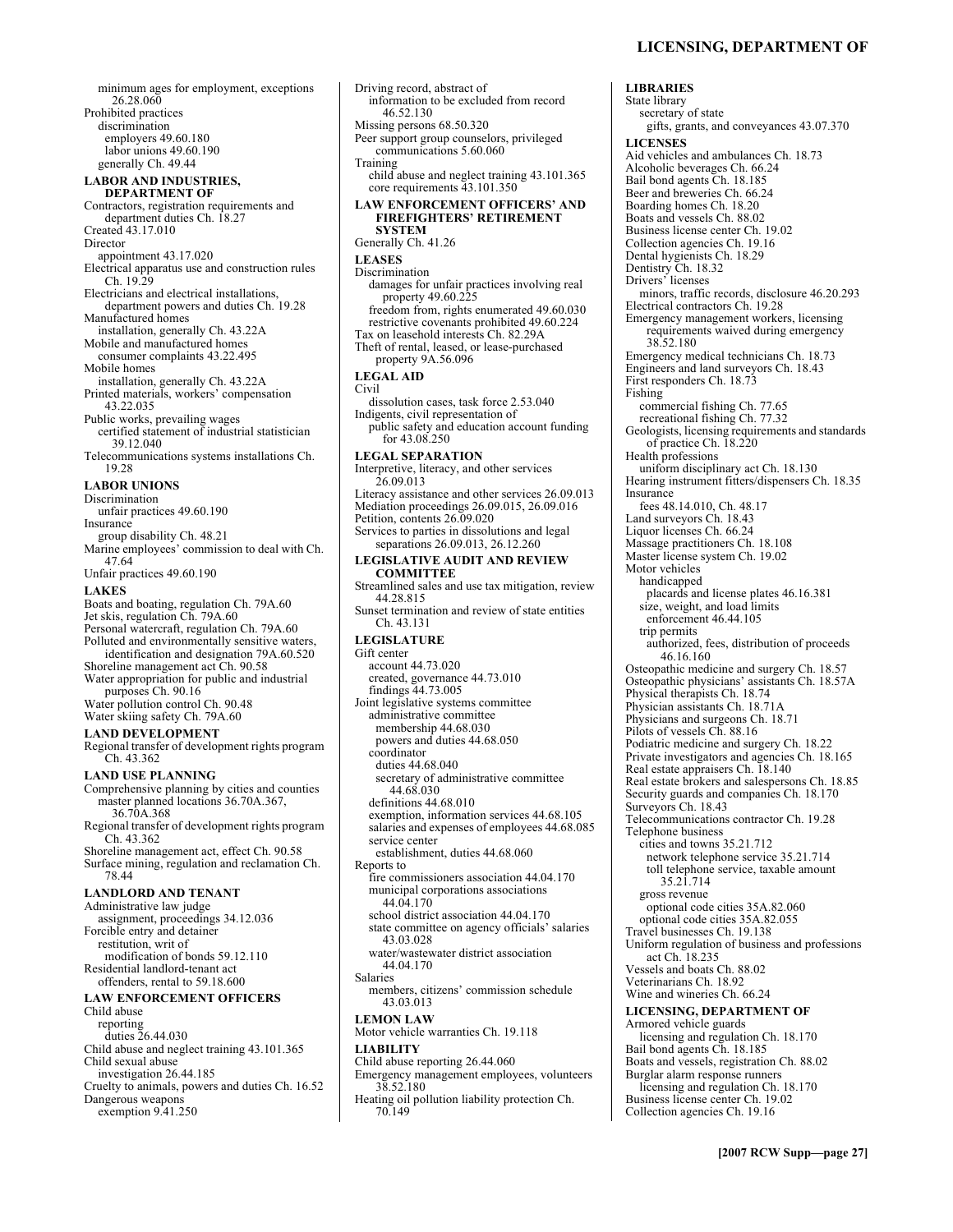# **LIE DETECTOR TESTS**

Created 43.17.010 Director appointment 43.17.020 driver training school, director's powers and duties relating to Ch. 46.82 motor vehicle law financial responsibility act, director's powers and duties under Ch. 46.29 lighting and other vehicle equipment, director's powers and duties relating to Ch. 46.37 motor vehicle revenue, director's powers and duties relating to Ch. 46.68 Engineers and land surveyors Ch. 18.43 Geologists, licensing requirements and standards of practice Ch. 18.220 Land surveyors Ch. 18.43 License plates special license plates review board 46.16.725 Marine recreation land duties Ch. 79A.25 Master license system Ch. 19.02 Private investigators and agencies, department duties Ch. 18.165 Private security guards and companies, licensing and regulation Ch. 18.170 Real estate appraisers, licensing and certification duties Ch. 18.140 Real estate brokers and salespersons, director's powers and duties Ch. 18.85 Security guards and companies, licensing and regulation Ch. 18.170 Surveyors Ch. 18.43 Travel businesses Ch. 19.138 Uniform regulation of business and professions act Ch. 18.235 **LIE DETECTOR TESTS**  Requiring of employee or prospective employee unlawful, penalty 49.44.120 Test employees, unlawful, exceptions, penalties 49.44.120 **LIENS**  Dikes and ditches, drainage of tidelands or marshlands, division of costs 85.28.130 Homesteads 6.13.090 Laborers homestead subject to execution or forced sale 6.13.080 Mechanics' and materialmen's homestead subject to execution or forced sale 6.13.080 Public contractor payment of excess over lien claims 60.28.020 payment of moneys earned withheld in lieu of bond 60.28.010 retained percentages 60.28.010 Public works bond in lieu of retained funds 60.28.011 completion of contract, duties of disbursing officer 60.28.051 contracts exceeding two hundred thousand dollars 60.28.010 definitions 60.28.011 excess over claims paid to contractor 60.28.021 labor and material 60.28.010 labor and material lien 60.28.011 percentages retained from moneys earned contracts exceeding two hundred thousand 60.28.010 time period 60.28.010 trust fund or bank deposit 60.28.010 receipt of department of revenue, certificate 60.28.020 retained percentages 60.28.010, 60.28.011 taxes due state 60.28.010 termination before completion 60.28.011 trust fund, bank deposit or escrow 60.28.010, 60.28.020 Self-service storage facilities Ch. 19.150 Vendors<sup>3</sup>

6.13.080 **LIMITATION OF ACTIONS**  Accounts receivable 4.16.040 Common carriers baggage 81.29.020 Contracts or agreements in writing 4.16.040 Probate contest of admission or rejection of will 11.24.010 Public disclosure requirements 42.17.410 Real property rents and profits 4.16.040 Rents and profits from real estate 4.16.040 Trust and estate dispute resolution Ch. 11.96A Wills, contest of admission or rejection of probate 11.24.010 **LIQUOR CONTROL BOARD**  Administrative procedure act, application 66.08.150 Definitions Ch. 66.04 Licenses powers and duties Ch. 66.24 Liquor revolving fund distribution 66.08.180, 66.08.220 Subpoena issuing authority 66.08.145 **LITTER CONTROL AND RECYCLING**  Solid waste generally Ch. 70.95 **LIVESTOCK**  Cruelty to animals Ch. 16.52 Dealers identification, carrying 20.01.380 Injury to Ch. 9A.48 **LOANS**  Check cashers and sellers small loan endorsement Ch. 31.45 Consumer loan act Ch. 31.04 Credit reports, fair credit reporting act Ch. 19.182 High risk consumer loans Ch. 31.04 Minority and womenís business enterprises linked deposit program 43.86A.060 Public works assistance account public works board 43.155.070 Public works projects 60.28.010 Small loans made by licensed check cashers and sellers Ch. 31.45 **LOBBYING AND LOBBYISTS**  Definitions 42.17.020 **LOCAL GOVERNMENTS**  Emergency management program, powers and duties Ch. 38.52 Taxation lodging tax Ch. 67.28 Tourism-related facilities financing Ch. 67.28 Water resource management Ch. 90.82 Watershed planning and management Ch. 90.82 **LOCAL IMPROVEMENT DISTRICTS**  Underground utilities, location, damage Ch. 19.122 **LOCAL IMPROVEMENTS AND ASSESSMENTS**  Eminent domain by city or town Ch. 8.12 **LOCAL INFRASTRUCTURE FINANCING TOOL PROGRAM**  Administration, rules 39.102.220 Application process 39.102.040 Definitions 39.102.020 Demonstration projects 39.102.050 General obligation bonds 39.102.150 Local excise tax allocation revenues 39.102.110 Local property tax allocation revenues 39.102.120 Reporting requirements 39.102.140 Revenue bond to fund public improvements 39.102.195 Revenue development areas

homestead subject to execution or forced sale

limitations 39.102.060 ordinance 39.102.090 Sales and use tax, use of funds 39.102.130 **LOCAL LAW AND JUSTICE COUNCIL**  Duties and procedures 72.09.300 **LODGING HOUSES**  State convention and trade center Seattle, King county Ch. 67.40 Tax for stadiums, convention centers, and arts facilities 67.28.180 **LONG-TERM CARE**  Chronic care management medical homes 74.09.710 Definitions 74.39A.009 Home care quality authority collective bargaining individual providers considered public employees 74.39A.270 Nursing facilities medicaid payment system Ch. 74.46 rates and reimbursement Ch. 74.46 Providers and caregivers advanced training 74.39A.350 boarding homes Ch. 18.20 chronic conditions, training and assistance 43.70.533 collective bargaining individual providers considered public employees 74.39A.270 continuing education 74.39A.340 cost of increase in wages and benefits 74.39A.310 peer monitoring 74.39A.330 Title 41 RCW, not applicable to 41.04.810 training partnerships 74.39A.360 Services eligibility 74.04.670 **LOW-INCOME HOUSING**  Rental housing for very low-income persons, tax exemption 84.36.560 Taxation exemption and immunity 35.21.755 **LOW-INCOME PERSONS**  Affordable housing program land acquisition revolving loan fund program 43.185A.110 College bound scholarship program Ch. 28B.118 Community-based sealant programs in schools 18.29.220 Housing rental housing for very low-income persons, tax exemption 84.36.560 **LOW-LEVEL RADIOACTIVE WASTE**  Tax imposed 82.04.260, 82.04.440 **MAJORITY**  Age of majority Ch. 26.28 **MALPRACTICE**  Health care mediation mandatory mediation required, procedures 7.70.100 **Hospitals** quality improvement and medical malpractice prevention program 70.41.200 Medical consent form contents 7.70.060 failure to use inadmissible 7.70.060 consent to treatment 7.70.060 **MANHOLES**  Electrical safety rules Ch. 19.29 **MANUFACTURED HOMES, MOBILE HOMES, COMMERCIAL COACHES, RECREATIONAL VEHICLES, AND PARK TRAILERS-SAFETY REQUIREMENTS**  Federal standards, enforcement, inspection 43.22.431 **MANUFACTURED HOUSING**  Consumer complaints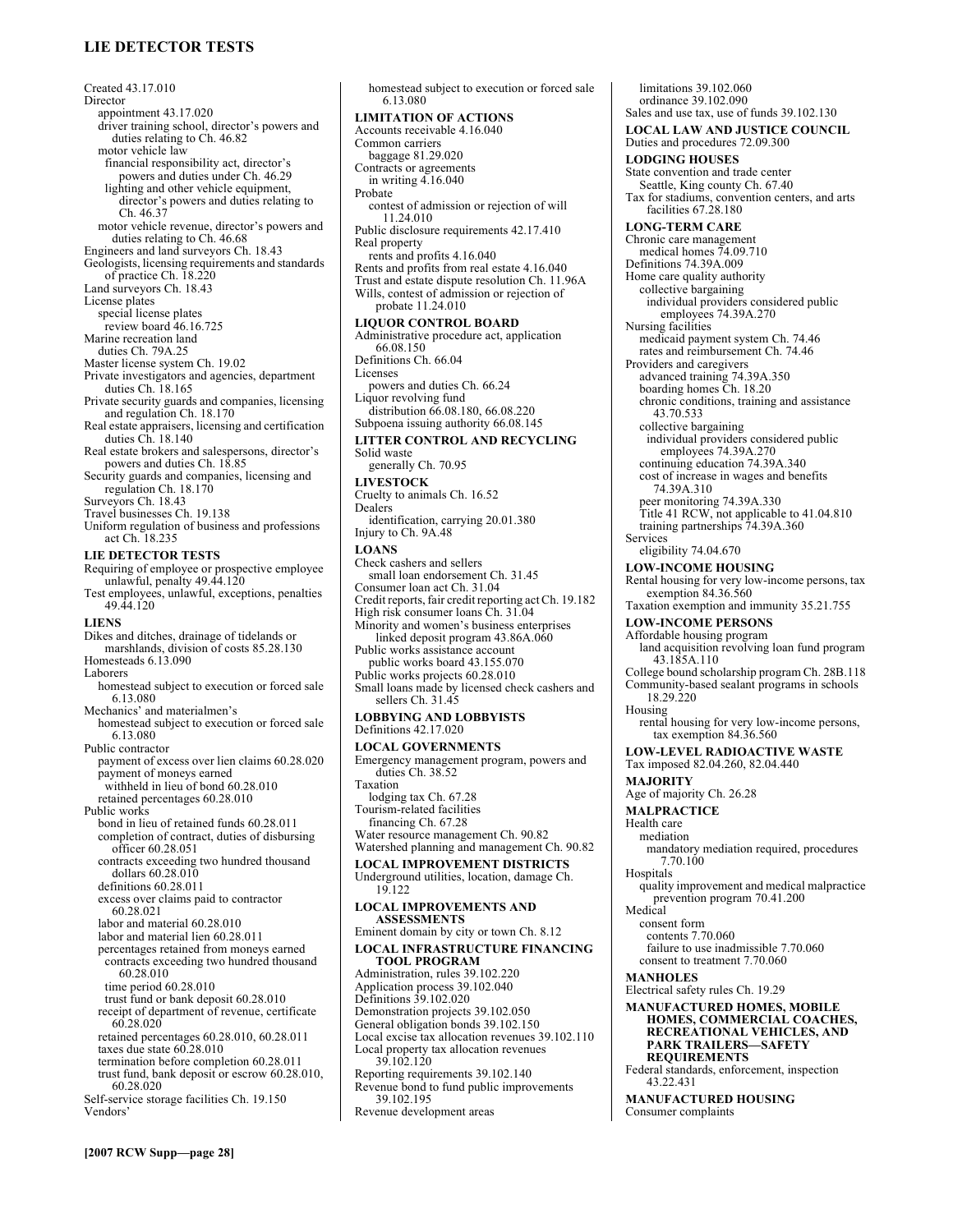economic development duties 43.63A.460 department of labor and industries 43.22.495 Installation generally Ch. 43.22A Manufactured/mobile home communitiesdispute resolution and registration account 59.30.070 database 59.30.060 definitions 59.30.020 dispute resolution program 59.30.030, 59.30.040 findings, purpose 59.30.010 immunity from suit 59.30.080 registration, fees 59.30.050 Real estate brokers and salespersons, licensing and regulation Ch. 18.85 Safety and construction standards enforcement enforcement of federal standards 43.63A.465 **MANUFACTURING**  Mercury reduction and education Ch. 70.95M **MARIJUANA**  Medical use definitions 69.51A.010 medical conditions, addition to those included in chapter 69.51A.070 patients and primary caregivers protected, criteria 69.51A.040 physicians excepted from criminal laws, conditions 69.51A.030 purpose and intent 69.51A.005 restrictions and limitations 69.51A.060 rules, department of health 69.51A.080 **MARINE EMPLOYEES' COMMISSION** Collective bargaining mediation, to act as mediator in absence of

department of community, trade, and

impasse agreement 47.64.210 Collective bargaining and arbitration interest arbitration 47.64.300 mediation 47.64.210, 47.64.230

### **MARINE RECREATION LANDS**

Conversion to other use 79A.25.100 Definitions 79A.25.010 Marine fuel tax determination of amount derived from tax 79A.25.030 Outdoor recreation account 79A.25.060 Recreation and conservation funding board

director's duties 79A.25.020 Recreation resource account 79A.25.080

#### **MARINE SAFETY, OFFICE OF**

Oil spill prevention and response Ch. 88.46 Pollution control hearings board, jurisdiction and duties Ch. 43.21B

**MARRIAGE** 

County auditor, fee 36.18.010 Family law handbook 2.56.180 Licenses fee 36.18.010

Privileged communications 5.60.060 Solemnization

persons authorized to perform 26.04.050

# **MARSHALS**

Cities and towns, control of police department 35.27.240 Towns

control of police department 35.27.240 pursuit and arrest of violators beyond town limits 35.27.240

# **MARSHLANDS**

Ditches and drains, private construction 85.28.130, 85.28.140

#### **MASON COUNTY**

Superior court judges, number of 2.08.065

#### **MASSAGE PRACTITIONERS**  Animal massage practitioners

certification

applicant certification fees 18.240.070

examinations 18.240.060 findings 18.240.005 limitation of chapter 18.240.040 renewal 18.240.080 requirements 18.240.020, 18.240.030 secretary's authority 18.240.050 uniform disciplinary act 18.240.090 Definitions 18.108.010 Intraoral massage, endorsement 18.108.250 Licenses local political subdivisions, authority 18.108.210 Local political subdivisions, authority 18.108.210 **MATERIALMEN** Public works claim against contractor's bond Ch. 39.08 **MECHANICS**  Public works, claim against contractor's bond Ch. 39.08 **MEDIATION**  Estates and trusts, dispute resolution procedures Ch. 11.96A Health care claims mandatory mediation required, procedures 7.70.100 **MEDICAL ASSISTANCE**  Care and services included 74.09.520 Children mental health services 74.09.521 services provided by school district 74.09.520 Dental services covered 74.09.520 Eligibility 74.09.510 Health insurance computerized information sharing definitions 74.09A.010 duties of health insurers 74.09A.030 legislative findings 74.09A.005 private insurers, provision of information to 74.09A.020 enrollment employer-sponsored plan 48.43.008 enrollment in employer-sponsored plan 48.43.517 Medical assistance, enumeration of services included 74.09.520 Nursing facilities medicaid payment system Ch. 74.46 Powers and duties of department of social and health services 74.09.520 Traumatic brain injuries account 74.31.060 advisory council 74.31.020 definitions 74.31.010 findings, intent 74.31.005 public awareness campaign 74.31.040 staff person, designation 74.31.030 support group programs 74.31.050 Youth released from confinement 74.09.515 **MEDICAL QUALITY ASSURANCE COMMISSION**  Physician assistants, regulation Ch. 18.71A Rule-making authority 18.71.017 Unprofessional conduct reports, confidentiality and immunity 18.71.0195 **MEDICAL RECORDS**  Access and disclosure Ch. 70.02 **MENTAL ILLNESS**  Alcohol and drug abuse integrated crisis response and involuntary treatment, pilot programs Ch. 70.96B Arrest of individuals with mental disorders 10.31.110 Children mental health services Ch. 71.34, Ch. 71.36 Community services

definitions 18.240.010

children's services 71.24.061 definitions 71.24.025

DSHS powers and duties 71.24.035 regional support networks powers and duties 71.24.035 Criminally insane generally Ch. 10.77 stay of proceedings for incompetency 10.77.084, 10.77.086, 10.77.088 Definitions 71.05.020 Detention for evaluation and treatment petition for initial detention 71.05.160 procedure 71.05.150, 71.05.153 Fishing permits, group 77.32.550 Home or crisis visit, health professional or intervention worker 71.05.700, 71.05.710, 71.05.715, 71.05.720 Indecent liberties by health care providers 9A.44.100 Involuntary commitment confidential information and records, disclosure 71.05.390 rights of committed person 71.05.360 Minors parent-initiated treatment request for determination 71.34.600 **Offenders** evaluation by mental health professional 71.05.157 Patient's records confidential information, disclosure 71.05.390 Rape by health care provider 9A.44.050 Regional support networks children's mental health services, coordination Ch. 71.36 community mental health services Ch. 71.24 Rights of confined persons 71.05.360 Treatment records confidentiality 71.05.630 release 71.05.630 Voluntary commitment confidential information and records, disclosure 71.05.390 **MERCURY**  Reduction and education Ch. 70.95M **METAL BUYERS**  Pawnbrokers and second-hand dealers Ch. 19.60 **METAL PROPERTY, STOLEN**  Civil penalties 19.290.080 Definitions 19.290.010 Exemptions 19.290.090 Metal property and metallic wire 19.290.030 Nonferrous metal property 19.290.020 Report to law enforcement 19.290.050 Scrap metal businesses 19.290.040 Stolen property, preserving evidence 19.290.060 Violations, penalties 19.290.070 **METROPOLITAN PARK DISTRICTS**  Park commissioners compensation 35.61.150 Taxation metropolitan park districts fund, payment of proceeds into 35.61.210 tax levy 35.61.210 **MILITIA AND MILITARY AFFAIRS**  Emergency management administration of comprehensive program Ch. 38.52 Higher education tuition waivers 28B.15.621 Military department emergency management program, powers and duties Ch. 38.52 National guard day 1.16.050 higher education tuition waivers 28B.15.621 Purple heart recipient recognition day 1.16.050 **MINERALS**  Surface mining, regulation and reclamation Ch. 78.44 **MINES AND MINING**  Metals mining and milling operations water pollution control Ch. 90.48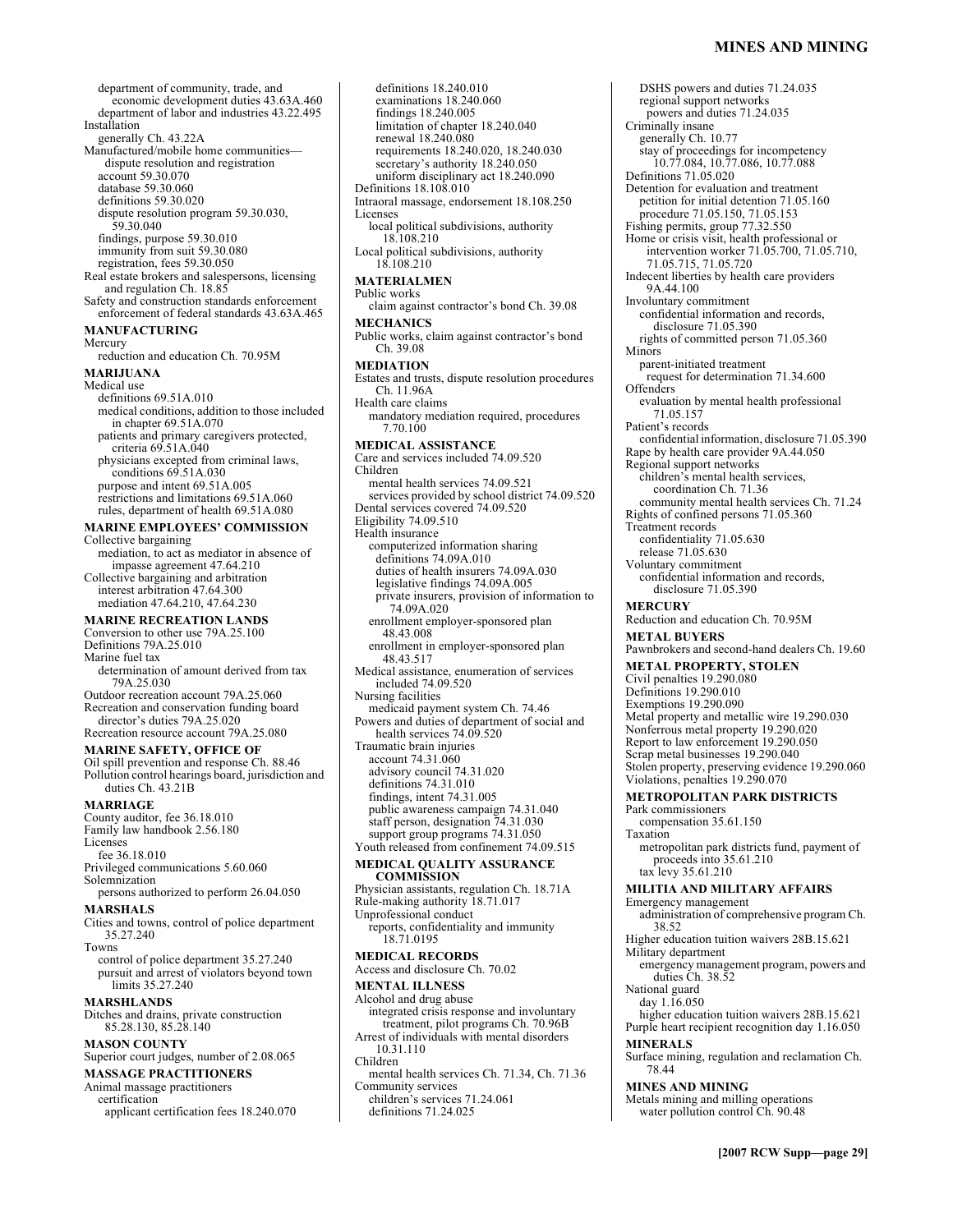### **MINIMUM WAGES**

Public lands—aquatic lands generally Ch. 79.105 Surface mining deficiencies order to rectify 78.44.190 suspension of operations 78.44.210 time period for correction, extension 78.44.190 notice of correction 78.44.370 reclamation standards cancellation of permit 78.44.390 stop work orders 78.44.380 Water appropriation for industrial purposes Ch. 90.16 **MINIMUM WAGES**  Public buildings, service maintenance 39.12.020 Public works statement of intent to pay content 39.12.040 posting requirement 39.12.020 **MINORITY AND WOMEN'S BUSINESS ENTERPRISES**  Linked deposit program 43.86A.060 allocation of funds from time certificate of deposit program 43.86A.030 **MINORS (See also CHILDREN; JUVENILES)**  Age employment 26.28.060 majority Ch. 26.28 Alcoholic beverages frequenting off-limits areas 66.44.310 misrepresentation of age 66.44.310 Crimes relating to employment minimum ages, exceptions 26.28.060 Employment minimum ages, exceptions 26.28.060 Hunting, juvenile hunter education program 77.32.155 Juvenile justice act Ch. 13.40 Mental health services Ch. 71.24, Ch. 71.34, Ch. 71.36 Privileged communications 5.60.060 Traffic violation records, department to provide to parents and guardians 46.20.293 **MISDEMEANORS**  Disorderly conduct 9A.84.030 Monitoring of persons charged or convicted 4.24.750, 4.24.760 **MISSING PERSONS**  Dental records to be requested 68.50.320 Investigations, procedures 68.50.320 **MOBILE HOME PARKS**  Manufactured/mobile home communitiesdispute resolution and registration Ch. 59.30 Office of mobile home affairs—Resident-owned parks mobile home relocation assistance program administrative duties 59.22.050 **MOBILE HOMES**  Installation generally Ch. 43.22A Manufactured/mobile home communitiesdispute resolution and registration account 59.30.070 database 59.30.060 definitions 59.30.020 dispute resolution program 59.30.030, 59.30.040 findings, purpose 59.30.010 immunity from suit 59.30.080 registration, fees 59.30.050 Mobile home affairs account created 59.22.070 Office of mobile home affairs—Resident-owned parks duties, purpose 59.22.050 mobile home relocation assistance program administrative duties 59.22.050

Real estate brokers and salespersons, licensing and regulation Ch. 18.85 Relocation assistance office of mobile home affairs, administrative duties 59.22.050 **MORTGAGES**  Credit reports, fair credit reporting act Ch. 19.182 Discrimination damages for unfair practices 49.60.225 freedom from, rights enumerated 49.60.030 restrictive covenants prohibited 49.60.224 unfair practices enumerated 49.60.222 **Homesteads** subject to execution and forced sale 6.13.080 **MOTELS**  State convention and trade center Seattle, King county Ch. 67.40 Tax for stadiums, convention centers, and arts facilities 67.28.180 **MOTION PICTURES**  Production studio location within state 43.330.090 **MOTOR VEHICLE FUEL**  Business and occupation tax manufacturing or processing alcohol, biodiesel, or wood biomass 82.04.260 Denatured ethanol special fuel licensees required sales 19.112.120 Energy freedom program generally Ch. 43.325 Fuel tax imposed Ch. 82.36 Quality sampling, testing, and enforcement program definitions 19.112.010 methyl tertiary-butyl ether 19.112.100 Sales and use tax exemption 82.08.0255, 82.12.0256 Special fuel tax Ch. 82.38 **MOTOR VEHICLE FUND**  Bond issues for highway construction, use of motor vehicle fund in relation to Ch. 47.10 Distribution of statewide taxes 46.68.110 Fees for out-of-state commercial vehicles and combinations, permits deposited in 46.16.160 reissuance of certificates of ownership and registration deposited in 46.12.101 Highway construction bond issues, use of motor vehicle fund as to Ch. 47.10 RV account sanitary disposal systems, rest areas 46.68.170 Urban arterial trust account 47.26.080 **MOTOR VEHICLES**  Abandoned, unauthorized, and junk vehicles removal of vehicle by police officer 46.55.113 Accidents removal of vehicle by police officer 46.55.113, 46.55.113 Actions disregarding notice of highway closure or restrictions, civil actions for damages 47.48.040 Application and inspection fees certificate of ownership 46.12.040 Auto theft prevention authority Ch. 46.66 Bushing 46.70.180 Buyers<sup>7</sup> agents unlawful acts and practices 46.70.180 Cabulances special parking privileges 46.16.381 Camper units equipment requirements 46.37.430 safety glazing material for 46.37.430 sanitary disposal systems, rest areas RV account, motor vehicle fund 46.68.170 Car seats immunity, safety technicians 46.61.687 requirements 46.61.687

Cell phone and wireless communication while driving 46.61.667, 46.61.668 Certificate of license registration fees transfer ownership 46.12.101 motor vehicle fund, deposit of fees for transfer in 46.12.101 purchaser or transferee of vehicle revision of certificate to, fees 46.12.101 security interest created at time of transfer of ownership, procedure, fee 46.12.101 transfer of interest fees for, plus detailed report transmitted to state treasurer 46.12.101 procedure, penalty for failure 46.12.101 withholding because of defective equipment 46.32.010 Certificate of ownership application, contents 46.12.030 examination of vehicle 46.12.030 application and inspection fees 46.12.040 assignment of certificate, procedure 46.12.101 assignment of interest, procedure 46.12.101 fees application and inspection 46.12.040 security interest added or fulfilled 46.12.170 transfer of interest 46.12.101 motor vehicle fund, fees deposited to 46.12.101 purchaser or transferee of vehicle reissue of certificate, fees 46.12.101 reissue when security agreement granted 46.12.170 security interest creation at time of transfer of ownership 46.12.101 transfer of interest failure to transfer, misdemeanor 46.12.101 fees plus detailed report of transmitted to state treasurer 46.12.101 procedure, penalty 46.12.101 Children car seats immunity, safety technicians 46.61.687 requirements 46.61.687 seat belts requirements 46.61.687 Claims underinsured motorists, for 48.22.030 Commercial drivers' licenses instruction permit 46.25.060 knowledge and skills test 46.25.060 Commercial vehicles controlled substance and alcohol testing 46.32.100 defined for licensing 46.16.004 fees 46.32.090 inspection fees 46.32.090 safety requirements 46.32.085 state patrol duties 46.32.080 violations and penalties 46.32.100 registration 46.16.615 terminal safety audits 46.32.080 violations and penalties 46.32.100 Crimes relating to buyers' agents 46.70.180 certificate of ownership and license registration transfer, failure to report, penalty 46.12.101 controlled substances, uniform act Ch. 69.50 manufacturer's licenses 46.70.180 sale or transfer of vehicle, failure to make assignment on, in noncompliance with certificate requirements purchasers' or transferees' failure to transfer certificate of ownership and license registration 46.12.101 salesmen's license purchaser's or transferee's failure to transfer, certificate of ownership and license

registration 46.12.101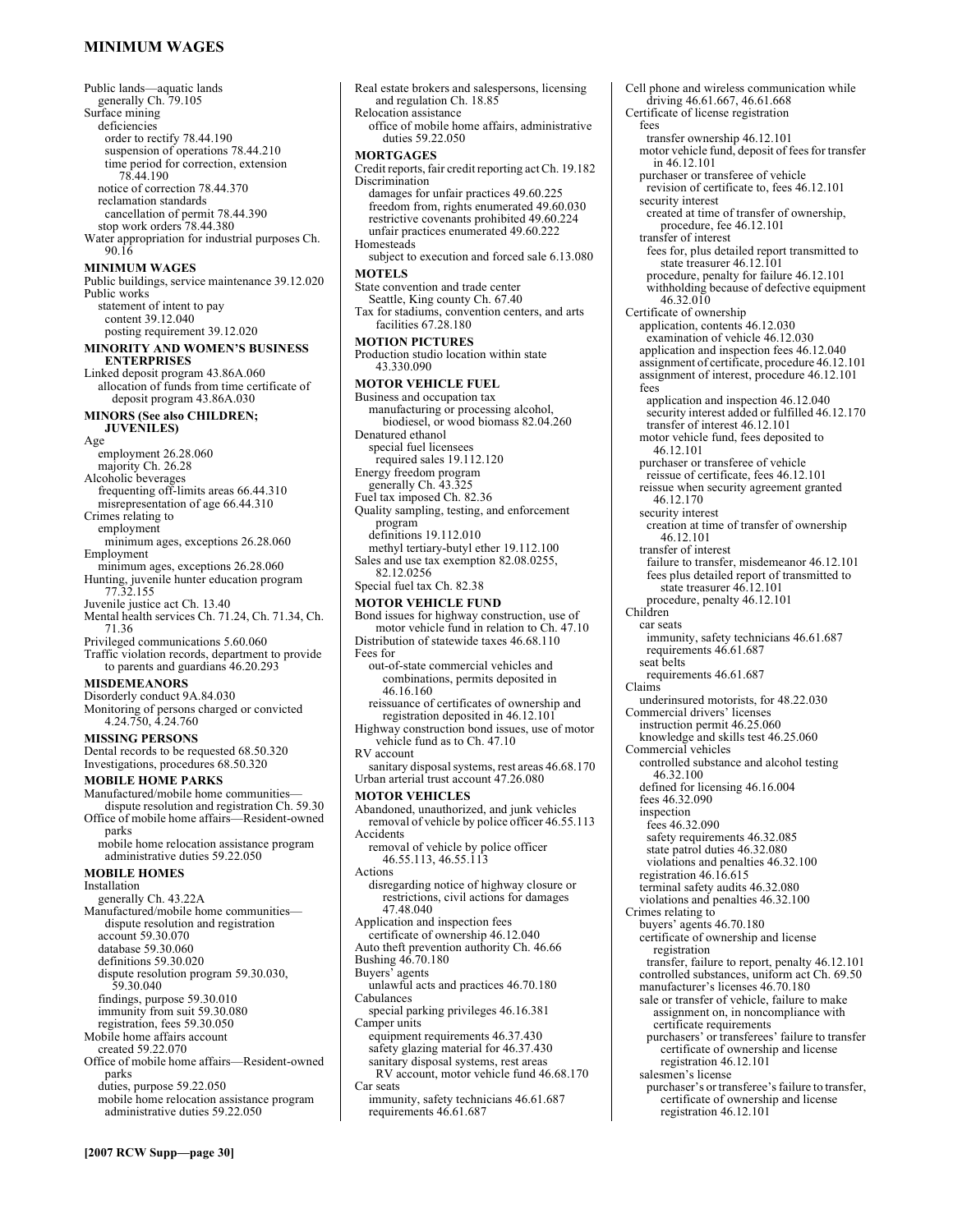### **MOTOR VEHICLES**

taking without permission 9A.56.070 theft of 9A.56.063, 9A.56.065, 9A.56.068, 9A.56.078, 9A.56.096 theft prevention authority Ch. 46.66 unfair motor vehicle business practices, violations 46.70.180 unlawful disclosure of contents of abstract of motor vehicle driver's record 46.52.130 Dealers certificates of ownership and license registration, as affects Ch. 46.12 warranties, responsibilities to consumers Ch. 19.118 Dealers and manufacturers unlawful acts and practices 46.70.180 Definitions electric vehicles, medium-speed 46.04.295 lightweight stud 46.04.272 motor vehicle 46.04.320 revoke 46.04.480 Disabilities, persons with parking privileges 46.16.381 Driver training schools curriculum, basic minimum curriculum, requirements, revocation of license for failure to teach 46.82.420 Drivers' licenses Canadian border crossing 46.20.202, 46.20.2021 commercial drivers' licenses instruction permit 46.25.060 knowledge and skills test 46.25.060 federal REAL ID act 46.20.191, 46.20.1911 fees motorcycle endorsement 46.20.505 juvenile driver's license records of traffic violations to be furnished to juvenile court when requested 46.20.293 minor's traffic records, disclosure 46.20.293 motorcycle operator endorsement fee 46.20.505 suspension, revocation or cancellation of authority of department, grounds 46.20.291 Driving record, abstract of access 46.52.130 disclosure, when allowed and to whom, scope of disclosure 46.52.130 disposition of fees 46.68.038 Driving under the influence penalty schedule 46.61.5055 Driving without a valid license impoundment 46.55.113 Electric vehicles state purchase of power 43.01.250 Electric vehicles, medium-speed definition 46.04.295 highway use 46.61.723 Emergency vehicle yielding way to 46.61.212 Emergency vehicles firefighter's private cars green lights for 46.37.185 Equipment requirements camper units, safety glazing materials 46.37.430 car seats 46.61.687 chains or studded tires, when required, penalty 46.37.420 lamps and illuminating devices emergency vehicles firefighter's private cars green lights for 46.37.185 safety glazing materials for doors, windows, and windshields 46.37.430 tire requirements 46.37.420 windows, sunscreening and coloring of 46.37.430 windshield requirements safety glazing materials 46.37.430 sunscreening and coloring of 46.37.430 Fees certificate of license registration

reissue when contract or mortgage fulfilled 46.12.170 certificate of ownership 46.12.040 reissue when contract or obligation fulfilled 46.12.170 disposition of 46.68.038 driver's license fees motorcycle endorsement 46.20.505 motor vehicles certificate of license registration disposition 46.12.101 new issue 46.12.101 certificate of ownership dealer 46.12.170 disposition 46.12.101 new issue 46.12.101 reissue to add or clear a security agreement 46.12.170 out-of-state commercial vehicles and combinations 46.16.160 Ferry queues violations 46.61.735 Financial responsibility law driving record abstract to be furnished driver or his attorney, fee 46.29.050 highway safety fund driving record abstract fee to be deposited in 46.29.050 operating record abstract, fee to be deposited in 46.29.050 use 46.68.060 operating record, abstract to be furnished on request, contents, fee 46.29.050 Fleets operating interstate, highway user tax structure for size, weight, and load limitations applicable to Ch. 46.44 Fraud licenses, penalty 46.16.010 Fuel quality Ch. 19.112 Highway safety fund abstract of driving record, fees deposited in 46.29.050 use 46.68.060 Identicards Canadian border crossing 46.20.202, 46.20.2021 Impoundment police authority 46.55.113 Inspection administration of program 46.32.020 buses, private, common, and contract carriers authorized inspections 46.32.010 operating vehicle found defective in equipment 46.32.010 violations relating to 46.32.010 withholding or securing certificate of license registration and plates of defective vehicles 46.32.010 commercial motor vehicles 46.32.085 commercial vehicles 46.32.080, 46.32.090, 46.32.100 fees 46.32.090 free 46.32.040 generally Ch. 46.32 terminal safety audits of commercial vehicles 46.32.080 violations and penalties, commercial vehicles 46.32.100 when 46.32.040 Inspection of buses, private, common, and contract carriers administration of program 46.32.020 free 46.32.040 when 46.32.040 International registration plan Ch. 46.87 Left-hand lane usage 46.61.100 Lemon law Ch. 19.118 License plates license plate technology account 46.16.685 personalized

fees, additional fee to be deposited in state wildlife fund 46.16.606 required, exceptions and penalties 46.16.010 special license plates review board 46.16.725 Licenses disabilities, persons with parking placards and license plates 46.16.381 driver training schools Ch. 46.82 fees, generally out-of-state commercial vehicles 46.16.160 fraud, penalty 46.16.010 out-of-state commercial vehicles and combinations 46.16.160 plates withholding because of defective equipment 46.32.010 required, exceptions and penalties 46.16.010 special one transit permits 46.16.160 state parks, donation 46.16.076 temporary permits authorized 46.16.045 fee 46.16.045 issuance by dealers 46.16.045 trip permits authorized, fees, distribution of proceeds 46.16.160 Manufactured homes, mobile homes, commercial coaches, recreational vehicles, and park trailers, safety federal standards, enforcement, inspection 43.22.431 Manufacturers warranties, responsibilities to consumers Ch. 19.118 Motor carriers controlled substance and alcohol testing 46.32.100 Motor homes sanitary disposal systems, rest areas RV account, motor vehicle fund 46.68.170 Motorcycles driver's license for operation of endorsement fee 46.20.505 licensing of Ch. 46.16 Motor-driven cycles driver's license for operation of endorsement fee 46.20.505 licensing of Ch. 46.16 New car warranties Ch. 19.118 Off-road and nonhighway vehicles definitions generally 46.09.020 nonhighway vehicle 46.09.020 ORV 46.09.020 moneys distribution of 46.09.110 motor vehicle fund distribution 46.09.170 nonhighway and off-road vehicle activities program account 46.09.165 ORV moneys administration and distribution 46.09.240 outdoor recreation account administration and distribution 46.09.240 projects, applications for funds, hearing procedure 46.09.240 statewide plan for distribution of funds 46.09.250 Overtaking and passing left side of center line, limitations on crossing to pass 46.61.120 Parking or standing disabilities, persons with reserved privilege 46.16.381 Passing lane, multilane highways 46.61.100 **Permits** size, weight, and load limits enforcement 46.44.105 violations and penalties 46.44.105 vehicle license, temporary permit in lieu of 46.16.045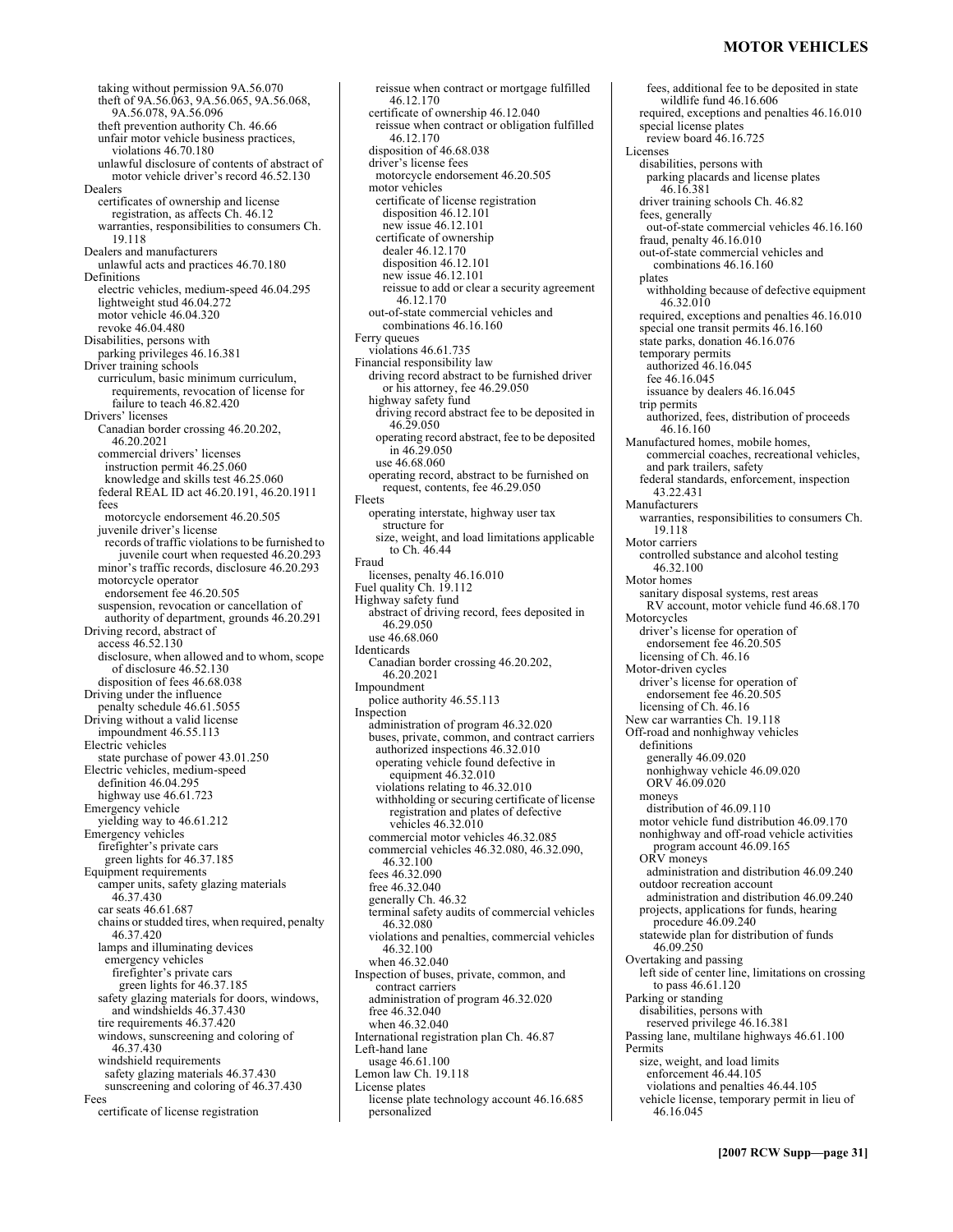# **MOTORCYCLES**

Proportional registration, international registration plan refusal under federal prohibition 46.87.294 suspension, revocation with federal prohibition 46.87.296 Records of juvenile traffic violations, furnishing to juvenile courts 46.20.293 Records relating to juvenile traffic violations, furnishing to parents and guardians 46.20.293 Recreational vehicles sanitary disposal systems, rest areas RV account, motor vehicle fund 46.68.170 Registration commercial vehicles 46.16.615 Rental of traffic infractions 46.63.073 Reports motor vehicle driver's record abstract to be furnished upon request, to whom, fee 46.29.050 access 46.52.130 contents 46.52.130 Revenue, disposition of freight congestion relief account 46.68.330 generally Ch. 46.68 Revoke, defined 46.04.480 Right side of roadway driving on right side required, exceptions 46.61.100 driving slower than legal maximum speed, or speed slower than necessary for safe operation, exception 46.61.100 Rules of the road center line left side of, limitations 46.61.120 limitations on crossing to pass 46.61.120 driving on right side of roadway, exceptions 46.61.100 electric vehicles, medium-speed 46.61.723 emergency vehicles approaching stationary emergency vehicle 46.61.212 yielding way to 46.61.212 left-hand lane usage 46.61.100 overtaking and passing left side of center line, limitations on crossing to pass 46.61.120 right of way approaching stationary emergency vehicle 46.61.212 right side of roadway driving on right side required, exceptions 46.61.100 driving slower than legal maximum speed or at a speed slower than necessary for safe operation 46.61.100 suspension or revocation of driver's license procedure for Ch. 46.20 RV account, motor vehicle fund sanitary disposal systems, rest areas 46.68.170 Safety controlled substance and alcohol testing 46.32.100 Sale or transfer of vehicle failure to make assignment on certificate of ownership 46.12.101 procedure 46.12.101 purchaser's or transferee's failure to transfer certificate of ownership and license registration 46.12.101 Sales-dealers' licenses violations bushing 46.70.180 unfair business practices 46.70.180 Seat belts children requirements 46.61.687 use mandatory 46.61.688 Security interest certificate of ownership 46.12.170 Size, weight, and load limits violations and penalties 46.44.105

Stolen possession of 9A.56.160 Stopping vehicle to inspect hay or straw transporters 20.01.610 Sunscreening materials, application, restrictions and standards 46.37.430 Suspension or revocation of driver's license procedure for Ch. 46.20 Taking without permission 9A.56.070 Theft of 9A.56.063, 9A.56.065, 9A.56.068, 9A.56.078, 9A.56.096 Tires restrictions 46.37.420 studs 46.04.272, 46.37.4215, 46.37.4216 Tolls electronic collection, photo enforcement 46.63.160 Traffic infractions automated cameras, traffic safety 46.63.170 cell phone and wireless communication while driving 46.61.667, 46.61.668 ferry queues 46.61.735 inspection operating vehicle found defective in equipment 46.32.010 violations, generally 46.32.010 monetary penalties 46.63.110 notice of issuance authority, police, court 46.63.030 officer issuing cite need not have witnessed infraction 46.63.030 placards and license plates for disabled drivers, unauthorized use of 46.16.381 rental vehicles 46.63.073 size, weight, and load limits, violations 46.44.105 tolls electronic collection, photo enforcement 46.63.160 unattended vehicles notice of 46.63.030 Trailers sanitary disposal systems, rest areas RV account, motor vehicle fund 46.68.170 size, weight, and load limits on Ch. 46.44 Transfer or sale of vehicle failure to make assignment on certificate of ownership 46.12.101 procedure 46.12.101 purchasers' or transferees' failure to transfer certificate of ownership and license registration 46.12.101 Trucks, truck tractors size, weight, and load limits on Ch. 46.44 Unfair business and sales practices Ch. 46.70 Unlicensed vehicles trip permits authorized, fees, distribution of proceeds 46.16.160 Warranties definitions 19.118.021 failure to repair, replace or repurchase vehicle 19.118.041 replacement or repurchase of nonconforming new vehicles 19.118.041 Window sunscreening and coloring, restrictions and standards 46.37.430 Windshield requirements safety glazing materials 46.37.430 sunscreening and coloring of 46.37.430 **MOTORCYCLES**  Driver's license for operation of endorsement fee 46.20.505 Licensing of Ch. 46.16 Skills education program administration 46.81A.020 **MOTOR-DRIVEN CYCLES**  Driver's license for operation of

endorsement fee 46.20.505 Licensing of Ch. 46.16

Consolidation of local government unit and first class city retirement rights public or public safety employees' retirement systems 41.04.410 **Contracts** officers, interest in 42.23.030 small works roster 39.04.155 Hospitalization and medical aid for employees and dependents costs not additional compensation, payment of premiums 41.04.190 **Officers** contracts, interest in 42.23.030 Water pollution control Ch. 90.48 **MUSEUMS**  State historical societies Ch. 27.34 **MUSHROOMS**  Specialized forest products wild edible mushrooms, defined 76.48.020 **NATURAL AREA PRESERVES**  Generally Ch. 79.70 **NATURAL RESOURCES, DEPARTMENT OF**  Derelict vessels Ch. 79.100 Fire protection definitions 76.04.005 fire hazards, additional, extreme 76.04.660 forest fire protection assessments 76.04.610 Forest lands, state - acquisition, management, and disposition Ch. 79.22 Geothermal resources drilling permits 78.60.070 drilling records and logs, inspection, filing 78.60.200 performance bond or other security 78.60.130 records confidentiality of 78.60.230 wells or core holes completion, abandonment or suspension of operations, filing 78.60.210 plugging and abandonment jurisdiction transfer to department of ecology, when 78.60.100 requirements 78.60.100 Powers and duties cost - reimbursement agreements 43.30.490 Public lands aquatic lands—in general Ch. 79.105 aquatic lands—oysters, geoducks, shellfish, and other aquacultural uses, and marine aquatic plants Ch. 79.135 forest lands, state - acquisition, management, and disposition Ch. 79.22 funds for managing and administrating Ch. 79.64 leases, state land Ch. 79.13 management - authorities and policies Ch. 79.10 natural area preserves Ch. 79.70 sales, state lands Ch. 79.11 transfers, land Ch. 79.17 valuable materials, sale of Ch. 79.15 **NAVIGATION**  Marine ports and navigation statewide transportation planning Ch. 47.06 **NEGOTIABLE INSTRUMENTS**  Check cashers and sellers, regulation Ch. 31.45 **NEWS MEDIA**  Compelled disclosure, protection 5.68.010 **NEWSPAPERS**  Newspaper delivery, unemployment compensation 50.04.240 **NONPROFIT ORGANIZATIONS**  Alcoholic beverages sale at specific event, special occasion license and conditions 66.24.375 Charitable solicitations Ch. 19.09

**MUNICIPAL CORPORATIONS**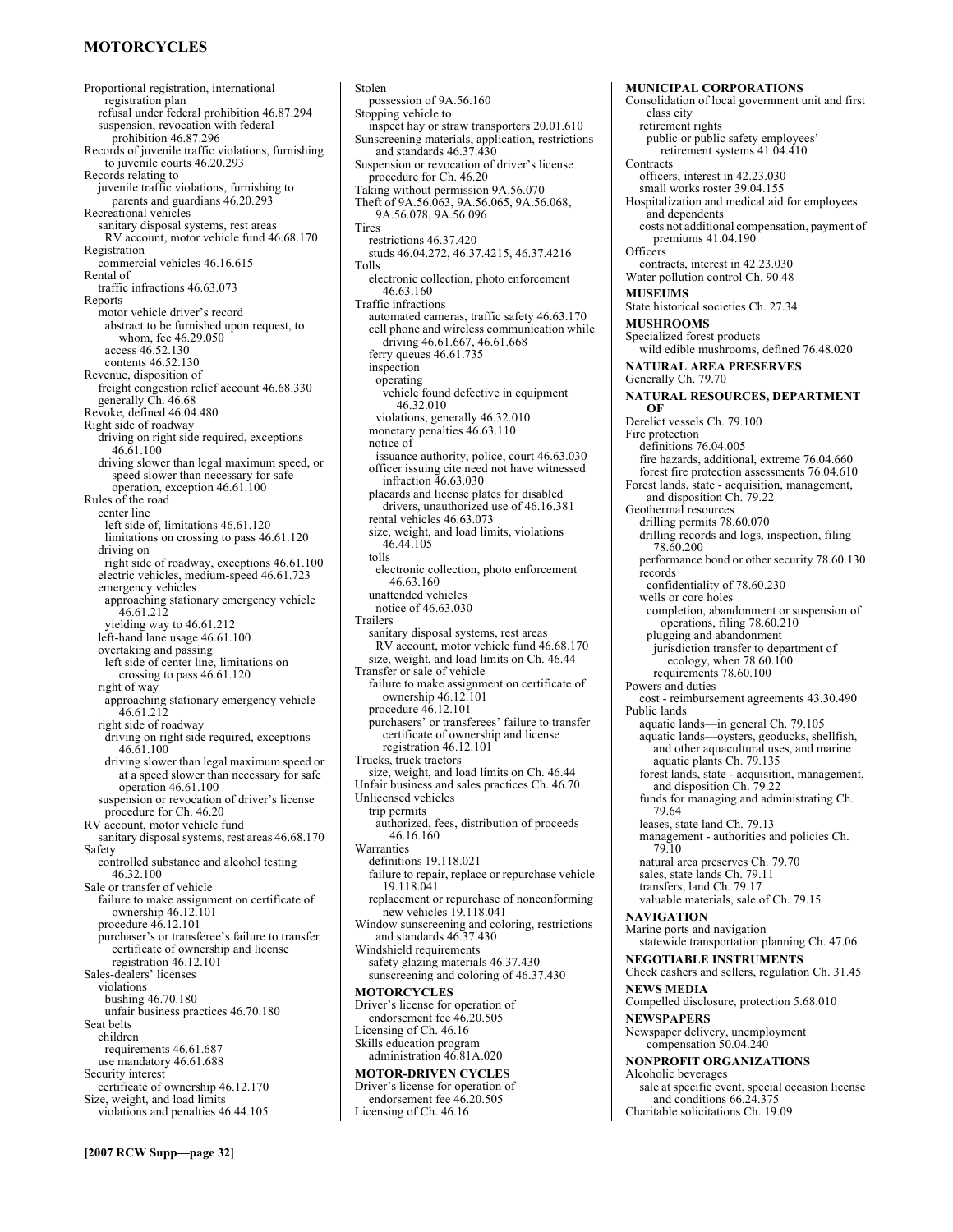### **PERMITS**

Gambling 9.46.0209 Horticultural plants and facilities permits 15.13.270 **NONRESIDENTS**  Fishing licenses 77.32.470 **NUISANCES**  Agricultural activities lawsuits, protection from agricultural activity, defined 7.48.310 farm, defined 7.48.310 farm product, defined 7.48.310 farmland, defined 7.48.310 presumption of reasonableness 7.48.305 Forest practices lawsuits, protection from forest practices, defined 7.48.310 presumption of reasonableness 7.48.305 **NURSES**  Child abuse, reporting Ch. 26.44 Malpractice actions for injuries resulting from 7.70.060 Nurse practitioner malpractice actions for injuries resulting from 7.70.060 **NURSING ASSISTANTS**  Certification requirements 18.88A.085 **NURSING HOMES**  Malpractice actions for injuries resulting from Ch. 7.70 Medicaid payment system Ch. 74.46 Rates and reimbursement Ch. 74.46 **OIL AND GAS**  Heating oil pollution liability protection pollution liability insurance agencies, duties 70.149.040 tanks, design criteria and reimbursement 70.149.120 Oil spill prevention and response Ch. 88.46 Oil spills financial responsibility Ch. 88.40 On-shore and off-shore facilities financial responsibility for spills Ch. 88.40 Spill prevention and response Ch. 90.56 Underground storage tanks, requirements Ch. 90.76 Underground utilities, location, damage Ch. 19.122 **OIL AND GAS PIPELINE COMPANIES**  Safety regulations commission's duties 81.88.060, 81.88.065 definitions 81.88.010 federal certification for pipeline safety 81.88.090 inspection of records 81.88.100 mapping system 81.88.080 pipeline safety account 81.88.050 violations and penalties 81.88.040 Underground utilities, location, damage Ch. 19.122 **OIL SPILLS**  Compensation schedule 90.48.366 Damage assessment 90.48.368 Definitions 90.56.010 Financial responsibility Ch. 88.40 Heating oil pollution liability protection Ch. 70.149 Onshore and offshore facilities unlawful operation, penalties 90.56.330 Prevention and response Ch. 90.56 definitions 88.46.010 **OKANOGAN COUNTY**  Superior court judges, number of 2.08.065 **OLD AGE AND SURVIVORS' INSURANCE OMISSIONS OPIUM**  Malpractice **OPTOMETRY**  Optometrists malpractice Malpractice **OSTEOPATHY**  Malpractice lands **PACKAGES PARDONS**  Governor 13.34 **PARKING Cabulances** 

Agreement of state for participation of state and political subdivision employees in, employees' contributions, OASI contribution fund Ch. 41.48

Defined, for Criminal Code 9A.04.110 Controlled substances, uniform act Ch. 69.50 **OPTICIANS, DISPENSING**  actions for injuries resulting from 7.70.060 actions for injuries resulting from 7.70.060 **OSTEOPATHIC PHYSICIANS' ASSISTANTS**  Documentation, signing and attesting 18.57A.080 actions for injuries resulting from 7.70.060 Child abuse, reporting Ch. 26.44 actions for injuries resulting from 7.70.060 Osteopathic medicine and surgery, board of powers and duties 18.57.005 Osteopathic physicians' assistants, supervision Ch. 18.57A **OUTDOOR RECREATION**  Boats and boating, regulation Ch. 79A.60 Community outdoor athletic fields advisory council and strategic plan 79A.25.820, 79A.25.830 Marine recreation lands Ch. 79A.25 Outdoor education and recreation grant program 79A.05.351 Outdoor recreation account Ch. 79A.25 Parks and recreation commission, powers and duties Ch. 79A.05 Recreation and conservation funding board director's duties 79A.25.020 Skiing and winter sports safe and adequate facilities Ch. 79A.40 Wildlife conservation and outdoor recreation acquisition Ch. 79A.15 **PACIFIC COUNTY**  Superior court judges, number of 2.08.065 Food, drug, and cosmetic act Ch. 69.04 power to grant 9.94A.728 **PARENT AND CHILD**  Custodial interference shelter care placement 13.34.060 Dependency proceedings Ch. 13.34 Parent and child relationship termination of petition to reinstate 13.34.215 rights of parties 13.34.200 Privileged communications 5.60.060 Termination of parent and child relationship Ch. Traffic records, disclosure to parent 46.20.293 Automobile emissions, persons with acute sensitivity to special parking privileges for 46.16.381 special parking privileges 46.16.381 Cities and towns, public facilities districts authorized to acquire and operate regional centers Ch. 35.57 Disabilities, persons with reserved privilege 46.16.381 reserved spaces 46.16.381 Winter recreational parking areas public safety and education account to benefit 43.08.250

**PARKS AND RECREATION**  Boats and boating, regulation Ch. 79A.60 Disabled persons park passes 79A.05.065 Disposal of land not needed for park purposes 79A.05.175 Marine recreation land duties of recreation and conservation funding board Ch. 79A.25 Outdoor recreational areas and facilities Ch. 43.99A, Ch. 43.99B Parks and recreation commission recreation facilities, appropriation of state and local improvements revolving account to, administration of 43.83C.040 Recreation trails system Ch. 79A.35 Recreational resources and open space recreation and conservation funding board Ch. 79A.25 Senior citizens park passes 79A.05.065 Skiing and winter sports safe and adequate facilities Ch. 79A.40 State parks crimes 79A.05.165 parks and recreation commission, powers and duties Ch. 79A.05 vehicle license, donation 46.16.076 violations and penalties 79A.05.165 Trails, recreation trails system Ch. 79A.35 Veterans' disability park passes 79A.05.065 Water skiing safety Ch. 79A.60 Wildlife conservation and outdoor recreation lands acquisition Ch. 79A.15 **PARKS AND RECREATION COMMISSION**  Disabled persons park passes 79A.05.065 Marine oil refuse dump and holding tank information 88.02.050 Notification requirements 79A.05.179 Outdoor education and recreation grant program 79A.05.351 Parkland acquisition account 79A.05.175 Polluted and environmentally sensitive waters, identification and designation 79A.60.520 Recreational vessels, regulation and duties Ch. 79A.60 Senior citizens park passes 79A.05.065 Skiing and winter sports safe and adequate facilities, duties Ch. 79A.40 State parks renewal and stewardship account 79A.05.215 Veterans' disability park passes 79A.05.065 **PARTNERSHIPS**  Transportation companies, permits, transfer of on dissolution of partnership 81.80.270, 81.80.272 **PAWNBROKERS AND SECOND-HAND DEALERS**  Pawnbrokers interest rate and fees 19.60.060 pledged property sale before end of term of loan and grace period prohibited, conditions 19.60.061 transactions to be evidenced in writing 19.60.061 **PEACE OFFICERS**  Defined for Criminal Code 9A.04.110 **PEDESTRIAN**  Walkways statewide transportation planning Ch. 47.06 **PEND OREILLE COUNTY**  Superior court judges, number of 2.08.065 **PERMITS**  Motor vehicle law, under one transit movements 46.16.160 out-of-state commercial vehicles 46.16.160 temporary permit in lieu of license 46.16.045 Vehicle licensing out-of-state commercial vehicles 46.16.160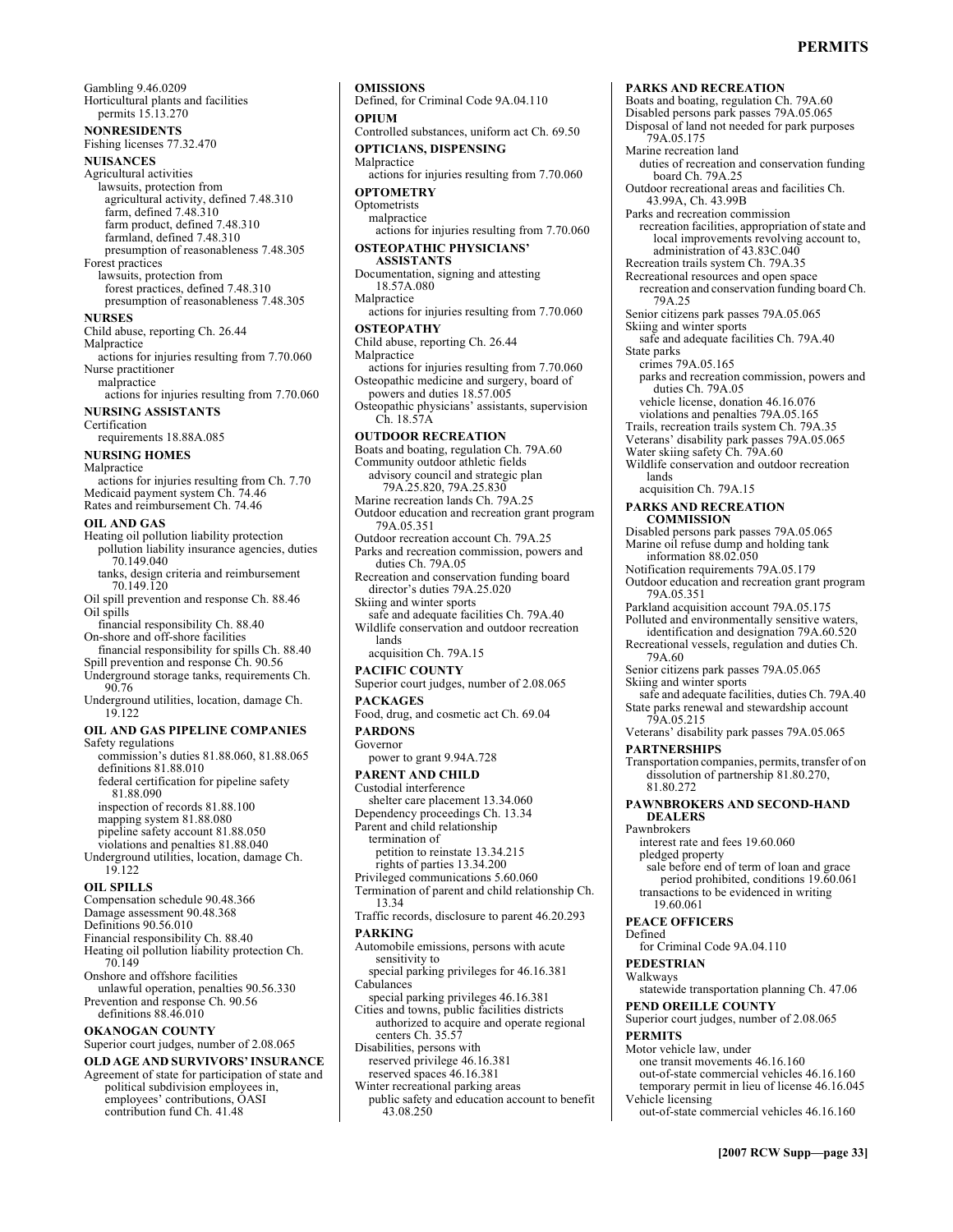# **PERSON**

temporary permit in lieu of 46.16.045 fee 46.16.045 issuance by dealers 46.16.045 **PERSON**  Defined Criminal Code 9A.04.110 **PERSONAL INJURIES**  Actions for medical malpractice 7.70.060 survival of on death of injured person 4.20.060 Health care medical malpractice 7.70.060 Survival of actions 4.20.060 **PERSONAL PROPERTY**  Injury to Ch. 9A.48 Possessing stolen property second degree  $9A.56.160$ Probate net estate, defined 11.02.005 Theft of value limits 9A.56.040 Unclaimed property, uniform act Ch. 63.29 Wills separate writing may direct disposition 11.12.260 **PERSONAL REPRESENTATIVES**  Definition 11.02.005 Health care providers malpractice 7.70.060 Special representative 11.02.005 **PERSONNEL, DEPARTMENT OF**  Children background checks, employees working with 41.06.475 **PETITIONS**  Probate contest of admission or rejection of will 11.24.010 letters of administration, for 11.28.120 Wills, contest of admission or rejection 11.24.010 **PHARMACIES AND PHARMACISTS**  Controlled substances, uniform act Ch. 69.50 Pharmacists malpractice actions for injuries resulting from 7.70.060 Prescriptions prescription drug monitoring program Ch. 70.225 **PHARMACY, BOARD OF**  Controlled substances, uniform act, board authority and duties Ch. 69.50 **PHYSICAL THERAPY**  Advertising violations 18.74.090 Assistants health carrier contracts 18.74.128 waiver of examination 18.74.038 Authorization to practice, standards 18.74.160 Board of physical therapy membership, terms, and compensation 18.74.020 Definitions 18.74.010 Examination of applicants 18.74.035 Licenses inactive status 18.74.073 issuance by secretary of health 18.74.040 licensure by endorsement 18.74.060 persons exempt from licensure 18.74.150 practicing without valid license prohibited 18.74.090 qualifications 18.74.030 registry 18.74.120 renewal 18.74.070 Physical therapists malpractice actions for injuries resulting from 7.70.060 supervision of assistive personnel 18.74.180 Practices not regulated or prohibited 18.74.130

Recordkeeping requirements 18.74.120 Unlawful activities 18.74.150 Violations 18.74.090 **PHYSICIAN ASSISTANTS**  Documentation, signing and attesting 18.71A.090 Malpractice actions for injuries resulting from 7.70.060 **PHYSICIANS AND SURGEONS**  Malpractice actions for injuries resulting from 7.70.060, 7.70.060 Marijuana medical use Ch. 69.51A Physician assistants, employment and supervision Ch. 18.71A Physician's trained mobile intensive care paramedic malpractice actions for injuries resulting from 7.70.060 Privileged communications with patients examination as witness prohibited, exceptions 5.60.060 report of child abuse not violation Ch. 26.44 Reports of child abuse Ch. 26.44 Unprofessional conduct reports, confidentiality and immunity 18.71.0195 **PLACE OF WORK**  Defined, for Criminal Code 9A.04.110 **PLAIN LANGUAGE REQUIREMENTS**  Insurance health insurance pool explanatory brochure 48.41.110 **PLEADINGS**  Dissolution of marriage 26.09.020 **PODIATRIC MEDICINE AND SURGERY**  Child abuse, reporting Ch. 26.44 Podiatric medical board duties and authority 18.22.015 Podiatrists malpractice actions for injuries resulting from 7.70.060 **POET LAUREATE**  Account 43.46.085 Program 43.46.081 **POLICE**  Health regulations by state board of health, duty to enforce, penalty 43.20.050 Matrons 35.66.040 Report of child abuse Ch. 26.44 Reserve officers volunteer firefighters' and reserve officers' relief and pensions, generally Ch. 41.24 Towns, pursuit and arrest of violators beyond town limits 35.27.240 Traffic infractions notice of issuance authority 46.63.030 Unclaimed property authority when in possession Ch. 63.32 **POLITICAL SUBDIVISIONS**  Consolidation of local government unit and first class city retirement rights public or public safety employees' retirement systems 41.04.410 **POLLUTION**  Heating oil pollution liability protection Ch. 70.149 Waters cities and towns special police, authorization for 35.88.020 **POLLUTION CONTROL HEARINGS BOARD**  Penalty procedures 43.21B.300

**POLLUTION LIABILITY INSURANCE AGENCY**  Heating oil pollution liability protection Ch. 70.149 **POLYBROMINATED DIPHENYL ETHERS ó FLAME RETARDANTS**  Assistance to state agencies 70.76.080 Definitions 70.76.010 Department review 70.76.050 Enforcement, compliance 70.76.100 Findings 70.76.005 Fire safety committee 70.76.040 Manufacture, sale, or distribution 70.76.020, 70.76.030 Notification to sellers 70.76.070 Retailers, liability 70.76.090 Rules 70.76.110 Transportation and storage 70.76.060 **PORT DISTRICTS**  Ballast water management Ch. 77.120 Commission and commissioners compensation 53.12.260 Holidays 1.16.050 Industry and commerce, improvement of land for 53.08.040 Pollution control facilities costs 53.08.040 payment 53.08.040 powers and duties 53.08.040 Sewer and water utilities in adjacent areas, improvement of lands for industrial development 53.08.040 Tourism promotion authorized 53.08.255 Visitor attraction authorized 53.08.255 **PORTS OF ENTRY**  Ballast water management Ch. 77.120 **POWER FACILITIES AND RESOURCES**  Water appropriation for public and industrial purposes Ch. 90.16 **POWER OF ATTORNEY**  Attorneys-in-fact termination of marriage, domestic partnership 11.94.080 Guardianships 11.94.010 Health care decisions 11.94.010 Probate general provisions 11.94.010 **PREFERENCES**  Common carriers, unreasonable preferences prohibited 81.28.190 **PREGNANCY**  Assault, unborn quick child 9A.36.021 **PRESCRIPTIONS**  Controlled substances Ch. 69.50 Prescription drug monitoring program confidentiality 70.225.040 contract, operation of program 70.225.050 definitions 70.225.010 dispensers' duties 70.225.020 enhancement of program study 70.225.030 rules 70.225.025 subject to funding 70.225.020 violations, penalties 70.225.060 **PRESUMPTIONS**  Agricultural activities nuisance lawsuits protection reasonableness 7.48.305 Forest practices nuisance lawsuits protection reasonableness 7.48.305 **PRINTERS**  Tax imposed 82.04.440 **PRIVACY**  Medical records access and disclosure Ch. 70.02 Public records act generally Ch. 42.56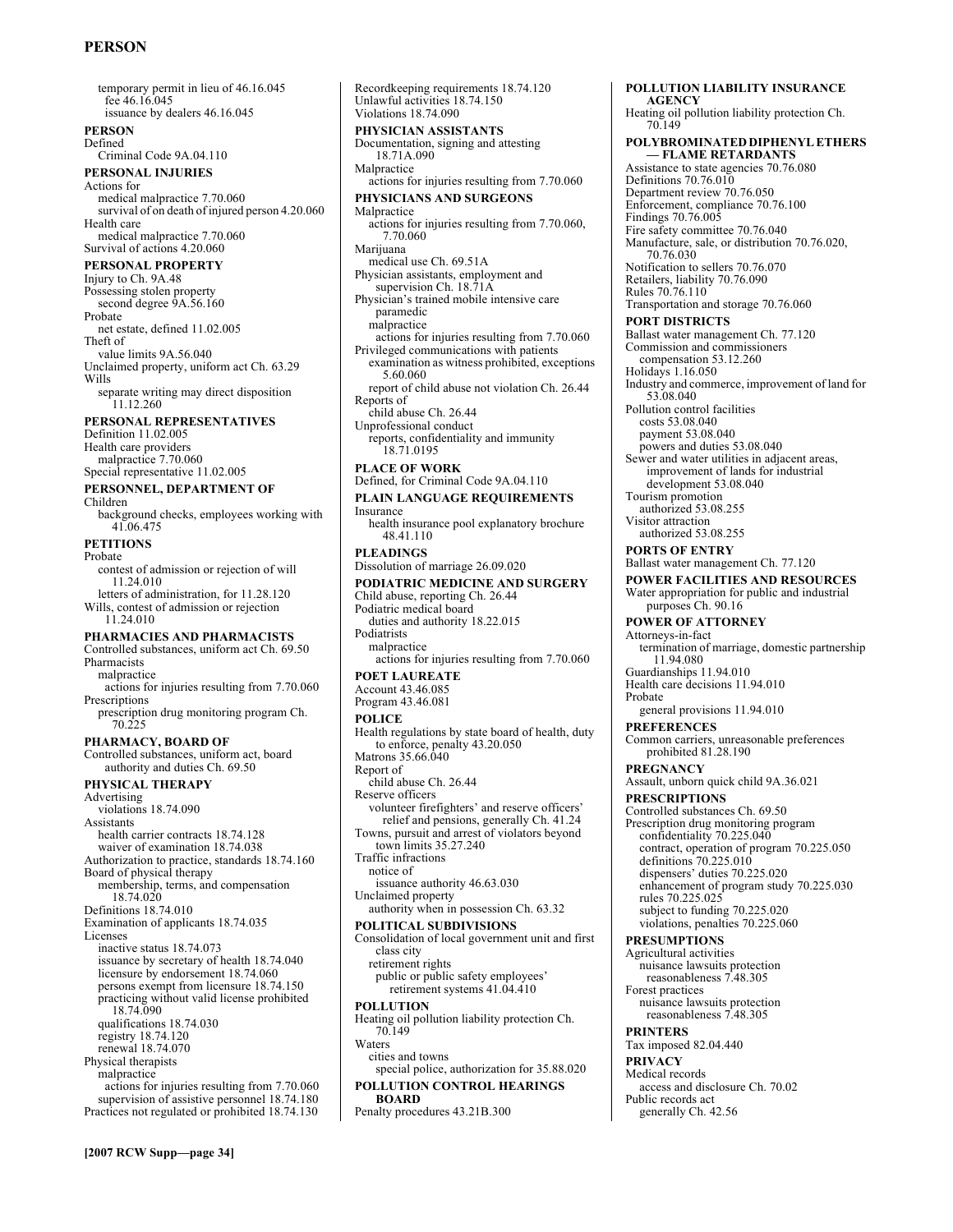**PROCESS SERVERS** 

**PROCESSORS** 

Registration and regulation Ch. 18.180

Records release for research procedure 42.48.010 **PRIVATE INVESTIGATORS**  Director of licensing's authority 18.165.170 **PRIVATE VOCATIONAL SCHOOLS**  Complaints against investigative and remedial powers of work force training and education coordinating board 28C.10.120 Definitions 28C.10.020 Licenses denial, suspension, or revocation 28C.10.050 Minimum standards 28C.10.050 Unfair business practices 28C.10.120 Work force training and education coordinating board powers and duties Ch. 28C.10 **PRIVILEGED COMMUNICATIONS**  Christian Science practitioner 5.60.060 Clergy 5.60.060 Consent to disclosure by witness 5.60.060 Law enforcement peer support group counselors 5.60.060 Medical records access and disclosure Ch. 70.02 Physicians and surgeons 5.60.060 Public officers 5.60.060 Sexual assault victims and personal representatives 5.60.060 **PROBATE**  Administrator defined 11.02.005 included in definitions of personal representative 11.02.005 **Adoption** adopted child included in descent and distribution defined as issue 11.02.005 Children posthumous children considered as living for purposes of descent and distribution 11.02.005 Codicil defined 11.02.005 Community property intestate 11.04.015 Death uniform simultaneous death act Ch. 11.05A Definitions 11.02.005 Descent and distribution children 11.04.015 community property 11.04.015 degree of kinship, how computed 11.02.005 domestic partner 11.04.015 heirs, defined 11.02.005 intestate, grandparents 11.04.015 intestate community property 11.04.015 intestate real and personal property 11.04.015 issue 11.04.015 defined 11.02.005 parents 11.04.015 real estate, defined 11.02.005 representation defined, how computed 11.02.005 posthumous children considered as living 11.02.005 Dissolution of marriage nonprobate assets on dissolution or invalidation of marriage 11.07.010 Enforceable claims against the estate excluded from the net estate 11.02.005 Estate and trust dispute resolution Ch. 11.96A Executors and administrators defined 11.02.005 letters of administration persons entitled to 11.28.120 personal representative includes 11.02.005 survival of actions personal injury action survives if injured person dies 4.20.060 Family allowances

Guardianship power of attorney 11.94.010 Heirs definition 11.02.005 posthumous, considered as living for purposes of descent and distribution 11.02.005 **Homesteads** rights excluded from net estate 11.02.005 Husband and wife community property descent and distribution 11.04.015 separate property, descent and distribution 11.04.015 Inheritance posthumous children 11.02.005 Issue defined 11.02.005 Kinship, degree of 11.02.005 Letters of administration persons entitled to 11.28.120 failure to petition for letters within forty days 11.28.120 waiver by 11.28.120 petition for time limit 11.28.120 revocation of waiver of 11.28.120 Minors will contest, time of 11.24.010 Net estate defined 11.02.005 Nonprobate assets defined 11.02.005 dissolution or invalidation of marriage 11.07.010 termination of domestic partnership 11.07.010 Personal representatives defined as including executors, administrators, special administrators and guardians 11.02.005 special representative included 11.02.005 Petitions contest of admission or rejection of will 11.24.010 letters of administration, for 11.28.120 Power of attorney general provisions 11.94.010 guardianships 11.94.010 termination of marriage, domestic partnership 11.94.080 Real and personal property, intestate 11.04.015 Simultaneous death act, uniform definitions 11.05A.010 evidence of death or status 11.05A.050 exceptions 11.05A.060 liability 11.05A.070 minimum survival requirement 11.05A.020, 11.05A.030, 11.05A.040 Special administrators defined 11.02.005 included in definition of personal representative 11.02.005 Special representative defined 11.02.005 Trust and estate dispute resolution Ch. 11.96A Wills codicils, included 11.02.005 construction will includes codicils 11.02.005 contest of admission or rejection petition for 11.24.010 defined 11.02.005 **PROBATION AND PAROLE**  Civil rights, restoration of Ch. 9.96 Discharge counseling and community adjustment help 9.94A.637 Earned release time prohibited, exceptions 9.94A.728 Sentencing reform act Ch. 9.94A

excluded from net estate 11.02.005

Tax imposed 82.04.440 **PROFESSIONAL NEGLIGENCE**  Medical consent to treatment 7.70.060 Medical malpractice 7.70.060 Uniform regulation of business and professions act Ch. 18.235 **PROPERTY**  Damage, injury to Ch. 9A.48 Defined, for Criminal Code 9A.04.110 Discrimination, freedom from, rights enumerated 49.60.030 Possessing stolen property first degree 9A.56.150 **PROSECUTING ATTORNEYS**  Child abuse reporting duties 26.44.030 Driving record, abstract of authority to obtain 46.52.130 Eminent domain by county duties Ch. 8.08 Motor freight carriers, prosecuting attorneys to prosecute violators 81.80.330 Public disclosure, enforcement of chapter 42.17.400 Report of child abuse Ch. 26.44 **PSYCHOLOGISTS**  Malpractice actions for injuries resulting from 7.70.060 **PUBLIC ASSISTANCE**  Adoption may not discriminate in placement 74.13.031 Agencies for children, expectant mothers, developmental disabilities, care and placement children's services advisory committee, duties 74.13.031 definitions 74.15.020 investigate for abuse prior to licensure or relicensure 74.15.030 licensing, applications denial, revocation, suspension, modification 74.15.130 powers and duties of secretary of department 74.15.030 Assisted living services Ch. 74.39A Child welfare agencies investigations, criminal record accessibility 74.15.030 Child welfare services department to provide, scope 74.13.031 Children affordable health coverage 74.09.460, 74.09.470, 74.09.480 mental health 74.09.490 Children's services advisory committee partnership plan public and private sector 74.13.031 Chronic care management medical homes 74.09.710 Eligibility medical assistance 74.09.510 Energy assistance voluntary contributions from utility customers to assist low-income customers 54.52.010, 54.52.020 Foster homes defined 74.15.020 Group-care facilities defined 74.15.020 Incarcerated parents 74.04.800 Long-term care Ch. 74.39A Low-income energy assistance voluntary contributions from utility customers to assist low-income customers 54.52.010, 54.52.020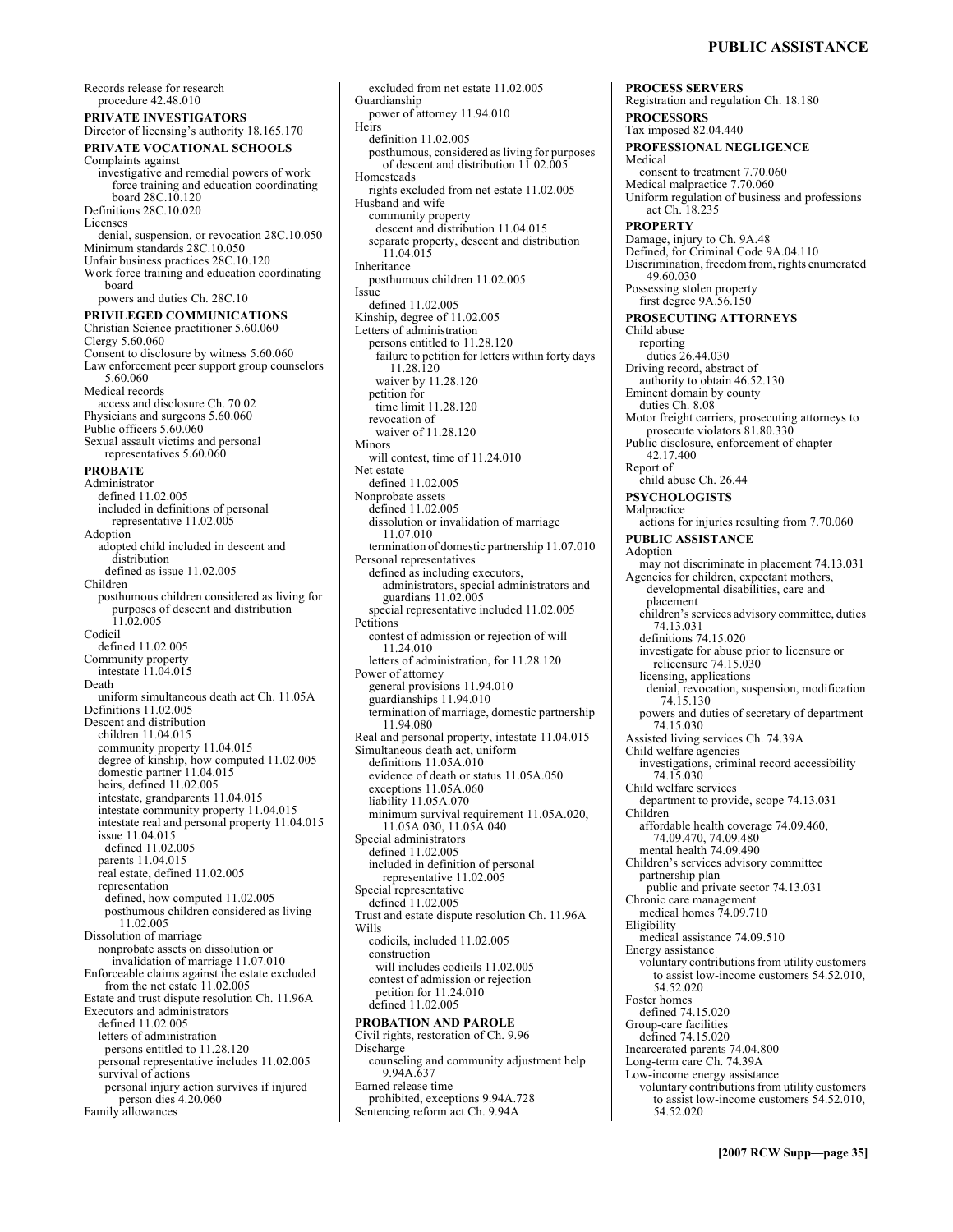# **PUBLIC BUILDINGS**

Medical care care and services included enumeration 74.09.520 children, services provided by school district 74.09.520 chronic care management medical homes 74.09.710 definitions 74.09.010 dental services covered 74.09.520 eligibility 74.09.510 medical assistance definitions 74.09.010 nurse hotline 74.09.015 youth released from confinement 74.09.515 Mental health services children medication and care 74.09.490 program standards 74.09.521 Support enforcement fees collection 74.20.040 Support of dependent children action by department to insure support 74.20.040 public assistance payments, assignment of support rights to department 74.20.330 support enforcement fees collection 74.20.040 Temporary assistance for needy families child welfare services 74.13.031 funding restrictions 74.08A.340 work activity failure to participate, good cause 74.08A.270 Traumatic brain injuries Ch. 74.31 Veterans, county assistance programs for indigent veterans and families Ch. 73.08 **PUBLIC BUILDINGS**  Energy conservation projects definitions 39.35C.010 Life-cycle cost analysis public facilities office of financial management, duties 39.35B.050 Public works Performance-based contracts for water conservation, solid waste reduction, and energy equipment Ch. 39.35A Service maintenance, minimum wages 39.12.020 State-owned or leased facilities inventory system 43.82.150 **PUBLIC CORPORATIONS**  Federal grants and programs transfer from local government authority to receive and expend funds 35.21.735 tax exemption and immunity 35.21.755 Water pollution control Ch. 90.48 **PUBLIC DEFENSE, OFFICE OF**  Public safety and education account to benefit 43.08.250 **PUBLIC DISCLOSURE**  Administration and enforcement enforcement by attorney general or prosecutor 42.17.400 limitation of actions 42.17.410 Campaign financing expenditures, authorization of and restrictions on 42.17.070 political committee statement of organization, duty to file 42.17.040 Contribution limitations agency shop fees as contributions 42.17.760 Definitions 42.17.020 Electioneering communications definition 42.17.020 Financial affairs of public officials, candidates, and appointees

executive state officer, defined 42.17.2401 Public records act generally Ch. 42.56

**PUBLIC EMPLOYMENT**  Veterans' preference in examinations generally, computation 41.04.010 veterans, defined 41.04.007 **PUBLIC EMPLOYMENT RELATIONS COMMISSION**  Collective bargaining duties, generally Ch. 41.56 **PUBLIC FACILITIES DISTRICTS**  Cities and towns, authority to create and operate Ch. 35.57 Regional centers, authority of cities and towns to create and operate Ch. 35.57 Taxing authority 82.14.390 **PUBLIC FUNDS**  Advance right of way revolving fund creation, moneys to be deposited in fund 47.12.244 expenditures from fund, authority to make 47.12.244 Air pollution control account subaccount 70.94.017 Cash flow needs 43.86A.030 Cities and towns bicycle road fund 35.75.050 city street fund taxes in annexed road districts 35.13.270 Earnings on balances, where deposited 43.84.092 Expenditure limitations Ch. 43.135 Federal grants-in-aid to state for highway construction Ch. 47.04, Ch. 47.10 Fire service training account 43.43.944 Forest and fish support account 76.09.405 General fund expenditure limitations Ch. 43.135 Health insurance partnership account 70.47A.080 Highway safety fund fees for abstract of driver's record to go into 46.52.130 Industrial insurance funds and accounts Ch. 51.44 Invasive species council account 79A.25.370 Investment earnings of surplus balances, deposit in treasury income account 43.84.092 Investments surplus moneys 43.84.170 License plate technology account 46.16.685 Medical and dental plan benefits administration accounts 41.05.143 Minority and women's business enterprises linked deposit program 43.86A.060 Mobile home affairs account establishment 59.22.070 Motor vehicle fund bond issues for highway construction, use of motor vehicle fund in relation to Ch. 47.10 fees for out-of-state commercial vehicles and combinations, permits to go into 46.16.160 reissuance of certificates of ownership and registration to go into 46.12.101 RV account sanitary disposal systems, rest areas 46.68.170 urban arterial trust account 47.26.080 Nonhighway and off-road vehicle activities program account 46.09.165 Prostitution prevention and intervention account 9A.88.120 Prostitution prevention and intervention account, use 9.68A.105 Public employees' benefits board medical benefits administration account 41.05.143 Puget Sound action team abolished 90.71.904 Regional universities normal school permanent fund 43.79.160 RV account, motor vehicle fund sanitary disposal systems, rest areas 46.68.170 Schools and school districts

permanent common school fund investment of 28A.515.330 proceeds of lands and property 28A.515.300 State administrative contingency fund 50.16.010 advance right of way revolving fund 47.12.244 appropriation for deposit to 47.12.244 expenditure without appropriation 47.12.244 federal funds, deposit in directly 47.12.244 agricultural conservation easement account 89.08.540 aquatic invasive species enforcement account 43.43.400 budget stabilization account 43.79.490, 43.79.495 derelict vessel removal account 79.100.100 federal interest payment fund 50.16.010 freight congestion relief account 46.68.330 general fund how constituted 43.79.010 highway safety fund created, use limited 46.68.060 driver's record abstract fee deposited in 46.29.050 use 46.68.060 highways, advance right of way revolving fund appropriation for deposit in 47.12.244 creation 47.12.244 expenditure without appropriation 47.12.244 federal funds, deposit in directly 47.12.244 home security fund 43.185C.060 investment board Ch. 43.33A motor vehicle fund bond issues for highway construction, use of motor vehicle fund in relation to Ch. 47.10 certificate of ownership and license transfer, deposit of fees for in 46.12.101 fees for application for certificate of ownership 46.12.040 reissuance of certificates of ownership and registration to go into 46.12.101 oyster reserve land account 77.60.160 permanent common school fund composition 28A.515.300 permanent and irreducible 28A.515.300 proceeds of lands and property reverting to state 28A.515.300 sources of, from what derived 28A.515.300 public safety and education account authorized uses for funds 43.08.250 public service revolving fund common carriers, penalties collected for rebating, discounting, etc., paid into 81.28.220 Puget Sound recovery account 90.71.400 Puget Sound scientific research account 90.71.110 reserve fund for state highways—1975-76 act Ch. 47.10 state convention and trade center account, subaccounts 67.40.040 surplus, investment program time certificates, funds available, allocation 43.86A.030 treasurer's trust fund distribution 43.79A.040 income 43.79A.040 management, income, distribution 43.79A.040 unemployment compensation fund 50.16.010 uniform service shared leave pool account 43.79.500 State university permanent fund created 43.79.060 source 43.79.060

Surplus balance investment earnings, deposit in treasury income account distribution of earnings 43.84.092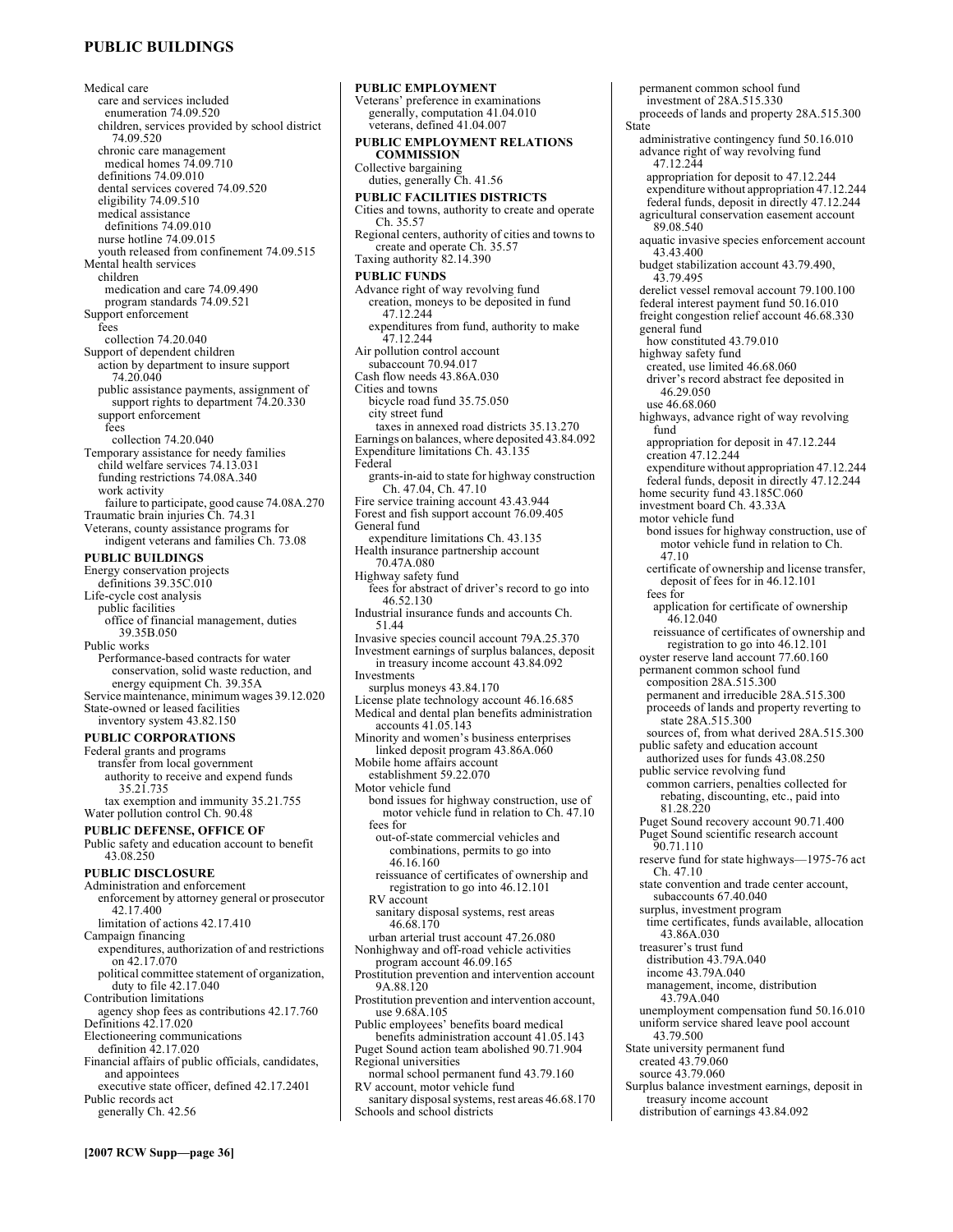Toxics control accounts, state and local 70.105D.070 Treasury income account established 43.84.092 Urban arterial trust account created 47.26.080 Washington State University agricultural permanent fund allocation 43.79.130 created 43.79.130 source 43.79.130 scientific permanent fund allocation 43.79.110 created 43.79.110 Waste tire removal account 70.95.521 Wildlife fund personalized license plates, additional fee to be deposited in fund 46.16.606 **PUBLIC HEALTH**  Community-based sealant programs in schools 18.29.220 Health sciences and services authorities Ch. 35.104 Polybrominated diphenyl ethers - flame retardants Ch. 70.76 Required measurable outcomes 43.70.512, 43.70.514, 43.70.516, 43.70.518 **PUBLIC LANDS**  Aquatic lands-general dredged material disposal disposal sites 79.105.500 management provisions, other Puget Sound partners 79.105.610 use, sale, and lease provisions deposit, use of proceeds 79.105.150 Aquatic lands-oysters, geoducks, shellfish, other aquacultural uses, and marine aquatic plants leasing for shellfish cultivation/aquaculture use rents and fees 79.135.100 Commissioner of public lands generally Ch. 43.30 Derelict vessels account, derelict vessel removal 79.100.100 custody, obtaining 79.100.040 definitions 79.100.010 marina owner contract with local government 79.100.130 Fire protection definitions 76.04.005 fire hazards, additional, extreme 76.04.660 forest fire protection assessments 76.04.610 Forest lands, state - acquisition, management, and disposition general provisions notification requirements 79.22.130 timber - contract harvesting 79.15.540 Funds for managing and administrating Ch. 79.64 Leases, state land general provisions authority 79.13.010 terms, lease 79.13.060 procedure types of lease authorization 79.13.110 Management of land - authorities and policies multiple use outdoor recreation - facilities - right of way and public access - use of funds 79.10.140 Natural area preserves natural heritage advisory council 79.70.070 Natural resources, department of generally Ch. 43.30 Parks and recreation commission, powers and duties Ch. 79A.05 Sales, state land procedures notification 79.11.135 Transfers, land public notice 79.17.220 Valuable materials, sale of timber contract harvesting 79.15.540 State Counties

Wildlife conservation and outdoor recreation lands acquisition Ch. 79A.15 **PUBLIC OFFICERS AND EMPLOYEES**  Cities and towns retired, disabled, or separated employees, continuation of insurance coverage 41.05.080 Code of ethics for public officials city and town officers, contract interests 42.23.030 county officers, contract interests 42.23.030 municipal corporation officers, contract interests 42.23.030 Collective bargaining public employees collective bargaining Ch. 41.56 Counties retired, disabled, or separated employees, continuation of insurance coverage 41.05.080 salaries and wages, state committee on agency officials' salaries, duties regarding 43.03.028 Death benefits, line of duty or course of employment 41.04.017 Defined, for Criminal Code 9A.04.110 Disabled employees, continuation of insurance  $coverage\ 41.05.080$ Health regulations by state board of health, duty to enforce, penalty 43.20.050 Holidays 1.16.050 Hospitalization and medical aid for officials and employees costs not additional compensation, payment of premiums 41.04.190 Municipal corporations retired, disabled, or separated employees, continuation of insurance coverage 41.05.080 Municipal employees, code of ethics 42.23.030 Privileged communications 5.60.060 Retired employees, continuation of insurance coverage 41.05.080 leave sharing program eligible employees 41.04.665 transfer of leave, procedure 41.04.665 uniformed service shared leave pool 41.04.685 salaries and wages executive branch elected officials 43.03.011 recommendations of state committee 43.03.028 state committee on agency officials' salaries 43.03.028 vacations adult family home providers 43.01.047 individual providers, family child care providers 43.01.047 Tuition waivers at state colleges and universities 28B.15.558 Veterans, defined 41.04.007 Veterans' preference in examinations, generally, computation 41.04.010 war, defined 41.04.007 **PUBLIC PLACES**  Unfair discrimination practices 49.60.215 **PUBLIC PURCHASES**  competitive bids, advertisements 36.32.245 competitive bids, requirements 36.32.245 recycled materials, preferential purchase of 36.32.245 County purchasing department Ch. 36.32 **PUBLIC RECORDS ACT (See also PUBLIC DISCLOSURE; RECORDS AND DOCUMENTS)**  Construction, chapter 42.56.030 Definitions 42.56.010

Exemptions accountability committee 42.56.140 agricultural and livestock 42.56.380 financial, commercial, and proprietary 42.56.270 financial and insurance institutions 42.56.400 fish and wildlife 42.56.430 health care 42.56.360 insurance and financial institutions 42.56.400 livestock and agricultural 42.56.380 public utilities and transportation 42.56.330 public utility districts, municipally owned electrical utilities restriction on law enforcement authorities 42.56.335 Pamphlet, explanatory 42.56.570 Personal information, security breaches 42.56.590 Public records officers 42.56.580 **PUBLIC SAFETY EMPLOYEES' RETIREMENT SYSTEM**  Death benefits course of employment 41.37.110 Definitions 41.37.010 Duty disability retirement recipients 41.37.060 Public employees' retirement system transfer from 41.40.113 **PUBLIC TRANSPORTATION SYSTEMS**  Cities and towns city transportation authority - monorail Ch. 35.95A High capacity transportation systems rail fixed guideway systems safety and security program plan 35.21.228 safety plan, security and emergency preparedness 35A.21.300, 36.01.210, 36.57.120, 36.57A.170 safety program plan and security and emergency preparedness 81.104.115, 81.112.180 regional transit authorities formation, procedure 81.112.030 Public transportation benefit areas benefit area authority membership, travel expenses, compensation 36.57A.050 withdrawal, disapproval rights 36.57A.050 passenger-only ferry service 36.57A.220 Rail fixed guideway systems safety and security program plan 35.21.228 safety plan, security and emergency preparedness 35A.21.300, 36.01.210, 36.57.120, 36.57A.170 safety program plan and security and emergency preparedness 81.104.115, 81.112.180 Regional transit authorities high capacity transportation systems formation, procedure 81.112.030 powers 81.112.060 rail fixed guideway systems safety program plan and security and emergency preparedness 81.112.180 Regional transportation investment districts Ch. 36.120 State public transportation plan statewide planning Ch. 47.06 **PUBLIC UTILITIES**  Business and occupation tax exemption 82.04.310 Electric franchises and rights of way fee prohibited by cities and towns 35.21.860 Electrical companies net metering of electricity Ch. 80.60 Electrical utilities apparatus use and construction rules Ch. 19.29 Franchises fee prohibited by cities and towns 35.21.860 Gas companies franchise fee prohibited by cities and towns 35.21.860 Greenhouse gases emissions Ch. 80.80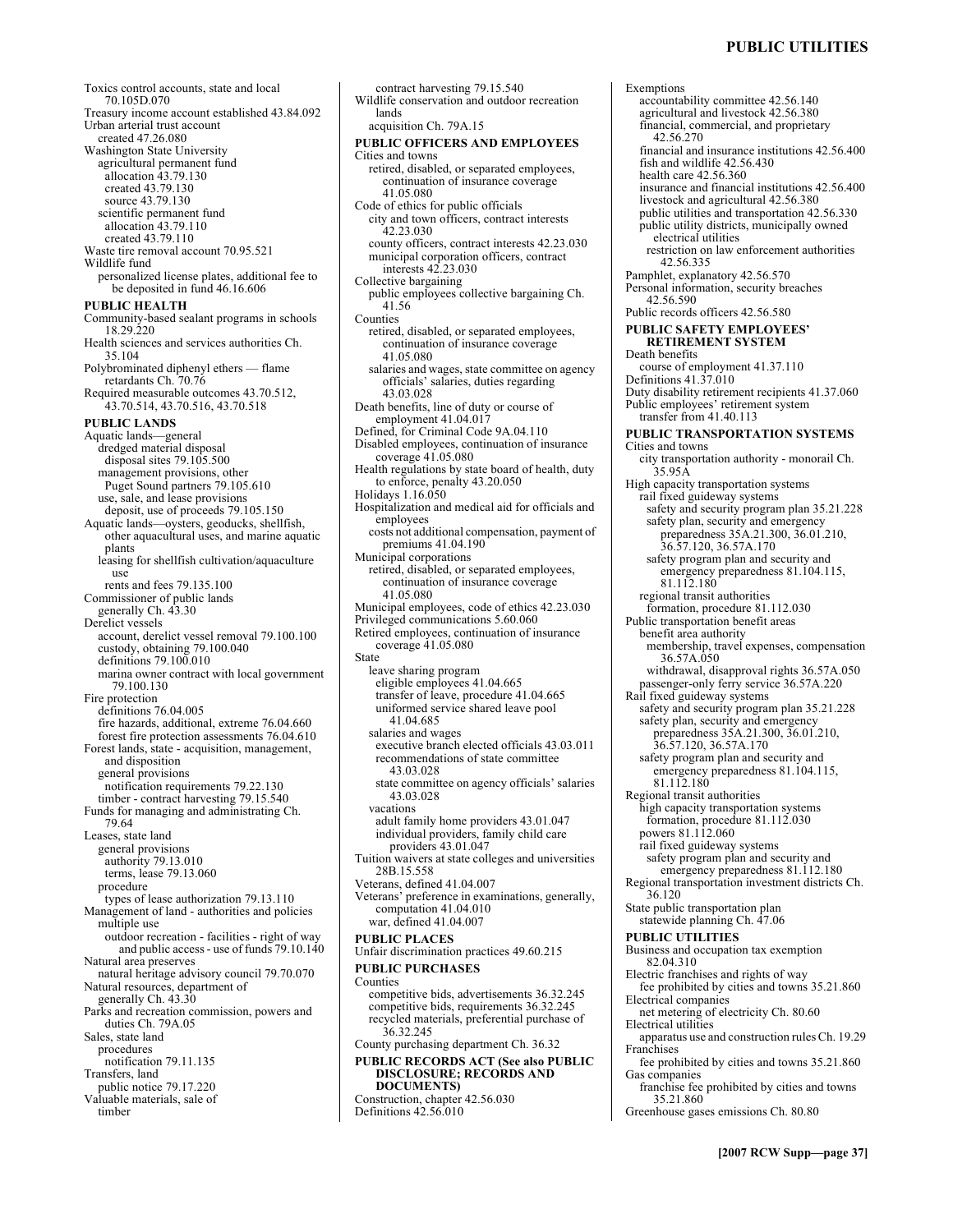# **PUBLIC UTILITY DISTRICTS**

Municipal utilities street railways not affected 81.04.490 Taxation Ch. 84.12 Telecommunications companies competitive telecommunications companies classification criteria and procedure 80.36.330 reclassification 80.36.330 noncompetitive service minimal regulation 80.36.332 Telephone companies franchise fee prohibited by cities and towns 35.21.860 Unclaimed property, uniform act Ch. 63.29 Underground utilities, location, damage Ch. 19.122 **PUBLIC UTILITY DISTRICTS**  Billing voluntary contributions to assist low-income customers Ch. 54.52 Biodiesel, ethanol, and ethanol blend fuels 54.04.190 Commissioners salaries and expenses 54.12.080 Environmental mitigation activities 54.16.390 Group insurance authorized 54.12.080 Low-income energy assistance voluntary contributions to assist low-income customers Ch. 54.52 Powers fuels, production and distribution 54.04.190 Underground utilities, location, damage Ch. 19.122 Voluntary contributions to assist low-income customers Ch. 54.52 **PUBLIC WORKS**  Alternative contracting procedures Ch. 39.10 termination, repeal 43.131.407, 43.131.408 Apprentices training programs contracts, adjustment of specific projects 39.04.320 definitions 39.04.310 Bond of contractor actions on, notices condition precedent to 39.08.030 amount 39.08.030 conditions 39.08.010, 39.08.030 contracts under twenty-five thousand dollars, exception 39.08.010 filing 39.08.010 notices condition to actions on 39.08.030 required 39.08.010 Contractor's bond, notices condition precedent to action on 39.08.030 **Contracts** bond of contractor actions on, notices condition precedent to 39.08.030 amount 39.08.030 attorneys fees 39.08.030 conditions 39.08.010, 39.08.030 contracts under twenty-five thousand dollars, exception 39.08.010 filing 39.08.010 notices condition to actions on 39.08.030 required 39.08.010 reservation of moneys for payment of laborers, subcontractors or materialmen 60.28.020 completion of contract, duties of disbursing officer 60.28.051 retained percentages 60.28.010 Counties competitive bids, advertisements 36.32.245 competitive bids, requirements 36.32.245 Definitions 39.04.010 Design-build contracting procedure Ch. 39.10 Farmers home administration projects 60.28.010 Filings bond of contractor 39.08.010

contracts under twenty-five thousand dollars, exception 39.08.010 certificate of contractor as to hourly wage paid 39.12.040 notice of claim against contractor's bond 39.08.030 General contractor/construction manager procedure Ch. 39.10 Highway contractors design-build projects 47.20.780 tax imposed 82.04.440 Liens bond in lieu of retained funds 60.28.011 definitions 60.28.011 excess over claims paid to contractor 60.28.021 labor and material lien 60.28.011 reservation of moneys earned by contractor on estimates to assure payment of labor and supplies furnished  $60.28.010$ retained percentage 60.28.011 settlement of liens prior to final payment 39.08.010 termination before completion 60.28.011 trust funds for payment of, retention of money due contractor paid into 60.28.010 Minority and women's business enterprises, office of department of transportation contracting procedures 47.28.030 Municipal corporations small works roster contract procedures 39.04.155 **Notices** claim against contractor's bond, time limit for filing 39.08.030 Performance-based contracts energy conservation 36.32.245 Performance-based contracts for water conservation, solid waste reduction, and energy equipment Ch. 39.35A Public works assistance account loans or pledges, eligibility 43.155.070 Public works projects public works assistance account established, purpose 43.155.050 Puget Sound partners 43.155.110 Retained percentage 60.28.010 Small works roster colleges and universities 28B.10.350 Statement of intent to pay prevailing wage content 39.12.040 posting requirement 39.12.020 Wages affidavit of wages paid by contractor 39.12.040 certificate of contractor as to, penalty for falsification 39.12.040 certificate of industrial statistician, department of labor and industries as to 39.12.040 minimum amount 39.12.020 payment from moneys due contractor 60.28.020 statement of intent to pay minimum content 39.12.040 posting requirement 39.12.020 **PUBLICATION OF LEGAL NOTICES**  Administrative rules 34.05.210 Common carriers, rates to be charged 81.28.080 Radio and television broadcasting personnel 65.16.130 proof of publication, affidavit, by whom made 65.16.150 restrictions on use 65.16.130 when officials may use 65.16.130 Reference to candidates for political office 65.16.130 Water-sewer districts annexation of territory, generally Ch. 57.24

**PUBLICATIONS**  Common carriers, published rates to be charged 81.28.080 **PUBLISHERS**  Tax imposed 82.04.440 **PUGET SOUND**  Marine resources committees Ch. 36.125 Puget Sound water quality protection Ch. 90.71 Shellfish protection districts and programs Ch. 90.72 Water quality field agents program 28B.30.632 **PUGET SOUND FERRY AND TOLL BRIDGE SYSTEM**  Collective bargaining and arbitration collective bargaining procedures 47.64.170 interest arbitration 47.64.300 mediation 47.64.210 waive, proceed with binding arbitration 47.64.230 Generally Ch. 47.60 **PUGET SOUND WATER QUALITY**  Accounts Puget Sound recovery 90.71.400 scientific research 90.71.110 Assessment and monitoring program 90.71.060 Basin-wide restoration progress, assessment 90.71.380 Definitions 90.71.010 Findings, intent 90.71.200 Puget Sound partnership performance audits of 90.71.390 Puget sound partnership accountability 90.71.350 action agenda biennial budget requests 90.71.320 development 90.71.260, 90.71.310 goals, objectives 90.71.300 authority, limitations 90.71.360 created 90.71.210 ecosystem coordination board 90.71.250 executive director 90.71.240 fiscal accountability 90.71.340 funding 90.71.330 leadership council 90.71.220, 90.71.230 report 90.71.370 science panel 90.71.270, 90.71.280, 90.71.290 **PUNISHMENT**  Sentencing reform act Ch. 9.94A **PURCHASES**  Counties recycled materials, preferential purchase of 36.32.245 County purchases competitive bids, advertisements 36.32.245 competitive bids, requirements 36.32.245 **QUARANTINE**  State board of health, powers as to 43.20.050 **QUORUM**  Civil service for city firefighters commission 41.08.030 Firefighter's civil service commission 41.08.030 **RADIO**  Tax on broadcasting 82.04.440 **RADIOACTIVE WASTE STORAGE AND TRANSPORTATION**  Liability requirements utilities and transportation commission to notify state control agency of change in coverage 81.80.190 Low-level radioactive waste defined 81.04.010 Low-level radioactive waste site operating company defined 81.04.010 **RAILROADS**  Cars streetcars 81.44.040 City transportation authority - monorail Ch. 35.95A Crossings

signals and devices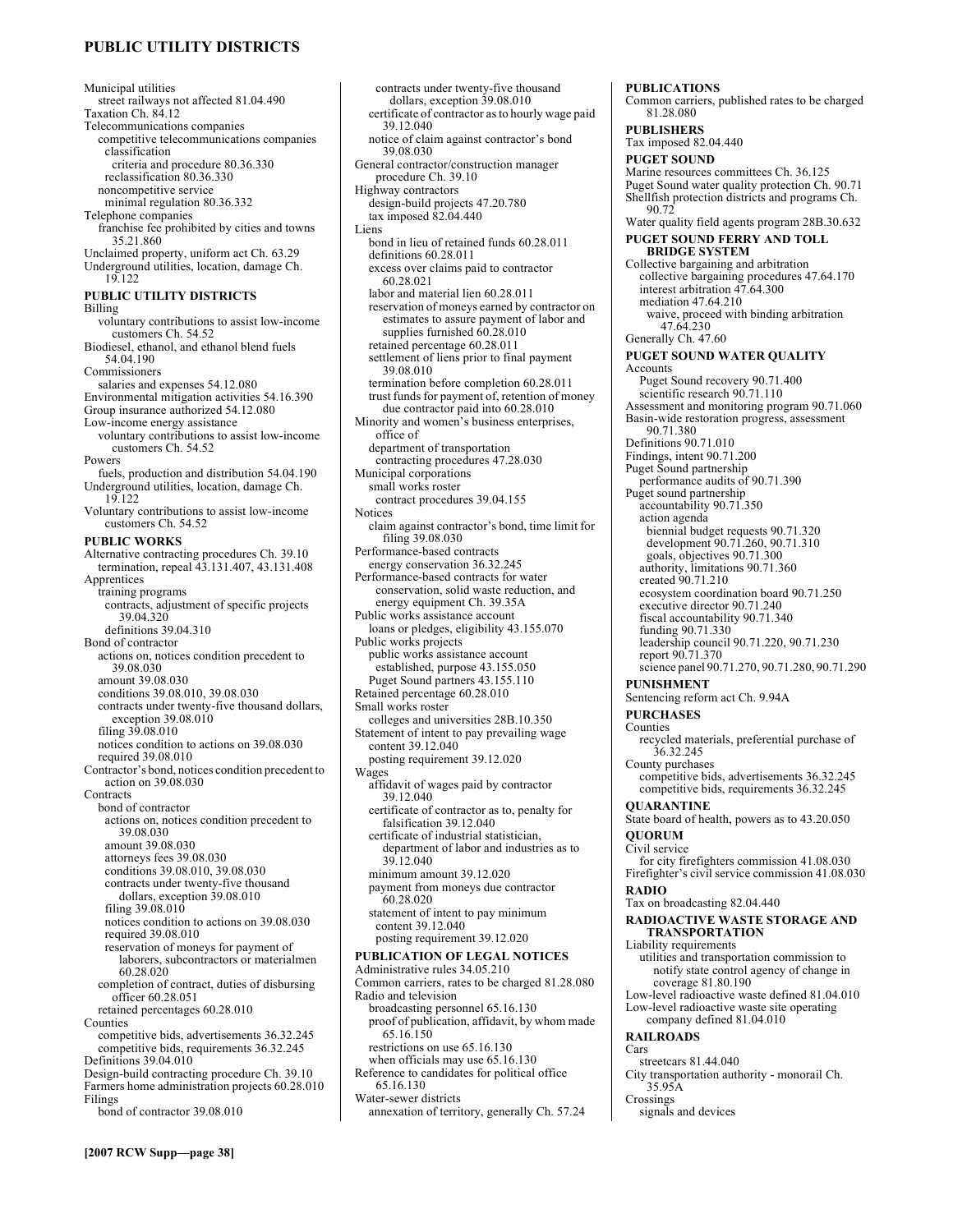### **RECREATION IMPROVEMENTS**

Public works, notice of claim against bond

39.08.030

installation appeal 81.53.261 apportionment of costs 81.53.261 costs, apportionment 81.53.261 findings of commission 81.53.261 hearing upon installation 81.53.261 notice of hearing 81.53.261 petition for installation 81.53.261 record of hearing as evidence, exclusion 81.53.261 Employees sanitation and shelter rules and regulations as to 81.40.095 Equipment and facilities improvement in, commission may order 81.44.010 unsafe or defective, correction, reduction in speed or suspension of trains may be ordered 81.44.020 Freight rail services planning and technical assistance duties, department of transportation 47.76.230 rate, service, and safety, utilities and transportation commission duties 47.76.230 statewide transportation planning Ch. 47.06 Gross operating revenue fee, exemption 81.24.010 Nonprofit charitable organizations gross operating revenue fee, exemption 81.24.010 Passenger rail service statewide transportation planning Ch. 47.06 Passenger-carrying vehicle minimum standards for safe maintenance and operation rules and orders, scope 81.61.020 rules and orders minimum standards for safe maintenance and operation 81.61.020 scope 81.61.020 safe maintenance and operation, minimum standards rules and orders, scope 81.61.020 Rail fixed guideway systems safety and security program plan 35.21.228 safety plan, security and emergency preparedness 35A.21.300, 36.01.210, 36.57.120, 36.57A.170 safety program plan and security and emergency preparedness 81.104.115 Rail services preservation program 47.76.240 Safety appliances and equipment streetcars 81.44.040 Taxation Ch. 84.12, Ch. 84.16 **REAL ESTATE**  Discrimination, unfair practices enumeration and exception 49.60.222 **REAL ESTATE APPRAISERS**  Certification disciplinary actions, grounds 18.140.160 Licensure disciplinary actions, grounds 18.140.160, 18.140.160 Registration, trainee disciplinary actions, grounds 18.140.160 **REAL ESTATE BROKERS AND SALESPERSONS**  Business and occupation tax imposed 82.04.440 **REAL PROPERTY**  Descent and distribution defined for purposes of 11.02.005 intestate 11.04.015 Discrimination freedom from, rights enumerated 49.60.030 unfair practices, blockbusting 49.60.223 unfair practices, enumeration and exception 49.60.222 Eminent domain by city or town Ch. 8.12 Eminent domain by corporation Ch. 8.20

Eminent domain by county Ch. 8.08 Eminent domain by school districts Ch. 8.16 Eminent domain by state Ch. 8.04 Injury to Ch. 9A.48 **Insurance** investments amount secured by restricted 48.13.265 Probate heirs, defined 11.02.005 net estate, defined 11.02.005 Real estate brokers and salespersons, licensing and regulation Ch. 18.85 Real estate sales tax imposed Ch. 82.45 Rents and profits limitation of actions on 4.16.040 Residences state building code Ch. 19.27 Residential real property sales, seller's disclosures required Ch. 64.06 Sales of residential property, seller's disclosures definitions 64.06.005 disclosure statement format 64.06.015, 64.06.020 duty of seller 64.06.015, 64.06.020 exceptions 64.06.010 Shoreline management act Ch. 90.58 **REBATING**  Common carriers, rebating or discounting prohibited, treble damages 81.28.210,  $81.28.220$ **RECALL**  Elections, generally Ch. 29A.56 **RECEIPTS**  Falsification to obtain transportation rates at less than established rates, treble damages 81.28.210, 81.28.220 Liens, public works, department of revenue certificate 60.28.020 **RECIPROCITY**  Motor vehicle law licensing of out-of-state commercial vehicles 46.16.160 Physical therapists 18.74.060 **RECORDING AND FILING**  Attachment real property copy of writ 6.17.160 description 6.17.160 Common carriers rates and charges 81.28.040, 81.28.050 County auditor fees 36.18.010 Public works bond of contractor 39.08.010 certificate of contractor as to hourly wage paid 39.12.040 notice of claim against contractor's bond 39.08.030 Real property restrictive covenants prohibited 49.60.224 **RECORDS AND DOCUMENTS**  Confidential release by state agency, procedure Ch. 42.48 Criminal records child care agencies, departmental investigations, access to 74.15.030 prior conviction, use of in later prosecution 9.94A.637 Employment compensation, employing units work records, report of delinquency, penalty 50.12.220 work records and reports required 50.12.070 Mental illness records' maintenance, disclosure, and confidentiality Ch. 71.05 Public stolen, possession of 9A.56.160 theft of 9A.56.040 Public records act generally Ch. 42.56

Traffic charges, minors, disclosure 46.20.293 **RECREATION**  Boats and boating regulation Ch. 79A.60 Jet skis, regulation Ch. 79A.60 Marine recreation land duties recreation and conservation funding board Ch. 79A.25 Outdoor recreation account Ch. 79A.25 Parks and recreation commission, powers and duties Ch. 79A.05 Personal watercraft, regulation Ch. 79A.60 Recreation resource account Ch. 79A.25 Recreational resources and open space recreation and conservation funding board Ch. 79A.25 Skiing and winter sports safe and adequate facilities Ch. 79A.40 Water skiing safety Ch. 79A.60 Whitewater passenger vessels, regulation Ch. 79A.60 **RECREATION AND CONSERVATION FUNDING BOARD**  Agreements, conditions 79A.25.140 Boating activities program 79A.60.670, 79A.60.680, 79A.60.690 Committee of nonhighway road recreationists 46.09.280 Community outdoor athletic fields advisory council and strategic plan 79A.25.820, 79A.25.830 Director and personnel, appointment 79A.25.150 Federal programs participation 79A.25.130 Firearms range account 79A.25.210 Firearms range advisory committee, membership and duties 79A.25.220 Habitat and recreation lands coordinating group 79A.25.260 Invasive species council account 79A.25.370 creation 79A.25.310 Marine recreation land duties Ch. 79A.25 Membership, terms, and compensation 79A.25.110 Off-road and nonhighway vehicles (ORV) committee of nonhighway road recreationists 46.09.280 moneys, certain, deposited in outdoor recreation account distributed by 46.09.110 nonhighway and off-road vehicle activities program account 46.09.165 projects, applications for funds, hearing procedure 46.09.240 refunds from motor vehicle fund 46.09.170 statewide plan for distribution of funds 46.09.250 ORV moneys administration and distribution 46.09.240 Plans for land acquisition or improvement, contents and submission 79A.25.120 Recreation facilities, appropriation of state and local improvements revolving account to, outdoor recreation account, administration of 43.83C.040 Recreation trails system, duties Ch. 79A.35 Recreational resources and open space duties of committee Ch. 79A.25 Salmon recovery funding, committee's duties 79A.25.240 Wildlife conservation and outdoor recreation lands acquisition Ch. 79A.15 Yakima river conservation area acquisition, development, operation 79A.05.785 **RECREATION IMPROVEMENTS**  Bond issue general obligation bonds sale of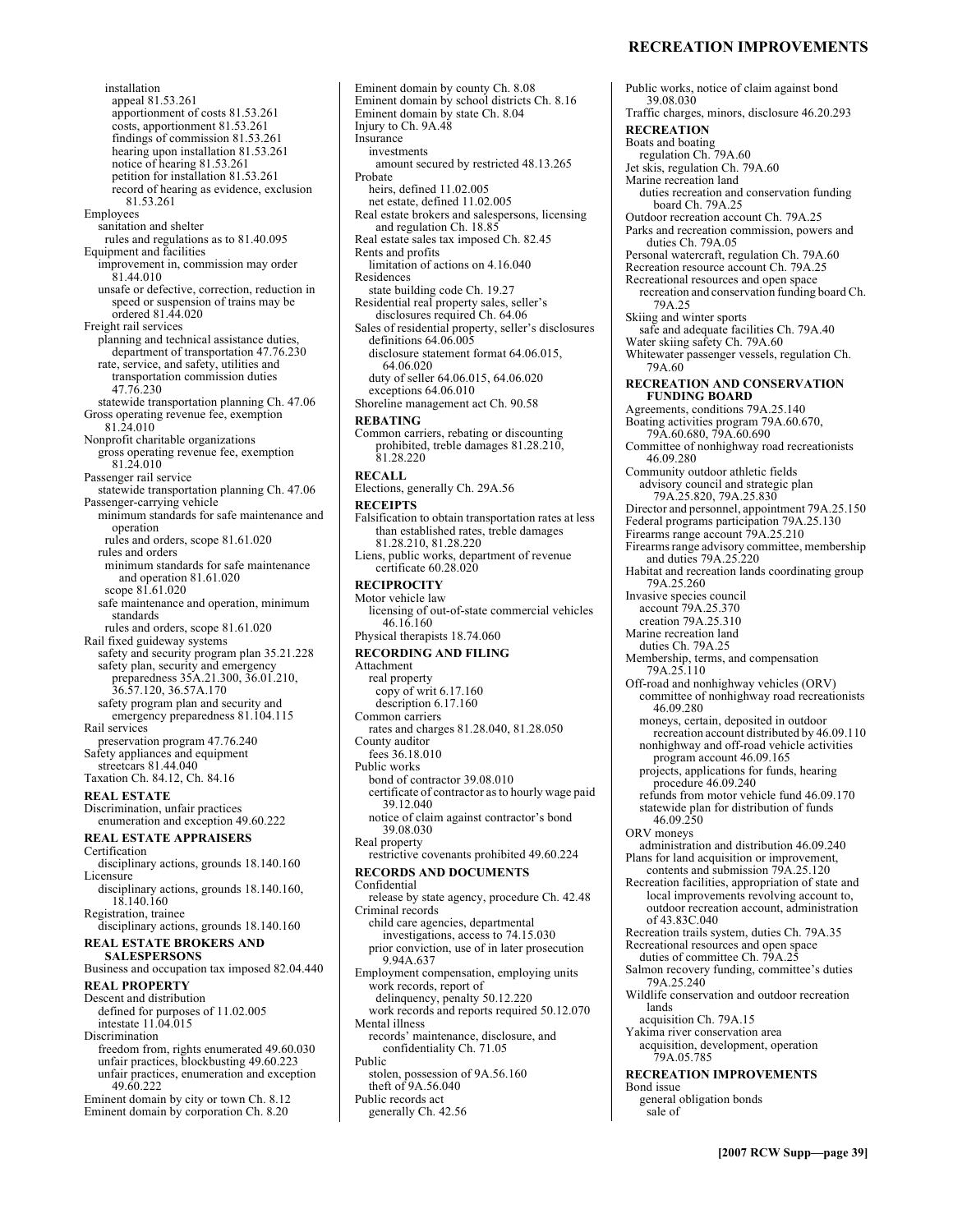### **RECREATION TRAILS SYSTEM**

proceeds from administration of 43.83C.040 use of 43.83C.040 **RECREATION TRAILS SYSTEM**  Categories of trails or areas 79A.35.070 Coordination by recreation and conservation funding board 79A.35.060 Definitions 79A.35.010 Department of transportation participation 79A.35.120 Designation 79A.35.030 Guidelines 79A.35.090 IAC, defined 79A.35.010 Interagency cooperation 79A.35.100 Participation by volunteer organizations, limited liability 79A.35.110 Policy statement as to certain state land 79A.35.070 Proposal requirements 79A.35.050 **RECYCLING**  County purchases recycled materials, preferential purchase of 36.32.245 Sports facilities and official gatherings 70.93.093 **REGIONAL TRANSPORTATION INVESTMENT DISTRICTS**  Ballot measures, submission to voters 36.120.070 **REGIONAL UNIVERSITIES**  Funds normal school permanent fund, source 43.79.160 **REGULATORY ASSISTANCE, OFFICE OF**  Assistance 43.42.050 Coordinating permit agencies 43.42.060 Cost reimbursement agreements 43.42.070 Created, duties  $43.42.\overline{0}10$ Definitions 43.42.030 Findings 43.42.005 Maintaining and furnishing information 43.42.040 Operating principle 43.42.020 Participating permit agencies, timelines 43.42.080 Repeal 43.131.402 Termination 43.131.401 **REGULATORY FAIRNESS**  Definitions 19.85.020 Small business economic impact statement contents, purpose 19.85.040 reduction of costs imposed by rules 19.85.030 when required 19.85.030 **RELIGION**  Child abuse, reporting by clergy Ch. 26.44 Unemployment, religious organizations 50.44.045 **RENTS AND PROFITS**  Limitation of actions on rent 4.16.040 **REPORTS**  Associations, municipal corporations, to governor and legislature 44.04.170 Campaign financing Ch. 42.17 Public disclosure Ch. 42.17 **RESEARCH AND DEVELOPMENT**  Records release for, procedure Ch. 42.48 Tax imposed 82.04.260, 82.04.440 **RESERVOIRS**  Shoreline management act Ch. 90.58 **RESIDENCE**  Civil service positions residency as condition of employment, discrimination because of lack of residency prohibited 41.08.075, 41.12.075 **RESTAURANTS**  Automatic service charges, disclosure 19.48.130 **RESTITUTION**  Forcible entry and detainer modification of bonds 59.12.110

**RESTRAINING ORDERS**  Domestic violence violation assault, class C felony 26.50.110 contempt proceedings 26.50.110 electronic monitoring as condition of release 26.50.110 penalties 26.50.110 Protection orders domestic violence violation assault, class C felony 26.50.110 contempt proceedings 26.50.110 electronic monitoring as condition of release 26.50.110 penalties 26.50.110 **RETIREMENT AND PENSIONS**  Cities, statewide system excluded persons 41.44.060 firemen excluded 41.44.060 policemen excluded 41.44.060 Colleges and universities tax deferral benefits 41.04.440, 41.04.445, 41.04.450 Community colleges tax deferral benefits 41.04.440, 41.04.445, 41.04.450 Consolidation of local government unit and first class city retirement rights public or public safety employees'<br>retirement systems 41.04.410 Domestic relations orders payable from employee benefit plan 6.15.020 Employee benefit plans definition, designation as spendthrift trust 6.15.020 domestic relations orders payable from 6.15.020 Exception from execution, exceptions 6.15.020 Federal social security agreement of state for participation of state and political subdivision employees in, employees' contributions, OASI contribution fund Ch. 41.48 law enforcement officers' and firefighters' retirement system members 41.48.030 termination for coverage group 41.48.030 Firefighters' 1947 act Ch. 41.16 1955 act Ch. 41.18 General provisions Ch. 41.04 Income tax pensions, exemption from execution for outof-state income tax 6.13.030 Individual retirement accounts transfer of spouse's interest at death 6.15.020 Interest, crediting to accounts 41.50.033 Judicial retirement system tax deferral benefits 41.04.440, 41.04.445, 41.04.450 Law enforcement officers and firefighters actuarial funding Ch. 41.45 social security coverage 41.48.030 tax deferral benefits 41.04.440, 41.04.445, 41.04.450 Old age and survivors' insurance agreement of state for participation of state and political subdivision employees in, employeesí contributions, OASI contribution fund Ch. 41.48 Pensions exemption from judgment for out-of-state income tax 6.13.030 Police officers death benefit 41.40.0931 Portability of benefits calculation of service retirement allowance 41.54.030 definitions 41.54.010 minimum and maximum benefits 41.54.070

service of 59.12.110

Public employees' retirement system actuarial funding Ch. 41.45 benefits reduction or suspension upon reemployment 41.40.037 death benefits course of employment 41.40.0932 payment options 41.40.700 definitions 41.40.010 judges and justices discontinuing judicial retirement contributions 41.40.124, 41.40.870 district or municipal court additional benefit 41.40.127 discontinuing judicial retirement contributions 41.40.873 membership eligibility following reemployment 41.40.037 plan 3 early retirement eligibility 41.40.820 retirement eligibility 41.40.820 police officers, death benefit 41.40.0931 public safety employees' retirement system transfer to 41.40.113 retirement allowance annual increases, 41.40.197, 41.40.183 service, time, age, requirements 41.40.630 retirement for service early retirement 41.40.630 eligibility, time, age, requirements 41.40.630 normal retirement 41.40.630 school employees' retirement system Ch. 41.35 tax deferral benefits 41.04.440, 41.04.445, 41.04.450 Public safety employees' retirement system establishment and implementation Ch. 41.37 Retirement systems, department of created 43.17.010 director appointment 43.17.020 School employees' retirement system,<br>
establishment and implementation Ch. 41.35 Social security agreement of state for participation of state and political subdivision employees in 41.48.030 employees' contributions, OASI contribution fund Ch. 41.48 State patrol actuarial funding Ch. 41.45 compulsory retirement age, exception 43.43.250 contributions, maximum contributions, additional voluntary contributions 43.43.250 optional retirement age 43.43.250 special death benefit 43.43.285, 43.43.286 tax deferral benefits 41.04.440, 41.04.445, 41.04.450 State retirement systems actuarial funding, generally Ch. 41.45 contribution rates Ch. 41.45 Tax deferral benefits 41.04.440, 41.04.445, 41.04.450 Teachers actuarial funding Ch. 41.45 death benefits course of employment 41.32.053 definitions  $41.\overline{3}2.\overline{0}10$ early retirement 41.32.765 falsification by member, penalty 41.32.055 fraud by member, penalty 41.32.055 justices and judges 41.32.584 plan 2 membership, choice 41.32.835 plan 3 eligibility for retirement 41.32.875 membership, choice 41.32.835 postretirement employment 41.32.570 reduction or suspension of pension on reemployment 41.32.570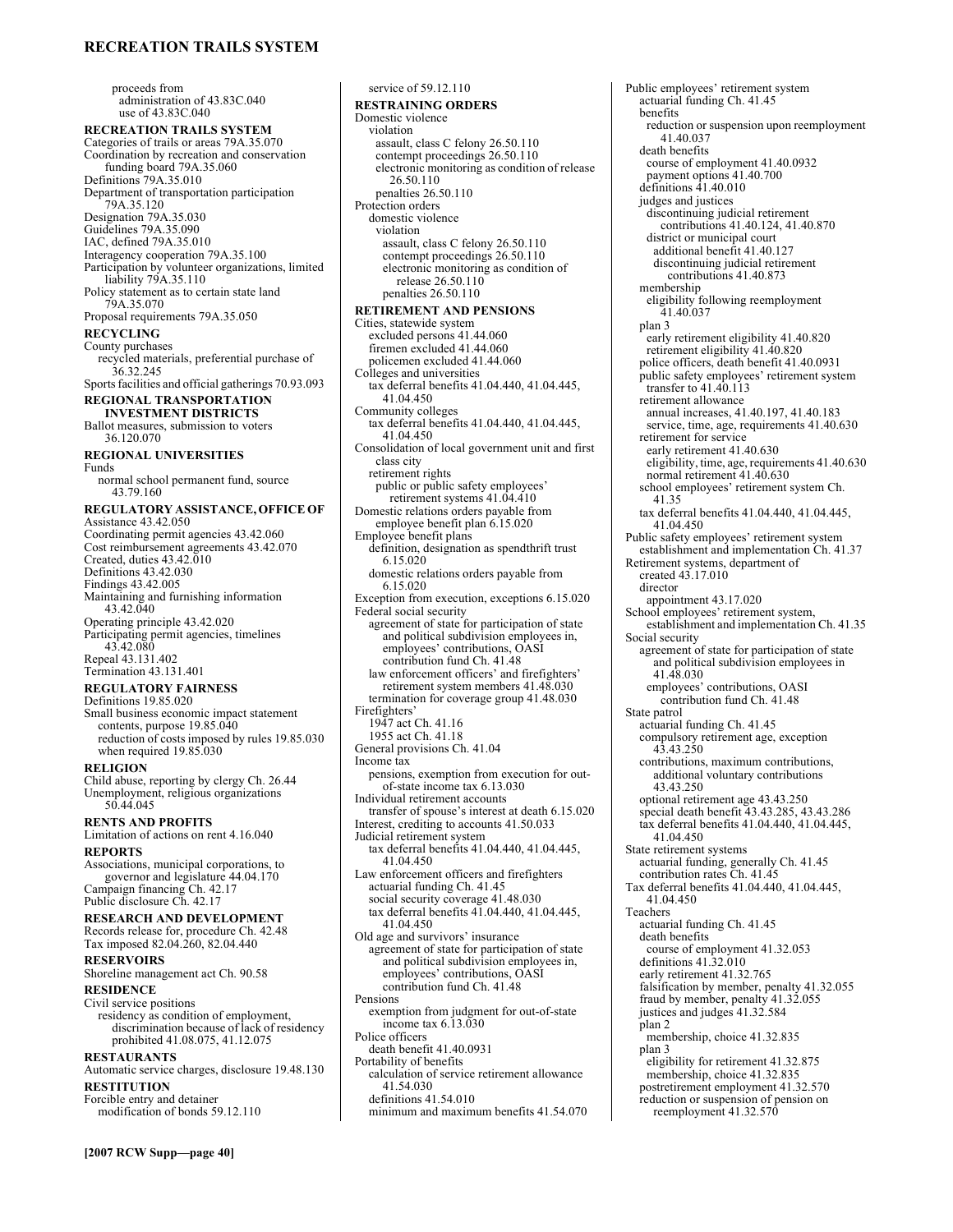annual increases, eligibility 41.32.489 eligibility, service, time, age 41.32.765 substitute teachers and principals reduction or suspension of pension payments 41.32.570 tax deferral benefits 41.04.440, 41.04.450 tax deferral benefits, exceptions 41.04.445 Volunteer firefighters' and reserve officers' Ch. 41.24 **RETIREMENT SYSTEMS, DEPARTMENT OF**  Interest, crediting to accounts 41.50.033 **REVENUE, DEPARTMENT OF**  Creation as state department 43.17.010 Director appointment 43.17.020 **RIVERS AND STREAMS**  Polluted and environmentally sensitive waters, identification and designation 79A.60.520 Shoreline management act Ch. 90.58 Water appropriation for public and industrial purposes Ch. 90.16 Water pollution control Ch. 90.48 Water resources act Ch. 90.54 Whitewater passenger vessels, regulation Ch. 79A.60 **ROAD DISTRICTS**  Annexation of, notice, disposition of taxes 35.13.270 **RODENTS AND PESTS**  Invasive species council Ch. 79A.25 **RULES AND REGULATIONS**  Health, state board of duty of public officers to enforce, penalty 43.20.050 **RULES OF CONSTRUCTION**  Criminal Code tense, gender, number 9A.04.110 Number and gender, probate law 11.02.005 Wills wills includes codicils 11.02.005 **RURAL DEVELOPMENT**  Public facilities local sales and use tax 82.14.370 **RURAL HEALTH CARE**  Community-based sealant programs in schools 18.29.220 **RURAL NATURAL RESOURCES IMPACT AREAS**  Environmental and forest restoration Ch. 43.21J **SALARIES AND WAGES**  Judges citizens' commission schedule 43.03.012 Legislative members citizens' commission schedule 43.03.013 Payroll deductions state officers and employees 41.04.230 Public hospital district commissioners 70.44.050 Public works Ch. 39.12 State civil service schedules and surveys 41.06.152 State committee on agency officials' salaries created 43.03.028 duties 43.03.028 recommendations 43.03.028 State officers and employees elective state officers citizens' commission schedule 43.03.011 payroll procedure deductions from salary, authorized deductions enumerated 41.04.230 state committee on agency officials' salaries 43.03.028 **SALES**  Agricultural enabling act of 1961 Ch. 15.65 Alcoholic beverages Title 66

Drugs

retirement allowance

Intrastate commerce in food, drugs, and cosmetics Ch. 69.04 Pawnbrokers and second-hand dealers Ch. 19.60 Real estate brokers and salespersons, licensing and regulation Ch. 18.85 Residential real property seller's disclosures, requirements Ch. 64.06 Second-hand dealers and pawnbrokers Ch. 19.60 **SAN JUAN COUNTY**  Superior court judges, number of 2.08.065 **SCHOOLS AND SCHOOL DISTRICTS**  Academic achievement and accountability Ch. 28A.655 Administrators leadership academy 28A.415.340 Apportionments disabilities, children with 28A.155.040, 28A.155.050, 28A.155.070 Assessment tests curriculum-based assessment procedures 28A.155.140 diagnostic assessments 28A.655.200 graduation without certificate 28A.655.0611 high school assessment system 28A.655.061 norm-referenced assessments 28A.655.200 objective alternative methods 28A.655.063, 28A.655.065 superintendent of public instruction, duties 28A.655.070 technology literacy and fluency 28A.655.075 Assistive devices for children with disabilities 28A.155.160 Background investigations of certain prospective employees and volunteers definitions, records 43.43.830, 43.43.832, 43.43.838 Basic education act goals 28A.150.210 Basic education certificated instructional staff salary allocation schedule 28A.150.410 Before-and-after school and vacation care community learning center program 28A.215.060 Braille instruction provision in student's curriculum 28A.155.115 student assessment 28A.155.115 Capital improvements 28A.320.330 Career and technical education partnerships skill center Ch. 28A.245 Child abuse background investigations of certain prospective employees and volunteers 43.43.830 background investigations of prospective employees and volunteers 43.43.832, 43.43.838 children's trust of Washington Ch. 43.121 Child abuse and neglect reporting Ch. 26.44 Civil education travel grant program 28A.300.480 College, career, or work opportunities program to help students meet or pursue requirements 28A.230.130 Community learning center program 28A.215.060 Community-based sealant programs 18.29.220 Comprehensive K-3 foundations program demonstration projects 28A.630.055 **Contracts** contractors with access to children fingerprint check 28A.400.303 record check through state patrol criminal identification system 28A.400.303 spouse of district officer as teacher or substitute teacher 42.23.030 Counselors, certification 28A.410.043

controlled substances, uniform act Ch. 69.50

Farm marketing research Ch. 15.64 Food, drug, and cosmetic act Ch. 69.04

#### **SCHOOLS AND SCHOOL DISTRICTS**

Curriculum-based assessment procedures 28A.155.140 Data systems 28A.300.500, 28A.300.505, 28A.320.175 Diplomas, community and technical colleges authorized to issue 28B.50.535 Disabilities, children with administrative section 28A.155.020, 28A.155.030 appeals respecting program for 28A.155.080 apportionment of state and county funds 28A.155.040, 28A.155.050, 28A.155.070 assistive devices 28A.155.160 authority 28A.155.040 certificate of individual achievement 28A.155.045 contracts with agencies, district authority 28A.155.060 defined 28A.155.020 early intervention services 28A.155.065 graduation ceremonies 28A.155.170 home aid 28A.155.050 preschool age children 28A.155.020, 28A.155.070 provide parental training in care and education 28A.155.020 safety net funds 28A.155.180 sites, buildings and equipment, financing 28A.155.040 special aid equipment and teachers 28A.155.040 Driver training schools generally Ch. 46.82 Dropout prevention, intervention, and retrievel system building bridges program awards 28A.175.045, 28A.175.055 creation, grants 28A.175.025 criteria and requirements 28A.175.035 educational service districts 28A.175.065 work group 28A.175.075 Early childhood education and assistance program Ch. 43.215 Early intensive reading and language assistance special services pilot program 28A.630.016 Early intervention programs and curriculum planning 28A.155.140 Early learning, department of Ch. 43.215 Educational service districts employees fingerprint check 28A.400.303 record check through state patrol criminal identification system 28A.400.303 Elections, provisions applicable to all districts Ch. 28A.320 educational service district board Ch. 28A.310 Employees certification registration of certificates 28A.410.070 fingerprint check 28A.400.303 record check information, access 28A.400.305 record check through state patrol criminal identification system 28A.400.303 retirement system Ch. 41.35 spouse of district officer as teacher or substitute teacher 42.23.030 Energy audits 28A.320.330 Energy conservation projects in buildings definitions 39.35C.010 English as a second language demonstration project 28A.630.058 Essential academic learning requirements and assessments Ch. 28A.655 Financial literacy public-private partnership best methods, outcome measures 28A.300.460 definitions, strategies, report 28A.300.455 duties 28A.230.205 expiration date 28A.300.470 Food services nutritious foods and exercise 28A.210.365 Funding, real estate excise tax Ch. 82.45 Funds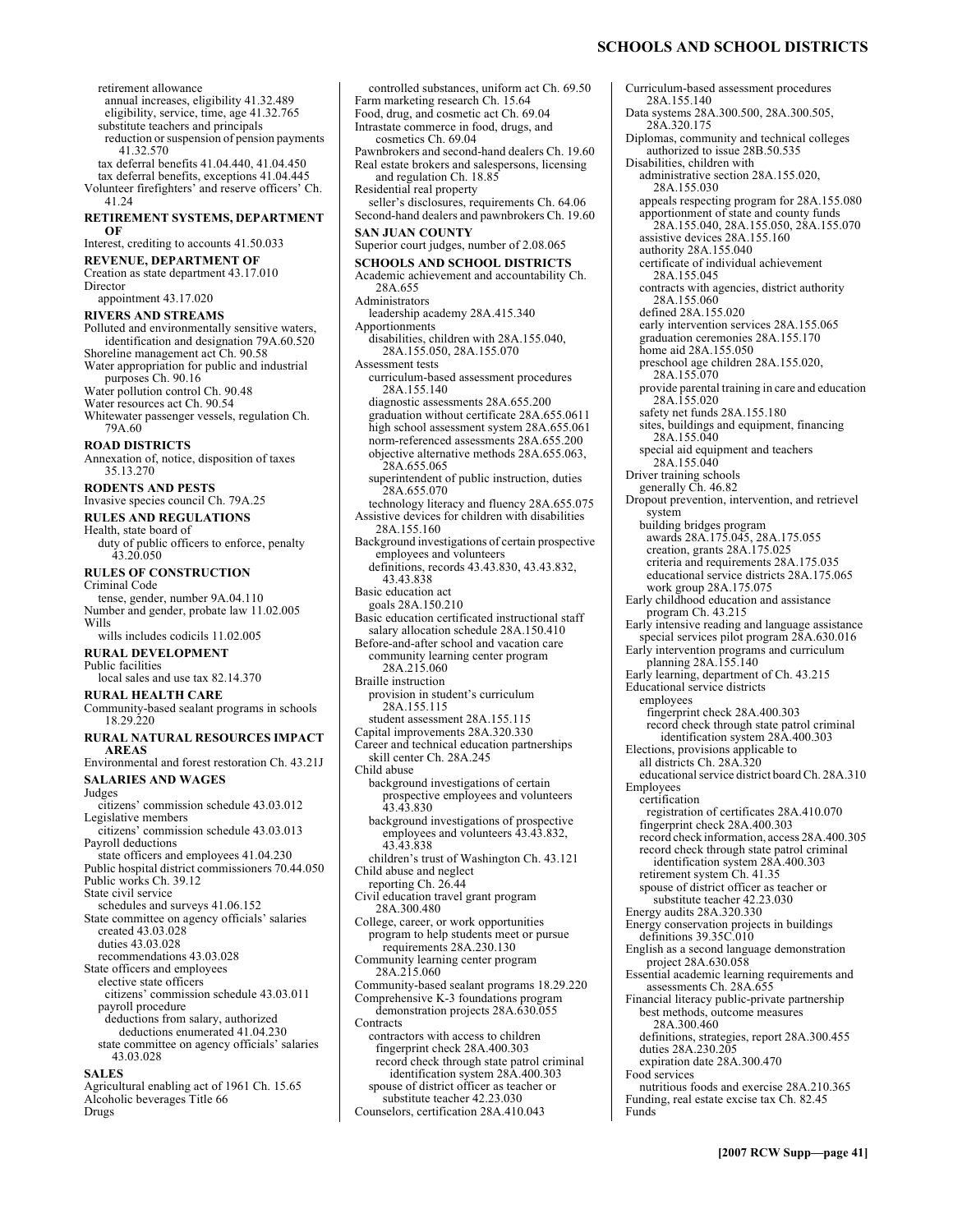# **SEALS**

advance refunding bond funds 28A.320.330 associated student body fund 28A.320.330 authorized funds required to be established by each district 28A.320.330 capital projects fund 28A.320.330 debt service fund 28A.320.330 enumeration of 28A.320.330 general fund 28A.320.330 permanent common school fund interest in deposited in current state school fund until July 1, 1965 28A.515.300 investment allowable 28A.515.330 permanent and irreducible 28A.515.300 proceeds of land and property reverting to state 28A.515.300 sources of 28A.515.300 refunded bond funds 28A.320.330 transportation annual operational report to superintendent 28A.160.170 Gang activity task force 28A.300.490 Graduation requirements high school completion program 28B.50.534 Harassment, intimidation, and bullying prevention policy 28A.300.285 Health and safety meningococcal disease, information 28A.210.080 nutritious foods and exercise 28A.210.365 High school students high school completion program 28B.50.534 Human papillomavirus, information 28A.210.080 Immunization program attendance of child conditioned upon presentation of alternative proofs 28A.210.080 human papillomavirus, information 28A.210.080 meningococcal disease, information 28A.210.080 Incarcerated parents policies for children of 28A.300.520 K-3 foundations program demonstration projects 28A.630.055 K-20 telecommunications network, planning and operation Ch. 43.105 Legislative youth advisory council 28A.300.801 Levies authorization 84.52.053 Mathematics advisory panel 28A.305.219 after-school support program 28A.300.510 college readiness test 28A.320.180 statewide director for math, science, and technology 28A.300.515 Meningococcal disease, information 28A.210.080 **Officers** spouse of district officer as teacher or substitute teacher 42.23.030 Record check information, access 28A.400.305 Retirement system Ch. 41.35 Safety harassment, intimidation, and bullying prevention policy 28A.300.285 safe school plans 28A.320.125 Salaries in-service training, continuing education, and internship credit 28A.415.020 Sanctions, districts failing to comply with services for disabled 28A.155.100 Scholarships college bound program Ch. 28B.118 foster care endowed scholarship program Ch. 28B.116 GET ready for math and science Ch. 28B.105 passport to college program Ch. 28B.117 School districts directors

associations to report to governor and legislature 44.04.170 elections, provisions applicable to all districts Ch. 28A.320 educational service districts Ch. 28A.310 employees fingerprint check 28A.400.303 record check through state patrol criminal identification system 28A.400.303 School employees' retirement system Ch. 41.35 Science statewide director for math, science, and technology 28A.300.515, 28A.300.515 Second class districts officers, spouse of, interest in district contracts 42.23.030 school bus, driving of, contract for, interest in 42.23.030 Security in schools public safety and education account funding 43.08.250 Sexual health education 28A.300.475 Skill centers centers of excellence 28A.245.050 expanded access 28A.245.040 funding 28A.245.020 purpose, operation 28A.245.010 revised guidelines 28A.245.030 running start 28A.245.050 Special education programs generally Ch. 28A.155 Special services pilot program early intensive reading and language assistance 28A.630.016 State aid transportation annual operational report to superintendent 28A.160.170 State board of education Ch. 28A.305 Student transportation allocation annual operational report to superintendent 28A.160.170 Students assistive devices for children with disabilities 28A.155.160 graduation without certificate 28A.655.0611 high school completion pilot program 28A.600.405 Substitute teachers spouse of district officer, employment as 42.23.030 Taxation levies authorization 84.52.053 Teachers certification alternative routes Ch. 28A.660 first peoples' language, culture, and oral tribal traditions 28A.410.045 registration of certificates effect 28A.410.070 learning improvement days 28A.415.360 math and science instructional coach program 28A.415.380 national board for professional standards certification, bonus 28A.405.415 professional development learning opportunities 28A.415.350 recruiting Washington teachers program 28A.415.370 salary allocation schedule 28A.150.410 spouse of district officer, employment as 42.23.030 Technology, educational skill center Ch. 28A.245 Traffic safety education courses in schools motorcycle awareness information 28A.220.080 Transportation annual operational report to superintendent 28A.160.170 bus replacement incentive program 28A.160.205

studded tires 46.37.420 Violence reduction harassment, intimidation, and bullying prevention policy 28A.300.285 safe school plans 28A.320.125 **SEALS**  State seal use of general provisions 43.04.100 **SEARCH AND RESCUE**  Dogs theft of 9A.56.030 **SEARCH AND SEIZURE**  Fish and wildlife violations Ch. 77.15 Pensions, exemption from seizure 6.15.020 **SEATTLE**  Hotel-motel tax state convention and trade center, Seattle Ch. 67.40 State convention and trade center hotel-motel tax Ch. 67.40 **SECRETARY OF STATE (See also ELECTIONS)**  Acquisition and disposition of highway property, secretary's powers and duties relating to Ch. 47.12 Archives and records management division gifts, grants, and conveyances 43.07.370 Domestic partnership registry 43.07.400 Elections ballots and other voting forms Ch. 29A.36 canvassing Ch. 29A.60 contesting an election Ch. 29A.68 filing for office Ch. 29A.24 generally, definitions Ch. 29A.04 primaries and elections Ch. 29A.52 special circumstances elections Ch. 29A.56 voters and registration Ch. 29A.08 Fees heritage center, Washington state 43.07.128 Heritage center, Washington state account 43.07.129 fees 43.07.128 gifts, grants, and conveyances 43.07.370 Oral history program gifts, grants, and conveyances 43.07.370 State library gifts, grants, and conveyances 43.07.370 **SECURITY GUARDS**  Definitions 18.170.010 Director of licensing's authority 18.170.180 Exemptions from application of chapter 18.170.020 Training requirements 18.170.105 **SEEDS**  Brassica seed production agreements 15.51.040 application of chapter 15.51.070 definitions 15.51.020 districts 15.51.030 findings, purpose 15.51.010 rules, adoption 15.51.050 violation of chapter 15.51.060 **SELF-SERVICE STORAGE**  Definitions 19.150.010 Lien on personal property 19.150.060, 19.150.100 Sale of occupant's property 19.150.060, 19.150.070, 19.150.080 Termination of occupant's rights 19.150.040 Unpaid rent payment prior to sale 19.150.100 sale of occupant's property 19.150.070, 19.150.080 sale or disposal of property, notice 19.150.060 termination of occupant's rights 19.150.040 **SENIOR CITIZENS**  Boarding homes, licensing and regulation Ch. 18.20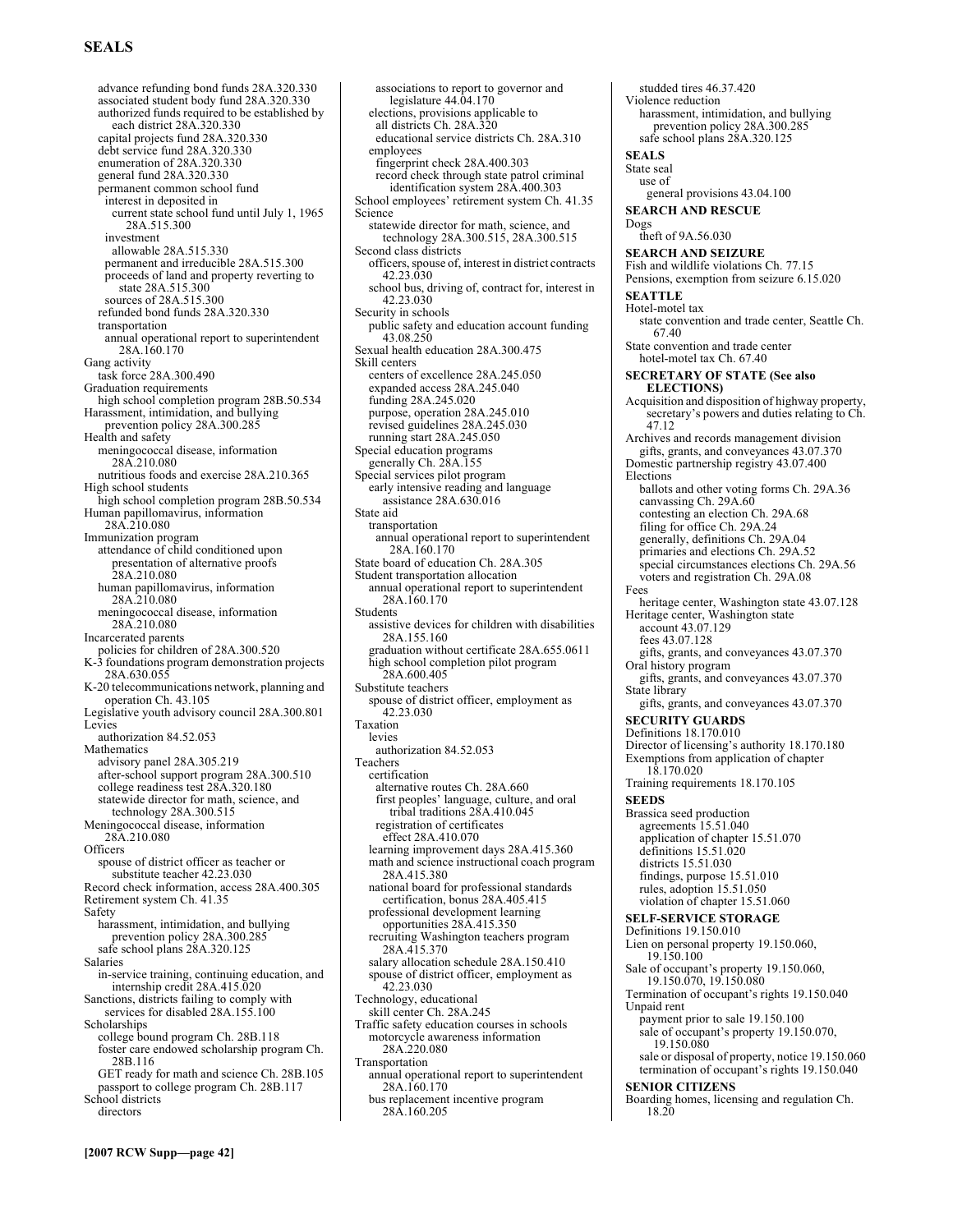### **SOCIAL AND HEALTH SERVICES, DEPARTMENT OF**

**SHERIFFS AND POLICE CHIEFS, ASSOCIATION OF** 

Auto theft prevention authority 36.28A.130, Ch.

Fishing permits, group 77.32.550 Motor vehicle insurance premium reduction for accident prevention course 48.19.460 Park passes, camping 79A.05.065 Transportation nonprofit providers 81.66.005, 81.66.040, 81.66.060 **SENTENCES**  Aggravating circumstances 9.94A.535, 9.94A.537 Community custody 9.94A.728, 9.94A.737 Community placement 9.94A.728, 9.94A.737 Completion civil rights restoration, prior convictions, use of in later prosecution, assistance 9.94A.637 counseling, community adjustment help 9.94A.637 Costs payment by defendant 10.01.160 Criminal history, use in sentencing 9.94A.525, 9.94A.535 Definitions Ch. 9.94A Departure from sentencing guidelines 9.94A.535 Discharge before end of community supervision 9.94A.637 Earned release time prohibited, exceptions 9.94A.728 Exceptional sentences 9.94A.535 Guidelines Ch. 9.94A Hard time for armed crime Ch. 9.94A Home detention conditions 9.94A.734 Indeterminate sentence review board certificate of discharge 9.96.050 employees 9.95.003 membership, qualifications, salaries, and expenses 9.95.003 Indeterminate sentences minimum term court to set 9.95.011 Juvenile justice disposition order procedure 13.40.160 sentencing standards 13.40.0357 Medical placement, when allowed 9.94A.728 Mitigating circumstances 9.94A.535 Offender score 9.94A.525 Pardon, authorized 9.94A.728 Sentencing reform act Ch. 9.94A Seriousness level crimes included in each level 9.94A.515 Sex offenders end of sentence review 9.95.420 postrelease transfer 9.95.435 special allegation 9.94A.839 Standard sentence range 9.94A.533 **SEPTIC TANKS**  Alternative disposal systems Ch. 70.118 On-site sewage disposal systems Ch. 70.118 On-site sewage disposal systems, large Ch. 70.118B **SERVICE OF PROCESS AND PAPERS**  Process servers, registration and regulation Ch. 18.180 **SERVICE PROVIDER AGREEMENTS-WATER QUALITY**  Additional method 70.150.070 Water quality account funds authorized for service provider agreements 70.146.030 **SESSION LAWS**  Distribution, sale, exchange 40.04.031 **SEWAGE**  Greywater use Ch. 90.46 On-site sewage disposal systems civil penalties 70.118.130 funding 70.118.090 shellfish grant program 70.118.140 On-site sewage disposal systems, large

authority, duties 70.118B.070 comprehensive regulation, department duties 70.118B.020 definitions 70.118B.010 findings 70.118B.005 injunctions 70.118B.060 operating permits 70.118B.030 rules 70.118B.040 violations, civil penalties 70.118B.050 Reclaimed water use Ch. 90.46 **SEWER DISTRICTS**  Underground utilities, location, damage Ch. 19.122 **SEWERAGE, WATER AND DRAINAGE SYSTEMS-COUNTIES** Definitions 36.94.010 Underground utilities, location, damage Ch.  $19.122$ **SEWERAGE SYSTEMS**  Plans submission to department of ecology, exceptions 90.48.110 State board of health, powers as to 43.20.050 Underground utilities, location, damage Ch. 19.122 Water pollution control Ch. 90.48 **SEX OFFENDER THERAPISTS**  Juvenile certification, requirements and exceptions 13.40.160 **SEX OFFENDERS**  Community custody violations of conditions 9.94A.737 Juvenile sex offender therapist for, certification requirements and exceptions 13.40.160 special disposition alternative 13.40.160 Sentences end of sentence review 9.95.420 postrelease transfer 9.95.435 special allegation 9.94A.839 Sexual assault protection orders Ch. 7.90 **SEX OFFENSES**  Abuse or assault of a child investigation 26.44.185 reporting 26.44.030 Generally Ch. 9A.44 Sexual assault protection orders Ch. 7.90 Sexual exploitation of children commercial sexual abuse of a minor 9.68A.100, 9.68A.101, 9.68A.102, 9.68A.103 defenses 9.68A.110 definitions 26.44.020 legislative findings, intent 9.68A.001 Vulnerable adults protective services Ch. 74.34 **SHELTER CARE**  Juveniles continuing need or release 13.34.065, 13.34.069 court procedures 13.34.060 notice of custody and rights 13.34.062 **SHERIFFS**  Abuse of children, reporting Ch. 26.44 Attachment execution of writ personal property 6.17.160 real property 6.17.160 stocks 6.17.160 Child abuse, reporting Ch. 26.44 Health regulations by state board of health, duty to enforce, penalty 43.20.050 Motor freight carriers, sheriffs to make arrests in enforcement of regulations relating to 81.80.330 Powers and duties of child abuse, reporting Ch. 26.44

46.66 Forest fires/wildfires, property access 36.28A.140 Jail booking and reporting, electronic statewide system and standards committee 36.28A.040 Missing persons state patrol, local law enforcement 36.28A.120 web site 36.28A.110 Victim information and notification system, statewide 36.28A.040 **SHIPPING BUSINESSES**  Tax imposed 82.04.260, 82.04.440 **SHORELANDS (See also PUBLIC LANDS)**  Ditches and drains, private construction 85.28.130, 85.28.140 Drainage, private ditches and drains 85.28.130, 85.28.140 Growth management planning and environmental review Ch. 36.70A Public lands—aquatic lands generally Ch. 79.105 oysters, geoducks, shellfish, and other aquacultural uses, and marine aquatic plants Ch. 79.135 Shellfish protection districts and programs Ch. 90.72 Shoreline management act Ch. 90.58 Water pollution control Ch. 90.48 **SHORELINE MANAGEMENT**  Definitions and concepts 90.58.030 Growth management planning and environmental review Ch. 36.70A Master programs local government duties 90.58.080 **SIGNATURES**  Defined, for Criminal Code 9A.04.110 **SILENCERS**  Firearms, use of silencer prohibited 9.41.250 **SIMULTANEOUS DEATH**  Uniform act Ch. 11.05A **SKI AREAS**  Conveyances, safety and inspection Ch. 79A.40 **SMALL BUSINESS**  Defined 19.85.020 Group disability insurance basic policy for small employers 48.21.045 Health care service contractors mandatory offering for small employers 48.44.023 Health maintenance organizations basic health plan benefits for small employers 48.46.066 Regulatory fairness act Ch. 19.85 Small business economic impact statement and rule-making procedure Ch. 19.85 **SOCIAL AND HEALTH SERVICES, DEPARTMENT OF**  Abuse of children, reporting Ch. 26.44 Adult family homes rules and standards, adoption 70.128.040 Agencies for children, expectant mothers, developmental disabilities, care and placement duties of secretary 74.15.030 Assisted living services Ch. 74.39A At-risk youth nonoffender at-risk children and their families Ch. 13.32A Background investigations definitions, records 43.43.830, 43.43.832, 43.43.838 Boarding homes, department duties to regulate Ch. 18.20 Chemical dependency treatment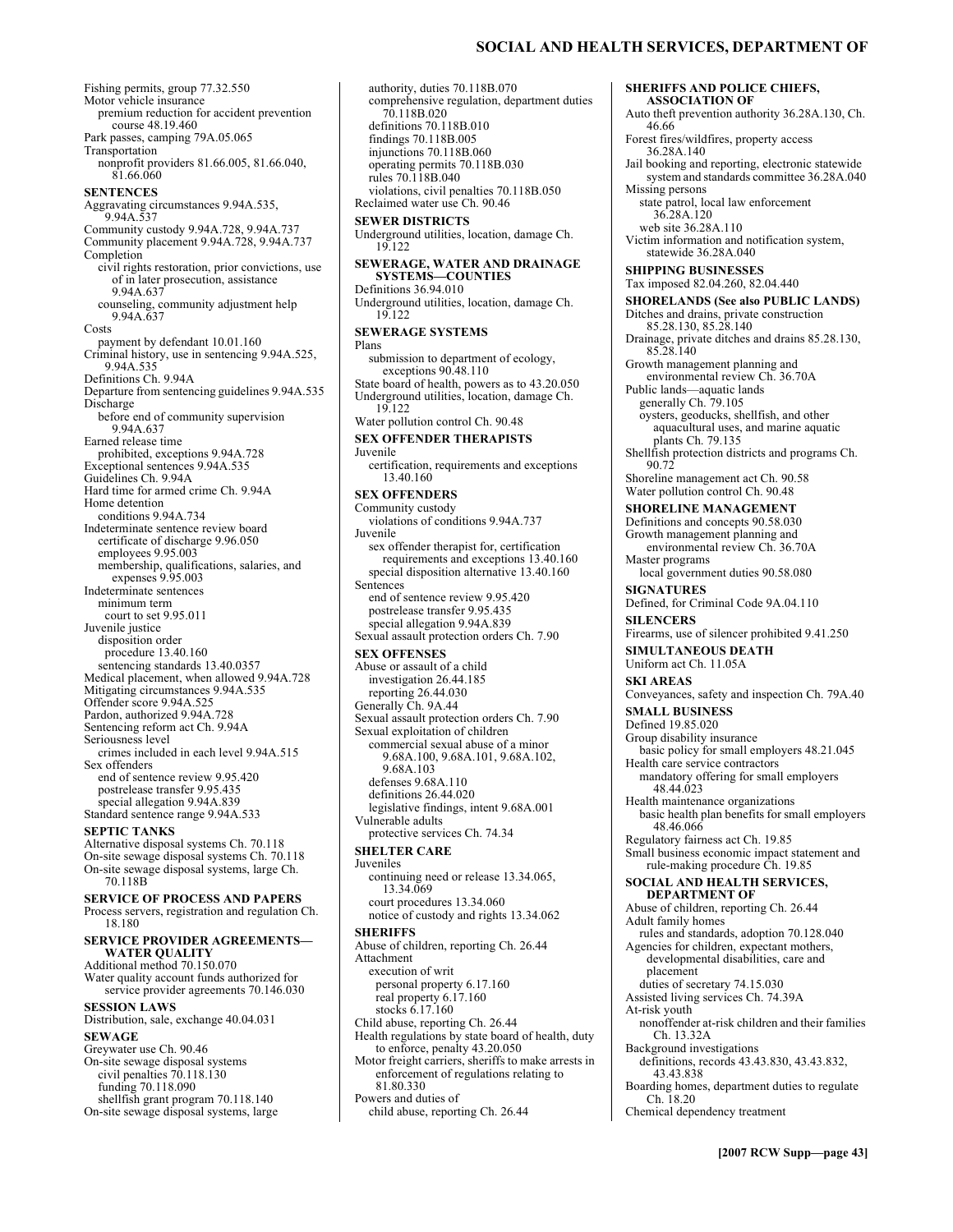# **SOCIAL SECURITY**

[2007 RCW Supp-page 44] integrated crisis response and involuntary treatment, pilot programs Ch. 70.96B Child abuse background investigations 43.43.830, 43.43.832, 43.43.838 case planning and consultation 26.44.030 children's trust of Washington Ch. 43.121 reporting Ch. 26.44 duties 26.44.030 Child support alternative method of enforcement Ch. 74.20A responsible parent financial responsibility of, notice and finding of procedure 74.20A.055 Children mental health services Ch. 71.34, Ch. 71.36 Created 43.17.010 Division of public assistance child welfare services as departmental program, scope foster care 74.13.031 family reconciliation service for children 74.13.031 medical assistance, powers and duties of department 74.09.530 Families in conflict, procedures and services Ch. 13.32A Family reconciliation services Ch. 13.32A Foster care foster parent critical support and retention program 74.13.650, 74.13.660 information sharing with care provider 74.13.280 sexually and physically reactive children care provider immunity 74.13.670 Information sharing with care provider 74.13.285 Juveniles out-of-home placement, duties of department Ch. 13.32A Long-term care Ch. 74.39A Medical care children health insurance, access to coverage 74.09.402 eligibility 74.09.510 Mental illness children, mental health services Ch. 71.36 community mental health services Ch. 71.24 department responsibilities Ch. 71.05 minors, mental health services Ch. 71.34 Nursing facilities medicaid payment system Ch. 74.46 Records release for research Ch. 42.48 Research release of confidential records Ch. 42.48 Secretary appointment 43.17.020 Vulnerable adults licensure requirements for agencies or facilities providing services to employment of persons guilty of abuse or financial exploitation prohibited, exceptions 43.43.842 protective services Ch. 74.34 WorkFirst temporary assistance for needy families Ch. 74.08A **SOCIAL SECURITY**  Agreement of state for participation of state and political subdivision employees in, employees' contributions, OASI contribution fund Ch. 41.48 OASI contribution fund, state and political subdivision employees Ch. 41.48 **SOLAR POWER**  Business and occupation tax manufacturers or wholesalers, solar energy systems 82.04.294 **SOLID FUEL BURNING DEVICES**  Burning wood for heat, limitations 70.94.473

**SOLID WASTE**  Generally Ch. 70.95 **SOLID WASTE COLLECTION COMPANIES**  Certificate of convenience and necessity issuance 81.77.040 requirements, procedure 81.77.040 Definitions 81.77.010 Foreign or interstate commerce chapter application 81.77.100 Rates notice of rate change 81.28.050 suspension of tariff changes 81.04.130 **SOLID WASTE MANAGEMENT**  Pollution control hearings board, jurisdiction and duties Ch. 43.21B **SPECIAL FUEL**  Tax exemption 82.08.0255, 82.12.0256 Tax imposed Ch. 82.38 **SPORTS FACILITIES**  Alcoholic beverages, sports/entertainment facility license 66.24.570 Recycling 70.93.093 Stadium and exhibition center bond issue Ch. 43.99N **STADIUM, CONVENTION CENTER, AND ARTS FACILITIES**  Alcoholic beverages sports/entertainment facility license 66.24.570 Bonds stadium and exhibition center bond issue Ch. 43.99N Capital improvement projects 67.28.180 Cities and towns, public facilities districts authorized to acquire and operate regional centers Ch. 35.57 Conventions and trade shows hotel-motel tax King county and Seattle Ch. 67.40 Definitions 67.28.080 Prevailing wage compliance 67.28.225 Stadium and exhibition center bond issue Ch. 43.99N financing Ch. 67.28 State convention and trade center Seattle Ch. 67.40 Taxation and revenue lodging tax authority, conditions 67.28.180 Tourism promotion 67.28.1816, 67.28.1816 Tourism-related facilities financing Ch. 67.28 **STALKING**  Defined 9A.46.110 **STATE**  Bonds, notes and other evidences of indebtedness certificate of indebtedness issued when 39.42.090 retirement 39.42.090 general state revenues computation of 39.42.070 estimate of debt capacity 39.42.070 filing of certificate 39.42.070 Disabled state employees, continuation of insurance coverage 41.05.080 Investment board Ch. 43.33A Motor vehicle fund distribution of statewide taxes 46.68.110 Officers and employees hospitalization and medical aid for employees and dependents costs not additional compensation, payment of premiums 41.04.190 salaries state committee on agency officials' salaries 43.03.028 Retired state employees, continuation of insurance coverage 41.05.080

**STATE AMPHIBIAN**  Pacific chorus frog 1.20.150 **STATE AUDITOR**  Efficiency hotline, toll-free 43.09.186 Puget Sound ferry system, auditor's powers and duties relating to Ch. 47.60 **STATE BOARD OF EDUCATION**  Essential academic learning requirements 28A.305.215 **Mathematics** advisory panel 28A.305.219 **STATE CAPITOL**  Buildings capitol buildings division of department of general administration, powers and duties 43.19.125 **STATE COMMITTEE ON AGENCY OFFICIALS' SALARIES** Duties 43.03.028 Members 43.03.028 Recommendations 43.03.028 **STATE DEPARTMENTS AND AGENCIES**  Appropriations, financing Ch. 43.99T Collective bargaining public employees collective bargaining Ch. 41.56 Creation 43.17.010 Departments created 43.17.010 Directors of appointment 43.17.020 vacancies 43.17.020 Electric vehicles state purchase of power 43.01.250 Eminent domain by state Ch. 8.04 Employment, discrimination, unfair practices 49.60.200 Expenditure limitations Ch. 43.135 Housing for state offices, departments, agencies, and institutions Ch. 43.82 Inventory system for state-owned or leased facilities duties 43.82.150 Land disposition, notice 43.17.400 Parks and recreation commission Ch. 79A.05 Public records act generally Ch. 42.56 Public records officers 42.56.580 Regulatory fairness act Ch. 19.85 Rule-making authority and procedure Ch. 34.05 Rules adoption regulatory fairness act Ch. 19.85 Rules coordinators 34.05.312 Sexual harassment policy 43.01.135 Small business economic impact statement and rule-making procedure Ch. 19.85 State environmental policy Ch. 43.21C Sunset act, entities scheduled for termination Ch. 43.131 **STATE FINANCE COMMITTEE**  Acquisition of highway property in advance of programmed construction, committee duties relating to Ch. 47.12 Bond issues for highway construction, committee powers and duties relating to Ch. 47.10 Bonds, notes and other evidence of indebtedness, committee duties Ch. 39.42 **STATE FISCAL MATTERS**  State investment board Ch. 43.33A **STATE INVESTMENT BOARD**  Investments reports 43.33A.150 surplus moneys 43.84.170 **STATE PATROL**  Aquatic invasive species enforcement account, program 43.43.400 Auto theft prevention authority Ch. 46.66 Background checks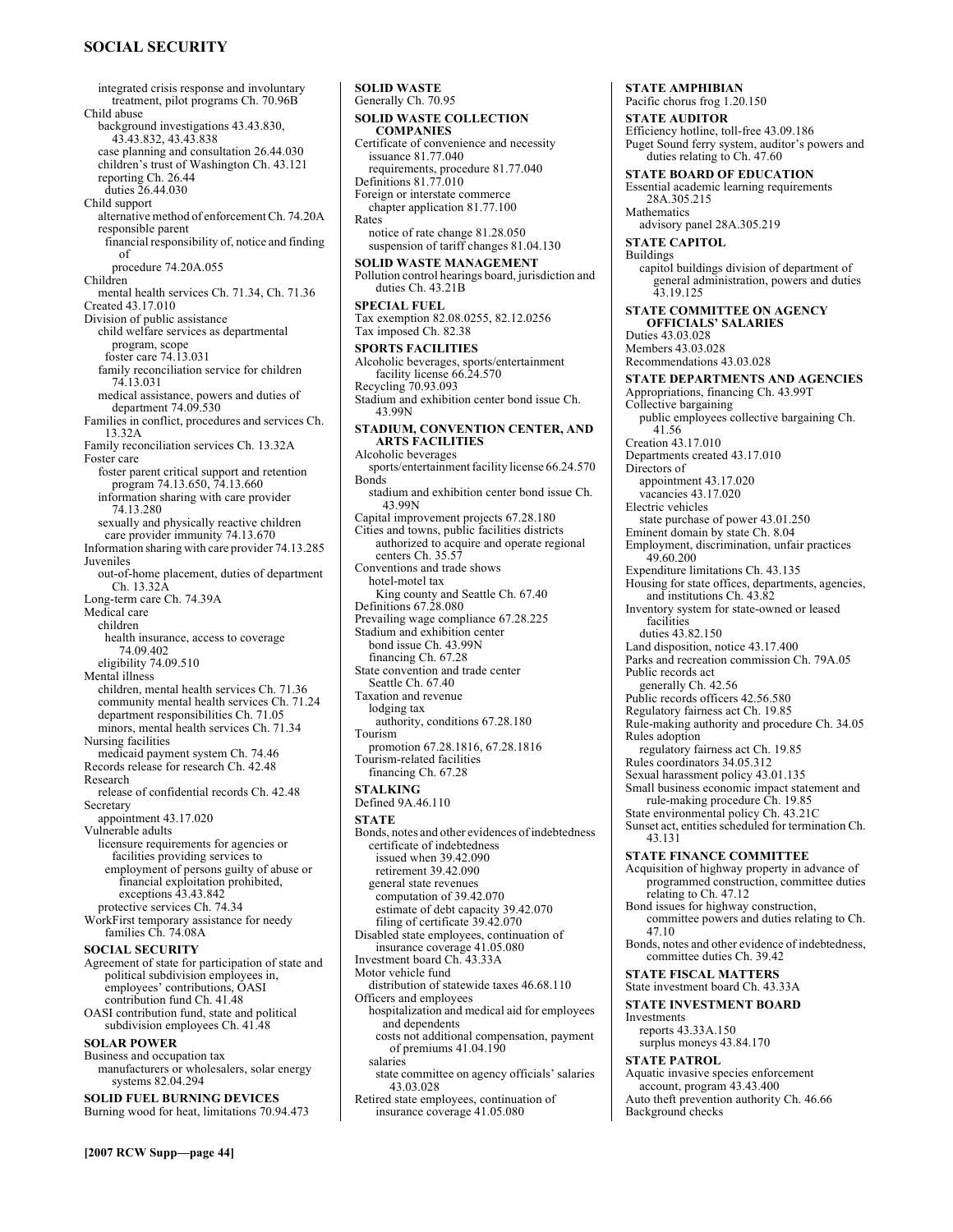# **TAXATION**

definitions, records, fees 43.43.830, 43.43.832, 43.43.838 finger-print based 43.43.837 Chief motor vehicle law size, weight, and load limits, powers and duties relating to Ch. 46.44 vehicle inspection, chief's duties relating to Ch. 46.32 powers and duties, vehicle inspection Ch. 46.32 Dental identification system 68.50.320 Forensic investigations council Ch. 43.103 Glass, window, sunscreening, coloring, etc. 46.37.430 Inspection of buses, private, common, and contract carriers authorized activities 46.32.010 operating vehicle found defective in equipment 46.32.010 violations, relating to 46.32.010 withholding or securing certificate of license registration and plates of defective vehicles 46.32.010 Inspection of commercial vehicles fees 46.32.090 terminal safety audits 46.32.080 violations and penalties 46.32.100 Inspection of vehicles generally Ch. 46.32 Missing persons investigations, biological samples 43.43.751 investigations, procedures 68.50.320 Motor vehicle accidents and reports, chief's powers and duties relating to Ch. 46.52 Motor vehicles carriers, inspection duties 81.80.330 Officers driving record, abstract of information to be excluded from record 46.52.130 Retirement system actuarial funding Ch. 41.45 retirement of members 43.43.250 special death benefit 43.43.285 tax deferral benefits 41.04.440, 41.04.445, 41.04.450 State patrol special death benefit 43.43.286 Studded tires, to approve use of 46.37.420 Tire chains, to approve use of 46.37.420 **STATE SEAL**  Use of state seal general provisions 43.04.100 **STATE SHIP**  Lady Washington 1.20.160 **STATE TREASURER**  Acquisition of highway property in advance of programmed construction, treasurer's duties relating to Ch. 47.12 Deficiencies in the treasury 39.42.090 Driver training schools, treasurer's powers and duties relating to Ch. 46.82 Expenditure limitations Ch. 43.135 Highway construction bond issues, treasurer's powers and duties relating to Ch. 47.10 Marine recreation land duties Ch. 79A.25 Minority and women's business enterprises linked deposit program 43.86A.060 Motor vehicles certificate of ownership and registration, transfer of, fees for and detailed report transmitted to 46.12.101 revenue, treasurer's powers and duties relating to Ch. 46.68 Public funds surplus funds, investment program 43.86A.030

Public safety and education account, duties relating to 43.08.250

Puget Sound ferry system, treasurer's powers and duties relating to Ch. 47.60 **STATE VEGETABLE**  Walla Walla sweet onion 1.20.140 **STATUTE LAW COMMITTEE**  Session laws distribution, sale, exchange 40.04.031 **STATUTE OF LIMITATIONS**  Industrial insurance claims 51.28.050 Public disclosure requirements 42.17.410 Trust and estate dispute resolution Ch. 11.96A **STEROIDS**  Controlled substances, uniform act Ch. 69.50 **STEVEDORING**  Tax imposed 82.04.260, 82.04.440 **STEVENS COUNTY**  Superior court judges, number of 2.08.065 **STOCKS AND SHARES**  Attachment, procedure 6.17.160 **STORAGE**  Self-service storage facilities Ch. 19.150 **STREETS AND ALLEYS**  Cities and towns bicycle paths Ch. 35.75 City hardship assistance program implementation by transportation improvement board 47.26.164 Closure of or restriction of traffic on authorized, procedure Ch. 47.48 State highways, streets as jurisdiction, control and duties of city or town and state with respect to 47.24.020 Streets as state highways jurisdiction, control and duties of city or town and state with respect to 47.24.020 speed, parking and traffic control regulations 47.24.020 **SUNSET LAWS**  Alternative public works contracting procedures 43.131.407, 43.131.408 Entities scheduled for termination Ch. 43.131 Regulatory assistance, office of repeal 43.131.402 termination 43.131.401 Underground storage tank program termination 43.131.393, 43.131.394 **SUPERINTENDENT OF PUBLIC INSTRUCTION**  Assessment tests curriculum-based procedures 28A.155.140 norm-referenced 28A.655.200 objective alternative methods 28A.655.063, 28A.655.065 Buses, school replacement incentive program 28A.160.205 Child abuse children's trust of Washington Ch. 43.121 Civil education travel grant program 28A.300.480 Curriculum-based assessment procedures 28A.155.140 Data systems 28A.300.500, 28A.300.505, 28A.320.175 Disabilities, children with administrative section 28A.155.020, 28A.155.030, for duty and authority 28A.155.090 Dropout prevention, intervention, and retrievel system Ch. 28A.175 Early intervention programs and curriculum planning 28A.155.140 Financial literacy public-private partnership best methods, outcome measures 28A.300.460 definitions, strategies, report 28A.300.455 duties 28A.230.205 expiration date 28A.300.470 Gang activity

task force 28A.300.490 Immunization program for school children 28A.210.080 Incarcerated parents policies for children of 28A.300.520 Legislative youth advisory council 28A.300.801 **Mathematics** after-school support program 28A.300.510 college readiness test 28A.320.180 statewide director for math, science, and technology 28A.300.515 Science statewide director for math, science, and technology 28A.300.515, 28A.300.515 Sexual health education 28A.300.475 Skill centers Ch. 28A.245 **SUPERIOR COURTS**  Clerks fees 36.18.016 Ditches and drains, private condemnation proceedings, generally Ch. 85.28 Judges allocation of 2.08.065 Probate trust and estate dispute resolution Ch. 11.96A Trusts trust and estate dispute resolution Ch. 11.96A, Ch. 11.96A **SUPPORT**  Children homestead subject to execution or forced sale 6.13.080 Spouse homestead subject to execution or forced sale 6.13.080, 6.13.080 **SUPPORT OF DEPENDENT CHILDREN-ALTERNATIVE METHOD**  Collections, prohibited to be made from public assistance recipients 74.20A.030 Debt, constituted by payment of public assistance moneys 74.20A.030 Enforcement actions 74.20A.030 Payment, by department, defined as debt 74.20A.030 Responsible parent financial responsibility of, notice and finding of, procedure 74.20A.055 paternity, acknowledgment of, basis for finding of parental responsibility, contest of finding 74.20A.056 Subrogation, of rights to department 74.20A.030 **SUPREME COURT**  Health care claims mandatory mediation, court to adopt rules to implement 7.70.100 **Jurisdiction** appellate jurisdiction exclusive appellate jurisdiction 2.06.040 Traffic infractions monetary penalties 46.63.110 **SURETIES**  Contractors' bond 18.27.040 **SURGICAL FACILITIES, AMBULATORY**  Generally Ch. 70.230 **SURVIVAL OF ACTIONS**  Personal injury actions death of injured person does not abate action 4.20.060 Wrongful death actions beneficiaries 4.20.020 **TAX REVENUE LIMITATION**  Expenditure limitations Ch. 43.135 **TAXATION**  Annexed territory, notification and disposition of taxes 35.13.270 Business and occupation tax Ch. 82.04 Cities and towns network telephone services 35A.82.065 telephone business 35.21.712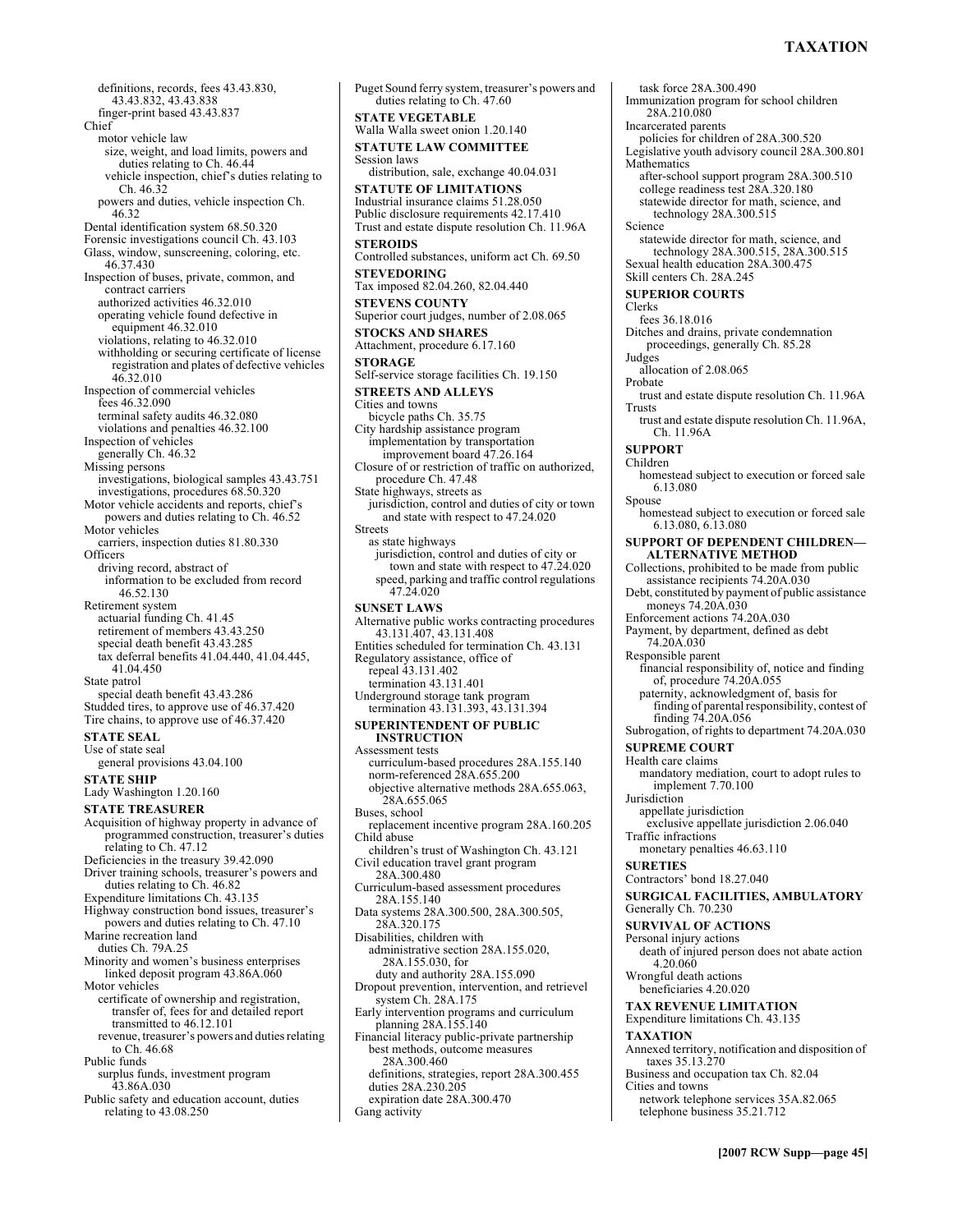### **TAXES - ADMINISTRATION**

activity 35A.82.055 network telephone service 35.21.714, 35.21.715 toll telephone service 35.21.714 telephone toll service limitations 35A.82.060 toll telephone services gross revenue 35A.82.060 Exemptions public corporations, convention, performing and fine arts centers, federal grants 35.21.755 Historical sites special review districts tax immunity or exemption, conditions 35.21.755 Income tax pensions, exemption from judgment for outof-state income tax 6.13.030 Motor vehicle fuel tax Ch. 82.36 Motor vehicle special fuel tax Ch. 82.38 Off-road and nonhighway vehicles (ORV) motor vehicle fuel excise tax refunds, distribution, use 46.09.170 Pensions exemption from judgment for out-of-state income tax 6.13.030 Property taxes Title 84 Public stadiums, convention centers, and arts facilities lodging tax, authority, limitation 67.28.180 Real property Title 84 farm, open space, timber lands, valuation on use Ch. 84.34 Retail sales tax Ch. 82.08 Revenue, department of creation as state department 43.17.010 Timber and forest lands Ch. 84.33, Ch. 84.34 Use tax Ch. 82.12 **TAXES - ADMINISTRATION**  Administrative procedures Ch. 82.32 Aerospace tax incentives, contingent effective date 82.32.550 Airplane manufacturing tax preference, annual report 82.32.545 Ancillary services 82.32.555 Annual surveys and reports, filing annual survey 82.32.600 Calculation errors, liability 82.32.430 Certified service providers, confidentiality 82.32.735 Correction of tax 82.32.160 Definitions 82.32.020, 82.32.023 Disclosure of tax records 82.32.330 Electronic delivery of notice, assessment, information 82.32.135 Hospital benefit zones, tax administration 82.32.700 Interest 82.32.050, 82.32.100 Notice and orders 82.32.130 Payment of tax 82.32.100 Penalties 82.32.050, 82.32.100 Purchaser liability, penalty 82.32.750 Records preservation 82.32.330 Refund petition 82.32.170 Registration seller's agent 82.32.026 special events, promoter's duties 82.32.033 threshold 82.32.030 Return filing 82.32.100 Service of summons and complaint 82.32.130 Software certification 82.32.745 Sourcing 82.32.730 Streamlined sales and use tax agreement amnesty 82.32.725 monetary allowance 82.32.715 sourcing compliance 82.32.755, 82.32.760 vendor compensation 82.32.720 Successor liability 82.32.140 Taxability matrix, liability 82.32.740 Taxpayer quitting business, successor liability 82.32.140

82.32.555 Telephone services 82.32.520 Timber tax incentives, annual survey 82.32.630 **TAXES - BUSINESS AND OCCUPATION**  Building construction, repair, decoration tax imposed 82.04.440 Business activities tax imposed 82.04.440 Canola processing tax imposed 82.04.260 Cargo agent tax imposed 82.04.260, 82.04.440 Commercial airplanes or components manufacturing tax imposed 82.04.260 preproduction, design, manufacture credit 82.04.4461, 82.04.4462 Consumer defined 82.04.190 Credit airplanes, commercial preproduction, design, manufacture 82.04.4461, 82.04.4462 multiple activities 82.04.440 Dairy products businesses tax imposed 82.04.260 **Deductions** biodiesel or alcohol fuels, distribution of 82.04.4334 fees, dues, charges 82.04.4281 investments, dividends 82.04.4281 Distributors tax imposed 82.04.440 Dried pea processing tax imposed 82.04.260, 82.04.440 **Exemptions** cigarettes, affixing stamp services 82.04.601 electrical energy sales 82.04.310 farming services, custom 82.04.625 import or export commerce 82.04.610 limited purpose public corporations, commissions, and authorities 82.04.615 prescription drugs 82.04.620 public utilities 82.04.310 small harvesters 82.04.333 standing timber 82.04.334 wheat, oats, grains, sale at wholesale 82.04.332 Extractor tax imposed 82.04.440 Financial businesses tax imposed 82.04.440 Fire or casualty insurance services tax imposed 82.04.440 Flour, oils processing tax imposed 82.04.260, 82.04.440 Freight forwarder tax imposed 82.04.260, 82.04.440 Fruit and vegetable businesses tax imposed 82.04.260 Fuel, alcohol, biodiesel, wood biomass tax imposed 82.04.260 Gross proceeds of sales telephone business 82.04.530 Highway contractors tax imposed 82.04.440 **Hospitals** tax imposed 82.04.440, 82.04.260, 82.04.440 Insurance agents, brokers, solicitors tax imposed 82.04.260, 82.04.440 Investments, dividends deductions 82.04.4281 Low-level waste disposal tax imposed 82.04.260, 82.04.440 Manufacturer tax imposed 82.04.440, 82.04.440 Meat products tax imposed 82.04.260, 82.04.440 Multiple activities credit 82.04.440 Printers

Telecommunications services 82.32.520,

tax imposed 82.04.440 Processors tax imposed 82.04.440, 82.04.440 Public utilities income from utility operations Ch. 82.16 Publishers tax imposed 82.04.440 Radio and television broadcasting tax imposed 82.04.440 Real estate brokers tax imposed 82.04.440 Resale certificate procedure 82.04.470 Research and development tax imposed 82.04.260, 82.04.440 Retail sale defined 82.04.050 Retailers tax imposed 82.04.250, 82.04.440 Sale at retail defined 82.04.050 Sale at wholesale defined 82.04.060 Salmon, canned tax imposed 82.04.260 Seafood products tax imposed 82.04.440 Seafood products businesses tax imposed 82.04.260 Selected business services tax imposed 82.04.440 Small harvesters exemption 82.04.333 Solar energy systems, manufacturers or wholesalers tax imposed 82.04.294 Steamship agent tax imposed 82.04.260, 82.04.440 Stevedoring tax imposed 82.04.440, 82.04.260, 82.04.440 Telecommunications service defined 82.04.065 Telephone program excise taxes Ch. 82.72 Telephone service defined 82.04.065 gross proceeds of sales 82.04.530 Timber products activities tax imposed 82.04.260, 82.04.261 Travel agents tax imposed 82.04.440 Travel agents or tour operators tax imposed 82.04.260 Warehouse operators tax imposed 82.04.440 Wheat, oats, grains processing, tax imposed 82.04.260, 82.04.440 wholesale, exemption 82.04.332 Wholesale sale defined 82.04.060 Wholesalers tax imposed 82.04.440 **TAXES - BUSINESS PROJECTS**  Credit program Ch. 82.62 **TAXES - CIGARETTES AND TOBACCO**  Drug enforcement funding Ch. 82.24, Ch. 82.26 Health services funding Ch. 82.24, Ch. 82.26 Indian tribes, tax contracts 43.06.460 Tax imposed Ch. 82.24, Ch. 82.26 Water quality account funding Ch. 82.24, Ch. 82.26 **TAXES - HOTEL-MOTEL**  Stadium and exhibition center financing Ch. 67.28 State convention and trade center, Seattle Ch. 67.40 Tourism-related facilities Ch. 67.28 **TAXES - LEASEHOLD EXCISE**  Tax imposed Ch. 82.29A **TAXES - LOCAL OPTION TRANSPORTATION**  Authorized Ch. 82.80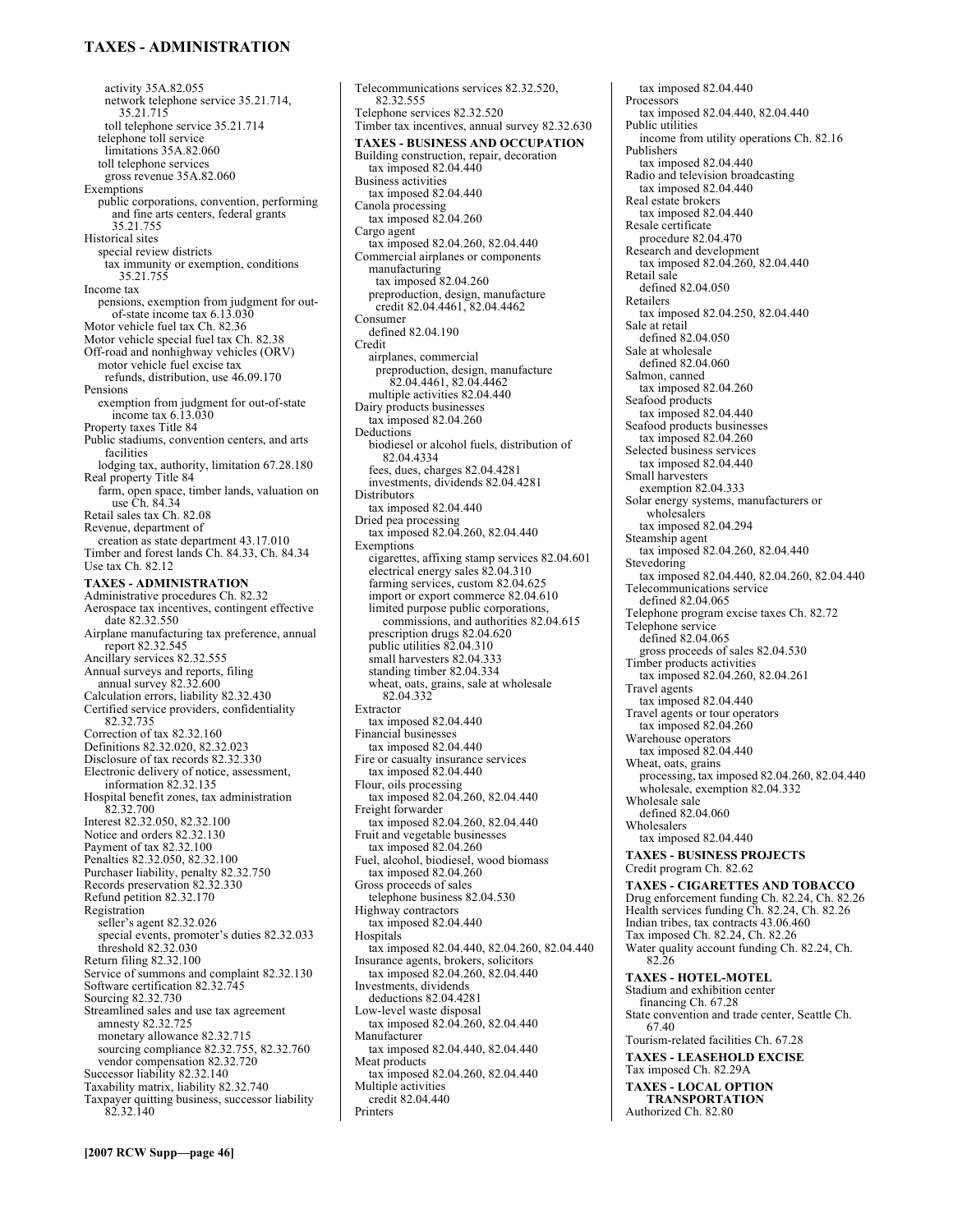# **TEACHERS**

**TAXES - LODGING**  Stadium and exhibition center financing Ch. 67.28 State convention and trade center, Seattle Ch. 67.40 Tourism-related facilities Ch. 67.28 **TAXES - MOTOR VEHICLE FUEL**  Alcohol, exemption and credit Ch. 82.36 Collection Ch. 82.36 Disposition Ch. 46.68 Distribution and allocation of proceeds cities and towns 46.68.110 Evasion, seizure and forfeiture Ch. 82.36 Marine fuel determination of amount derived from tax and use of funds Ch. 79A.25 Special fuel tax Ch. 82.38 evasion, seizure and forfeiture Ch. 82.38 Tax imposed Ch. 82.36 **TAXES - PROPERTY**  Airplane companies Ch. 84.12 Assessment and valuation appraisal 84.40.030 comparable sales 84.40.030 one hundred percent of true and fair value 84.40.030 Automatic sprinkler systems, installation of exemption 84.36.660 Certificates of delinquency bidders 84.64.200 county as holder, tax exempt 36.35.100 Collection of taxes delinquency 84.56.020 distraint of property 84.56.070, 84.56.090 due and payable 84.56.020 interest 84.56.020 penalties 84.56.020 personal property delinquency 84.56.070, 84.56.090 tax rolls 84.56.010 Delinquency certificates bidders 84.64.200 county as holder, tax exempt 36.35.100 Electrical utilities Ch. 84.12 Exemptions application and renewal 84.36.815, 84.36.820, 84.36.825, 84.36.830, 84.36.840 automatic sprinkler systems, installation of 84.36.660 multi-unit dwellings in urban centers, qualification and procedure Ch. 84.14 rental housing for very low-income persons 84.36.560 Gas companies Ch. 84.12 Leasehold interests Ch. 82.29A Levies consolidated levy 84.52.010 excess ballot contents 84.52.054 junior taxing districts pro rata reduction 84.52.010 one percent of true and fair value 84.52.010 pro rata reduction 84.52.010 process 84.52.010 regular property taxes election to exceed 84.55.050 school districts 84.52.053 statutory limits 84.52.010 Multi-unit dwellings in urban centers Ch. 84.14 Open space, agricultural, timber assessed valuation schedule 84.34.055 change in use, tax and penalty 84.34.108 open space plan 84.34.055 public benefit rating system 84.34.055 removal from classification 84.34.108 sale or transfer 84.34.108 withdrawal 84.34.108 Public utilities Ch. 84.12 default valuation 84.12.260 Railroads Ch. 84.12, Ch. 84.16 Residences

multi-unit dwellings in urban centers, exemption qualification and procedure Ch. 84.14 State levy limitation 84.52.010 Taxing districts boundaries 84.09.030 Telecommunications Ch. 84.12 Telegraph companies Ch. 84.12 Telephone companies Ch. 84.12 Timber lands classification Ch. 84.33 excise tax Ch. 84.33 valuation Ch. 84.33 Transportation companies Ch. 84.12 Urban centers new and rehabilitated multi-unit dwellings, exemption qualification and procedure Ch. 84.14 Utilities Ch. 84.12 Water companies Ch. 84.12 **TAXES - PUBLIC UTILITIES**  Business and occupation tax exemption 82.04.310 Income from utility operations taxed Ch. 82.16 **TAXES - REAL ESTATE SALES**  Tax imposed Ch. 82.45 **TAXES - SALES AND USE**  Agricultural worker housing exemptions 82.08.02745 Bundled transactions 82.08.190, 82.08.195, 82.12.195 Collection of tax 82.08.050 Computers or software donated to schools 82.12.0284 Credit debts, bad 82.08.037, 82.12.037 tax already paid 82.12.035 Debts, bad 82.08.037, 82.12.037 Definitions 82.08.010 Exemptions agricultural worker housing 82.08.02745 biodiesel or E 85 motor fuel - sales of machinery, equipment, vehicles, and services 82.12.955 biodiesel or E85 motor fuel - sales of machinery, equipment, vehicles, and services 82.08.955 bundled transactions 82.08.195 computers/software donated to schools 82.12.0284 delivery charges 82.08.145, 82.12.145, 82.12.195 diesel, biodiesel, and aircraft fuel, farm fuel users 82.08.865, 82.12.865 farm machinery and equipment 82.08.855, 82.12.855 financial information delivered electronically 82.08.705, 82.12.705 hearing instruments 82.08.0283 import or export commerce 82.08.990 insulin 82.08.0283 limited purpose public corporations, commissioners, and authorities 82.12.995 limited purpose public corporations, commissions, and authorities 82.08.995 medical devices 82.08.0283, 82.12.0277 motor vehicle fuel 82.08.0255, 82.12.0256 naturopathic prescriptions 82.08.0283 nebulizers 82.08.803, 82.12.803 nonresidents motor vehicles, campers 82.08.0264 oxygen 82.08.0283 personal property, nonresidents 82.08.0273 special fuel 82.08.0255, 82.12.0256 telephone, telecommunications, ancillary services 82.08.0289 vessels sold to nonresidents 82.08.700 vessels sold to noresidents 82.12.700 Local sales and use counties and cities 82.14.450 definitions 82.14.020

health sciences and services authorities 82.14.480 hospital benefit zones 82.14.465, 82.14.470 local infrastructure financing tool program 82.14.475 public facilities districts 82.14.390 regional centers 82.14.485 rural counties, public facilities in rural counties 82.14.370 sourcing 82.14.490 streamlined sales and use tax mitigation account 82.14.495, 82.14.500 Medical devices 82.08.0283, 82.12.0277 Motor vehicle fuel 82.08.0255, 82.12.0256 Motor vehicles nonresidents 82.08.0264 Nebulizers 82.08.803, 82.12.803 Nonresidents motor vehicles, campers 82.08.0264 personal property 82.08.0273 Refunds debts, bad 82.08.037 uncollectible debt 82.12.037 Retail sale defined 82.04.050 Sale at retail defined 82.04.050 Special fuel 82.08.0255, 82.12.0256 State convention and trade center, Seattle Ch. 67.40 Telecommunications service defined 82.04.065 Telephone program excise taxes Ch. 82.72 Telephone service defined 82.04.065 **TAXES - SIMPLIFIED SALES AND USE TAX ADMINISTRATION ACT**  Streamlined tax agreements, Washington state compliance 82.02.210 **TAXES - SPECIAL FUEL**  Generally Ch. 82.38 **TAXES - TELEPHONE PROGRAM EXCISE**  Generally Ch. 82.38, Ch. 82.72 **TAXES - TELEPHONES**  911, enhanced services Ch. 82.14B **TAXES - WATERCRAFT EXCISE**  Registration and payment 88.02.050 **TEACHERS**  Basic education certificated instructional staff salary allocation schedule 28A.150.410 Certification alternative routes conditional scholarship program, generally 28A.660.050 findings 28A.660.005 pipeline for paraeducators 28A.660.042 retooling to teach math and science 28A.660.045 first peoplesí language, culture, and oral tribal traditions 28A.410.045 registration of certificates effect 28A.410.070 form 28A.410.070 **Contracts** spouse of district officer as substitute teacher 42.23.030 District officer, employment of spouse as teacher 42.23.030 Employment spouse of district officer as substitute teacher 42.23.030 Fingerprint check 28A.400.303 Future teachers conditional scholarship and loan repayment program Ch. 28B.102 Learning improvement days 28A.415.360 Math and science instructional coach program 28A.415.380 National board for professional standards certification, bonus 28A.405.415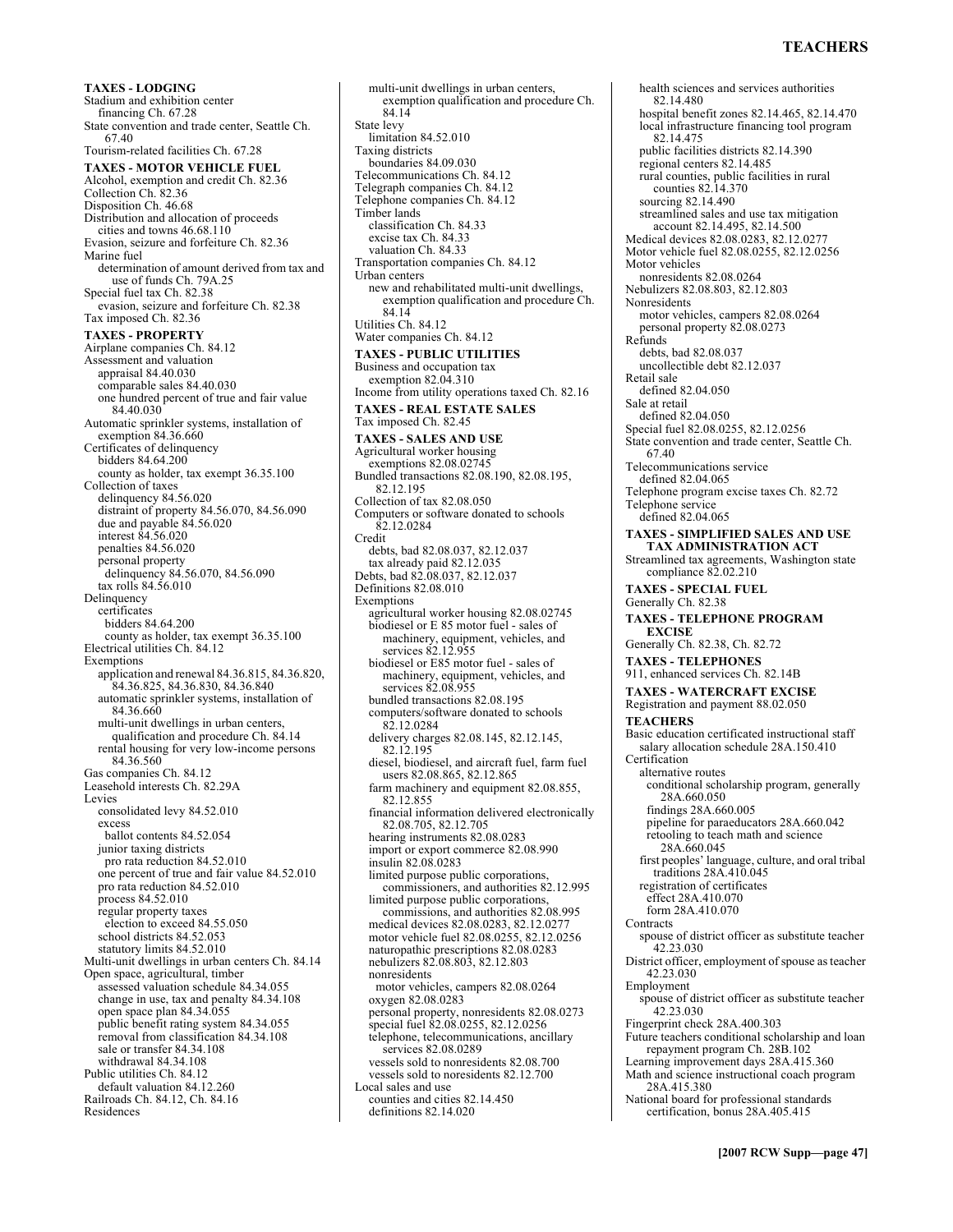### **TEACHERSí RETIREMENT**

Professional development learning opportunities 28A.415.350 Record check information, access 28A.400.305 Record check through state patrol criminal identification system 28A.400.303 Recruiting Washington teachers program 28A.415.370 Salaries in-service training, continuing education, and internship credit 28A.415.020 Salary allocation schedule 28A.150.410 Scholarships future teachers conditional scholarship and loan repayment program Ch. 28B.102 Substitute teachers spouse of district officer, employment as 42.23.030 **TEACHERS' RETIREMENT** Actuarial funding Ch. 41.45 Death benefit course of employment 41.32.053 Definitions 41.32.010 Disability allowance disabled in line of duty 41.32.0641 Early retirement 41.32.765 Falsification by member, penalty 41.32.055 Fraud by member, penalty 41.32.055 Plan 2 membership, choice 41.32.835 Plan 3 eligibility for retirement 41.32.875 membership, choice 41.32.835 Postretirement employment 41.32.570 Reduction or suspension of pension on reemployment 41.32.570 Retirement allowance annual increase amount, legislative rights reserved 41.32.483 Retirement allowances annual increases, eligibility 41.32.489 eligibility, service, time, age 41.32.765 School employees' retirement system, establishment and implementation Ch. 41.35 Substitute teachers and principals reduction or suspension of pension payments 41.32.570 Tax deferral benefits 41.04.440, 41.04.450 Tax deferral benefits, exceptions 41.04.445 **TELECOMMUNICATIONS**  K-20 telecommunications network, planning and operation Ch. 43.105 State information services planning and management Ch. 43.105 Taxation Ch. 84.12 **TELEGRAPH COMPANIES**  Taxation Ch. 84.12, Ch. 84.12 Underground utilities, location, damage Ch. 19.122 **TELEGRAPH LINES**  Underground utilities, location, damage Ch. 19.122, Ch. 19.122 **TELEGRAPHIC COMMUNICATIONS**  Underground utilities, location, damage Ch. 19.122, Ch. 19.122 **TELEPHONE COMPANIES**  Cities and towns fee for administrative costs allowed 35.21.860 franchise fee prohibited 35.21.860 Taxation Ch. 84.12 telephone program excise taxes Ch. 82.72 Underground utilities, location, damage Ch. 19.122 **TELEPHONE LINES**  Underground utilities, location, damage Ch. 19.122, Ch. 19.122 **TELEPHONES**  Cities and towns tax network telephone services 35A.82.065

telephone toll service 35A.82.060 Network telephone service cities and towns 35.21.714 Taxation cities and towns 35.21.714, 35.21.712 network telephone service 35.21.714, 35.21.715 toll telephone service 35.21.714 Telephone program excise taxes Ch. 82.72 Underground utilities, location, damage Ch. 19.122 Wireless services traffic violations, cell phone and wireless communication while driving 46.61.667, 46.61.668 **TELEVISION**  Tax imposed on broadcasting 82.04.440 Underground utilities, location, damage Ch. 19.122 **TESTIMONY**  Privileged communications 5.60.060 **THURSTON COUNTY**  Superior court judges, number of 2.08.065 **TIDELANDS**  Ditches and drains, private construction 85.28.130, 85.28.140 Drainage, private ditches and drains 85.28.130, 85.28.140 Public lands—aquatic lands generally Ch. 79.105 oysters, geoducks, shellfish, and other aquacultural uses, and marine aquatic plants Ch. 79.135 Shellfish protection districts and programs Ch. 90.72 Shoreline management act Ch. 90.58 Water pollution control Ch. 90.48 **TIMBER**  Business and occupation tax timber products activities 82.04.260, 82.04.261 Environmental and forest restoration Ch. 43.21J Timber harvest excise tax agreements 43.06.475, 43.06.480 **TIME**  Contest of admission or rejection, time limit for 11.24.010 **TIMESHARE REGULATION**  Sales seller's disclosures, requirements Ch. 64.06 **TIRE RECYCLING**  Waste tire removal account 70.95.521 **TIRES**  Motor vehicles chains, use regulated by state patrol 46.37.420 chains or studded tires when may be required 46.37.420 pneumatic rubber tires, use 46.37.420 studs 46.04.272, 46.37.420, 46.37.4215, 46.37.4216 temporary-use spare tires, use authorized 46.37.420 **TOBACCO (See also CIGARETTES)**  Licenses Ch. 82.24, Ch. 82.26 Tax imposed Ch. 82.24, Ch. 82.26 **TOLLS**  Facilities notification requirements 47.56.258 **TOURISM**  Commission, Washington tourism Ch. 43.336 Lodging tax tourism-related facilities Ch. 67.28 Port districts authorized 53.08.255 Tourism promotion and development account 43.330.094 **TRADE SHOWS**  Conventions and trade shows

hotel-motel tax King county and Seattle Ch. 67.40 **TRAFFIC**  Public safety and education account to benefit traffic safety education 43.08.250 **TRAFFIC INFRACTIONS**  Auto transportation companies 81.68.080 Automated cameras, traffic safety 46.63.170 Dismissal for contribution or donation prohibited 46.63.105 Enforcement procedure monetary penalty 46.63.110 Local courts, discretion 46.63.110 Monetary penalties 46.63.110 Motor vehicles license or permit requirements, violations 46.44.105 size, weight, and load limits, violations 46.44.105 Notice of issuance authority, police, court 46.63.030 Rental vehicles 46.63.073 Standing, stopping, parking monetary penalties license suspension without payment 46.63.110 Tolls electronic collection, photo enforcement 46.63.160 Unattended vehicles notice 46.63.030 **TRAILER COURTS**  Hotel-motel tax rates Ch. 67.40 **TRAILERS**  Trailer camps tax for stadiums, convention centers, and arts facilities 67.28.180 **TRAILS**  Recreation trails system Ch. 79A.35 **TRANSFER**  Motor vehicles, sale or transfer of, failure to make assignment on certificate of ownership 46.12.101 procedure 46.12.101 purchaser's or transferee's failure to transfer certificates of ownership and license registration, fees 46.12.101 Residential real property seller's disclosures, requirements Ch. 64.06 **TRANSPORTATION**  Bond issues 2003 transportation projects - nickel account 47.10.861 selected projects and improvements-2005 act 47.10.873, 47.10.877 Disabled persons special needs transportation services coordination Ch. 47.06B High capacity transportation systems rail fixed guideway systems safety program plan and security and emergency preparedness 81.112.180 regional transit authorities formation, procedure 81.112.030 statewide planning Ch. 47.06 Innovative partnerships Ch. 47.29 Multimodal transportation statewide planning Ch. 47.06 Planning statewide transportation planning Ch. 47.06 Regional transit authorities high capacity transportation systems formation, procedure 81.112.030 powers 81.112.060 rail fixed guideway systems safety program plan and security and emergency preparedness 81.112.180 Regional transportation statewide transportation planning Ch. 47.06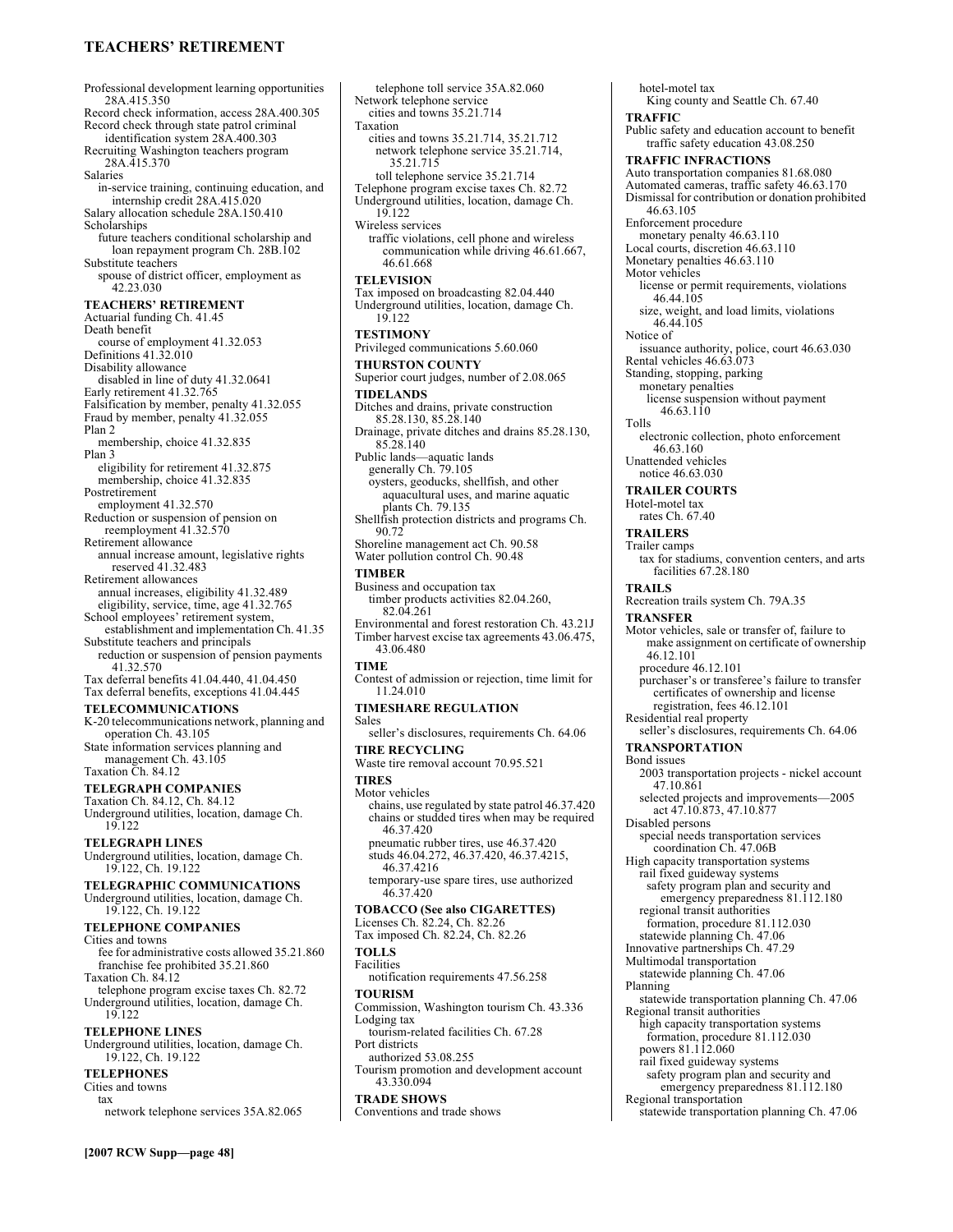### **TRANSPORTATION COMPANIES**

Regional transportation investment districts Ch. 36.120 Regional transportation planning organizations duties 47.80.023 executive board membership 47.80.060 Special needs transportation services coordination Ch. 47.06B Statewide transportation planning department of transportation role 47.06.020 facilities, state-owned facilities component 47.06.050 facilities and services, standards 47.06.140 policy goals, intent 47.04.280 **TRANSPORTATION, DEPARTMENT OF**  Acquisition and disposition of highway property, commission powers and duties relating to Ch. 47.12 Advance right of way revolving fund creation, moneys to be deposited in fund 47.12.244 expenditures from fund, authority to make 47.12.244 Alaskan Way viaduct, Seattle Seawall, state route 520 improvements, requirements 47.01.390, 47.01.405, 47.01.406, 47.01.410, 47.01.415 City or town streets as part of state highway system, department powers and duties relating to Ch. 47.24 Classification of highways, powers and duties relating to Ch. 47.04 Construction and maintenance of highways, duties relating to Ch. 47.28 **Contracts** minority and women contractors 47.28.030 Created 43.17.010 Department policy goals, duties 47.01.078 Design-build projects 47.20.780 Ferries collective bargaining and arbitration Ch. 47.64 passenger-only grant program 47.01.350 Freight rail services planning and technical assistance duties 47.76.230 High capacity transportation systems statewide planning Ch. 47.06 Highways sanitary disposal systems, rest areas RV account 46.68.170 streets as state highways, speed, parking and traffic control devices 47.24.020 Legislative declaration of purpose-1977 act 47.01.011 Minority and women's business enterprises contracts 47.28.030 Motor vehicle fund distribution to cities, towns, and counties department duties 46.68.110 Multimodal transportation statewide planning Ch. 47.06 Naming and renaming facilities 47.01.420 Planning statewide transportation planning Ch. 47.06 Priority programming system ten year plans contents and objectives 47.05.030 demand modeling tools 47.05.035 Puget Sound ferry system, department powers and duties relating to Ch. 47.60 Rail services preservation program 47.76.240 Recreational trails systems, participation in 79A.35.120 Regional transportation statewide planning Ch. 47.06 RV account, motor vehicle fund sanitary disposal systems, rest areas 46.68.170 Salmon recovery and habitat restoration, duties Ch. 77.85

Seattle-Tacoma-Everett facility, commission powers and duties relating to Ch. 47.10 Secretary appointment of 43.17.020 Special needs transportation services coordination Ch. 47.06B State route 520, Alaskan Way viaduct, Seattle Seawall improvements, requirements 47.01.390, 47.01.405, 47.01.406, 47.01.410, 47.01.415 Statewide transportation planning department role 47.06.020 facilities, state-owned facilities component 47.06.050 facilities and services, standards 47.06.140 policy goals, intent 47.04.280 Streets as state highway, speed, parking and traffic control devices subject to approval of department of transportation 47.24.020 Toll facilities powers and duties of department Ch. 47.56 Transportation commission functions, powers, duties 47.01.071 policy development 47.01.075 toll facilities, powers and duties Ch. 47.56 Vehicles with movable tracks, department to issue permits for movement 46.37.420 Veterans, wounded combat veterans intership program 47.01.430 **TRANSPORTATION BENEFIT DISTRICTS**  Fees on land development 36.73.120 Hearing to establish, modify, or dissolve 36.73.050 Voter approval required taxes, fees, charges, tolls 36.73.065 **TRANSPORTATION COMPANIES**  Accounts depreciation and retirement accounts 81.04.350 merchandise accounts to be kept separate 81.04.270 Affiliated interests definitions 81.16.010 Appeals to supreme court or court of appeals court action on overcharges 81.04.240 Auto transportation companies authority of commission to regulate 81.68.030 certificate of convenience and necessity assignment, permission of commission required 81.68.040 issuance, powers of commission 81.68.040 issuance when area already served 81.68.040 required 81.68.040 sale of, permission of commission required 81.68.040 suspension, amendment or revocation, power of commission 81.68.030 terms and conditions upon issuance 81.68.040 transfer of, permission of commission required 81.68.040 compliance with chapter required 81.68.020 definitions 81.68.010 federal authority and registration 81.68.100 insurance requirements 81.68.060, 81.68.065 penalty for violations 81.68.080 regulation by commission 81.68.030 scope of chapter 81.68.090 self-insurers 81.68.065 surety bond requirements 81.68.060, 81.68.065 Budgets of expenditures authority of commission to regulate and control 81.04.300 emergency expenditures 81.04.330 filing of 81.04.300 rejected items, effect 81.04.330 supplementary budgets 81.04.300 Common carriers actions against

rebates, discounts and refunds, action to collect treble damages 81.28.220 baggage liability 81.29.020 bills of lading falsifications to assist or obtain transportation at rates less than established, treble damages 81.28.210, 81.28.220 damages falsification or fraud to obtain transportation at rates less than established 81.28.220 rebating or discounting 81.28.220 defined  $81.04.010$ discounting prohibited, treble damages 81.28.210, 81.28.220 discrimination prohibited 81.28.180 equipment and facilities adequate and safe required 81.28.010 improvement in, commission may order  $81.44.010$ unsafe or defective, correction, reduction in speed or suspension of trains may be ordered 81.44.020 falsification or fraud assisting or obtaining transportation rates at less than established, treble damages 81.28.210, 81.28.220 damage payments 81.28.210 shipment of property prohibited to be transported, use of false representation to obtain, treble damages 81.28.210, 81.28.220 filings rates and charges changes 81.28.050 joint rates 81.28.040 schedule 81.28.040 freight brokers requirements for conducting business 81.80.430 freight forwarders requirements for conducting business 81.80.430 liability claims 81.29.020 definition of common carrier 81.29.010 routing of freight violations 81.28.030 loading and unloading, prompt service required 81.28.020 promptness in receiving and transporting required 81.28.020 rates and charges action to collect treble damages for rebates, discounts, refunds, etc., limitation upon, penalties to public service revolving fund 81.28.220 authority of commission to fix 81.28.230 changes filing 81.28.050 notice required 81.28.050 publication 81.28.050 determination of rates of carriers by commission, hearing, considerations 81.04.250 discrimination prohibited 81.28.180 falsifications in assisting or obtaining transportation rates at less than established, treble damages 81.28.210, 81.28.220 interstate investigation by commission 81.28.250 joint rates filing 81.28.040 schedule 81.28.040 longer haul at less than shorter haul prohibited, exception 81.28.200 published rates to be charged, exceptions 81.28.080 falsifications to assist or obtain transportation at rates less than, treble damages 81.28.210, 81.28.220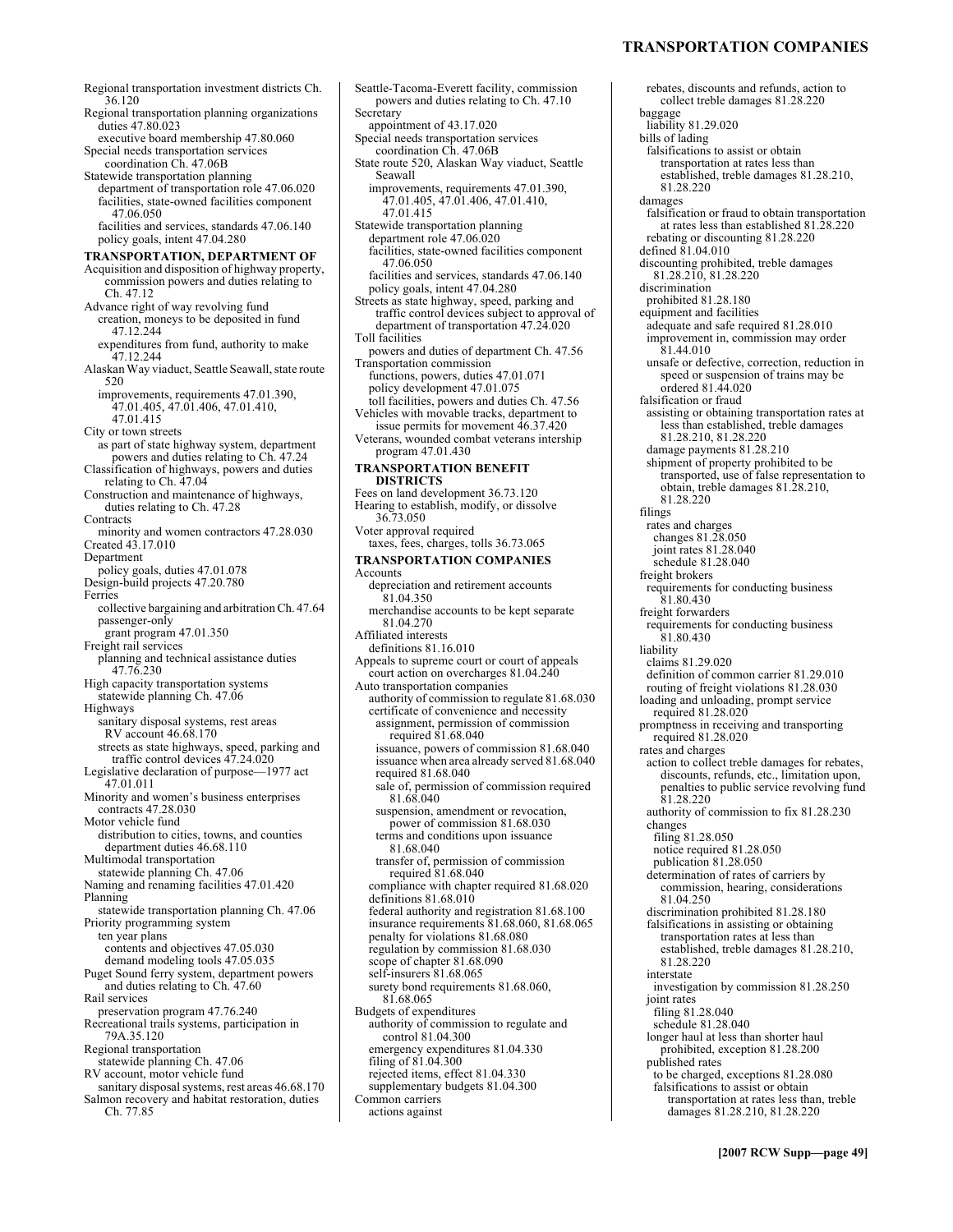# **TRANSPORTATION COMPANIES**

reasonableness 81.28.010 schedules contents and requirements 81.28.040 filing 81.28.040 form 81.28.040 inspection 81.28.040 joint rates 81.28.040 notices 81.28.040 public inspection 81.28.040 unreasonable preferences prohibited 81.28.190 rebating prohibited, treble damages 81.28.210, 81.28.220 receipts falsifications to assist or obtain transportation at rates less than established, treble damages 81.28.210, 81.28.220 routing of freight damages 81.28.030 duty as to promptness 81.28.030 rules and regulations, reasonableness 81.28.010 services reasonableness 81.28.010 unreasonable preferences prohibited 81.28.190 weight falsifications to assist or obtain transportation at rates less than established, treble damages 81.28.210, 81.28.220 Corporation, defined 81.04.010 Definitions 81.04.010 Disabled and elderly persons, transportation services Ch. 81.66 Discrimination prohibited, penalty 81.80.230 Earnings in excess of reasonable return, consideration in fixing rates 81.04.360 Elderly and disabled persons, transportation services Ch. 81.66 Excursion service companies application of chapter restricted 81.68.015 Express companies defined 81.04.010 Fees gross operating revenue based amount of fees 81.24.010 decrease of for certain companies 81.24.010 statement as to, filing 81.24.010 Ferries, commercial defined 81.04.010 Filings budgets of expenditures 81.04.300 gross operating revenue statement 81.24.010 Freight brokers requirements for conducting business 81.80.430 Freight forwarders requirements for conducting business 81.80.430 Hearings increase of rates and charges, burden of proof 81.04.130 Motor freight carriers abandonment of operation, notification to commission and return of identification cab cards 81.80.270 acquisition of control over carrier without permission of commission void 81.80.270 classification or grouping of carriers operation in more than one class prohibited 81.80.260 regulatory powers of commission 81.80.130, 81.80.140 combination of services, segregation of transportation service 81.80.060 combinations to control carrier void without permission of commission 81.80.270 common carriers regulatory powers of commission over 81.80.130 consignee subrogation of carrier to rights of 81.80.250

surety bond to protect, subrogation rights of carrier 81.80.250 contract carriers regulatory powers of commission over 81.80.140 control acquisition over carrier without permission of commission void 81.80.270 controlled substance and alcohol testing 46.32.100 crimes relating to rebating or discrimination as to tariffs 81.80.230 seeking to acquire or divest control of permit while party to a transaction involving permit holder 81.80.270 declaration of policy 81.80.020 definitions 81.80.010 deposits of security requirements 81.80.190 enforcement of chapter 81.80.330 exempt vehicles 81.80.010 defined 81.80.010 transportation for compensation by prohibited 81.80.260 federal authority and registration 81.77.200, 81.80.371 identification plates ceasing of operations or abandonment, return of identification plates required 81.80.270 insurance requirements 81.80.190 interstate and foreign commerce application of chapter to 81.80.370 marking requirements 81.80.305 exempt vehicles 81.80.305 nonprofit consolidated shipping associations, exempt from regulation 81.80.045 permits alteration or amendment by commission, grounds, procedure 81.80.280 application contents 81.80.080 assignment 81.80.270 cancellation by commission, grounds, procedure 81.80.280 ceasing of operations or abandonment of permit, return of identification plates 81.80.270 filing 81.80.070 qualifications 81.80.070 revocability 81.80.270 temporary 81.80.170 transfer of 81.80.270 policy declaration 81.80.020 private carrier, defined 81.80.010 rates and charges approval of filed rates 81.80.130, 81.80.140 combination of services, segregation of transportation service 81.80.060 filed rates must be charged 81.80.220 rebating or discrimination prohibited, penalty 81.80.230 refunding prohibited 81.80.220 regulatory powers of commission as to 81.80.130, 81.80.140 rebating prohibited, penalty 81.80.230 recyclable materials collection and transportation 81.80.470 rules and regulations powers of commission to make 81.80.130, 81.80.140 security deposit requirements 81.80.190 segregation of transportation services where combination of services 81.80.060 service, limiting service to profitable trips prohibited 81.80.220 shippers subrogation of carrier to rights of 81.80.250 surety bond to protect, subrogation rights of carrier 81.80.250 stock acquisition to control carrier void without permission of commission 81.80.270

subrogation rights of carrier 81.80.250

surety bond to protect shippers and consignees, subrogation rights of carrier 81.80.250 tariffs amendments to 81.80.150 compilation of 81.80.150 contents of 81.80.150 filed rates must be charged 81.80.220 filing of 81.80.150 limiting service to profitable trips prohibited 81.80.220 publication 81.80.150 rebating or discrimination prohibited, penalty 81.80.230 revisions of 81.80.150 sale of 81.80.150 scope of 81.80.150 transactions involving permit holder, unlawful to seek to acquire or divest control of permit at same time 81.80.270 transfer of decedent's interest, temporary continuance of operations 81.80.272 transfer of on dissolution of partnership 81.80.270, 81.80.272 Oil and gas pipeline companies Ch. 81.88 Orders suspension of rate or charge changes  $$1.04.130$ Passenger charter carriers cancellation, suspension, revocation of certificate 81.70.250 certificate required 81.70.230 definitions 81.70.020 exclusions 81.70.030 federal authority and registration 81.70.370 fees 81.70.320 insurance or bond required 81.70.280 interstate foreign carriers 81.70.340 self-insurers 81.70.290 vehicle identification 81.70.330 Person, defined 81.04.010 Persons with special transportation needs, services Ch. 81.66 Public service companies accounts depreciation and retirement accounts 81.04.350 merchandise accounts to be kept separate 81.04.270 affiliated interests definitions 81.16.010 budgets of expenditures authority of commission to regulate and control 81.04.300 emergency expenditures 81.04.330 filing of 81.04.300 rejected items, effect 81.04.330 supplementary budgets 81.04.300 defined 81.04.010, 81.16.010 as to affiliated interests 81.16.010 issuance of stocks and securities 81.08.010 securities regulations 81.08.010 transfers of property 81.12.010 earnings in excess of reasonable return, consideration in fixing rates 81.04.360 fees gross operating revenue based amount of fees 81.24.010 decrease of for certain companies 81.24.010 statement as to, filing 81.24.010 filing gross operating revenue statement 81.24.010 rates and charges determination of rates of carriers by commission, hearing, considerations 81.04.250 earnings in excess of reasonable return, consideration in fixing rates 81.04.360 filing of 81.04.130 hearing upon 81.04.130 increase of, burden of proof 81.04.130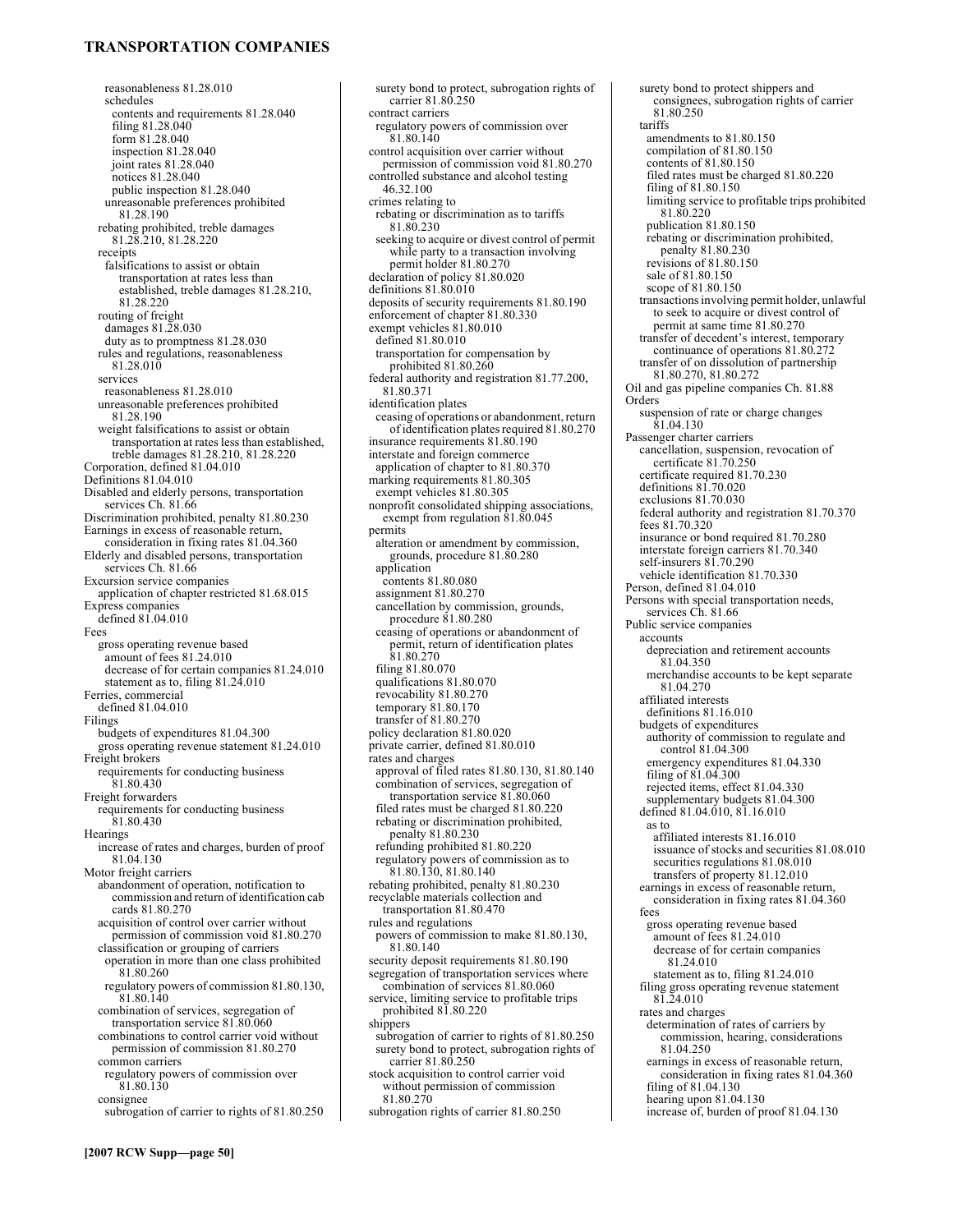merchandising capital or expenses not to be considered in determining 81.04.270 overcharges action upon court procedure 81.04.240 reparations 81.04.220 sufficiently remunerative, consent required before any change in 81.04.150 suspension until hearing 81.04.130 valuation of public service company property for purposes of ascertaining 81.04.250 reports annual to commission 81.04.080 filing 81.04.080 period of report 81.04.080 monthly, periodical or special 81.04.080 stock employees purchase or sale of stock in other corporations deduction from salary of payments for prohibited 81.04.280 requiring prohibited 81.04.280 during working hours prohibited 81.04.280 transfers of property public service company, defined for purposes of 81.12.010 Radioactive or hazardous materials liability requirements commission to notify state control agency of coverage change 81.80.190 Railroad company, defined 81.04.010 Railroads cars equipment and appliances shipper providing, reimbursement 81.44.120 crossings signals and devices installation hearing upon, apportionment of costs 81.53.261 investigation 81.53.261 notice of hearing 81.53.261 defined 81.04.010 employees sanitation and shelter rules and regulations as to 81.40.095 equipment and facilities improvement in, commission may order 81.44.010 unsafe or defective, correction, reduction in speed or suspension of trains may be ordered 81.44.020 passenger-carrying vehicle minimum standards for safe maintenance and operation rules and orders, scope 81.61.020 safe maintenance and operation, minimum standards rules and orders, scope 81.61.020 Rates and charges determination of rates of carriers by commission, hearing, considerations 81.04.250 earnings in excess of reasonable return, consideration in fixing rates 81.04.360 filing of 81.04.130 hearing upon 81.04.130 increase of, burden of proof 81.04.130 merchandising capital or expense not to be considered in determining 81.04.270 overcharges action upon court procedure 81.04.240 court procedure in actions upon 81.04.240 reparations 81.04.220 sufficiently remunerative, consent required before any change in 81.04.150 suspension until hearing 81.04.130

valuation of public service company property for purposes of ascertaining 81.04.250 Reparations for overcharges 81.04.220 Reports annual to commission contents 81.04.080 filing 81.04.080 period of report 81.04.080 monthly, periodical or special 81.04.080 Routing of freight damages 81.28.030 duty as to promptness 81.28.030 **Securities** definitions 81.08.010 Service, defined 81.04.010 Solid waste collection companies certificate of convenience and necessity application 81.77.040 issuance 81.77.040 regulation of 81.77.100 **Stock** employees purchase or sale of stock in other corporations deduction from salary of payments for prohibited 81.04.280 requiring prohibited 81.04.280 during working hours prohibited 81.04.280 Street railroad, defined 81.04.010 Street railroad company, defined 81.04.010 Street railways streetcars 81.44.040 Tariff changes filing of 81.04.130 hearing upon 81.04.130 increase of, burden of proof 81.04.130 suspension until hearing 81.04.130 Taxation Ch. 84.12 Transfers of property public service company, defined for purposes of 81.12.010 Transportation of persons, defined 81.04.010 property, defined 81.04.010 Valuation of public service company property for purposes of ascertaining rates and charges 81.04.250 Vessels defined 81.04.010 **TRANSPORTATION IMPROVEMENT BOARD**  City hardship assistance program implementation duties 47.26.164 Urban arterial trust account 47.26.080 **TRANSPORTATION INNOVATIVE PARTNERSHIPS**  Unsolicited proposals 47.29.170 **TRAVEL BUSINESSES**  Restrictions 19.138.340 Tax imposed 82.04.260, 82.04.440 **TRIALS**  Stay of proceedings incompetency 10.77.084, 10.77.086, 10.77.088 **TRUCKS (See MOTOR VEHICLES) TRUST FUNDS**  Public works contract, labor and material liens 60.28.010 **TRUSTEES**  Estate and trust dispute resolution Ch. 11.96A Insurance group life insurance generally  $48.24.070$ trustee groups 48.24.070 Trust and estate dispute resolution Ch. 11.96A **TRUSTS**  Dispute resolution judicial proceedings 11.96A.150 Living trusts estate distribution documents Ch. 19.295

### **UNEMPLOYMENT COMPENSATION**

Trust and estate dispute resolution act (TEDRA) Ch. 11.96A **UNCLAIMED PROPERTY**  Abandonment intangible property presumption when held by court or public entity for two years 63.29.130 Donation to nonprofit charitable organization 63.32.050, 63.40.060 Donation to nonprofit charitable organizations 63.35.065 Held by court or public entity presumption of abandonment of intangible property after two years 63.29.130 Insurers, liquidation of unclaimed funds 48.31.155 Intangible property presumption of abandonment after two years 63.29.130 Uniform unclaimed property act intangible property presumption of abandonment after two years 63.29.130 **UNDERGROUND PETROLEUM STORAGE TANKS**  Heating oil pollution liability protection Ch. 70.149 **UNDERGROUND STORAGE TANKS**  Findings, intent 90.76.005 Leakage prevention annual tank fees 90.76.090 definitions 90.76.010 delivery of regulated substances 90.76.050 ecology department, powers and duties 90.76.020 enforcement 90.76.070 penalties for violations 90.76.080 state preemption of regulation 90.76.110 Program termination 43.131.393, 43.131.394 **UNEMPLOYMENT COMPENSATION**  Administration records employing units work records, report of delinquency, penalty 50.12.220 work records and reports required 50.12.070 Benefit ratios 50.29.025 Benefits and claims back pay awards recovery of benefits 50.20.190 disqualification misrepresentation 50.20.070 overpayments, recovery 50.20.190 recovery of payments, procedure 50.20.190 students, disqualification 50.20.095 Coemployer, client employer 50.04.298 Collective bargaining agreement, period covered by not unemployed 50.04.310 Common paymaster of pay agent definition 50.04.065 Contribution rates, employers 50.29.025 Contribution rates, predecessor and successor employers 50.29.063 Contributions delinquency, penalty 50.12.220 Contributions by employers benefit ratios 50.29.025 collection client employer 50.24.220 coverage, election of 50.24.160 delinquency, penalty 50.12.220 employer experience rating 50.29.025 employer experience rating, predecessor and successor employer contribution rates 50.29.063 joint accounts 50.24.170 modification of rate 50.29.025 termination or disposal of business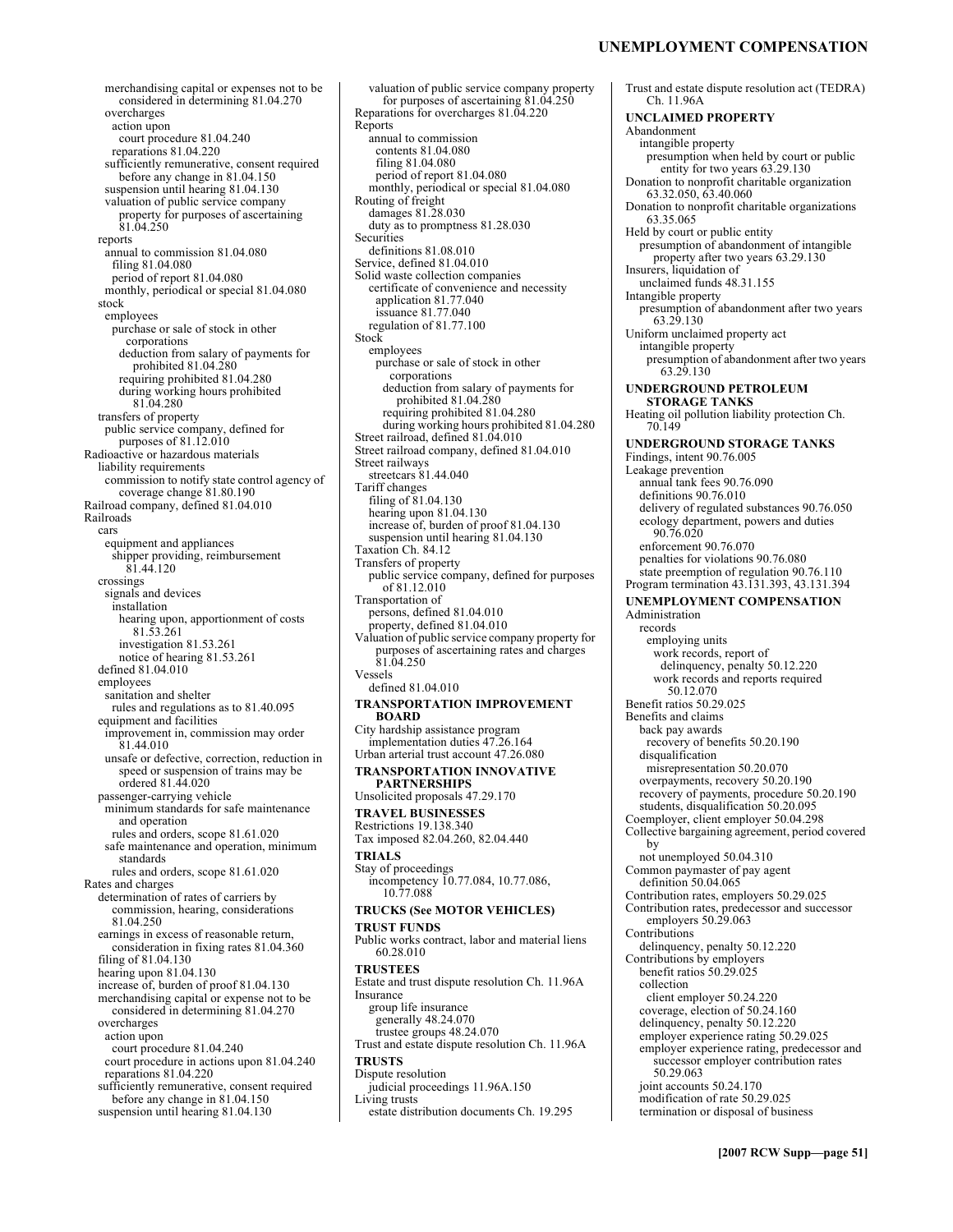### **UNFAIR TRADE PRACTICES**

corporate or limited liability company 50.24.230 Corporate officers inclusion, employer's election 50.04.165 Definitions, generally Ch. 50.04 Dislocated worker training, funding 50.24.014 Employer experience rating benefit ratio 50.29.025 contribution rates client employers 50.29.090 determination 50.29.025 modification 50.29.025 experience rating accounts benefits charged to, exclusions 50.29.021 establishment 50.29.021 experience rating credit 50.29.021 predecessor and successor employer contribution rates, computation 50.29.063 relief of benefit charges, eligibility for 50.29.021 Employers definitions 50.04.080 Employing unit, definitions 50.04.090 Federal interest payment fund special fund 50.16.010 Fund balance ratio 50.29.025 Funds administrative contingency fund 50.16.010 federal interest payment fund 50.16.010 unemployment compensation fund generally 50.16.010 Job service program for the unemployed financing 50.24.014 Newspaper delivery services, definitions 50.04.240 Printed materials, department duties 50.12.290 Professional employer organizations 50.04.298, 50.12.300, 50.12.310 Religious organizations special coverage provisions 50.44.045 Reports delinquency, penalty 50.12.220 Self-employment assistance program 50.20.250 Small performing arts 50.04.275 Special coverage provisions religious organizations 50.44.045 services excluded under employment as used in RCW 50.44.010, RCW 50.44.020 and RCW 50.44.030 50.44.040 Students, disqualification 50.20.095 Temporary services, definitions 50.04.245 Third-party payer 50.04.248 Unemployed individual, definition 50.04.310 **UNFAIR TRADE PRACTICES**  Insurance, generally Ch. 48.30 **UNIFORM COMMERCIAL CODE**  Secured transactions accounts receivable limitation of actions on 4.16.040 Secured transactions; sales of accounts, contract rights and chattel paper (Article 9A) motor vehicles, security interests in Ch. 46.12 perfecting interest

motor vehicles, generally Ch. 46.12 secured party motor vehicles, protection of secured party, generally Ch. 46.12 security agreement motor vehicles Ch. 46.12 security interest motor vehicles Ch. 46.12 perfection motor vehicles Ch. 46.12 **UNIFORM DISCIPLINARY ACT** 

Application of chapter to specified professions 18.130.040 Disciplinary authorities reports concerning licensee violations 18.130.070 rule-making authority 18.130.070

Secretary of health authority 18.130.040 **UNIFORM LAWS**  Administrator for the court Ch. 2.56 Anatomical gift act 68.50.550 Automobile liability security act Ch. 46.29 Commercial drivers' license act Ch. 46.25 Court Administrator Act Ch. 2.56 Food, drug, and cosmetic act Ch. 69.04 Health care information Ch. 70.02 Health professions uniform disciplinary act Ch. 18.130 Simultaneous death Ch. 11.05A Unclaimed property Ch. 63.29 Uniform controlled substances act Ch. 69.50 Uniform regulation of business and professions act Ch. 18.235 Uniform simultaneous death act Ch. 11.05A **UNITED STATES**  Clean water act, implementation by state 90.48.260 Social security benefits agreements for participation of state and political subdivision employees, employees' contributions, OASI contribution fund Ch. 41.48 OASI contribution fund, state and political subdivision employees Ch. 41.48 **UNIVERSITY OF WASHINGTON**  Funds local borrowing authority Ch. 28B.142 Health care resources, online access 43.70.112 Local borrowing authority Ch. 28B.142 Sea grant program geoducks 28B.20.475, 28B.20.476 **USURY**  Pawnbrokers' rate of interest 19.60.060 **UTILITIES**  Billing voluntary contributions to assist low-income customers 54.52.010, 54.52.020 Energy independence act Ch. 19.285 Low-income energy assistance voluntary contributions to assist low-income customers 54.52.010, 54.52.020 Taxation Ch. 84.12 Underground utility location definitions 19.122.020 **UTILITIES AND TRANSPORTATION COMMISSION**  Accounts depreciation and retirement accounts 81.04.350 merchandise accounts to be kept separate 81.04.270 Actions overcharges court procedure 81.04.240 Appeals to supreme court court action on overcharges 81.04.240 Attorney general common carriers, action to collect treble damages for rebates, discounts, refunds, etc., attorney general to bring 81.28.220 Budgets of expenditures authority of commission to regulate and control 81.04.300 emergency expenditures 81.04.330 filing of 81.04.300 rejected items, effect 81.04.330 supplementary budgets 81.04.300 **Commissioners** defined 81.04.010 Common carriers authority to regulate 81.04.540 Defined 81.04.010 Definitions 81.04.010 Disabled and elderly persons, transportation

services Ch. 81.66

Earnings in excess of reasonable return, consideration in fixing rates 81.04.360 Elderly and disabled persons, transportation services Ch. 81.66 Electrical companies net metering of electricity Ch. 80.60 Ferries, commercial certificate of convenience and necessity cancellation, revocation, suspension, alteration, or amendment of certificate, grounds for 81.84.060 Filings budgets of expenditures 81.04.300 gross operating revenue statements 81.24.010 Freight rail services rate, service, and safety, duties 47.76.230 Hazardous liquid pipelines authority to regulate, duties 81.88.060, 81.88.065, 81.88.090 **Hearings** increase of rates and charges, burden of proof 81.04.130 Low-level radioactive waste defined 81.04.010 Low-level radioactive waste site operating company defined 81.04.010 Municipal utilities gas and hazardous liquid pipelines, safety 81.04.490 Nonprofit providers of transportation services for persons with special transportation needs Ch. 81.66 Orders suspension of rate or charge changes 81.04.130 Powers and duties generally 80.01.040 rule making power 80.01.040 transportation companies, regulation 80.01.040 utility companies, regulation 80.01.040 Public service revolving fund common carriers, action to collect treble damages for rebates, discounts, refunds, etc., penalties paid into 81.28.220 Radioactive or hazardous materials liability requirements commission to notify state control agency of coverage change 81.80.190 Rail services preservation program 47.76.240 Railroads safety practices, authority 81.04.540, 81.04.550 Rates and charges determination of rates of carriers by commission, hearing, considerations 81.04.250 earnings in excess of reasonable return, consideration in fixing rates 81.04.360 filing of 81.04.130 hearing upon 81.04.130 increase of, burden of proof 81.04.130 merchandising capital or expense not to be considered in determining 81.04.270 overcharges action upon court procedure 81.04.240 court procedure in actions upon 81.04.240 reparations 81.04.220 sufficiently remunerative, consent required before any change in 81.04.150 suspension until hearing 81.04.130 valuation of public service company property for purposes of ascertaining 81.04.250 Reparations for excessive rates and charges 81.04.220 Reports annual to commission contents 81.04.080 filing 81.04.080 period of report 81.04.080 monthly, periodical or special 81.04.080

Rules and regulations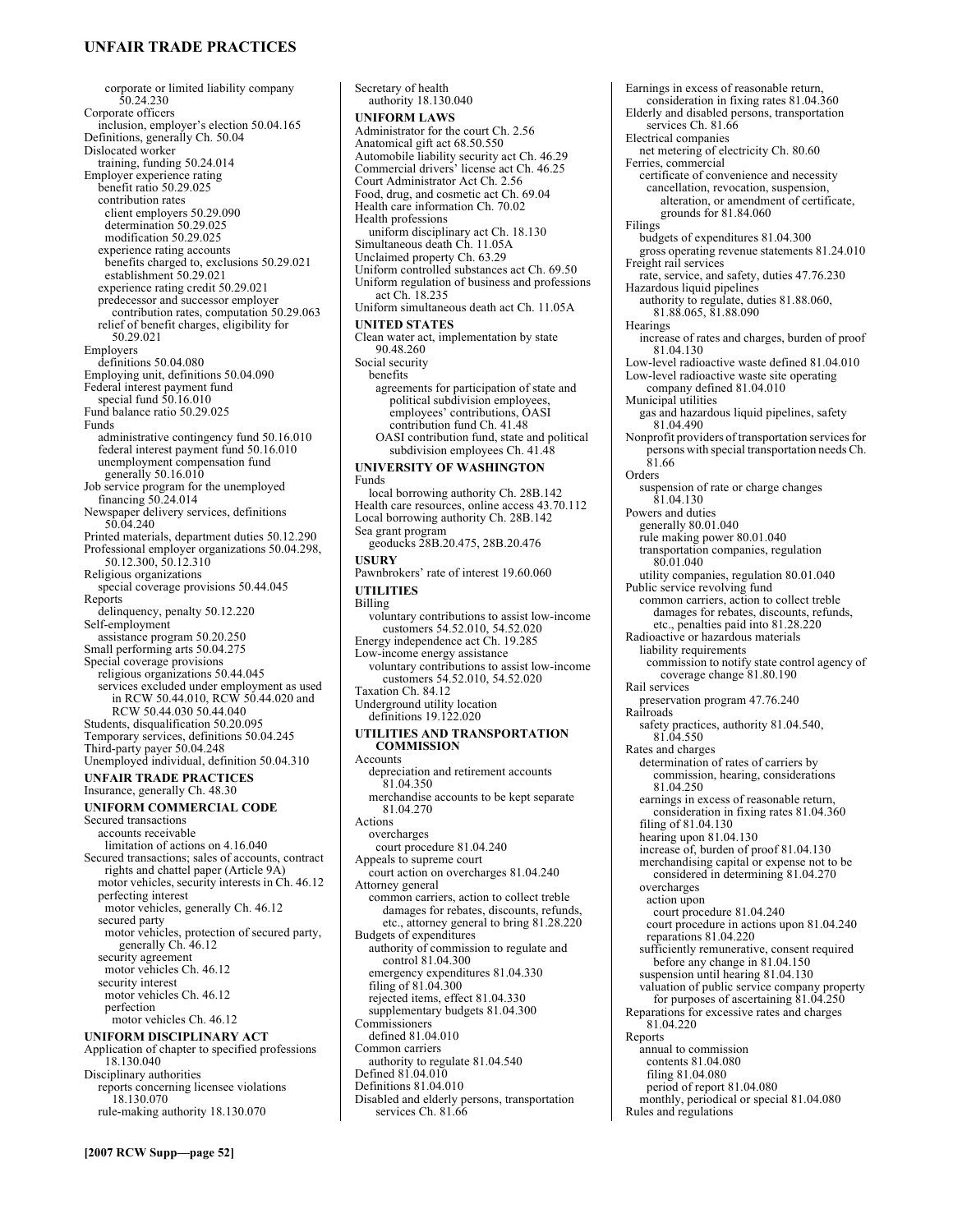### **WASHINGTON VETERANS' HOMES AND VETERANS' CEMETERY**

adoption 81.04.160 railroad employees, rules and regulations as to sanitation and shelter 81.40.095 Solid waste collection companies rates and charges suspension of tariff changes 81.04.130 Stocks, other securities employees purchase or sale of stock in other corporations deduction from salary of payments for prohibited 81.04.280 requiring prohibited 81.04.280 during working hours prohibited 81.04.280 Tariff changes filing of 81.04.130 hearing upon 81.04.130 increase of, burden of proof 81.04.130 suspension until hearing 81.04.130 Transportation services for persons with special transportation needs Ch. 81.66 Underground utilities, location, damage Ch. 19.122 **VACANCIES IN OFFICE**  State departments and agency directors 43.17.020 **VACATIONS**  State officers and employees individual providers, family child care providers 43.01.047 **VEGETABLES**  State vegetable 1.20.140 **VENDING MACHINES**  Cigarettes Ch. 82.24 **VENUE**  Civil actions district courts 3.66.040 District courts 3.66.040 **VERDICTS**  Costs criminal proceedings payment by defendant 10.01.160 Criminal proceedings costs payment by defendant 10.01.160 Defendants costs payment requirement 10.01.160 **VESSELS AND SHIPPING (See also BOATS AND BOATING)**  Ballast water management Ch. 77.120 Dealers exemptions from requirements 88.02.230 Derelict vessels Ch. 79.100 account 88.02.030, 88.02.050 Hazardous substances financial responsibility for spills Ch. 88.40 Identification document, fee 88.02.030 Licensing department authority and duties Ch. 88.02 Marine oil refuse dump and holding tank information 88.02.050 Oil and hazardous substance spill prevention and response Ch. 90.56 Oil spill prevention and response definitions 88.46.010 financial responsibility Ch. 88.40 Pilots licenses fees 88.16.090 qualifications, examinations, and training programs 88.16.090 Recreational boats and boating, regulation Ch. 79A.60 Registration derelict vessel removal surcharge 88.02.270 exceptions 88.02.030 issuance and collection of fees 88.02.050 watercraft excise tax 88.02.050 Watercraft excise tax 88.02.050

**VETERANS**  American Veterans Memorial Highway 47.17.140 Apprenticeships wounded combat veterans internship program 47.01.430 Cemetery Ch. 72.36 Conservation corps 43.60A.150 Disabled indigent veterans and families, assistance programs Ch. 73.08 Examination preferences public employment 41.04.010 veterans, defined 41.04.007 Higher education tuition waivers 28B.15.621 Hunting licenses reduced rate licenses, criteria 77.32.480 Indigent veterans and families county assistance programs Ch. 73.08 Innovations program defender's fund, eligibility 43.60A.165 Internships wounded combat veterans internship program 47.01.430 Park passes, camping 79A.05.065 Purple heart recipient recognition day 1.16.050 Soldiers' home Ch. 72.36 Transportation, department of wounded combat veterans internship program 47.01.430 Veterans affairs, department of conservation corps 43.60A.150 created 43.17.010 director appointment 43.17.020 health care services purchased by agencies Ch. 70.14 Veterans' homes Ch. 72.36 **VETERINARIANS**  Animal technicians defined 18.92.015 Definitions 18.92.015 Drugs dispensing by personnel authorized 18.92.013 Licenses fees 18.92.145 renewal 18.92.140 requirements and fees 18.92.140, 18.92.145 Veterinary board of governors duties 18.92.030 membership, qualifications and terms 18.92.021 Veterinary medication clerks certificates of registration 18.92.140, 18.92.145 defined 18.92.015 Veterinary technicians licenses 18.92.140, 18.92.145 **VICTIMS, SURVIVORS, AND WITNESSES OF CRIME**  Information and notification system, statewide 36.28A.040 Polygraph examinations sex offense, alleged victims 10.58.038 Sexual assault protection orders Ch. 7.90 **VICTIMS OF CRIME-COMPENSATION, ASSISTANCE**  Public safety and education account to benefit 43.08.250 Sexual assault privileged communications 5.60.060 Vulnerable adults protective services Ch. 74.34 **VIOLENCE REDUCTION**  Health care settings workplace violence planning and protection Ch. 49.19 Schools harassment, intimidation, and bullying prevention policy 28A.300.285

safe school plans 28A.320.125 **VITAL STATISTICS**  Death certificates domestic partnership information 70.58.175 Fees 70.58.107 **VOCATIONAL EDUCATION**  Community and technical colleges definitions 28B.50.030 high school diploma, authority to issue 28B.50.535 **VOLUNTEER FIREFIGHTERS**  Civil service provisions when called to duty 41.06.550 **VOLUNTEER FIREFIGHTERS' AND RESERVE OFFICERS' RELIEF AND PENSIONS**  Generally Ch. 41.24 **VOLUNTEERS**  Background investigations of prospective employees and volunteers with access to children or dependent adults 43.43.830, 43.43.832, 43.43.838 Emergency care or medical care immunity from liability 38.52.180 Emergency workers immunity from liability 38.52.180 **VOTING**  Ballots and other voting forms Ch. 29A.36 Canvassing Ch. 29A.60 Contesting an election Ch. 29A.68 Filing for office Ch. 29A.24 Generally, definitions Ch. 29A.04 Primaries and elections Ch. 29A.52 Special circumstances elections Ch. 29A.56 Voters and registration Ch. 29A.08 **WAGES**  Minimum wages public buildings, service maintenance 39.12.020 Prevailing rate certificate of contractor as to 39.12.040 Public works affidavit of wages paid by contractor 39.12.040 certificate of contractor as to, perjury to falsify 39.12.040 certificate of industrial statistician, department of labor and industries as to 39.12.040 Public works contractors statement of intent to pay content 39.12.040 statement of intent to pay minimum posting requirement 39.12.020 **WAHKIAKUM COUNTY**  Superior court judges, number of 2.08.065 **WAREHOUSES**  Self-service storage facilities Ch. 19.150 Tax imposed 82.04.440 **WASHINGTON ADMINISTRATIVE CODE**  Publication by code reviser 34.05.210 **WASHINGTON STATE REGISTER**  Publication of 34.05.210 **WASHINGTON STATE UNIVERSITY**  Bond issues local borrowing authority Ch. 28B.142 Farm marketing research Ch. 15.64 Funds agricultural permanent fund allocation 43.79.130 created 43.79.130 source 43.79.130 scientific permanent fund allocation 43.79.110 created 43.79.110 **WASHINGTON VETERANSí HOMES AND VETERANS' CEMETERY** Cemetery 72.36.115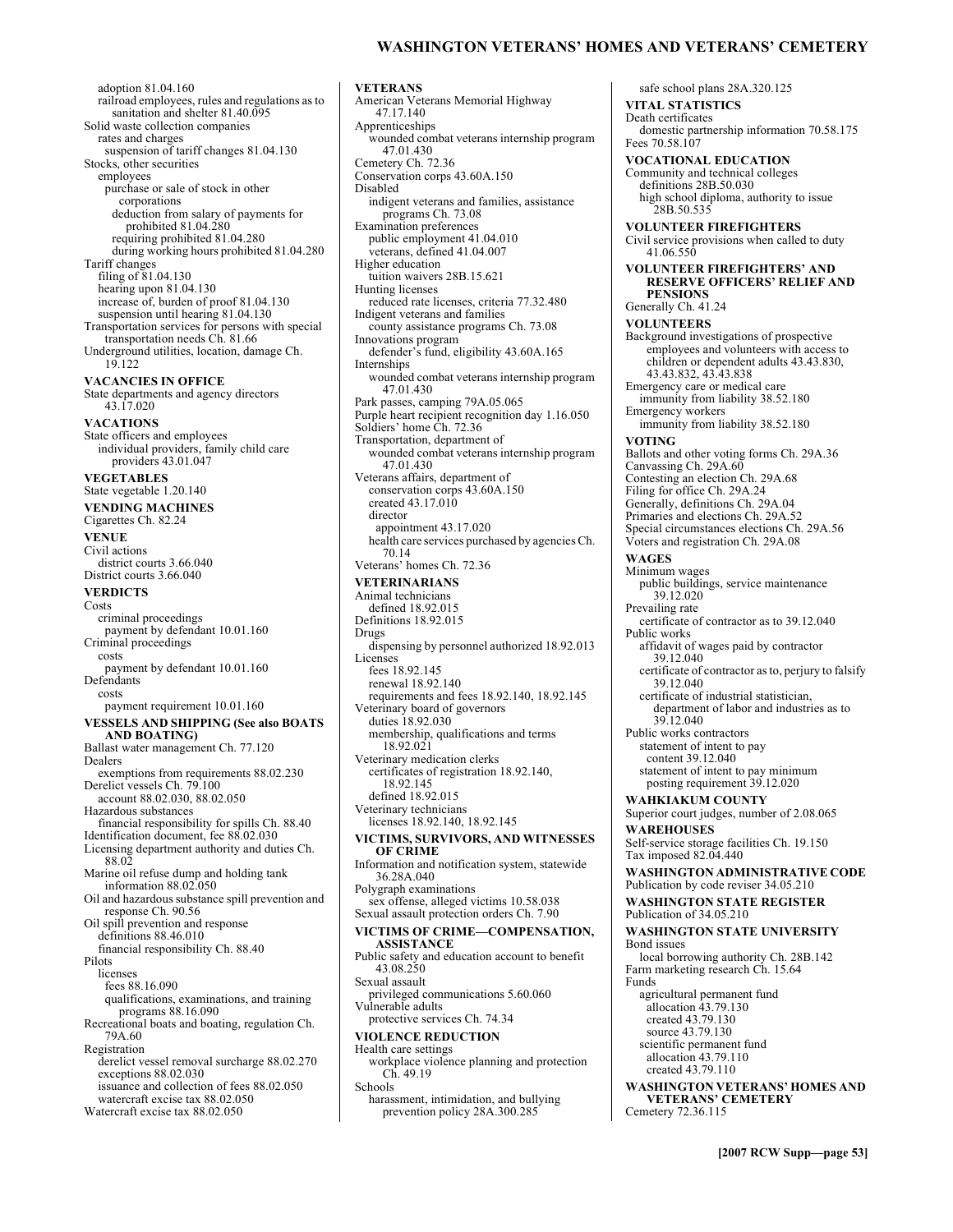**WASTE DISPOSAL FACILITIES WASTE DISPOSAL FACILITIES**  Sewerage systems water pollution control Ch. 90.48 Water pollution control Ch. 90.48 **WASTE REDUCTION, RECYCLING, AND MODEL LITTER CONTROL ACT**  Definitions 70.93.030 **WASTEWATER**  Reclaimed water use findings, intent 90.46.005 wastewater treatment facilities 90.46.120 **WATER AND WATER RIGHTS**  Appropriation license fees for water power claimants 90.16.050, 90.16.090 power development, use of water for 90.16.050 Aquatic rehabilitation zones Ch. 90.88 Bottled water quality standards for, authority of state board of health to adopt 43.20.050 Lakes within irrigation and rehabilitation districts 87.84.020 Pollution cities and towns special police, authorization for 35.88.020 Public water supply health standards, adoption by state board of health 43.20.050 Reclaimed water use Ch. 90.46 Water resource management Ch. 90.82 Water resources act declaration of fundamentals for utilization and management 90.54.020 water use efficiency and conservation programs and practices 90.54.180 **WATER COMPANIES**  Taxation Ch. 84.12 Water appropriation Ch. 90.16 **WATER DISTRICTS**  Underground utilities, location, damage Ch. 19.122 **WATER MAINS**  Underground utilities, location, damage Ch. 19.122, Ch. 19.122 **WATER POLLUTION CONTROL**  Ballast water management Ch. 77.120 Barley straw, application 90.48.310 Facilities financing federal capitalization grants Ch. 90.50A grants or loans conditions 70.146.030 considerations 70.146.070 progress report 70.146.030 Puget Sound partners 70.146.110 tax receipts, water quality account 70.146.080 water quality account 70.146.030 water quality capital account 70.146.100 Federal clean water act administration and implementation 90.48.260 Hazardous substances financial responsibility Ch. 88.40 Oil and hazardous substance spill prevention and response definitions 90.56.010 onshore and offshore facilities unlawful operation, penalties 90.56.330 Oil pollution compensation schedule 90.48.366 damage assessment 90.48.368 Oil spills financial responsibility Ch. 88.40 prevention and response Ch. 88.46 Pollution control hearings board, jurisdiction and duties Ch. 43.21B Port districts, powers and duties as to acquisition and construction of facilities, etc. 53.08.040 Puget Sound water quality protection Ch. 90.71

**WATER UTILITIES**  Underground utilities, location, damage Ch. 19.122 **WATER WORKS AND SYSTEMS**  Cities and towns pollution Ch. 35.88 Water resource management Ch. 90.82 **WATERCOURSES AND WATERWAYS**  Environmental and forest restoration Ch. 43.21J Polluted and environmentally sensitive waters, identification and designation 79A.60.520 Public lands—aquatic lands generally Ch. 79.105 oysters, geoducks, shellfish, and other aquacultural uses, and marine aquatic plants Ch. 79.135 Water pollution control Ch. 90.48 Water resources act Ch. 90.54 **WATER-SEWER DISTRICTS**  Annexation of territory, generally Ch. 57.24 Boundary review boards annexation of territory, generally Ch. 57.24 Commissioners association report to governor and legislature 44.04.170 compensation 57.12.010 operating procedures 57.12.010 void in candidacy 57.12.035 Connection charges 57.08.005 Electricity generation 57.08.005 Eminent domain 57.08.005 Methane gas 57.08.005 Powers, generally Ch. 57.08 Property lease of real property, conditions 57.08.120 Rates and charges authority 57.08.005 Sewerage systems, on-site 57.08.005 Water pollution control authority 57.08.005 **WATERSHED PROTECTION**  Environmental and forest restoration Ch. 43.21J Planning and management Ch. 90.82 Water resource management Ch. 90.82

water quality account funds authorized

operating and maintenance plans, submission

Shellfish protection districts and programs Ch.

Underground storage tanks, requirements Ch.

counties, municipalities, and public corporations 90.48.162 Water quality account funds authorized for service provider agreements 70.146.030

Water resources act Ch. 90.54 **WATER QUALITY** 

28B.30.632

70.146.030

planning units

Watershed management

Service provider agreements additional method 70.150.070 water quality account funds authorized

Aquatic nuisance species committee, membership and duties 77.60.130 Ballast water management Ch. 77.120 Cigarette tax, funding Ch. 82.24, Ch. 82.26 Puget Sound water quality field agents program

Puget Sound water quality protection Ch. 90.71

Water quality capital account 70.146.100 Water resources act Ch. 90.54 **WATER RESOURCES** 

Aquatic rehabilitation zones Ch. 90.88 Water resource inventory areas (WRIA)

implementation plan, report 90.82.043

planning, initiation and scope 90.82.060

70.146.030 Sewerage or disposal systems

90.48.110

90.72

90.76 Waste disposal permits **WEAPONS**  Brass knuckles 9.41.250 Dangerous weapons, definition 9.41.250 Deadly weapons defined 9A.04.110 Slung shot, use of prohibited 9.41.250 Switch blade knives, use or possession of prohibited 9.41.250 **WEEDS**  Aquatic nuisance species committee, membership and duties 77.60.130 Ballast water management Ch. 77.120 Invasive species council Ch. 79A.25 Parks and recreation commission, duties Ch. 79A.05 **WEIGHTS AND MEASURES**  Common carriers, falsification, treble damages 81.28.210, 81.28.220 **WETLANDS**  Shoreline management act Ch. 90.58 **WHARVES, DOCKS, AND LANDINGS**  Cities and towns as part of state highway system Ch. 47.24 **WHOLESALERS**  Tax imposed 82.04.440 **WILDLIFE**  Crimes and penalties, generally Ch. 77.15 Dangerous, keeping of city or county ordinances 16.30.050 confiscation 16.30.040 definitions 16.30.010 enforcement 16.30.070 exceptions 16.30.020 intent 16.30.005 prohibited behavior 16.30.030 violations, penalties 16.30.060 Definitions 77.08.010 Enforcement code Ch. 77.15 Habitat conservation and outdoor recreation lands acquisition Ch. 79A.15 Killing in state park, penalty 79A.05.165 Predatory interactions, web site posting 77.12.885 Public safety and education account 43.08.250 Rehabilitation program 77.12.467, 77.12.469, 77.12.471 State amphibian 1.20.150 State parks, hunting and fishing violations 79A.05.165 Violations crimes and penalties, generally Ch. 77.15 Wildlife fund personalized license plates, additional fee to be deposited in fund 46.16.606 **WILLS**  Codicils, will includes 11.02.005 Construction will includes codicils 11.02.005 Estate distribution documents Ch. 19.295 Incorporation by reference separate writing may direct disposition of personal property 11.12.260 Personal property separate writing may direct disposition 11.12.260 Probate of contest of admission or rejection petition for 11.24.010 time limits for 11.24.010 Separate writing may direct disposition of personal property 11.12.260 Writings incorporation by reference separate writing may direct disposition of personal property 11.12.260 separate writing may direct disposition of personal property 11.12.260

Service provider agreements additional method 70.150.070